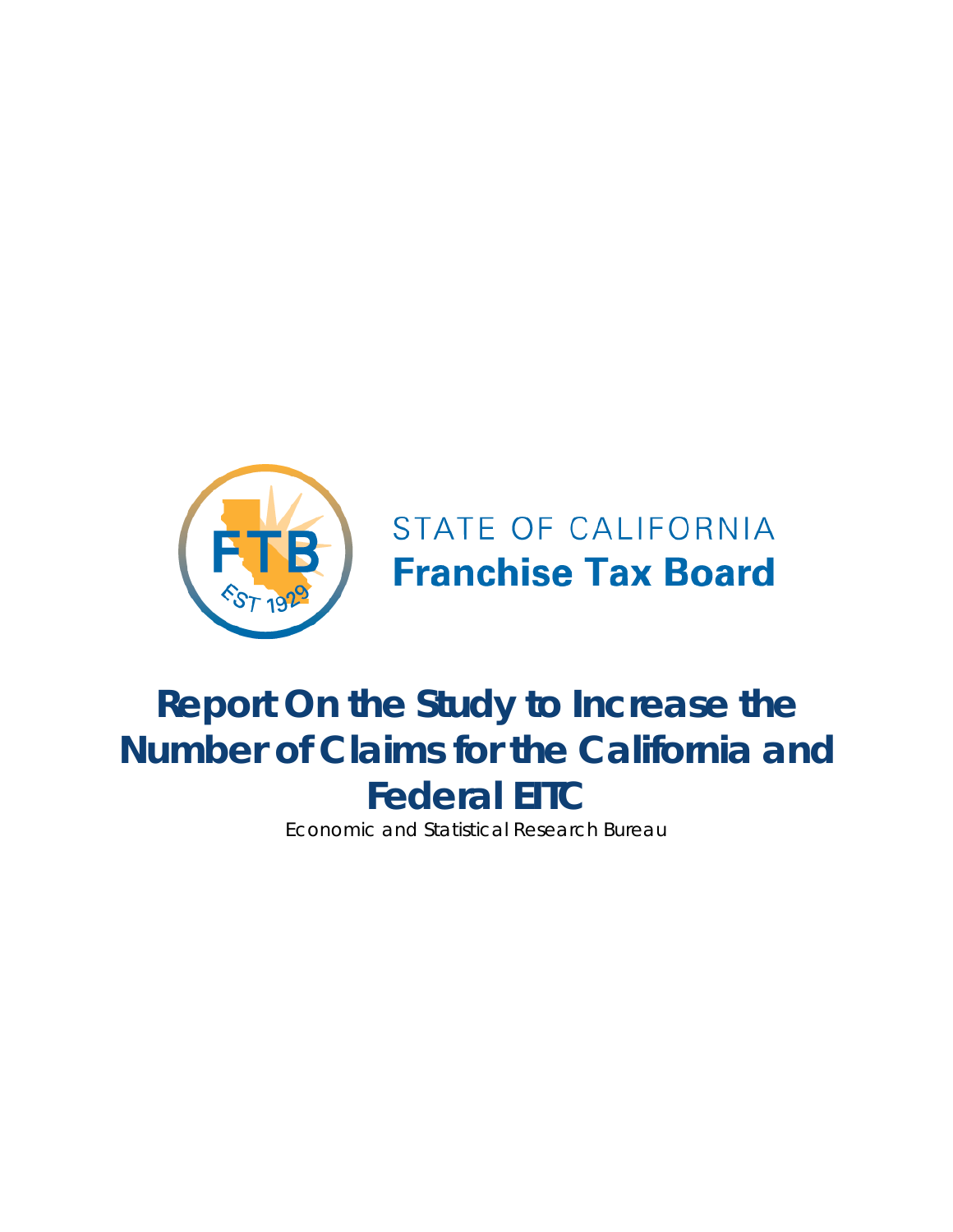# <span id="page-1-0"></span>**Purpose**

This report fulfills the Franchise Tax Board's obligation under Chapter 114 Section 2 of the Statutes of 2020, to report by January 1, 2022, to the Legislature, an analysis and plan, as specified. The statute requires the Franchise Tax Board to analyze and develop a plan to increase the number of claims of the California Earned Income Tax Credit (CalEITC) allowed pursuant to Section 17052 of the Revenue and Taxation Code, and the federal Earned Income Tax Credit (EITC), including alternative filing systems.

Prepared by the Staff of the Franchise Tax Board STATE OF CALIFORNIA

Members of the Board: Betty T. Yee, Chair Malia M. Cohen, Member Keely Bosler, Member

Executive Officer: Selvi Stanislaus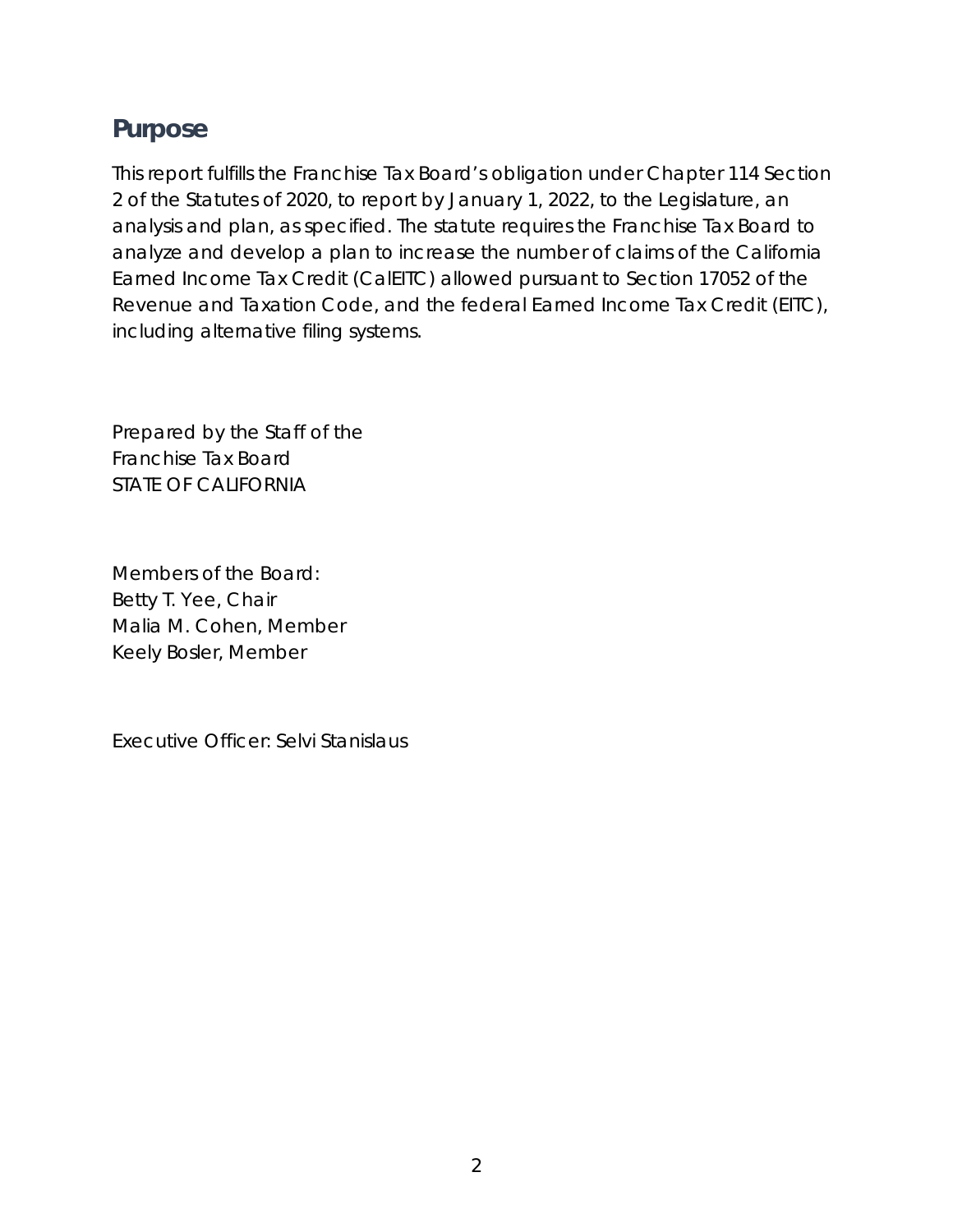# <span id="page-2-0"></span>**Executive Address**

Members of the Legislature:

Last year, Californians continued to face many challenges due to the ongoing pandemic. For many of those most in need, the financial burdens caused by COVID-19 have been the most difficult to overcome.

The federal Earned Income Tax Credit (EITC), the largest anti-poverty cash assistance program in the United States, is one of the most powerful tools we have to fight poverty. Here in California, we have CalEITC, the state's largest tax credit. CalEITC benefits millions of taxpayers annually and can put hundreds or even thousands of dollars back in the pockets of working California families. Last year the state helped a record number of individuals and families make ends meet by awarding almost \$1.3 billion in CalEITC credits.

Unfortunately, some lower-income households are at risk of not receiving the state or federal EITC because they are not aware of the credits' value and are not required to file taxes. Having a clearer understanding of those taxpayers who do not claim these valuable credits, despite being eligible, can help us ensure that all eligible Californians receive them.

The Franchise Tax Board (FTB) recognizes the power of these programs and the importance of ensuring we reach all eligible Californians so they get all of the tax credits they are entitled to. FTB remains committed to working in partnership with our stakeholders in order to increase awareness and the number of CalEITC claims.

As required by statute, in this report FTB analyzes various concepts to increase the number of CalEITC claims, including alternative filing systems.

With the above in mind, I humbly submit this report to the Legislature as required under Chapter 114 Section 2 of the Statutes of 2020. Thank you for your support as we work together to serve the great State of California.

Selvi Stanislaus Executive Officer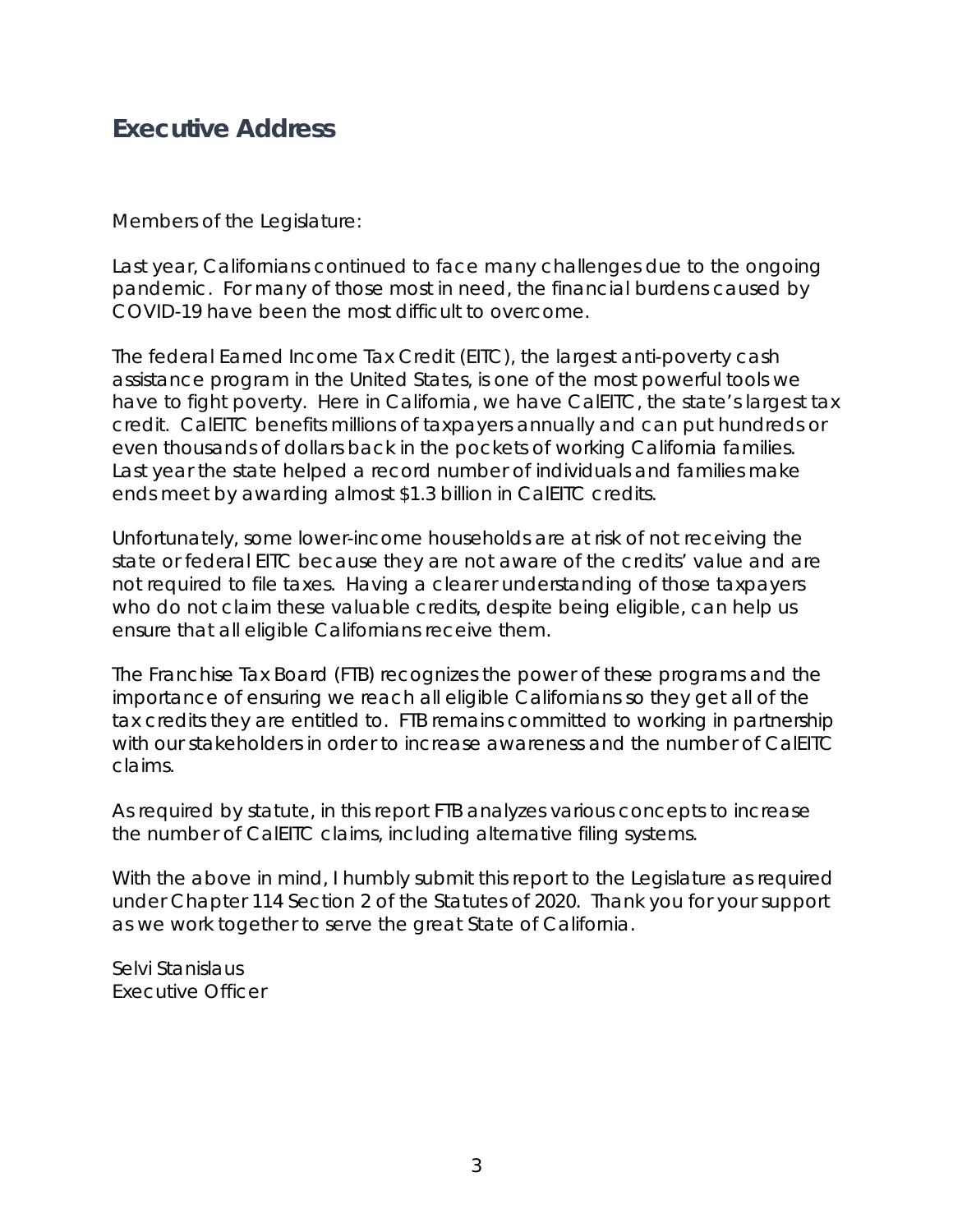# <span id="page-3-0"></span>**Table of Contents**

| Legislative Background and FTB Statutory Reporting Requirements5             |
|------------------------------------------------------------------------------|
|                                                                              |
|                                                                              |
|                                                                              |
|                                                                              |
|                                                                              |
|                                                                              |
| Concept D - Expand education and outreach to potentially eligible CalEITC    |
|                                                                              |
|                                                                              |
| Concept G - Increase grant funding for community based organizations to      |
| Concept H - Provide ongoing funding for grant funding so outreach and return |
|                                                                              |
|                                                                              |
|                                                                              |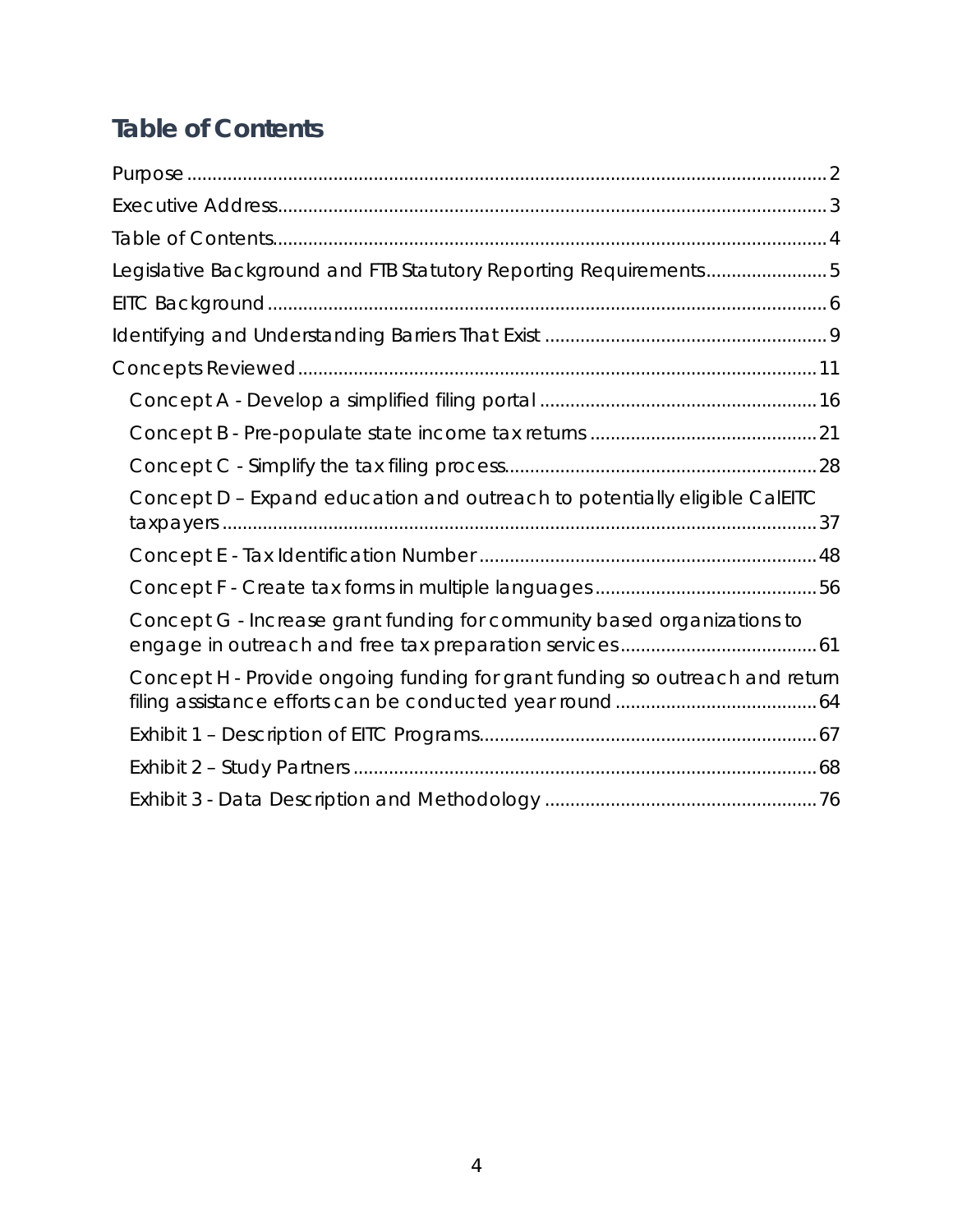# <span id="page-4-0"></span>**Legislative Background and FTB Statutory Reporting Requirements**

Chapter 114 of the Statutes of 2020 (SB 1409), states that it is the intent of the Legislature to do both of the following:

(1) Improve California's tax system by removing barriers to tax filing for low– and very low–income families to increase the number of CalEITC claims.

(2) Develop methods of collaboration and coordination between state agencies to lead to optimal government efficiency to increase the number of CalEITC claims.

The statute requires the Franchise Tax Board (FTB) to address parameters including the following:

- Analyze and develop a plan to increase the number CalEITC claims allowed pursuant to Section 17052 of the Revenue and Taxation Code, and the federal EITC, which the IRS also refers to as the Earned Income Credit, or EITC;
- The analysis will include alternative filing systems;
- The analysis shall include, but is not limited to, an overview of the changes needed to the income tax system that would reduce any barriers to tax filing for nonfilers of tax returns who are eligible for CalEITC;
- An outline of the necessary changes needed to increase collaboration and coordination among state agencies to reach the greatest number of individuals eligible for CalEITC;
- The FTB shall engage any state agency task force and may engage any group that exists to reduce poverty and other stakeholders that work to reduce poverty; and
- The FTB shall report to the Legislature on or before January 1, 2022, on its analysis and plan required by this section.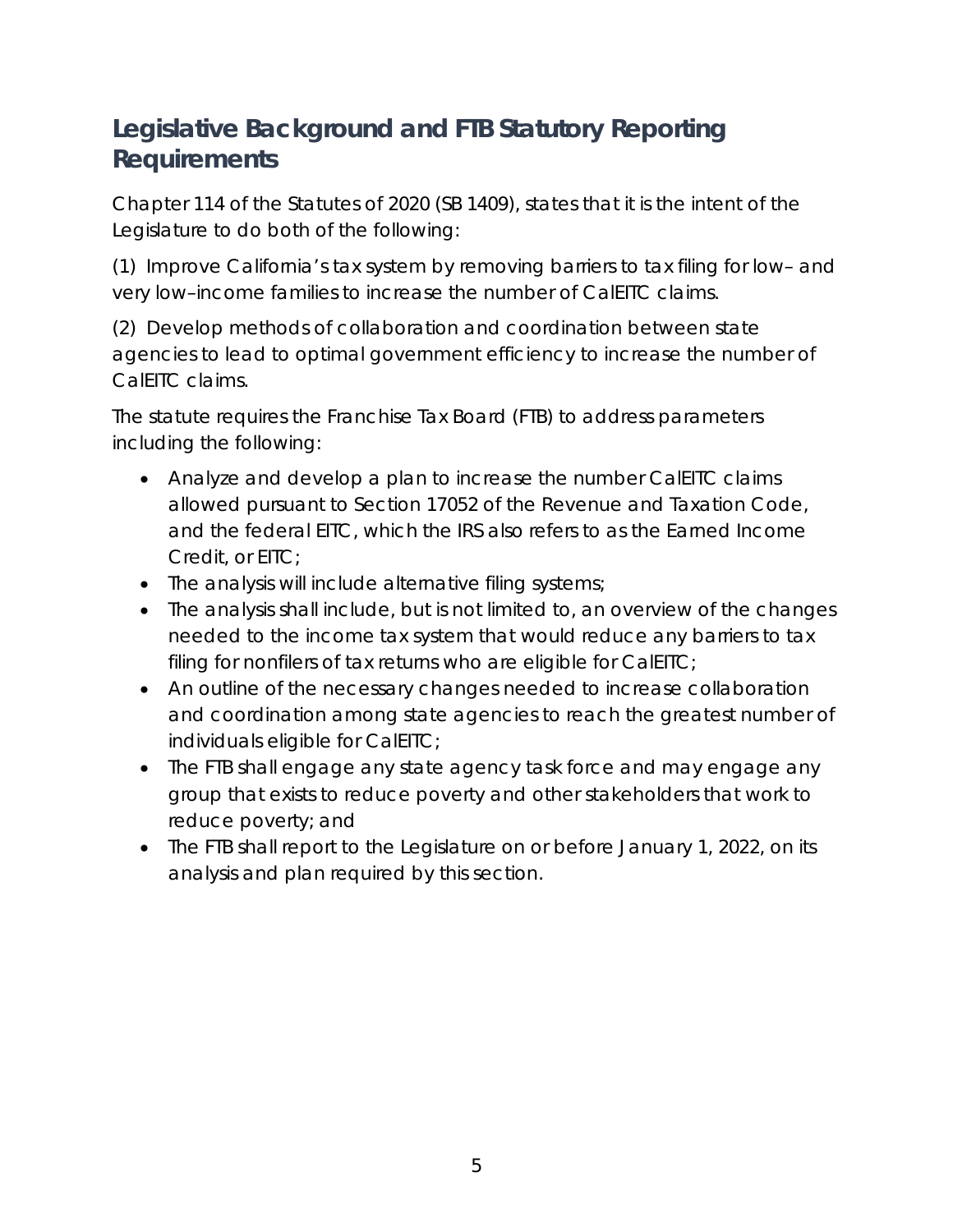# <span id="page-5-0"></span>**EITC Background**

California and the federal government have each adopted anti-poverty EITC programs for both adults and children in lower-income working families. The primary purpose of the programs is to lift people out of poverty and to encourage labor market participation by providing additional tax benefits for those who earn wages or compensation from employment or entrepreneur business operations. The EITCs, unlike other anti-poverty programs, are administered through the tax system and require the filing of a tax return with the federal government and California to claim the credits.

See Exhibit 1 for further historical information.

Statistics help establish a common beginning point to determine possible program improvements that will increase the number of taxpayers claiming the EITC credits and reduce filing barriers. The following key statistics are noted below and also summarized on the following pages:

- 94% of returns claiming CalEITC are filed electronically using software, which usually creates automatic prompts to ensure taxpayers are aware of the credit and can claim it accordingly.
- 95%+ of returns claiming CalEITC are filed by the original due date for the return – generally April 15th.
- For tax year 2020, approximately 52% of CalEITC claimants also claimed CalEITC on their 2019 tax year return. Statistics for prior years indicated this percentage was at or below 40%, indicating a lower percentage of taxpayers claiming the credit year over year. The exceptional factors of COVID-19 and the resulting economic challenges, make it difficult to understand whether the increase of claimants year over year will be a continuing trend or whether we will see a return to lower pre-pandemic levels.
- Each year since the program was enacted, more than 50% of the returns filed claiming CalEITC were prepared by a preparer. This statistic has increased each year and is currently trending near 60%.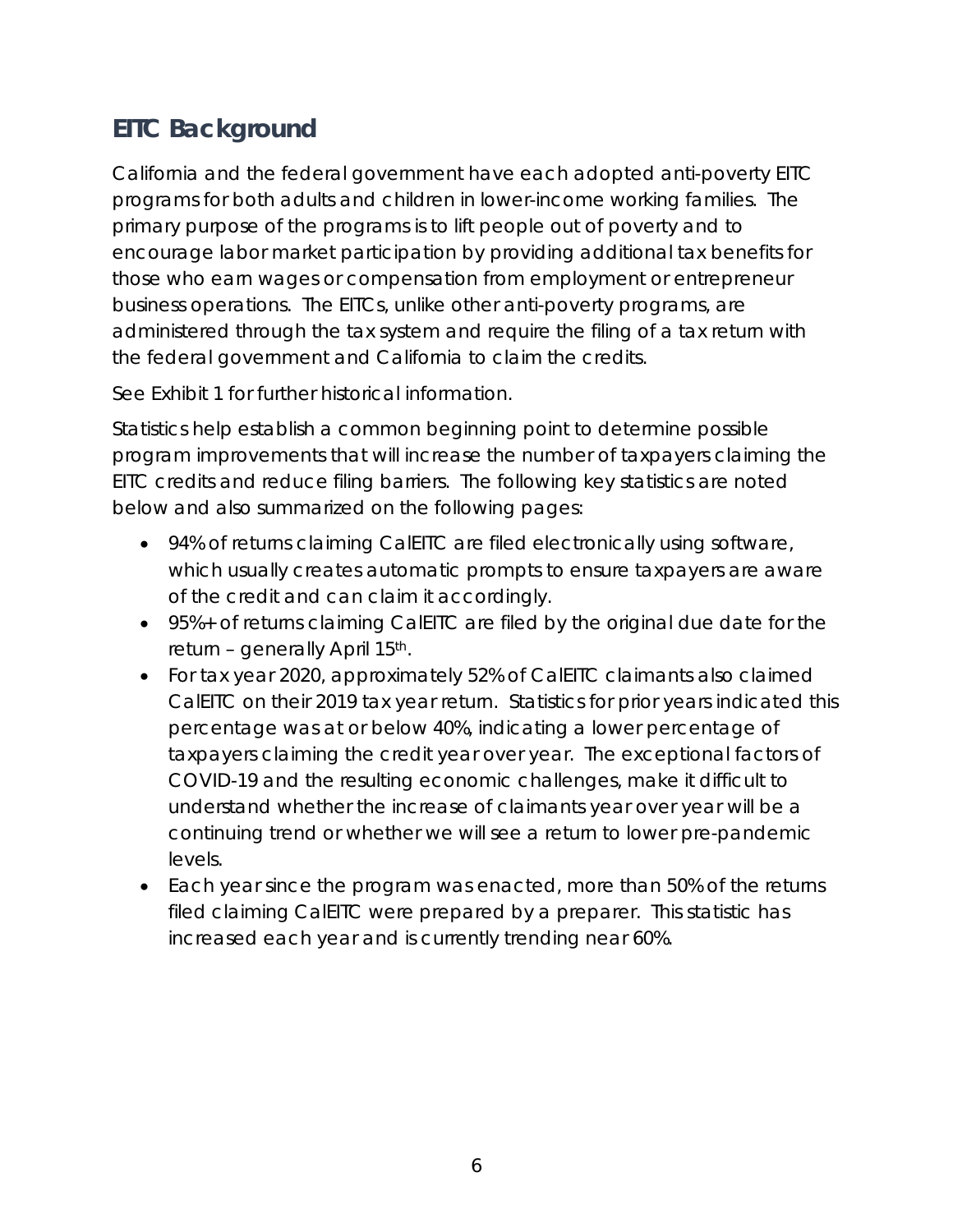Table 1. Tax Year 2020 Key Data Statistics – For returns processed through 11/6/2021

| <b>Credit Amount</b> | Allowed<br>Count | Allowed<br>Amount | Average | Median  | % of Total |
|----------------------|------------------|-------------------|---------|---------|------------|
| Less than \$100      | 1,629,202        | \$82,394,953      | \$51    | \$50    | 38.29%     |
| \$100 to \$199       | 1,640,072        | \$242,178,991     | \$148   | \$147   | 38.55%     |
| \$200 to \$499       | 455,895          | \$140,585,449     | \$308   | \$282   | 10.71%     |
| \$500 to \$999       | 82,017           | \$59,094,137      | \$721   | \$715   | 1.93%      |
| \$1,000 to \$1,999   | 358,786          | \$489,309,143     | \$1,364 | \$1,345 | 8.43%      |
| \$2,000 to \$2,999   | 68,646           | \$165,092,301     | \$2,405 | \$2,382 | 1.61%      |
| \$3,000 to \$3,982   | 20,206           | \$68,778,297      | \$3,404 | \$3,381 | 0.47%      |
| Total                | 4,254,824        | \$1,247,433,271   | \$293   | \$128   | 100.00%    |

Table 2. CalEITC Statistics by Number of Qualifying Children and Process Year: Data through 11/6/2021 and 11/7/2020

| Number of<br>Qualifying<br>Children | Number of<br><b>Returns</b><br>2020 | Number of<br><b>Returns</b><br>2021 | Percent<br>of Total<br>Returns<br>2020 | Percent<br>of Total<br>Returns<br>2021 | Median<br>CalEITC<br>Amount<br>2020 | Median<br>CalEITC<br>Amount<br>2021 |
|-------------------------------------|-------------------------------------|-------------------------------------|----------------------------------------|----------------------------------------|-------------------------------------|-------------------------------------|
| No Qualified<br>Children            | 2,739,630                           | 3,198,563                           | 71.42                                  | 75.17                                  | \$97                                | \$105                               |
| 1 Qualified<br>Children             | 609,011                             | 598,230                             | 15.88                                  | 14.06                                  | \$265                               | \$303                               |
| 2 Qualified<br>Children             | 333,992                             | 312,659                             | 8.71                                   | 7.35                                   | \$323                               | \$373                               |
| 3 Qualified<br>Children             | 153,214                             | 145,664                             | 3.99                                   | 3.42                                   | \$322                               | \$379                               |
| Total                               | 3,835,847                           | 4,255,116                           | 100                                    | 100                                    | \$121                               | \$125                               |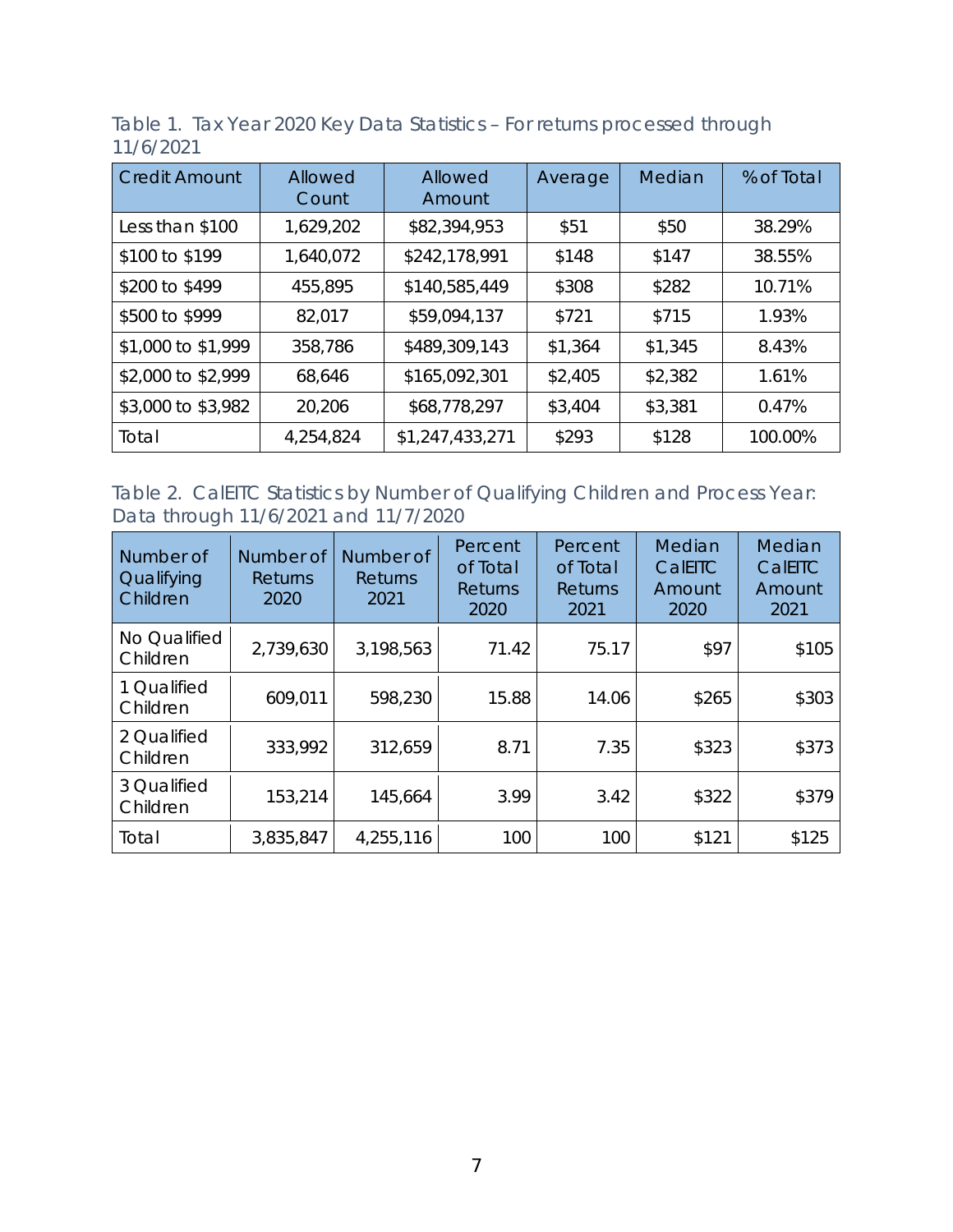| Category                                                          | 2015          | 2016          | 2017                                                                   | 2018                                                                              | 2019                                                    | 2020 (as of<br>11/30/2021)        |
|-------------------------------------------------------------------|---------------|---------------|------------------------------------------------------------------------|-----------------------------------------------------------------------------------|---------------------------------------------------------|-----------------------------------|
| CalEITC \$                                                        | \$200,293,222 | \$204,881,901 | \$347,978,315                                                          | \$396,685,513                                                                     | \$737,341,037                                           | \$863,403,608                     |
| CalEITC #                                                         | 385,546       | 385,910       | 1,477,060                                                              | 2,091,338                                                                         | 3,854,123                                               | 4,279,119                         |
| YCTC \$                                                           | N/A           | N/A           | N/A                                                                    | N/A                                                                               | \$389,173,109                                           | \$391,362,934                     |
| YCTC#                                                             | N/A           | N/A           | N/A                                                                    | N/A                                                                               | 428,857                                                 | 420,568                           |
| Preparer CalEITC%/YCTC%                                           | not tracked   | 56%           | 61%                                                                    | 58%                                                                               | 53%/61%                                                 | 57%/63%                           |
| % of CalEITC returns e-filed                                      | 89%           | 89%           | 89%                                                                    | 90%                                                                               | 92%                                                     | 92%                               |
| % CalEITC Returns Filed<br>Timely                                 | 94%           | 93%           | 91%                                                                    | 90%                                                                               | 96%                                                     | 92%                               |
| <b>Repeat Claimants</b>                                           | 0%            | 26%           | 13%                                                                    | 38%                                                                               | 37%                                                     | 51%                               |
| CalFile Returns (total)                                           | 167,957       | 152,361       | 141,955                                                                | 122,734                                                                           | 113,344                                                 | 119,692                           |
| CalFile Returns with CalEITC<br>claimed                           | 3,923         | 3,320         | 7,471                                                                  | 9,283                                                                             | 14,168                                                  | 16,093                            |
| VITA <sup>1</sup> Returns (total)                                 | 305,344       | 303,456       | 319,380                                                                | 318,938                                                                           | 202,640                                                 | 178,292                           |
| <b>VITA Returns with CalEITC</b><br>claimed                       | 16,937        | 15,840        | 46,256                                                                 | 72,385                                                                            | 83,441                                                  | 61,216                            |
| <b>Amount Improper Payments</b><br><b>Stopped by Fraud Checks</b> | \$26,109,046  | \$30,062,913  | \$65,098,468                                                           | \$78,190,045                                                                      | \$150,389,582                                           | \$116,443,294                     |
| <b>Changes to Statutes</b>                                        |               | N/A           | Expanded to<br>allow Self<br>Employment &<br>expanded<br>income limits | Expanded age<br>groups, income<br>limits, &<br>included<br>childless<br>taxpayers | Expanded<br>income levels<br>and adopted<br><b>YCTC</b> | Expanded to<br><b>ITIN</b> filers |
| <b>Education and Outreach</b><br>Grants                           | \$0           | \$2,000,000   | \$2,000,000                                                            | \$10,000,000                                                                      | \$10,000,000                                            | \$5,000,000                       |
| <b>GSS Outreach Grants</b>                                        |               |               |                                                                        |                                                                                   |                                                         | \$5,100,000; less<br>\$2,000,000  |

# <span id="page-7-0"></span>Table 3. General CalEITC program statistics by tax year:

 <sup>1</sup> Volunteer Income Tax Assistance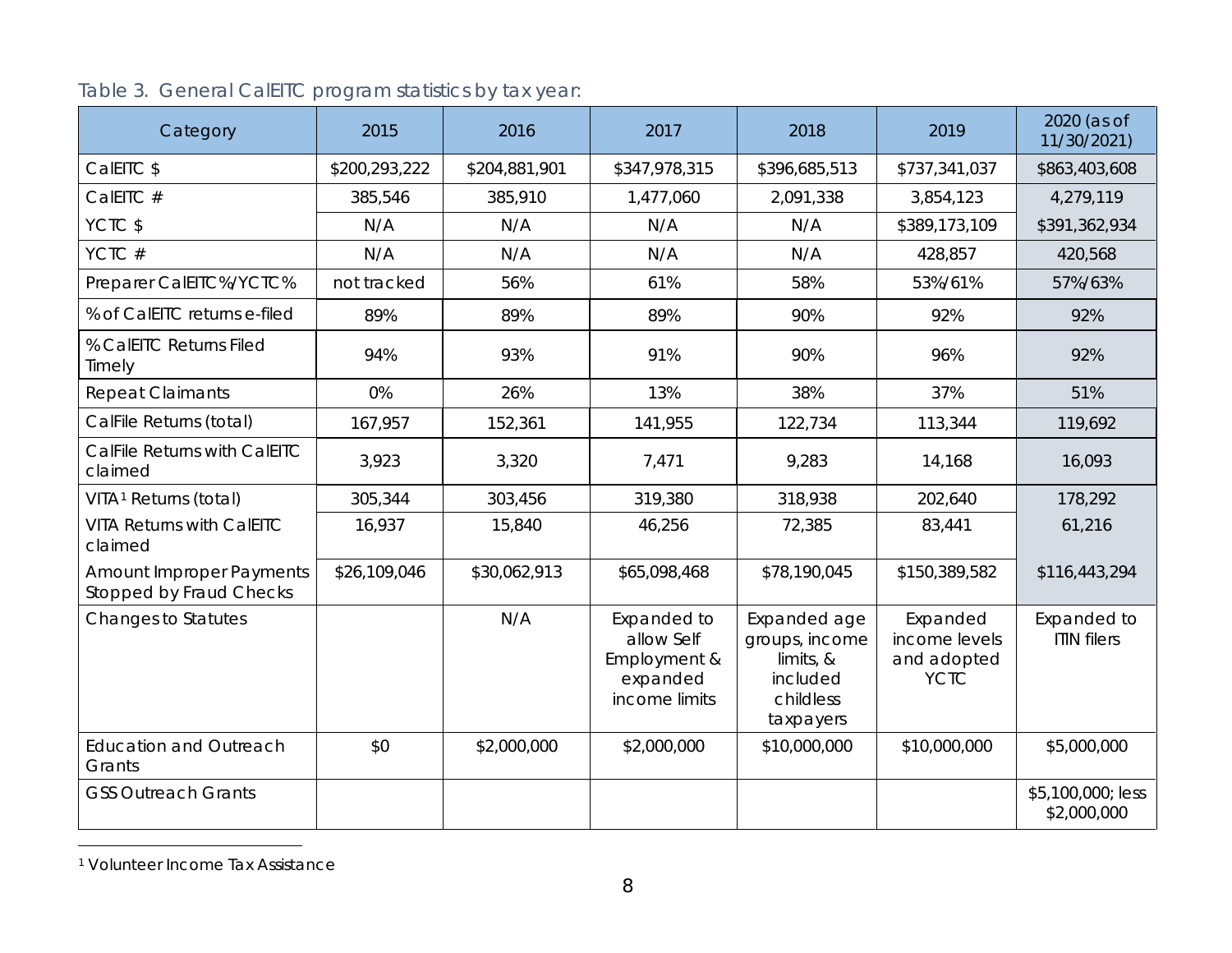# <span id="page-8-0"></span>**Identifying and Understanding Barriers That Exist**

## **Taxpayer Issues or Barriers**

To effectively understand the issues or barriers that may impact or prevent taxpayers from claiming the federal EITC or CalEITC, FTB reached out to community based organizations, interested parties, peer state agencies, and reviewed prior comments raised during previous legislative hearings. See Exhibit 2.

The following items were noted and will be critical to understand so that any program enhancements or changes can reduce or eliminate these issues or barriers. They are not rated as to significance or commonality.

Issues or Barriers Raised as Concerns:

- Filing a tax return is a complex task and not always understood. Some taxpayers can be concerned with making an error and getting into trouble.
- Materials are not available in multiple languages.
- Some taxpayers are not aware of filing requirements or available tax credits.
- Free tax return preparation sites are not readily accessible to many taxpayers in the neighborhoods they live in.
- Tax return preparation is costly and some taxpayers don't want to incur this cost burden for a credit amount that can be less than the return preparation or preparer fee.
- Some taxpayers do not have all documents or records needed to file a return.
- Some taxpayers do not have a bank account or stable address to receive a refund.
- Some taxpayers do not have an ITIN and/or are unable to timely file for one.
- Some taxpayers are concerned with applying for these credits as they fear this could be used against them as noncitizen residents.
- Some taxpayers do not have internet access.
- Some taxpayers eligible for the EITC credits do not have high enough income to trigger a tax return filing requirement. For these individuals, filing a return to claim the EITC credits can be an unnecessary and costly burden or the taxpayer does not think they qualify because they do not have a filing requirement.
- Some taxpayers distrust or dislike government, and/or are afraid to interact with government agencies (not a trusted partner.)
- Some taxpayers do not file as they owe taxes or another debt that offsets any refund.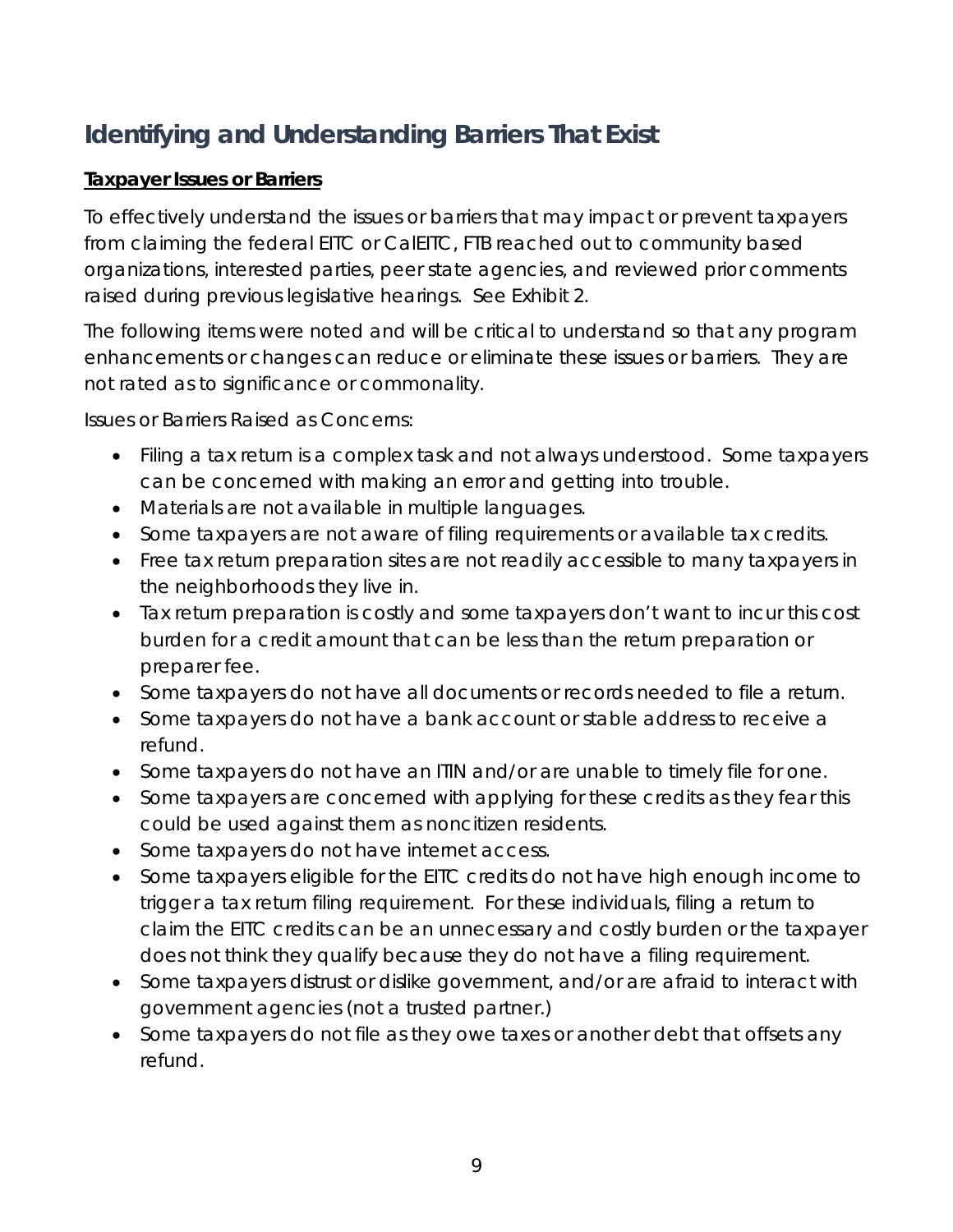## **Franchise Tax Board Operational Barriers**

Since program inception, FTB has implemented a number of different strategies to increase the number of qualified taxpayers who claim CalEITC. As a result of the expansion of the credit, and the strategies implemented, the number of returns claiming the CalEITC grew from just over 385,000 in 2015 to more than 4.2 million in 2020. This report looks at additional operational barriers that would be critical to understand so that any program enhancements or concepts implemented can reduce or eliminate these barriers as intended. They are not rated as to significance or commonality.

- FTB has limited data to identify eligible taxpayers and/or compute the potential CalEITC. Limitations exists as to:
	- o Timing as to when data is available.
	- o Accuracy of data available.
	- o Comprehensiveness of available data.
- For a variety of reasons, Californians are not always responsive to outreach efforts - even those from trusted messengers. This can lead to less than desired results for outreach efforts.
- FTB does not have sufficient existing resources to implement new strategies and in some cases may also lack statutory authority.
- FTB does not have automated solutions in place to quickly implement proactive efforts to expand the CalEITC program and technology efforts can take several years to deploy depending on the magnitude of program changes needed.

FTB barriers are addressed in each concept in the Administration Section.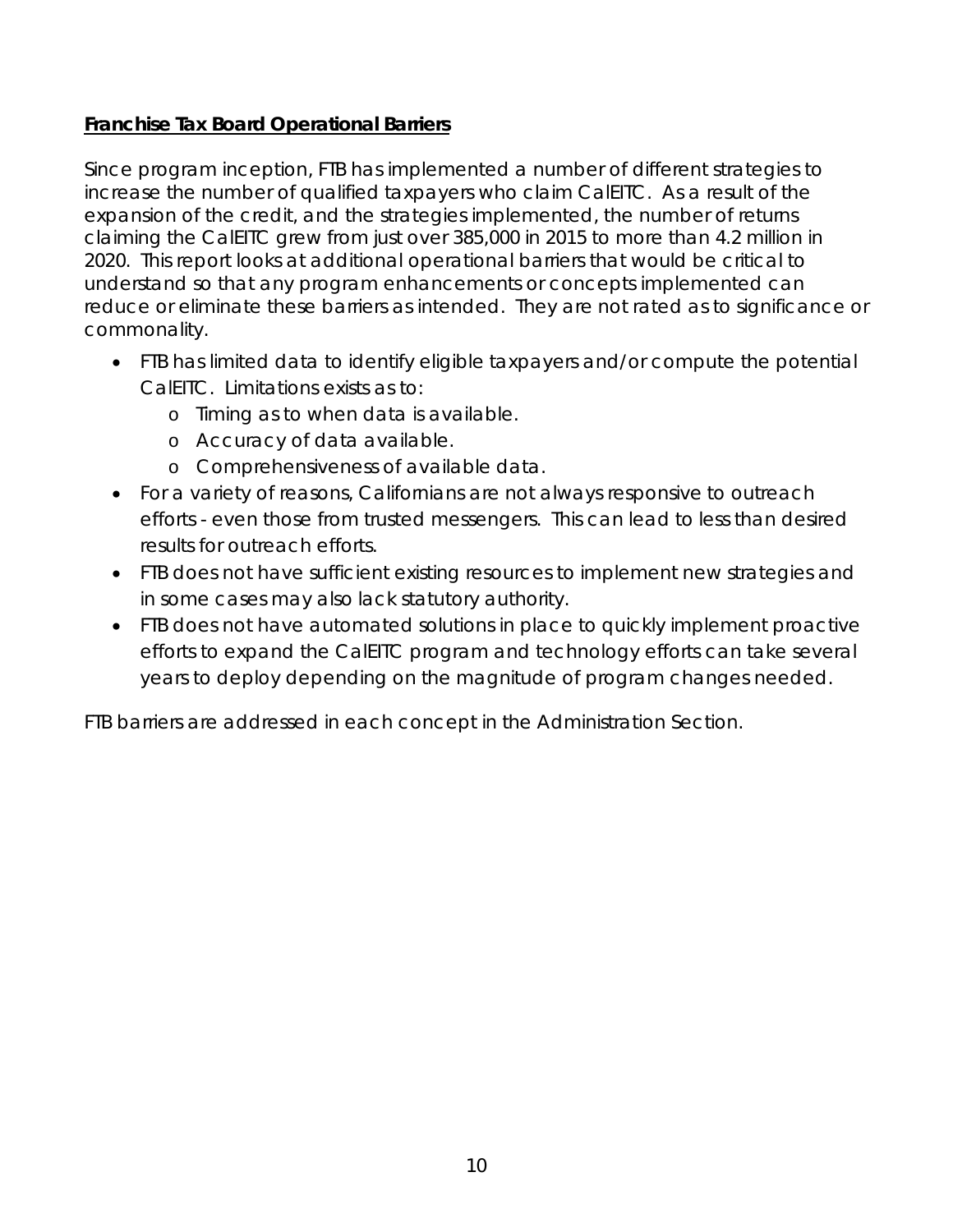# <span id="page-10-0"></span>**Concepts Reviewed**

Based on discussions with stakeholders regarding barriers and proposed concepts to review, the following concepts are discussed in the remainder of this report.

As available, the concept is described, information is provided as to how that concept could be administered, and the benefits and risks, as well as any necessary law changes, are explained.

- A. Develop a simplified filing portal
- B. Pre-populate state income tax returns
- C. Simplify the tax filing process
	- 1) Modify Form 3514
	- 2) State staff assistance with filing or Volunteer Income Tax Assistance (VITA) referrals
- D. Expand education and outreach to potentially eligible CalEITC taxpayers
	- 1) Outreach opportunities by state staff administering public assistance programs
	- 2) Outreach opportunities by FTB
- E. Tax Identification Number
	- 1) Create a provisional California unique identifier
	- 2) Use state agency workforce to provide free assistance in completing and filing forms for individuals needing an ITIN
- F. Create tax forms in multiple languages
- G. Grant funding, increased funding
- H. Grant funding, year-round funding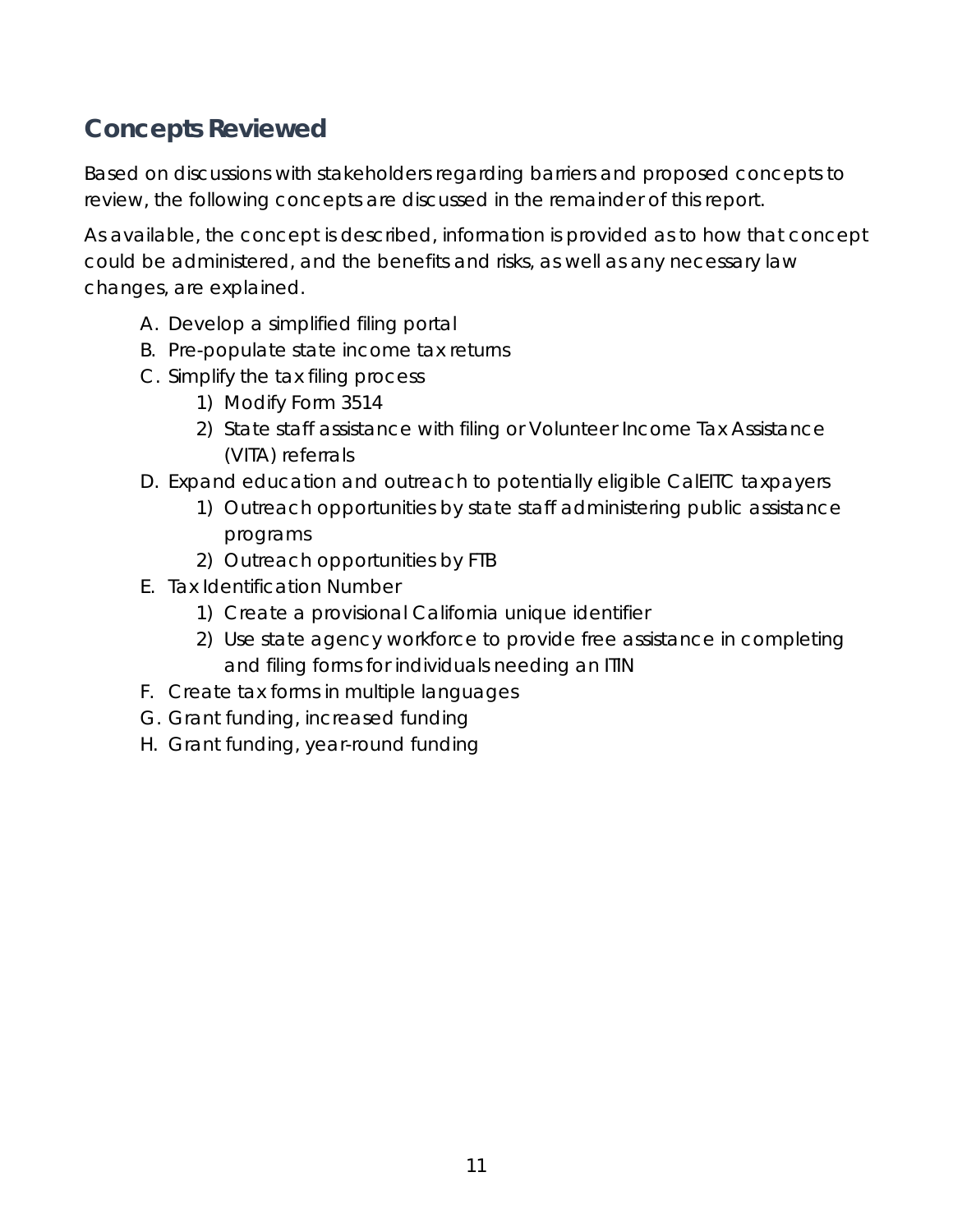# Table 4. Summary Table of Concepts and Observations

The following table summarizes high level observations of this study. The remainder of the report provides full details and additional critical information related to each observation.

| Concept                                                                                                                                                                           | <b>Observations</b>                                                                                                                                                                                                                                                                                                                                        |
|-----------------------------------------------------------------------------------------------------------------------------------------------------------------------------------|------------------------------------------------------------------------------------------------------------------------------------------------------------------------------------------------------------------------------------------------------------------------------------------------------------------------------------------------------------|
| Concept A - Develop a simplified filing portal                                                                                                                                    | FTB's CalFile already allows for this service for state tax<br>filing.                                                                                                                                                                                                                                                                                     |
| Concept B - Pre-populate state income tax<br>returns                                                                                                                              | Significant data gaps (timing, accuracy,<br>completeness) to credibly determine eligibility exist;<br>data-sharing among agencies could violate federal<br>law.                                                                                                                                                                                            |
| Concept C-1 - Simplify the tax filing process:<br>Modify Form 3514                                                                                                                | Could ease filing burdens for CalEITC, increase<br>awareness of the credit and the number of filers<br>claiming the credit; however, there is an increased risk<br>of fraud.                                                                                                                                                                               |
| Concept C-2 - Simplify the tax filing process:<br>State staff assistance with filing or VITA<br>referrals                                                                         | IRS rules and procedures and federal law could hinder<br>this concept from being implemented. Potentially<br>significant legal barriers could exist, particularly<br>related to whether state employees would be<br>considered 'paid tax preparers.' Additionally,<br>insufficient VITA volunteers impact success and VITA<br>services are not year round. |
| Concept D-1 - Expand education and<br>outreach to potentially eligible CalEITC<br>taxpayers: Outreach opportunities by state<br>staff administering public assistance<br>programs | Current data sharing laws may not be sufficient to<br>address the needs of this concept; data-sharing<br>among agencies could violate federal law.                                                                                                                                                                                                         |
| Concept D-2 - Expand education and<br>outreach to potentially eligible CalEITC<br>taxpayers: Outreach opportunities by FTB                                                        | Current data sharing laws may not be sufficient to<br>address the needs of this concept; data-sharing<br>among agencies could violate federal law.                                                                                                                                                                                                         |
| Concept E-1 - Tax Identification Number:<br>Create a provisional California unique<br>identifier                                                                                  | The process FTB would need to set up may not differ<br>significantly from the existing federal process and<br>introducing a new identifier creates an enhanced<br>opportunity for fraud to occur.                                                                                                                                                          |
| Concept E-2 - Tax Identification Number: Use<br>state agency workforce to provide free<br>assistance in completing and filing forms for<br>individuals needing an ITIN            | IRS rules and procedures based on federal law could<br>hinder this concept from being implemented.                                                                                                                                                                                                                                                         |
| Concept E, Alternative #1 - Tax Identification<br>Number: Amend CalEITC statute to allow<br>taxpayers until October 15th to apply for an<br>ITIN (instead of being issued one)    | Current statutory language may need to be updating<br>to implement this concept.                                                                                                                                                                                                                                                                           |
| Concept F - Create tax forms in multiple<br>languages                                                                                                                             | Would require significant vendor support and<br>depending on volume and languages chosen, may<br>be difficult to timely publish all tax forms supporting<br>filing. May also require software companies to provide<br>filing tools in multiple languages to be effective.                                                                                  |
| Concept G - Increase grant funding for<br>community organizations to engage in<br>outreach and free tax preparation services                                                      | Able to implement quickly and some resources<br>needed. Ongoing budget authority would be<br>necessary.                                                                                                                                                                                                                                                    |
| Concept H - Provide ongoing grant funding<br>so outreach and filing assistance can be<br>conducted year-round                                                                     | Able to implement quickly and some resources<br>needed. Ongoing budget authority would be<br>necessary.                                                                                                                                                                                                                                                    |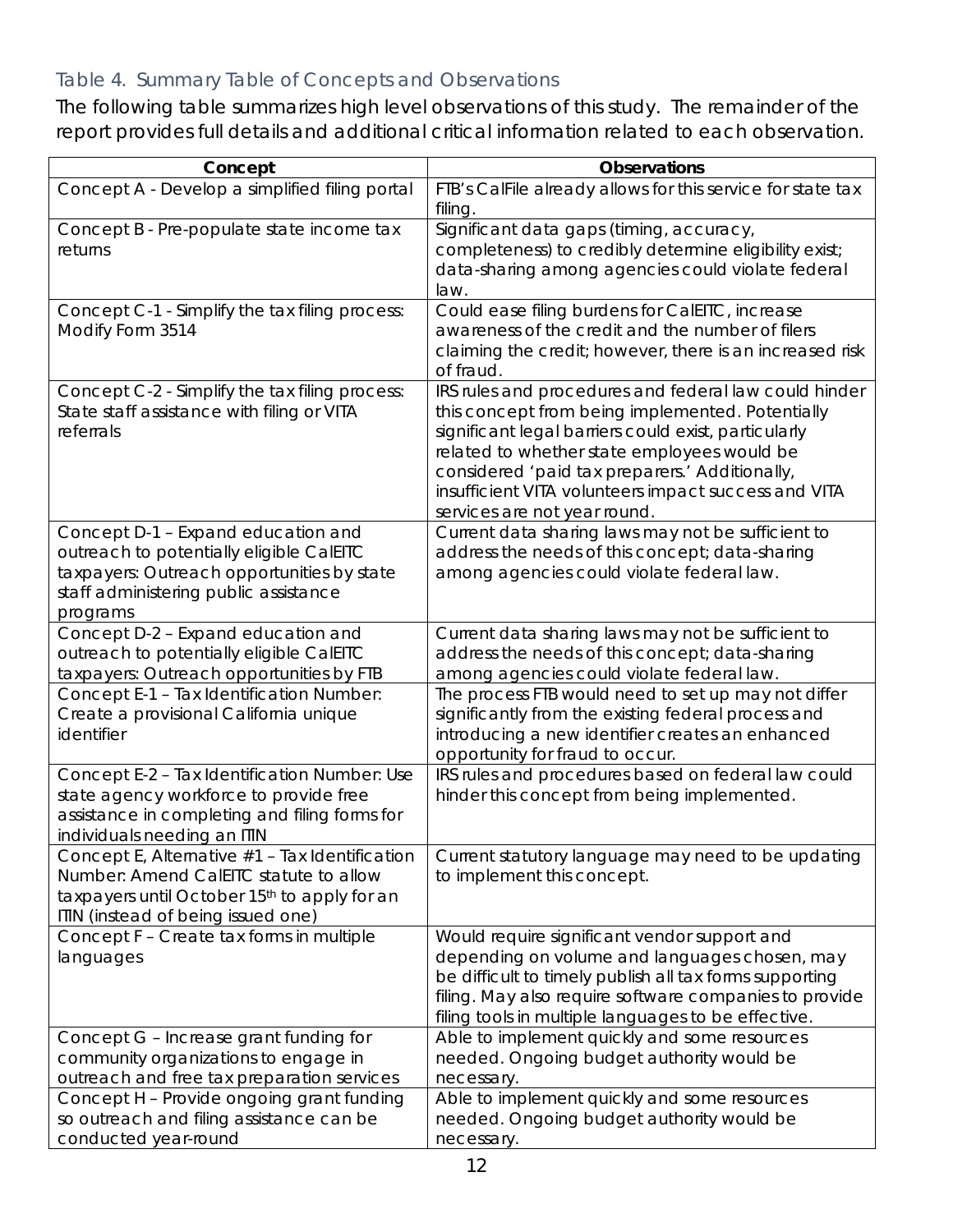# Table 5. Summary Table of Barriers with Concepts

The following table provides a listing of barriers and how they relate to the concepts mentioned in this report. The remainder of the report provides full details and additional critical information related to each concept and how, or if, the barrier could be effectively addressed or even addressed at all.

#### **Taxpayer Issues or Barriers**

| <b>Barrier or Issue</b>                                                                                                                                  | <b>Related Concepts</b>                                                                                                                                                                                                                                                                                                                                                                                                                                                                                                                                                                                                                                                                                                                                                                                                                                                                     |
|----------------------------------------------------------------------------------------------------------------------------------------------------------|---------------------------------------------------------------------------------------------------------------------------------------------------------------------------------------------------------------------------------------------------------------------------------------------------------------------------------------------------------------------------------------------------------------------------------------------------------------------------------------------------------------------------------------------------------------------------------------------------------------------------------------------------------------------------------------------------------------------------------------------------------------------------------------------------------------------------------------------------------------------------------------------|
| Filing a tax return is a complex task and not<br>always understood. Some taxpayers can<br>be concerned with making an error and<br>getting into trouble. | Concept A - Develop a simplified filing portal<br>$\bullet$<br>Concept C-2 - Simplify the tax filing process:<br>$\bullet$<br>State staff assistance with return prep or VITA<br>referrals<br>Concept D-2 - Education and Outreach: Use<br>٠<br>data to contact individuals who appear<br>eligible<br>Concept F - Create tax forms in multiple<br>٠<br>languages<br>Concept G - Increase grant funding for<br>$\bullet$<br>community organizations to engage in<br>outreach and free tax preparation services<br>Concept H - Provide ongoing grant funding so<br>$\bullet$<br>outreach and filing assistance can be                                                                                                                                                                                                                                                                         |
|                                                                                                                                                          | conducted year round                                                                                                                                                                                                                                                                                                                                                                                                                                                                                                                                                                                                                                                                                                                                                                                                                                                                        |
| Materials are not available in multiple<br>languages.                                                                                                    | Concept F - Create tax forms in multiple<br>$\bullet$<br>languages                                                                                                                                                                                                                                                                                                                                                                                                                                                                                                                                                                                                                                                                                                                                                                                                                          |
| Some taxpayers are not aware of filing<br>requirements or available tax credits.                                                                         | Concept B - Pre-populate state income tax<br>$\bullet$<br>returns<br>Concept C-1 - Simplify the tax filing process:<br>٠<br>Modify Form 3514<br>Concept C-2 - Simplify the tax filing process:<br>$\bullet$<br>State staff assistance with return prep or VITA<br>referrals<br>Concept D-1 - Education and Outreach:<br>$\bullet$<br>Partner with peer agencies to share data and<br>conduct direct outreach to program<br>participants<br>Concept D-2 - Education and Outreach: Use<br>$\bullet$<br>data to contact individuals who appear<br>eligible<br>Concept F - Create tax forms in multiple<br>languages<br>Concept G - Increase grant funding for<br>$\bullet$<br>community organizations to engage in<br>outreach and free tax preparation services<br>Concept H - Provide ongoing grant funding so<br>$\bullet$<br>outreach and filing assistance can be<br>conducted year round |
| Free tax return preparation sites are not<br>readily accessible to many taxpayers in the<br>neighborhoods they live in.                                  | Concept A - Develop a simplified filing portal<br>$\bullet$                                                                                                                                                                                                                                                                                                                                                                                                                                                                                                                                                                                                                                                                                                                                                                                                                                 |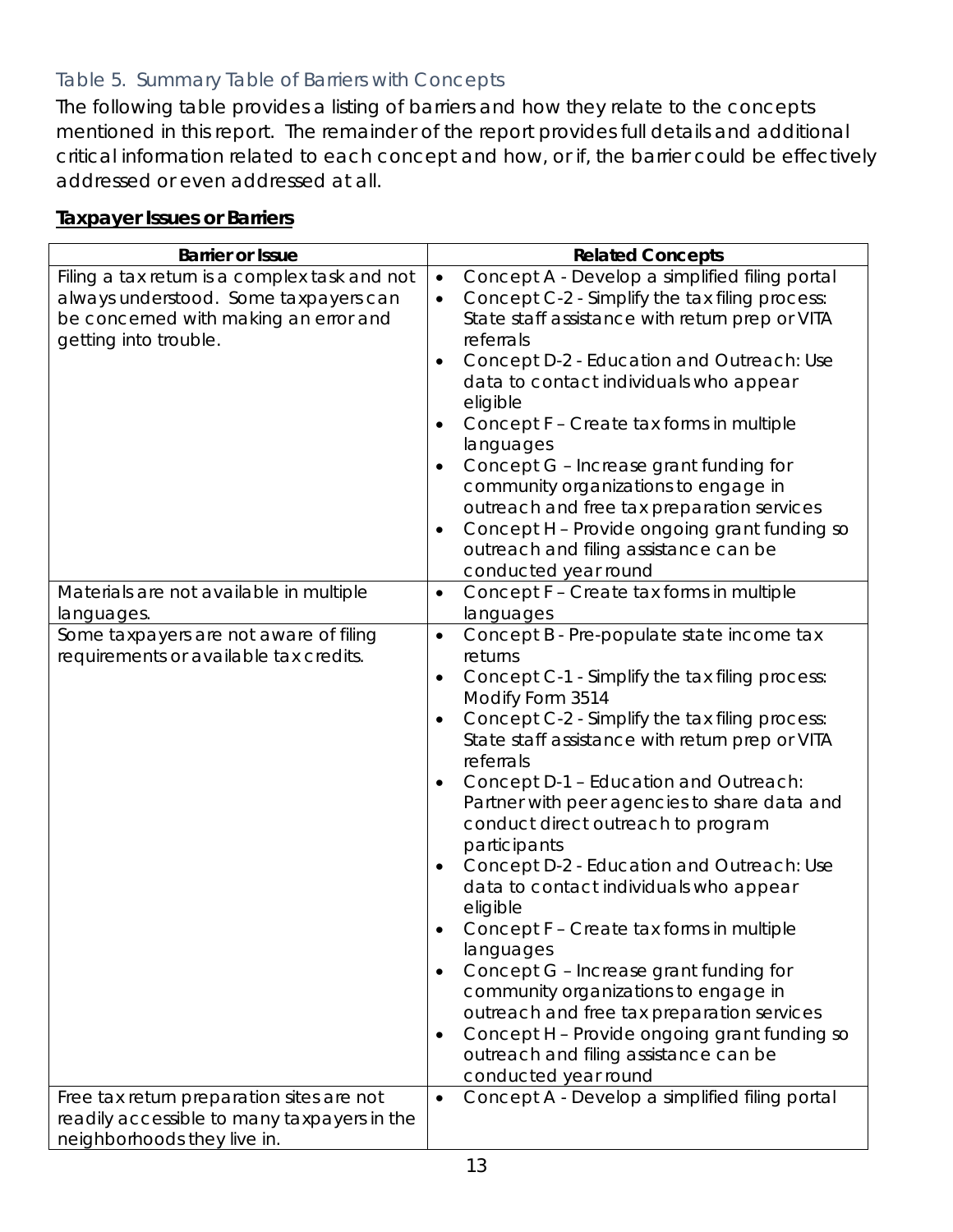| <b>Barrier or Issue</b>                                                                                                                                                                 | <b>Related Concepts</b>                                                                                                                                                                                                                                                                                                                                                                                                                                                                                                                                                                                                                                                                                                                        |
|-----------------------------------------------------------------------------------------------------------------------------------------------------------------------------------------|------------------------------------------------------------------------------------------------------------------------------------------------------------------------------------------------------------------------------------------------------------------------------------------------------------------------------------------------------------------------------------------------------------------------------------------------------------------------------------------------------------------------------------------------------------------------------------------------------------------------------------------------------------------------------------------------------------------------------------------------|
| Tax return preparation is costly and some<br>taxpayers don't want to incur this cost<br>burden for a credit amount which can be<br>less than the return preparation or preparer<br>fee. | Concept C-2 - Simplify the tax filing process:<br>$\bullet$<br>State staff assistance with return prep or VITA<br>referrals<br>Concept H - Provide ongoing grant funding so<br>$\bullet$<br>outreach and filing assistance can be<br>conducted year round<br>Concept G - Increase grant funding for<br>$\bullet$<br>community organizations to engage in<br>outreach and free tax preparation services<br>Concept A - Develop a simplified filing portal<br>$\bullet$<br>Concept C-1 - Simplify the tax filing process:<br>$\bullet$<br>Modify Form 3514<br>Concept C-2 - Simplify the tax filing process:<br>$\bullet$<br>State staff assistance with return prep or VITA<br>referrals<br>Concept G - Increase grant funding for<br>$\bullet$ |
|                                                                                                                                                                                         | community organizations to engage in<br>outreach and free tax preparation services<br>Concept H - Provide ongoing grant funding so<br>$\bullet$<br>outreach and filing assistance can be<br>conducted year round                                                                                                                                                                                                                                                                                                                                                                                                                                                                                                                               |
| Some taxpayers do not have all<br>documents or records needed to file a<br>return.                                                                                                      | This barrier is not addressed by any concepts<br>studied. Additionally, it was determined resolution<br>of this barrier is outside of the control of FTB.                                                                                                                                                                                                                                                                                                                                                                                                                                                                                                                                                                                      |
| Some taxpayers do not have a bank<br>account or stable address to receive a<br>refund.<br>Some taxpayers do not have an ITIN<br>and/or are unable to timely file for one.               | This barrier is not addressed by any concepts<br>studied. Additionally, it was determined resolution<br>of this barrier is outside of the control of FTB.<br>Concept C-2 - Simplify the tax filing process:<br>$\bullet$<br>State staff assistance with return prep or VITA<br>referrals<br>Concept E-1 - Tax Identification Number: FTB<br>$\bullet$<br>issue unique identification number<br>Concept E-2 - Tax Identification Number: Staff<br>$\bullet$<br>at other state agencies to obtain status as an<br>acceptance agent to help taxpayer obtain ITIN                                                                                                                                                                                  |
|                                                                                                                                                                                         | Concept E, Alternative #1 - Tax Identification<br>$\bullet$<br>Number: Amend CalEITC statute to allow<br>taxpayers until October 15th to apply for an ITIN<br>(instead of being issued one)<br>Concept G - Increase grant funding for<br>$\bullet$<br>community organizations to engage in<br>outreach and free tax preparation services<br>Concept H - Provide ongoing grant funding so<br>$\bullet$<br>outreach and filing assistance can be<br>conducted year round                                                                                                                                                                                                                                                                         |
| Some taxpayers are concerned with<br>applying for these credits as they fear this<br>could be used against them as noncitizen<br>residents.                                             | This barrier is not addressed directly by any<br>concepts studied.                                                                                                                                                                                                                                                                                                                                                                                                                                                                                                                                                                                                                                                                             |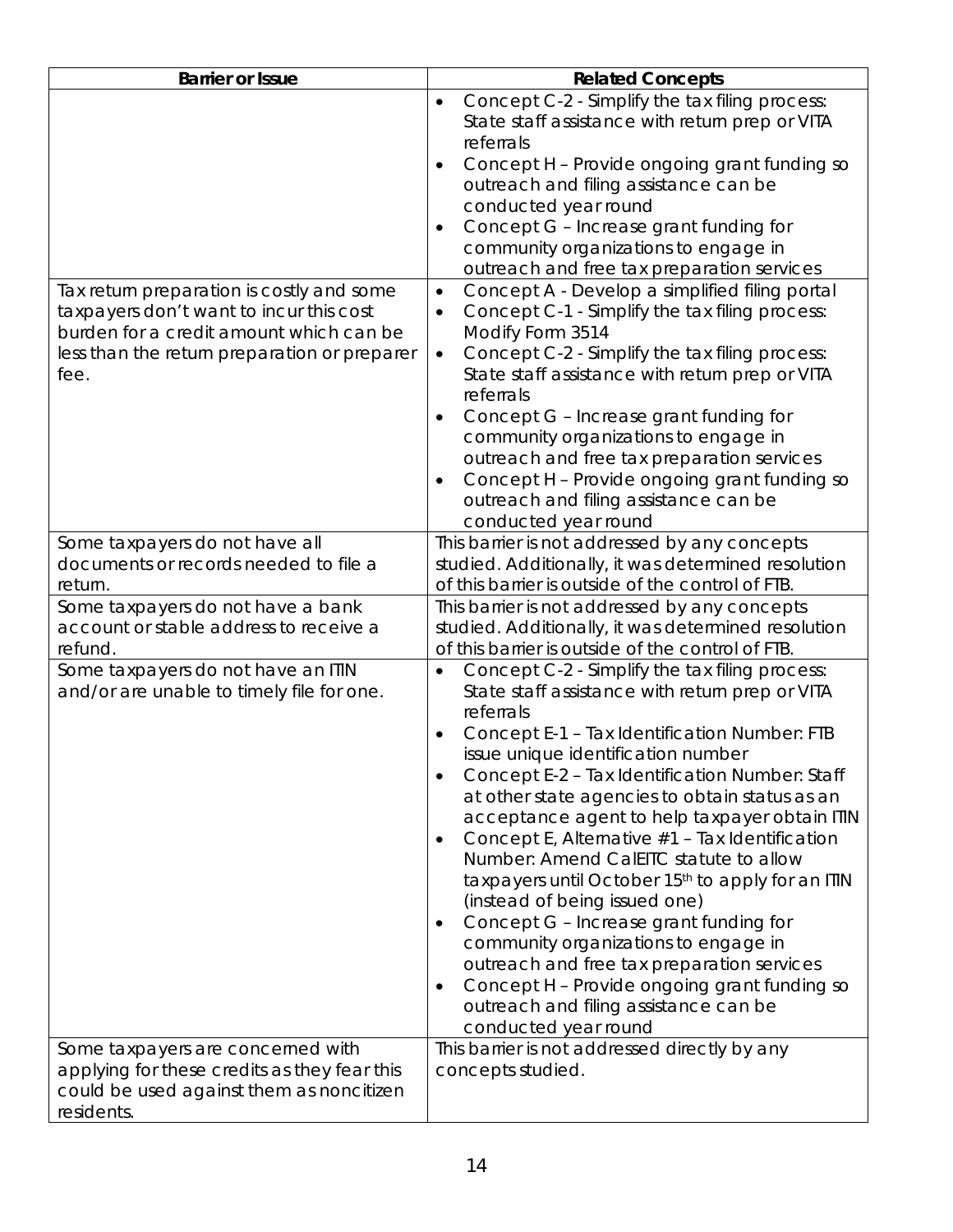| <b>Barrier or Issue</b>                                                                                                                                                                                                                                                                                                                     | <b>Related Concepts</b>                                                                                                                                                                                                                                                                                                                                                                                                                                                                                                                                                                                                                                                                                                                     |
|---------------------------------------------------------------------------------------------------------------------------------------------------------------------------------------------------------------------------------------------------------------------------------------------------------------------------------------------|---------------------------------------------------------------------------------------------------------------------------------------------------------------------------------------------------------------------------------------------------------------------------------------------------------------------------------------------------------------------------------------------------------------------------------------------------------------------------------------------------------------------------------------------------------------------------------------------------------------------------------------------------------------------------------------------------------------------------------------------|
|                                                                                                                                                                                                                                                                                                                                             | FTB remains committed to working with all<br>taxpayers to ensure their needs are addressed<br>quickly, efficiently, and safely.                                                                                                                                                                                                                                                                                                                                                                                                                                                                                                                                                                                                             |
| Some taxpayers do not have internet<br>access.                                                                                                                                                                                                                                                                                              | Concept C-2 - Simplify the tax filing process:<br>$\bullet$<br>State staff assistance with return prep or VITA<br>referrals<br>Concept G - Increase grant funding for<br>$\bullet$<br>community organizations to engage in<br>outreach and free tax preparation services<br>Concept H - Provide ongoing grant funding so<br>$\bullet$<br>outreach and filing assistance can be<br>conducted year round                                                                                                                                                                                                                                                                                                                                      |
| Some taxpayers eligible for the EITC credits<br>do not have high enough income to trigger<br>a tax return filing requirement. For these<br>individuals, filing a return to claim the EITC<br>credits can be an unnecessary and costly<br>burden or the taxpayer does not think they<br>qualify as they do not have a filing<br>requirement. | Concept A - Develop a simplified filing portal<br>$\bullet$<br>Concept C-1 - Simplify the tax filing process:<br>$\bullet$<br>Modify Form 3514<br>Concept C-2 - Simplify the tax filing process:<br>$\bullet$<br>State staff assistance with return prep or VITA<br>referrals<br>Concept G - Increase grant funding for<br>$\bullet$<br>community organizations to engage in<br>outreach and free tax preparation services<br>Concept H - Provide ongoing grant funding so<br>$\bullet$<br>outreach and filing assistance can be<br>conducted year round                                                                                                                                                                                    |
| Some taxpayers distrust or dislike<br>government, and/or are afraid to interact<br>with government entities (not a trusted<br>entity).                                                                                                                                                                                                      | Concept C-2 - Simplify the tax filing process:<br>$\bullet$<br>State staff assistance with return prep or VITA<br>referrals<br>Concept D-1 - Education and Outreach:<br>$\bullet$<br>Partner with peer agencies to share data and<br>conduct direct outreach to program<br>participants<br>Concept D-2 - Education and Outreach: Use<br>data to contact individuals who appear<br>eligible<br>Concept F - Create tax forms in multiple<br>$\bullet$<br>languages<br>Concept G - Increase grant funding for<br>$\bullet$<br>community organizations to engage in<br>outreach and free tax preparation services<br>Concept H - Provide ongoing grant funding so<br>$\bullet$<br>outreach and filing assistance can be<br>conducted year round |
| Some taxpayers do not file as they owe<br>taxes or another debt that offsets any<br>refund.                                                                                                                                                                                                                                                 | This barrier is not addressed by any concepts<br>studied.                                                                                                                                                                                                                                                                                                                                                                                                                                                                                                                                                                                                                                                                                   |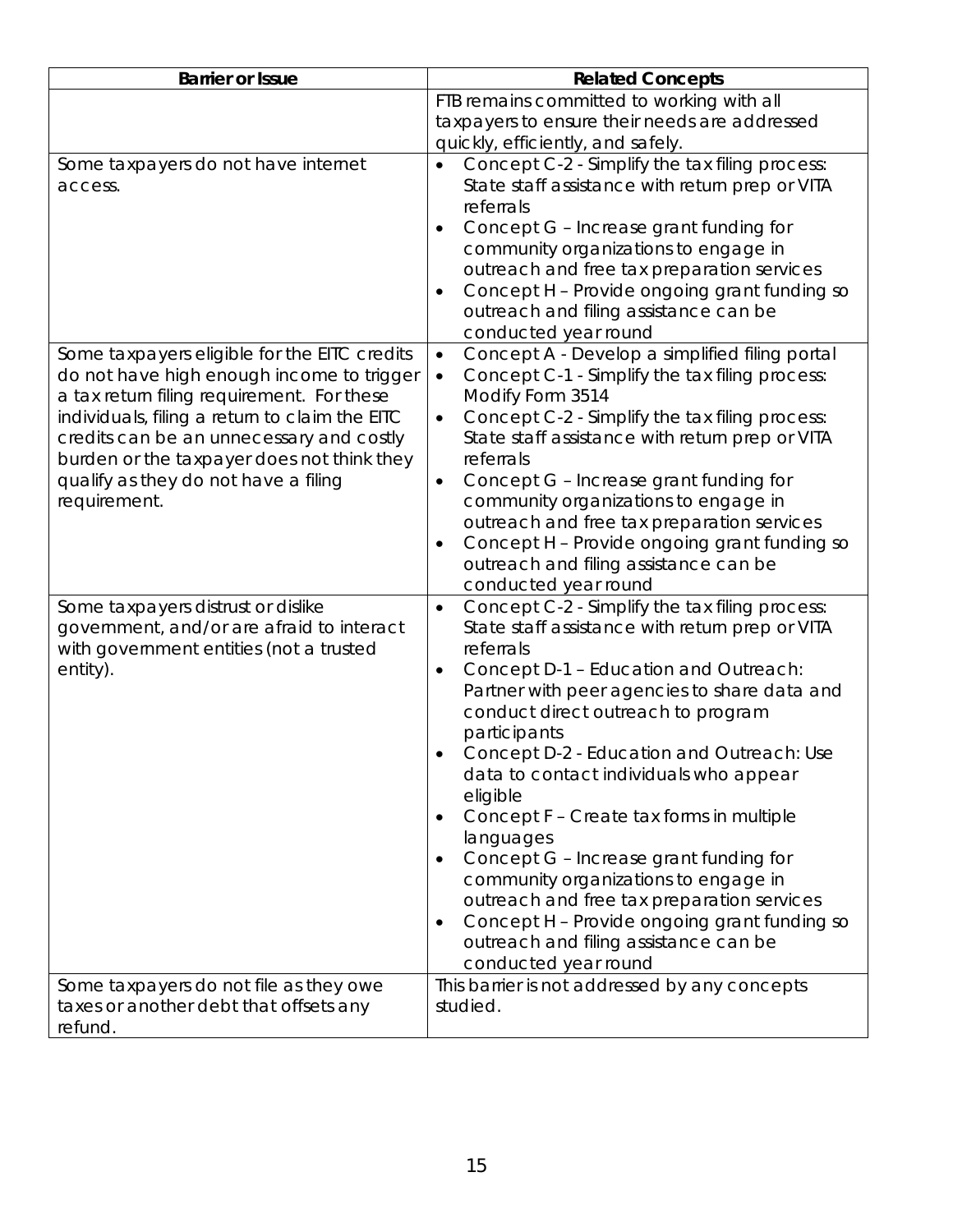# <span id="page-15-0"></span>**Concept A - Develop a simplified filing portal**

# Description:

Interested parties have suggested that FTB should develop a one-stop, easily accessible portal for all California residents. This portal could auto-fill eligible applicants' tax return forms using data already on file either with FTB or via datasharing agreements with state agencies such as the Department of Social Services for people enrolled in safety net programs like CalFresh or Medi-Cal etc.

FTB currently has a tax return filing portal called CalFile which has existed in some form since 2003. In 2005, ReadyReturn was introduced as a pilot program. This was a new and innovative program focused on reducing the tax filing burden. FTB used information it already had, such as W-2 information, to provide taxpayers their completed returns for their final approval and filing with us. While limited in scope, the pilot was successful, and FTB adopted it as a formal tool that taxpayers could use after it was authorized by Assembly Bill 1394 (CH. 74, July 19, 2005). ReadyReturn leveraged the existing CalFile application.

To ensure a high level of accuracy of a pre-populated tax return and avoid disclosure issues, the ReadyReturn program used the following parameters. Eligible taxpayers must have:

- Filed a prior year return.
- Full year residency in California.
- Met the criteria to use single or head of household filing status.
- Income only from wages.
- Only one employer.
- No more than five dependents.
- No credits other than the renter's credit.
- Claimed the standard deduction.

As ReadyReturn matured, FTB initial estimates identified about 2,000,000 individuals annually who fit within the eligibility parameters. As FTB received wage data from the Employment Development Department (EDD) throughout the first quarter of the year, FTB would pre-populate the 'readied' return and make it available for taxpayers to review, approve, and file. Generally, each year, FTB saw over 50% of eligible taxpayers had already filed on their own in January or February before FTB could finalize a proposed pre-populated return. Of the remaining 1,000,000 returns that were readied for taxpayers, about 100,000 taxpayers choose this filing method.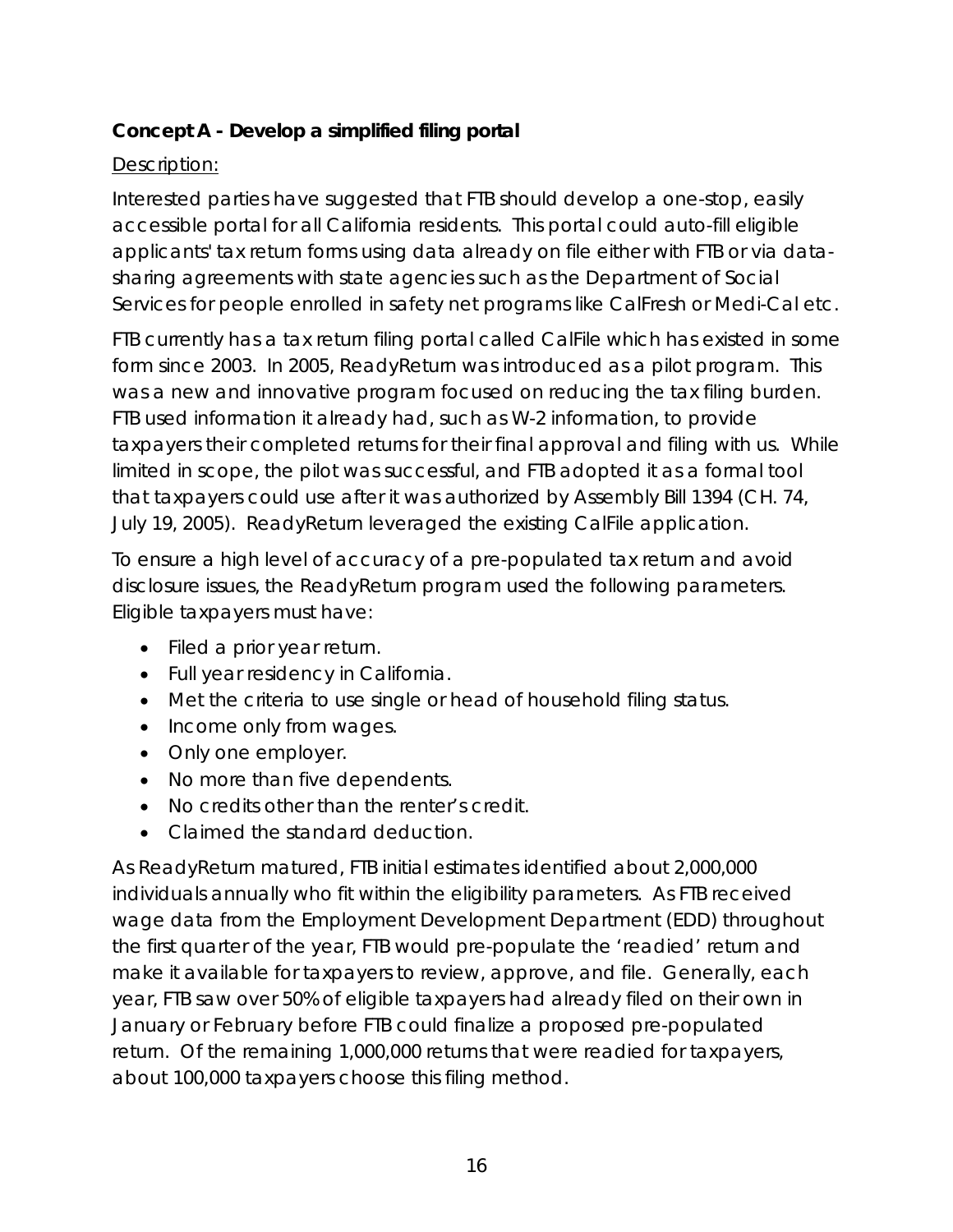In 2013, FTB began reviewing the ongoing process of ReadyReturn. With the pending implementation of MyFTB under the Enterprise Data Revenue (EDR) project, FTB would have the potential to offer pre-populating of information for Californians if they established a MyFTB account and qualified to use CalFile. This greatly expanded the number of taxpayers eligible for this prepopulated return filing service and also allowed taxpayers to file prior year returns. As a result, FTB decommissioned the ReadyReturn application at the end of the 2014 return process year and began utilizing CalFile, with expanded parameters, exclusively as a simplified filing portal for the California return. CalFile included the ability to pre-populate data if taxpayers registered and obtained a MyFTB account.

The timing of CalFile's necessary data inputs remains. Those taxpayers wanting to file in January or February may not be able to use the pre-population feature of CalFile if FTB has not yet received and made consumable their relevant tax data such as wages and withholding. Most of these data sets are not even required to be filed with the tax agencies across the nation until the end of January, and some income reporting occurs throughout filing season.

CalFile is available for over half of California filers who have an obligation to file with California or otherwise choose to file. The main qualifications for taxpayers filing with the status of Single, include a limit on adjusted gross income (AGI) of \$203,341; or for taxpayers filing a joint return, AGI can be up to \$406,687. Additionally, federal AGI must be greater than \$0. In recent years, about 125,000 taxpayers take advantage of CalFile annually to file their state return.

FTB currently supports CalFile with data owned by FTB. Interested parties have suggested FTB could enhance this process by accessing and utilizing data owned by peer state agencies that administer public assistance programs. As discussed more in Concept B, FTB has worked with our peer state agencies and has found that the data accessible to these agencies primarily includes 'household family units', but does not include information on the relationship between the household family members. As a result, while the information has value, it does not allow FTB to understand the 'tax unit', including desired tax filing status or number of dependents. All other information to support eligibility for the public assistance programs, such as income information, is retained by the local county or non-profit agencies responsible for administering the programs. As authorized by statute, many of these agencies utilize FTB data to validate the data they receive from program participants. As a result, it is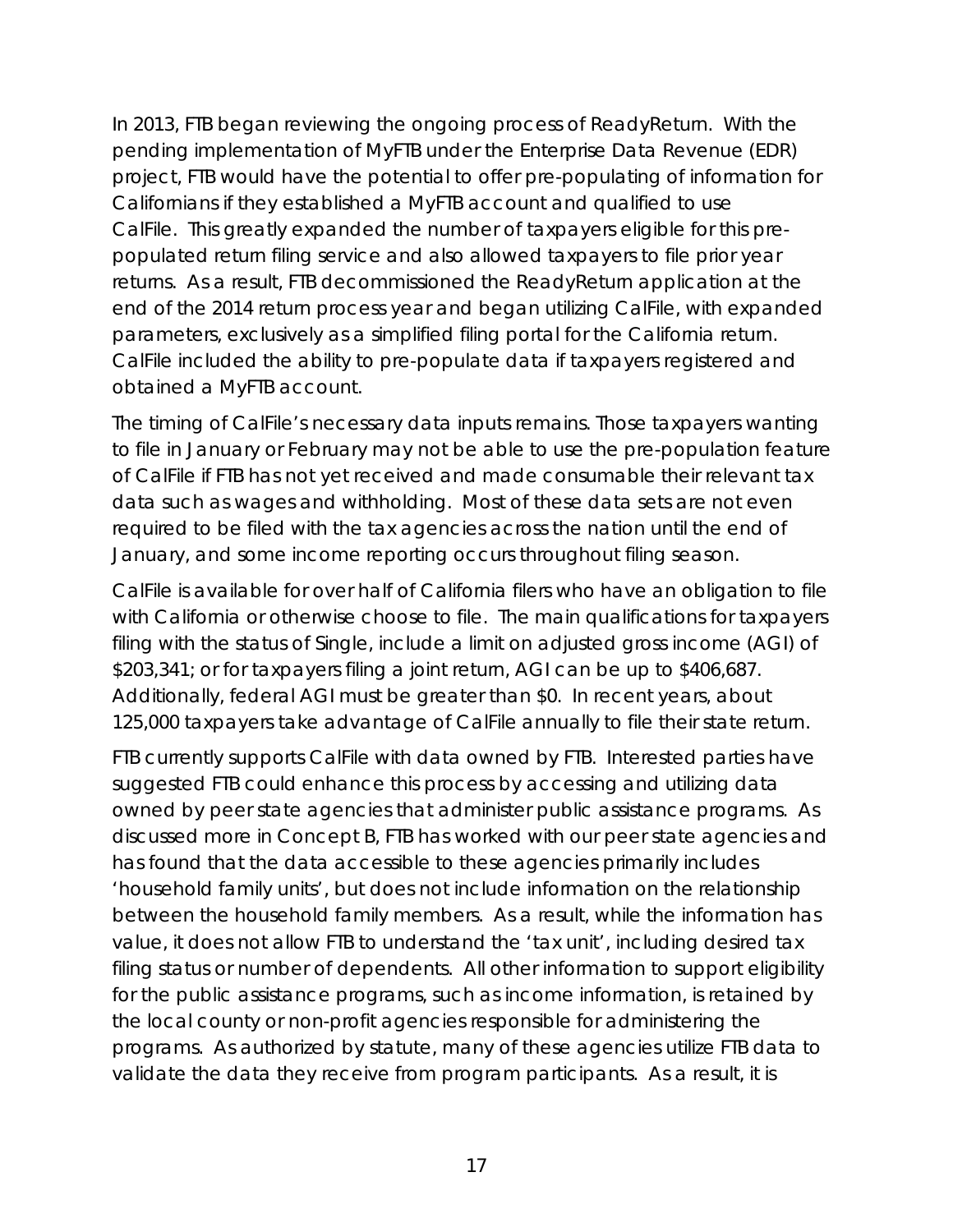unclear what new income data might be available at the local agency level that FTB does not already have access to.

# Benefits:

- Many taxpayers, including most if not all of those qualifying for EITC, are able to file a free income tax return with California utilizing CalFile.
- CalFile is available year round beginning no later than mid-January and closing no sooner than mid-December.
- If the taxpayer is registered for MyFTB, data that FTB has and is available will be pre-populated for the taxpayer to validate or correct as necessary.
- Over the years, for those taxpayers using the service and providing feedback, they highly rate the experience and appreciate the service.

# Risks/Challenges:

- CalFile does not support the filing of a federal tax return that is necessary to gain access to federal tax credits.
- CalFile, as required under California law, generally starts with federal AGI which requires the taxpayer to prepare the federal return to best utilize the CalFile program.
- Taxpayers may be better served by using other existing free file tools because these will prepare both federal and state tax returns for free for many Californians who have simple tax returns and income below certain thresholds. These software products will also pre-populate information from prior year returns that likely stays static year to year - including personal information, dependents, employer information - and requires the taxpayer to refresh or populate only data unique to a year, such as wages. Once the federal return is done, only a few more questions are asked to complete the state tax return.
- Both FTB and the IRS market free tax preparation tools on their websites that allow taxpayers to complete of both their federal and state tax return. FTB's website also includes a link to the IRS-supported Free File Alliance portal, which offers free access to brand-name tax software to anyone who makes \$72,000 or less.
- FTB can receive relevant information return data related to income over the entire first half of the year and not all income, such as selfemployment income, is subject to reporting or is not reported timely or at all as required. FTB does not receive extensive data on expenses that could trigger allowable deductions or tax credits. The taxpayer will retain full responsibility to modify the pre-populated return to report these items.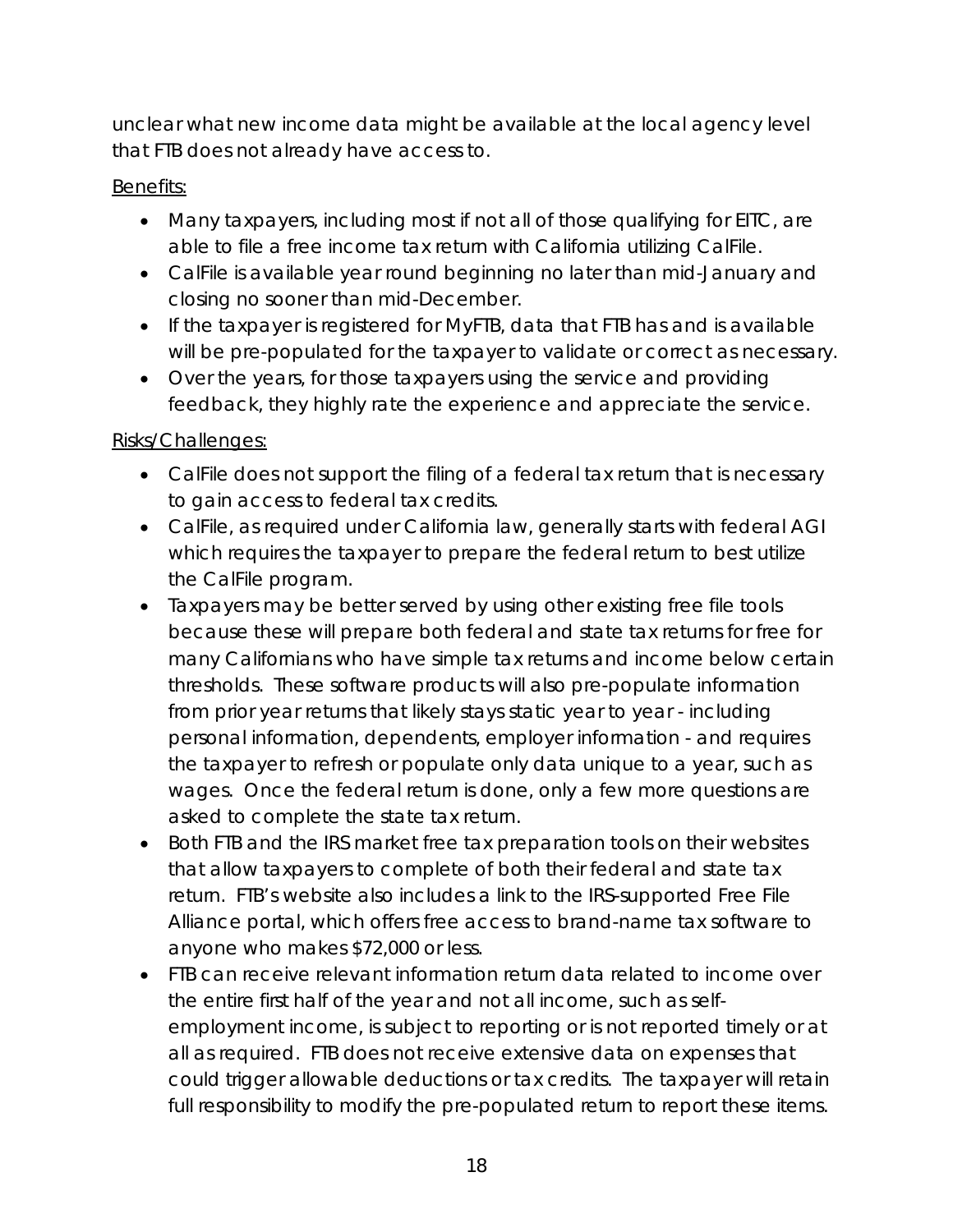• Enhancements to the CalFile program could generate concerns from tax industry professionals who have long advocated that tax administration and tax preparation are activities that should not be engaged in by a single agency due to an inherent conflict of interest.

Barriers Raised by Interested Parties Addressed by this Concept:

#### Barriers Addressed

Partially Addressed – State return solution only

- Filing a tax return is a complex task and not always understood. Some taxpayers can be concerned with making an error and getting into trouble.
- Free tax return preparation sites are not readily accessible to many taxpayers in the neighborhoods they live in.
- Tax return preparation is costly and some taxpayers don't want to incur this cost burden for a credit amount that can be less than the return preparation or preparer fee.
- Some taxpayers eligible for the EITC credits do not have high enough income to trigger a tax return filing requirement. For these individuals, filing a return to claim the EITC credits can be an unnecessary and costly burden or the taxpayer does not think they qualify because they do not have a filing requirement.

## Barriers Not Impacted or Outside of the Scope of this Concept

- Materials are not available in multiple languages.
- Some taxpayers are not aware of filing requirements or available tax credits.
- Some taxpayers do not have all documents or records (driver's license) needed to file a return.
- Some taxpayers do not have a bank account or stable address to receive a refund.
- Some taxpayers do not have an ITIN and/or are unable to timely file for one.
- Some taxpayers are concerned with applying for these credits as they fear this could be used against them as noncitizen residents.
- Some taxpayers do not have internet access.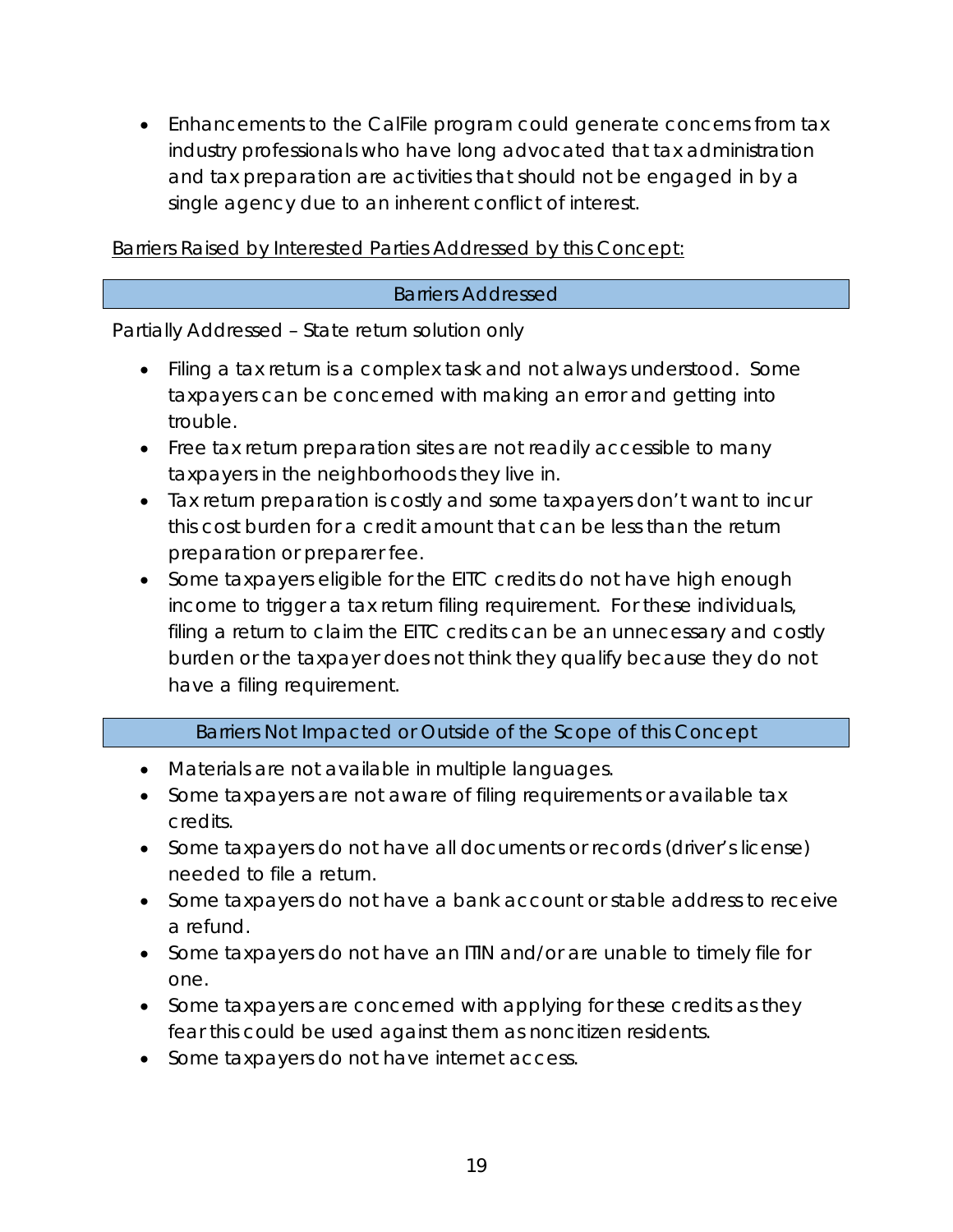- Some taxpayers distrust or dislike government, and/or are afraid to interact with government agencies (not a trusted partner).
- Some taxpayers do not file as they owe taxes or another debt that offsets any refund.

| <b>Barriers</b>                      | Information               |
|--------------------------------------|---------------------------|
| Complexity of Concept (Minor, Fair,  | N/A - Service implemented |
| Significant)                         |                           |
| Time to implement Concept            | N/A                       |
| FTB resources needed to implement    | N/A                       |
| Statewide resources needed to        | N/A                       |
| implement                            |                           |
| Data Availability (timing, accuracy, | N/A                       |
| comprehensiveness)                   |                           |
| Statutory authority                  | N/A                       |

Table 6. Administration: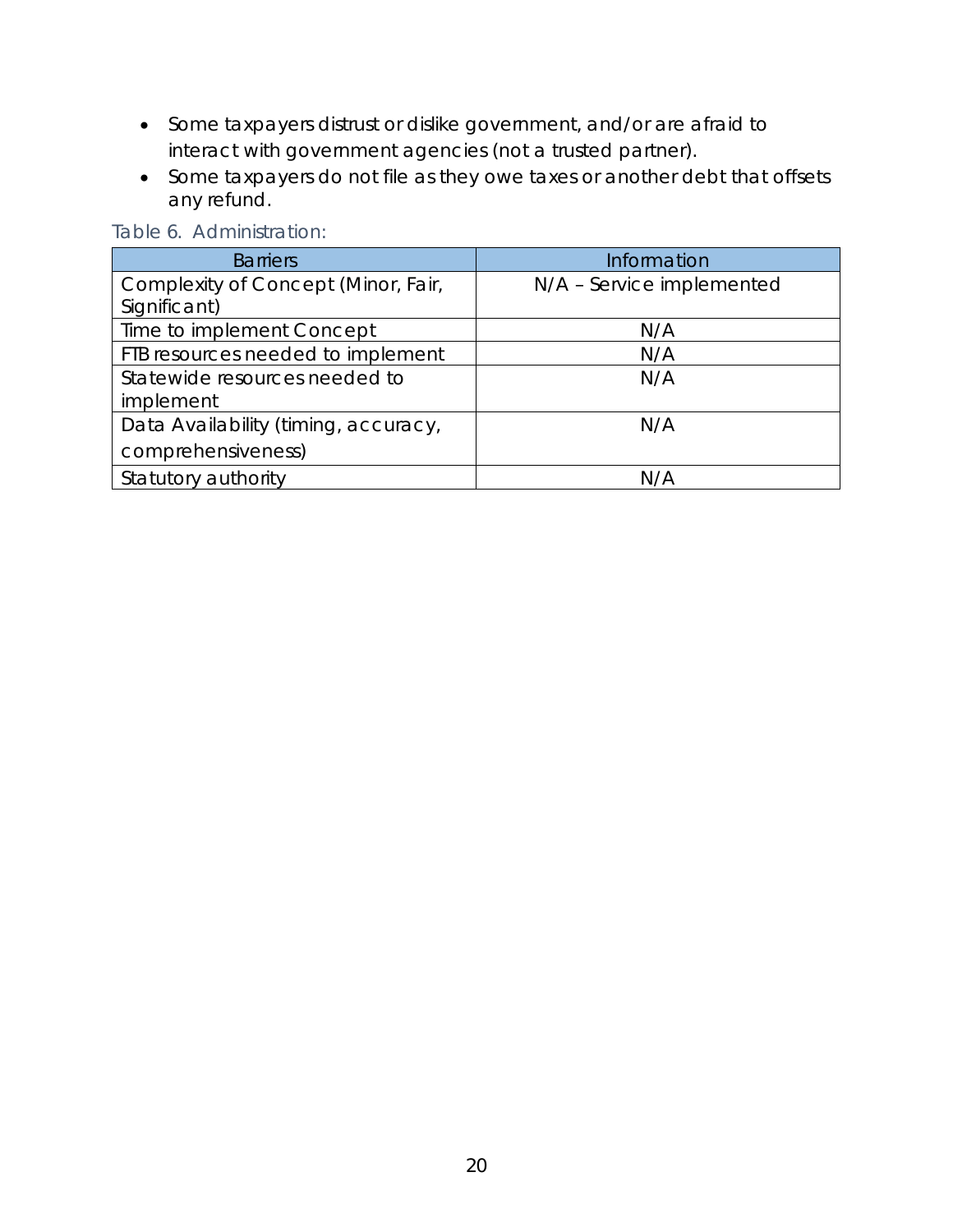# <span id="page-20-0"></span>**Concept B - Pre-populate state income tax returns**

This concept will discuss FTB's efforts to work closely with our peer state agencies to understand data they have and how, or if, it could be linked to FTB data to determine CalEITC eligibility of taxpayers, compute an estimated credit amount, or complete a return on behalf of the taxpayer.

# Description:

Interested parties have suggested state agencies can work together as cohesive partners to identify and assist taxpayers who have a tax return filing obligation or are otherwise eligible for CalEITC or other state or federal tax benefits, such as the newly enhanced child tax credit, designed to address financial burdens faced by lower income individuals and families. Key to this endeavor could be the aggregation of data maintained by multiple state agencies to identify taxpayers most likely eligible for CalEITC and other federal or state tax credits, and taking steps to assist them with filing a tax return and claiming the credits to which they are entitled.

During this study, FTB worked closely with the California Department of Social Services (CDSS) and the Department of Health Care Services (DHCS) to understand the data they have and how it correlates or enhances FTB's existing data sets. As described in Exhibit 2, FTB also engaged multiple other peer state agencies in preliminary discussions on data they had that could potentially be used to enhance FTB's data sets.

The amount of a CalEITC credit generally depends on earned income, federal AGI, and family size. The following information is necessary to compute the CalEITC:

- Earned income, generally W-2 wages, salaries, tips, and self-employment income.
- Federal AGI.
- Investment income (generally interest, dividends, and capital gain net income).
- Valid Social Security Number (SSN) or Individual Taxpayer Identification Number (ITIN) for the taxpayer, taxpayer's spouse/registered domestic partner (RDP), and any qualifying child.
- For a qualifying child, if any, the name, date of birth, relationship to the taxpayer, physical address, valid identification number, and the number of days the child lived in California with the taxpayer.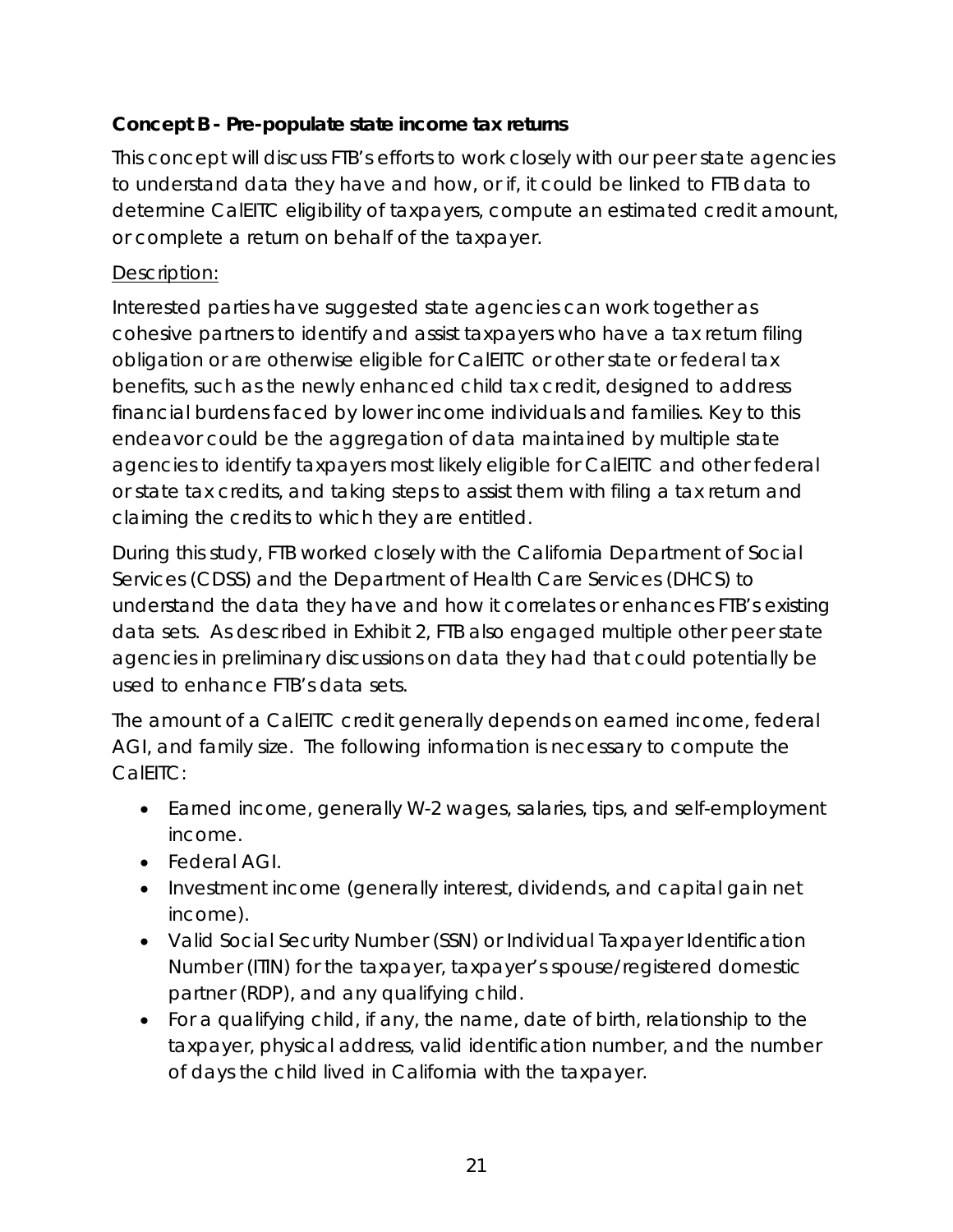Concepts and barriers were identified that can be discussed further to best position the state in creating cohesive partnerships to ensure every Californian that is eligible for CalEITC or other state or federal tax credits has the opportunity to be aware of the credits and understands how to file tax returns to claim the credits.

Data sharing between state agencies would require appropriate statutory authority and further reviews with each agency may be warranted to ensure no federal rules would be violated with these new data sharing agreements.

Resources may also be needed in the various agencies to ensure staff levels are sufficient to allow for timely sharing of quality data.

FTB would like to thank both CDSS and DHCS for working with FTB regarding their respective data sets for purposes of facilitating this study and understanding opportunities that exist. CDSS shared their data with FTB under existing statutory authority and with this data, FTB was able to observe similarities and differences in data sets owned by CDSS and FTB to determine how co-mingling the data could be beneficial. While FTB and DHCS did not exchange data, we did work together to understand their data rules and data fields they collect, retain, and validate to support the state's Medi-Cal program. With our work with both entities, many of the same data elements and gaps existed when comparing CDSS and DHCS program data specifications.

Much of the data used to determine eligibility for public service programs is retained by the local agencies and is not readily accessible by the administering state agency. If efforts adopted are supported by data to focus on potentially eligible CalEITC taxpayers, further discussions would be needed to understand impacts to, and resources for, these local agencies.

A key finding is that the definitions of 'household' for the public assistance programs differ significantly from the definition of a tax unit or dependent under tax law. For example, a CalFresh household is a group of people who prepare food together, while a tax unit is an individual or married couple and any dependents they can claim.

Exhibit 3 documents our full study and observations of CDSS program data. The data provided by CDSS has detailed information on households but lacks information important for tax administration. The following charts document key observations: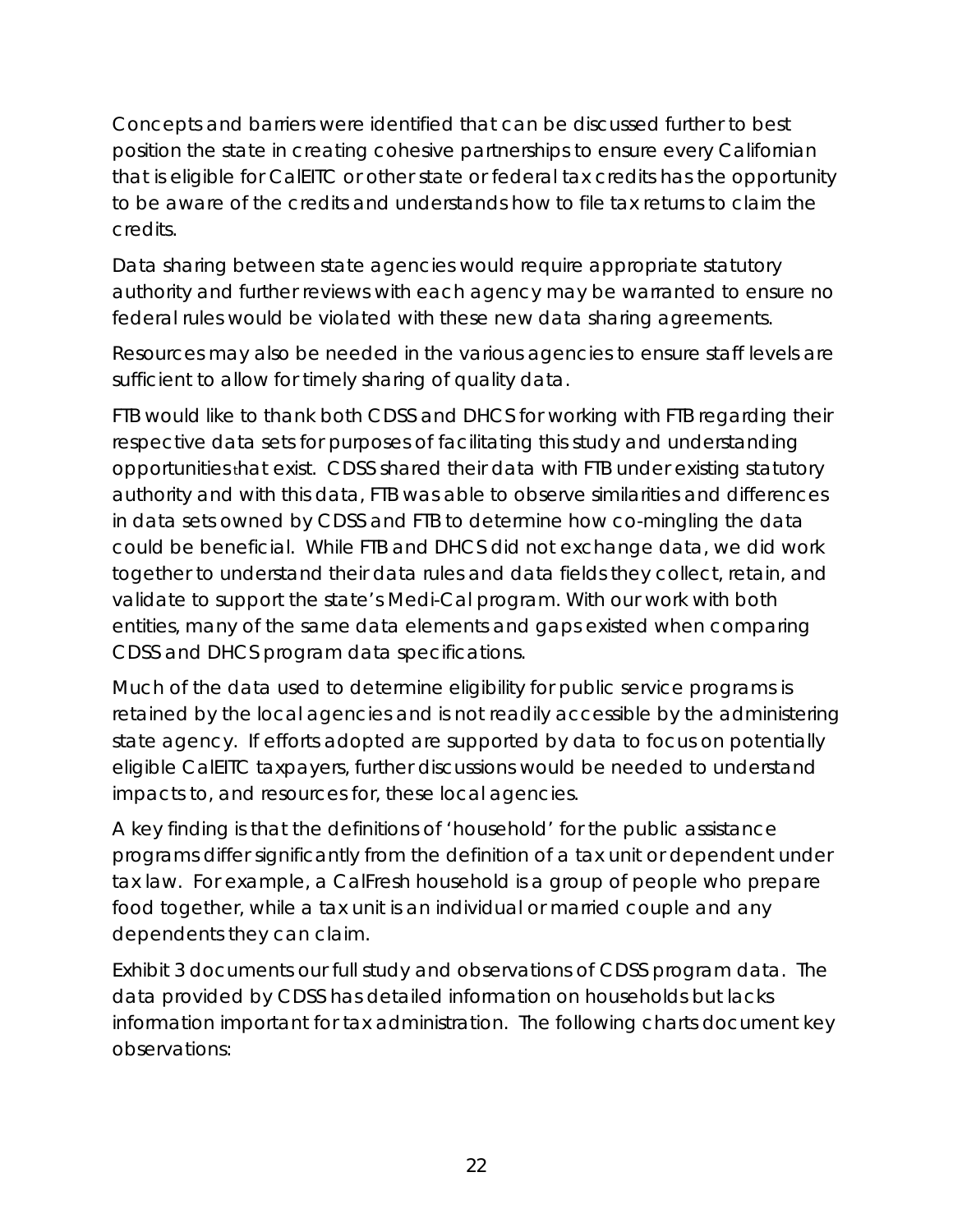| Category                                                                                                         | <b>FTB</b>                                                                            | Public<br>Assistance<br>Program<br>Administration<br>(State) | <b>Public Assistance</b><br>Program<br>Administration<br>(Local)                                      |
|------------------------------------------------------------------------------------------------------------------|---------------------------------------------------------------------------------------|--------------------------------------------------------------|-------------------------------------------------------------------------------------------------------|
| Personal Identifying<br>Information (PII) on<br>members in the<br>Household Unit (not<br>equivalent to tax unit) | N/A                                                                                   | Yes                                                          | Yes                                                                                                   |
| PII on Tax Unit                                                                                                  | Once return is<br>filed                                                               | N/A                                                          | N/A                                                                                                   |
| Income Data                                                                                                      | Received<br>throughout filing<br>season and after<br>Received once<br>return is filed | N/A                                                          | Some $-$<br>submitted upon<br>application<br>which is subject<br>to verification<br>against FTB data. |
| <b>Expense Data</b>                                                                                              | Once return is<br>filed                                                               | N/A                                                          | $Some -$<br>submitted upon<br>application                                                             |

Table 7. Data Ownership – where is information obtained and retained

# Data Observations (CDSS program data review)

Table 8. Comparison of CDSS Program Information to FTB returns filed:

| Percentage of<br><b>Time Observed</b> | <b>Metric Observed</b>                                                                                                                                                                                                             |
|---------------------------------------|------------------------------------------------------------------------------------------------------------------------------------------------------------------------------------------------------------------------------------|
| 86%                                   | Percentage of CDSS program 'households' that filed one tax<br>return.                                                                                                                                                              |
| 62%                                   | Percentage of time the entire program 'household' was<br>included in the tax unit.                                                                                                                                                 |
| 57%                                   | Percentage of time dependents claimed on tax return<br>matched dependents in the CDSS program 'household'.                                                                                                                         |
| 72%                                   | Percentage of time EDD wages reported on the tax return and<br>W-2 were $+/$ - \$500 for the tax filing unit.<br>• A difference of plus or minus can create a significant<br>over- or understatement of CalEITC under current law. |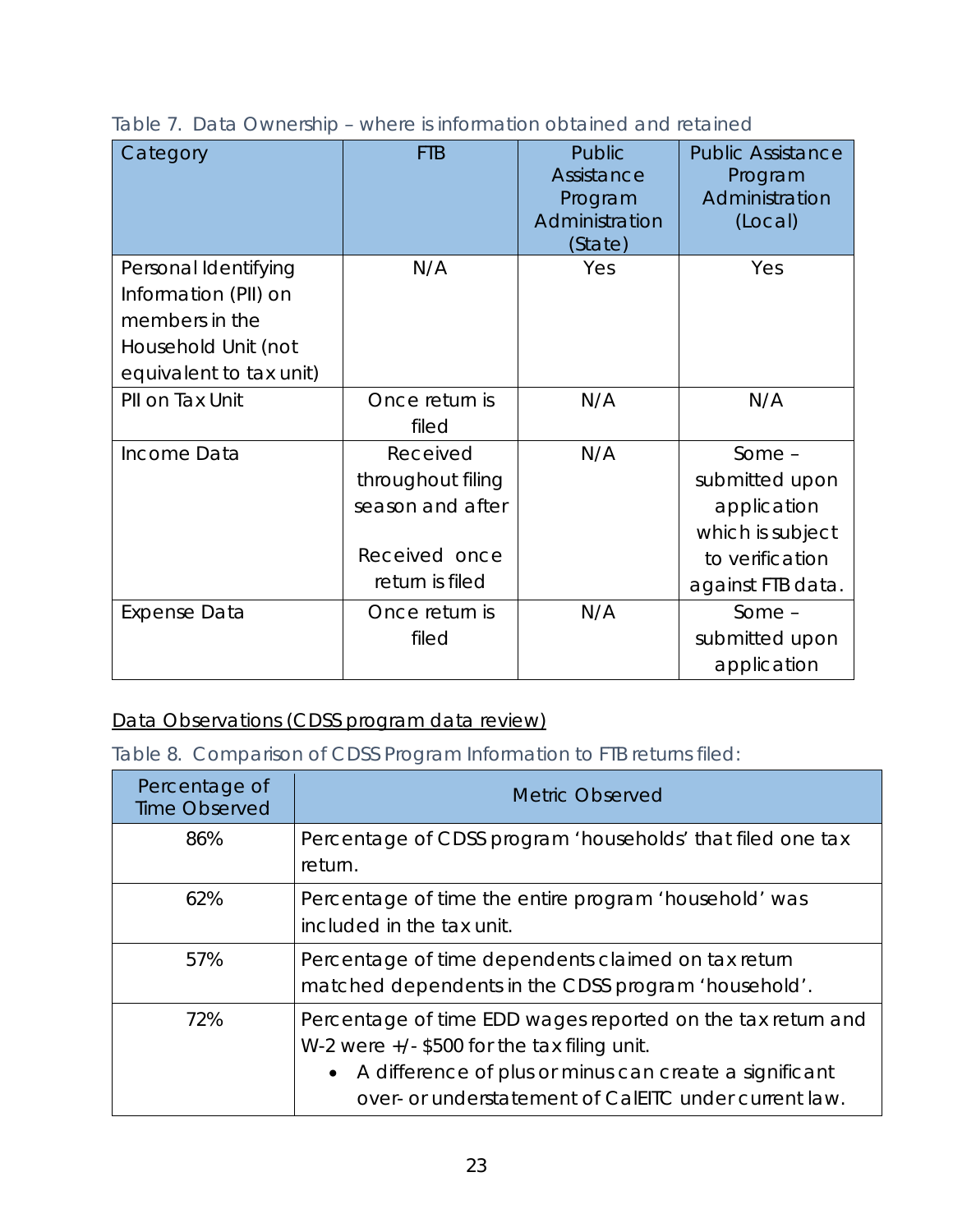| Percentage of<br><b>Time Observed</b> | <b>Metric Observed</b>                                                                                                                                                                                                                                                                                         |
|---------------------------------------|----------------------------------------------------------------------------------------------------------------------------------------------------------------------------------------------------------------------------------------------------------------------------------------------------------------|
| 50%                                   | Percentage of time EDD wages reported on the tax return<br>matched federal AGI within $+/-$ \$500 for the tax filing unit.<br>• A difference of plus or minus can determine eligibility or<br>not for CalEITC and/or create a significant over- or<br>understatement of the CalEITC under current law.         |
| 37%                                   | Percentage of time when using CDSS and EDD data that FTB<br>was able to accurately estimate the amount of CalEITC credit<br>reported on the tax return.<br>• However, 68% of the time FTB could accurately estimate<br>the CalelTC credit amount within $+/-$ \$100 of what was<br>reported on the tax return. |

Table 9. Extrapolation of Observed Results for Nonfilers Identified in the CDSS data:

| Observation  | <b>Metric Observed</b>                                                                                                                                                                                                                                                                                       |
|--------------|--------------------------------------------------------------------------------------------------------------------------------------------------------------------------------------------------------------------------------------------------------------------------------------------------------------|
| 3 million    | Number of individuals enrolled in a CDSS program who were not<br>associated with a filed tax return.                                                                                                                                                                                                         |
| 62%          | Of 3 million participants not associated with a filed return, the share<br>over 18 years of age who may have a filing requirement.                                                                                                                                                                           |
| 1.45 million | Number of potential nonfilers using the 'single' filing status. This<br>estimate eliminates individuals 18 and under and multi-adult<br>household units as FTB cannot credibly associate the adults into a<br>tax unit, such as Married Filing Joint etc., without further information<br>from the taxpayer. |
| 350,000      | Of the 1.45 million tax units above, the number of units with wages<br>reported based on FTB data. Additional individuals may have had<br>self-employment income which cannot be obtained prior to the<br>filing of a tax return.                                                                            |
| 270,000      | Number of tax units above that met income requirements to qualify<br>for CalEITC without regards to understanding self-employment<br>income which cannot be obtained prior to the filing of a tax return.                                                                                                    |
| 85,000       | Number of individuals likely eligible for a combined CalEITC and<br>YCTC credit of \$50 or less.                                                                                                                                                                                                             |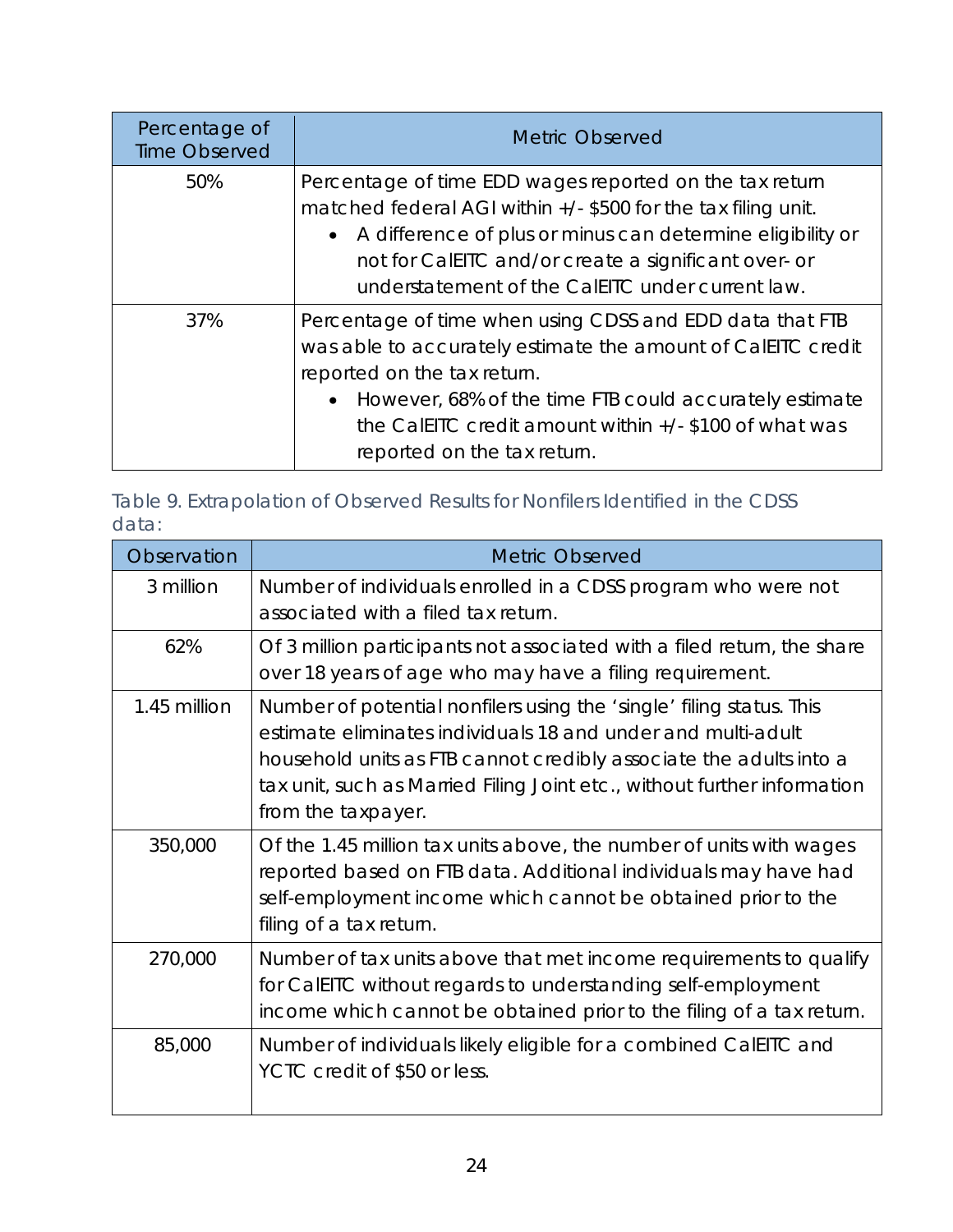| <b>Observation</b> | <b>Metric Observed</b>                                           |
|--------------------|------------------------------------------------------------------|
| 72,000             | Number of individuals likely eligible for a combined CalEITC and |
|                    | YCTC credit between \$51 and \$100.                              |
| 58,000             | Number of individuals likely eligible for a combined CalEITC and |
|                    | YCTC credit between \$101 and \$200.                             |
| 27,000             | Number of individuals likely eligible for a combined CalEITC and |
|                    | YCTC credit between \$201 and \$1,000.                           |
| 30,000             | Number of individuals likely eligible for a combined CalEITC and |
|                    | YCTC credit over \$1,000.                                        |

With an understanding of various data sets, the value of the data and gaps remaining, discussions included using this data to:

- Determine eligibility for CalEITC.
- Determine a proposed CalEITC credit amount.
- Prepare a proposed state tax return to claim CalEITC credit.

Note: Additional opportunities to use the data to conduct outreach to public assistance program participants or nonfilers is discussed in Concept D.

## Benefits:

• Using aggregated data to determine eligibility, a potential credit amount, or preparing a proposed state tax return would simplify the process for claiming CalEITC.

## Risks/Challenges:

- Significant gaps exists in the data necessary to credibly determine eligibility or a proposed credit amount for a large portion of taxpayers before they file.
- Erroneous assumptions can lead to understated CalEITC payments where the taxpayer may not get the full amount owed if they don't correct the information, or an overstatement of the credit that the taxpayer would have to pay back if they don't correct or add in additional data.
- Some taxpayers could be confused with assumptions made resulting in them being fearful to claim the credit or engaging a tax professional to assist.
- Adopting this concept for CalEITC would not eliminate the need for the taxpayer to file a federal tax return to claim the EITC or other federal tax credits such as the Child Tax Credit.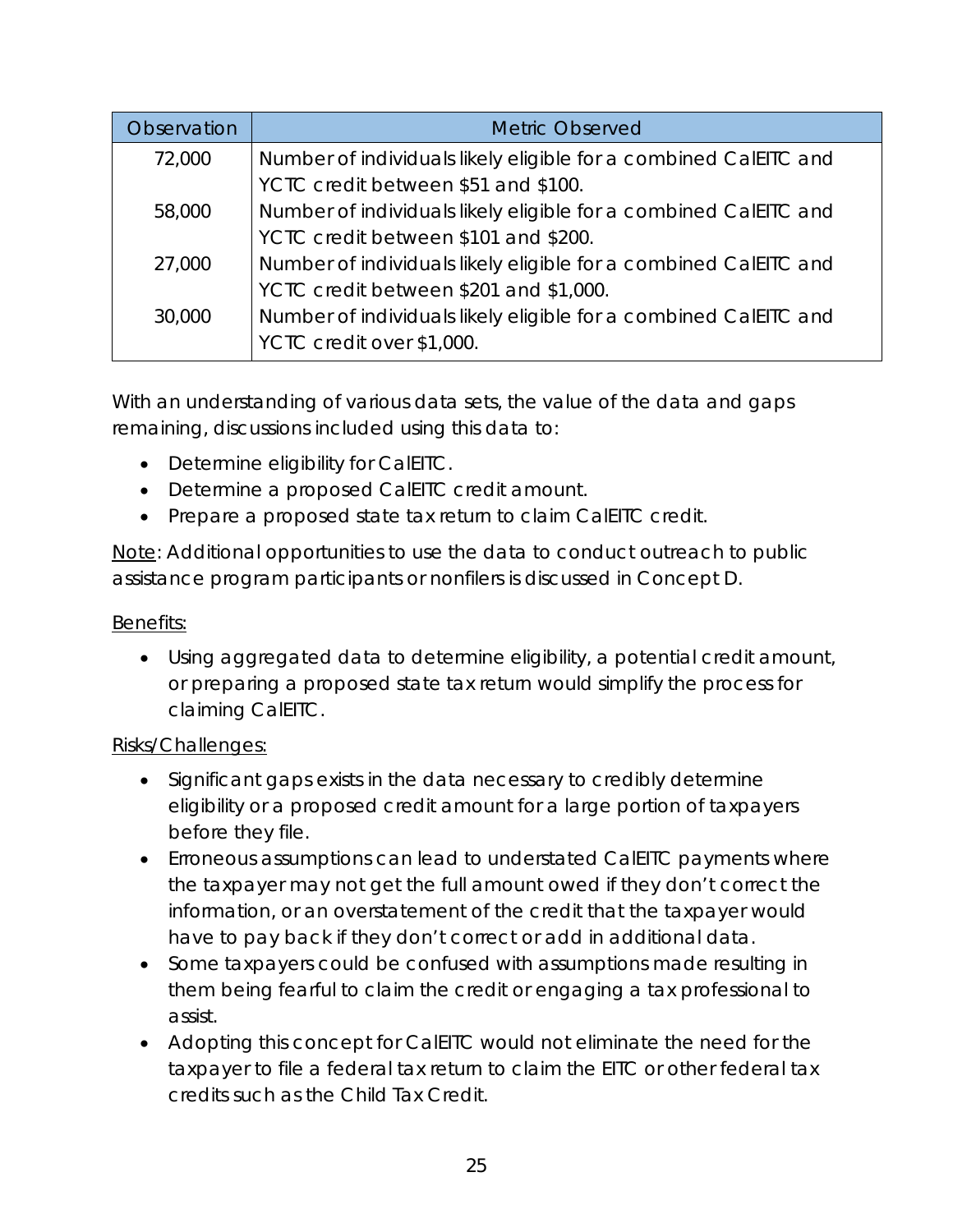• Many peer agencies noted that sharing the data amongst state programs could be in violation of federal law and legal counsel should be engaged to ensure any desired data sharing can occur.

Barriers Raised by Interested Parties Addressed by this Concept:

#### Barriers Addressed

• Some taxpayers are not aware of filing requirements or available tax credits.

Partially Addressed

- Filing a tax return is a complex task and not always understood. Some taxpayers can be concerned with making an error and getting into trouble
- Tax return preparation is costly and some taxpayers don't want to incur this cost burden for a credit amount that can be less than the return preparation or preparer fee.

#### Barriers Not Impacted or Outside of the Scope of this Concept

- Materials are not available in multiple languages.
- Free tax return preparation sites are not readily accessible to many taxpayers in the neighborhoods they live in.
- Some taxpayers do not have all documents or records (driver's license) needed to file a return.
- Some taxpayers do not have a bank account or stable address to receive a refund.
- Some taxpayers do not have an ITIN and/or are unable to timely file for one.
- Some taxpayers are concerned with applying for these credits as they fear this could be used against them as noncitizen residents.
- Some taxpayers do not have internet access.
- Some taxpayers eligible for the EITC credits do not have high enough income to trigger a tax return filing requirement. For these individuals, filing a return to claim the EITC credits can be an unnecessary and costly burden or the taxpayer does not think they qualify because they do not have a filing requirement.
- Some taxpayers distrust or dislike government, and/or are afraid to interact with government agencies (not a trusted partner).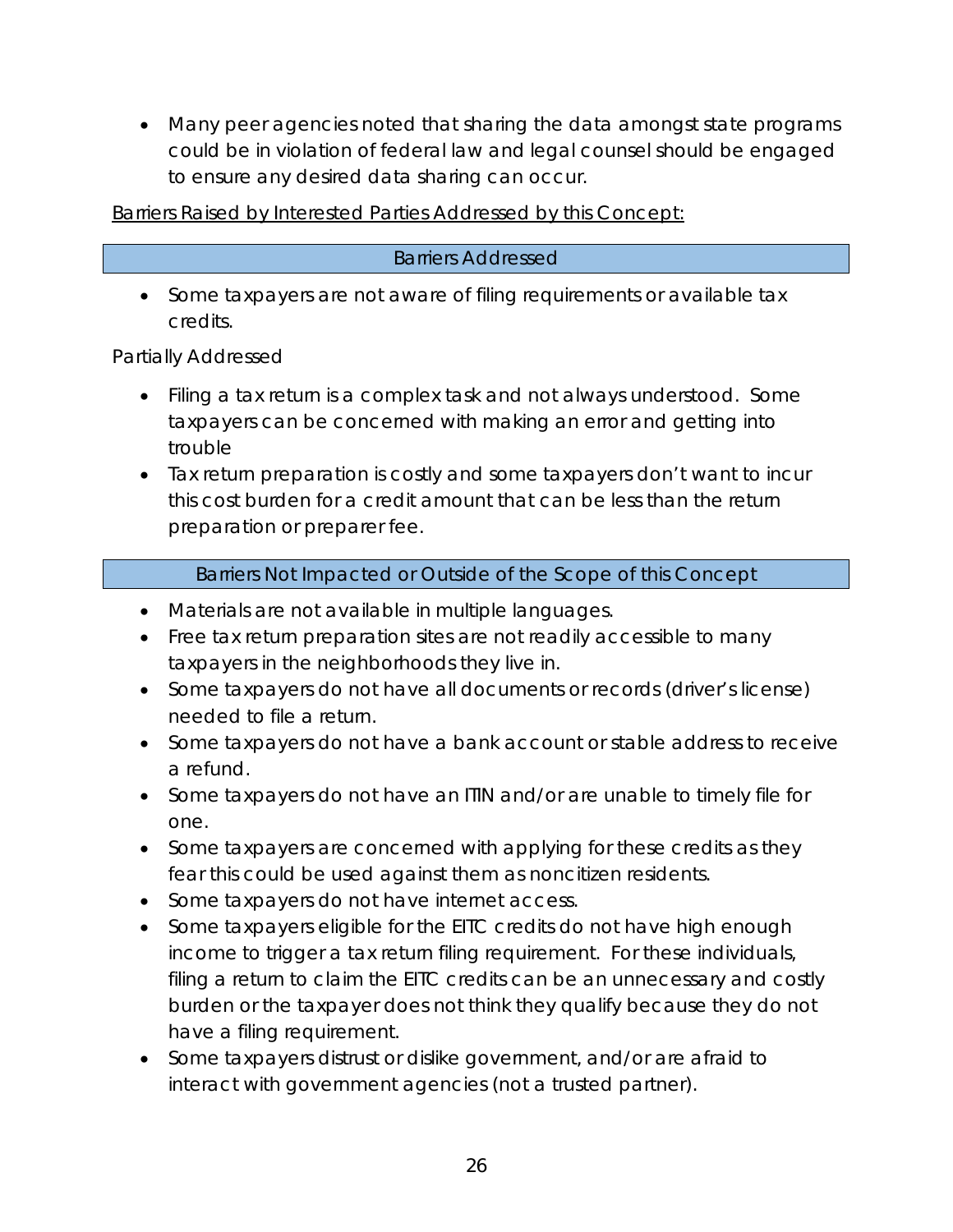• Some taxpayers do not file as they owe taxes or another debt that offsets any refund.

| Table 10. Administration: |
|---------------------------|
|---------------------------|

| <b>Barriers</b>                      | Information                              |
|--------------------------------------|------------------------------------------|
| Complexity of Concept (Minor, Fair,  | Significant                              |
| Significant)                         |                                          |
| Time to implement Concept            | $2 - 3 + \gamma$ ears                    |
| FTB resources needed to implement    | Yes. Depending on extent of data         |
|                                      | sharing and actions required as a        |
|                                      | result of sharing data, resources could  |
|                                      | be significant.                          |
| Statewide resources needed to        | Yes. Depending on extent of data         |
| implement                            | sharing.                                 |
| Data Availability (timing, accuracy, | Data accuracy and                        |
| comprehensiveness)                   | comprehensiveness were not               |
|                                      | enhanced as a result of this review      |
|                                      | primarily due to key differences         |
|                                      | between the definition of a              |
|                                      | 'household unit' and 'tax unit'          |
| Statutory authority                  | No statutory authority exists to support |
|                                      | data sharing and ensuring the use of     |
|                                      | the data in this manner.                 |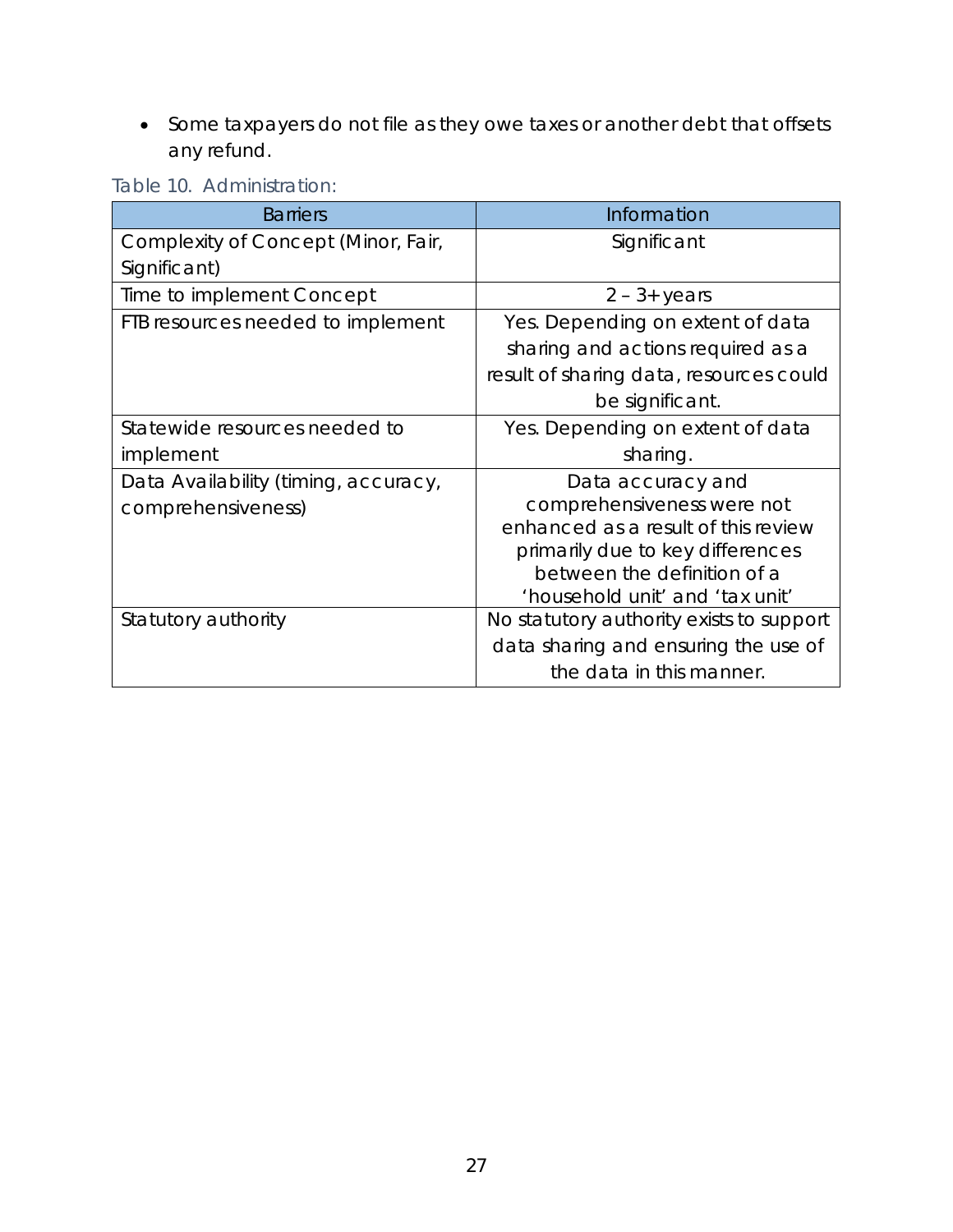# <span id="page-27-0"></span>**Concept C - Simplify the tax filing process**

This concept addresses simplification of tax forms for taxpayers to claim CalEITC as well as opportunities for peer state agencies to assist in return preparation for their clients or refer taxpayers to free filing tools or community based organizations/VITA locations for tax return preparation and assistance.

#### Concept C-1: Modifying Form 3514

#### Description:

Currently taxpayers claiming CalEITC must file FTB Form 3514 (California Earned Income Tax Credit) and, if they utilize a tax professional to prepare their return, they must also file Form 3596 (Paid Preparer's due Diligence Checklist for California Earned Income Tax Credit) with their tax return. The FTB Form 3514 collects information used to calculate the credit considering income types and limits as required by statute. The form also assists taxpayers in identifying eligible dependents as defined within CalEITC statute, which substantially conforms to federal EITC rules. Dependents can increase the amount of CalEITC taxpayers are eligible for and trigger the Young Child Tax Credit (YCTC). Form 3596 allows for the attestation of the preparers that they engaged with due diligence in determining the eligibility of the taxpayer to claim CalEITC.

Under IRS rules, taxpayers must compute the federal EITC amount utilizing instructions in Publication 596 (Earned Income Credit (EIC) and on relevant worksheets within the Form 1040 instructions booklet information, which allows for the calculation of the credit considering income types and limits as required by statute. If taxpayers have a child(ren), they must then complete and attach Schedule EIC (Earned Income Credit, Qualifying Child Information), which assists taxpayers in identifying eligible dependents as defined under the federal EITC statutes. Finally, as required under statute, federal Form 8867 (Paid Preparer's Due Diligence Checklist) must be filed if the return was prepared by a paid preparer. This form allows for the attestation of the preparers that they engaged with due diligence in determining the eligibility of the taxpayer to claim the EITC.

CalEITC substantially conforms to the federal EITC as to the computation of the credit but California statutes expand eligibility of taxpayers primarily based on age and for ITIN holders. Maximum income levels for credit eligibility also differ significantly between federal and state law. A final important note is that for both CalEITC and EITC, the definition for 'qualified dependent' differs from the definition supporting other incentives such as the head of household filing status, dependent exemption or other child oriented credits.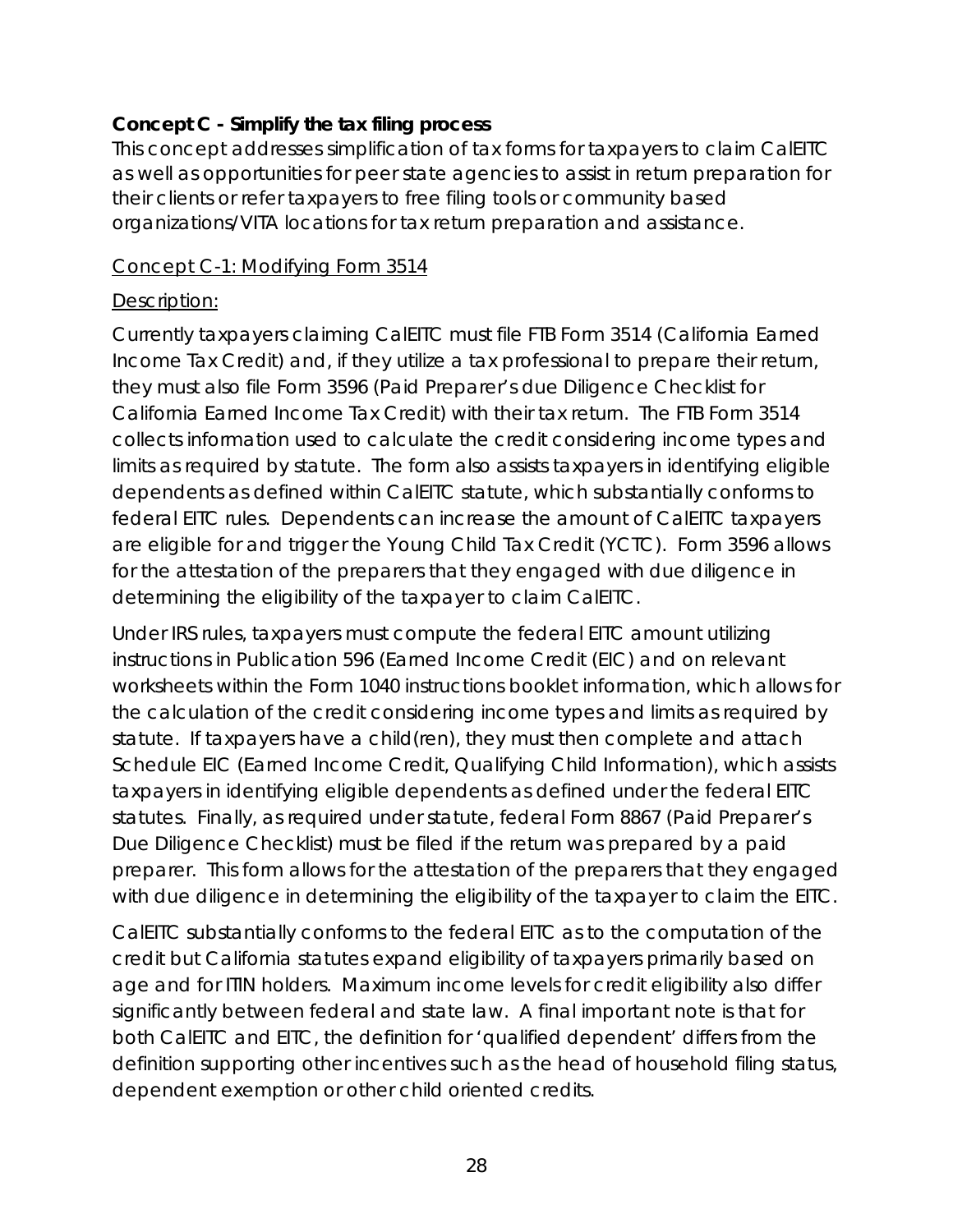In 2018, the Treasury Inspector General for Tax Administration (TIGTA) issued a report on ways the IRS could increase EITC participation by modifying the Form 1040. Citing facts from the 2014 tax year, the report notes an estimation that only 79% of eligible taxpayers claimed the EITC, claiming about 85% of the estimated value of the credit. The IRS committed to reviewing the EITC forms and worksheets but noted the following: the calculation of the credit is complex; increasing the size of the Form 1040 could have a detrimental effect or cause confusion for all taxpayers; and the IRS needed the taxpayer to provide key data necessary to compute eligibility for the credit and calculation. The IRS also noted the continued concern with the improper payment rate for EITC, which is typically near 24% annually. To date, the IRS has not modified the federal tax tools for claiming EITC.

In 2020, with the first ever Economic Impact Payments (EIP) being established, the IRS issued Revenue Proclamation 2020-28, which outlines a 'simplified filing process' solely for taxpayers who *otherwise do not have a filing requirement* so that they could easily obtain the stimulus funds. In 2021, Revenue Proclamation 2021-24 was issued to authorize this process again for ongoing stimulus payments and the newly enhanced refundable, and subject to partial advance payment, Child Tax Credit (CTC). This simplified filing process allows the taxpayer to complete the Form 1040 by including \$1 as income and \$1 as an expense so the return can be processed and validated through the IRS's processing systems. Speculation has occurred that this form of filing could and will be expanded to allow claiming the EITC. At this point that has not occurred and FTB will continue to monitor this situation. Based on prior statements made by the IRS, and published in various TIGTA reports, the IRS will likely remain concerned with their lack of robust information being available at all, or in a timely manner, to determine the EITC, which matches FTB's concerns. Therefore, it is unclear how this simplified return process as adopted to support the EIP and CTC would be utilized to compute the EITC, which is based on income amounts and the number of qualified dependents.

FTB could substantially mirror the federal process and create a calculation worksheet in the Form 540 instructions, and modify Form 3514 to only provide key information on summary income items (lines 2, 4, 18, 18b, and 18e), non-resident information (parts VI and VIII), qualified dependents (part III), and the calculation of the YCTC (Part VII). Additional select fields could also be added to the 540 form series to capture additional information for calculating CalEITC, and include an indicator check box for the taxpayer to indicate whether they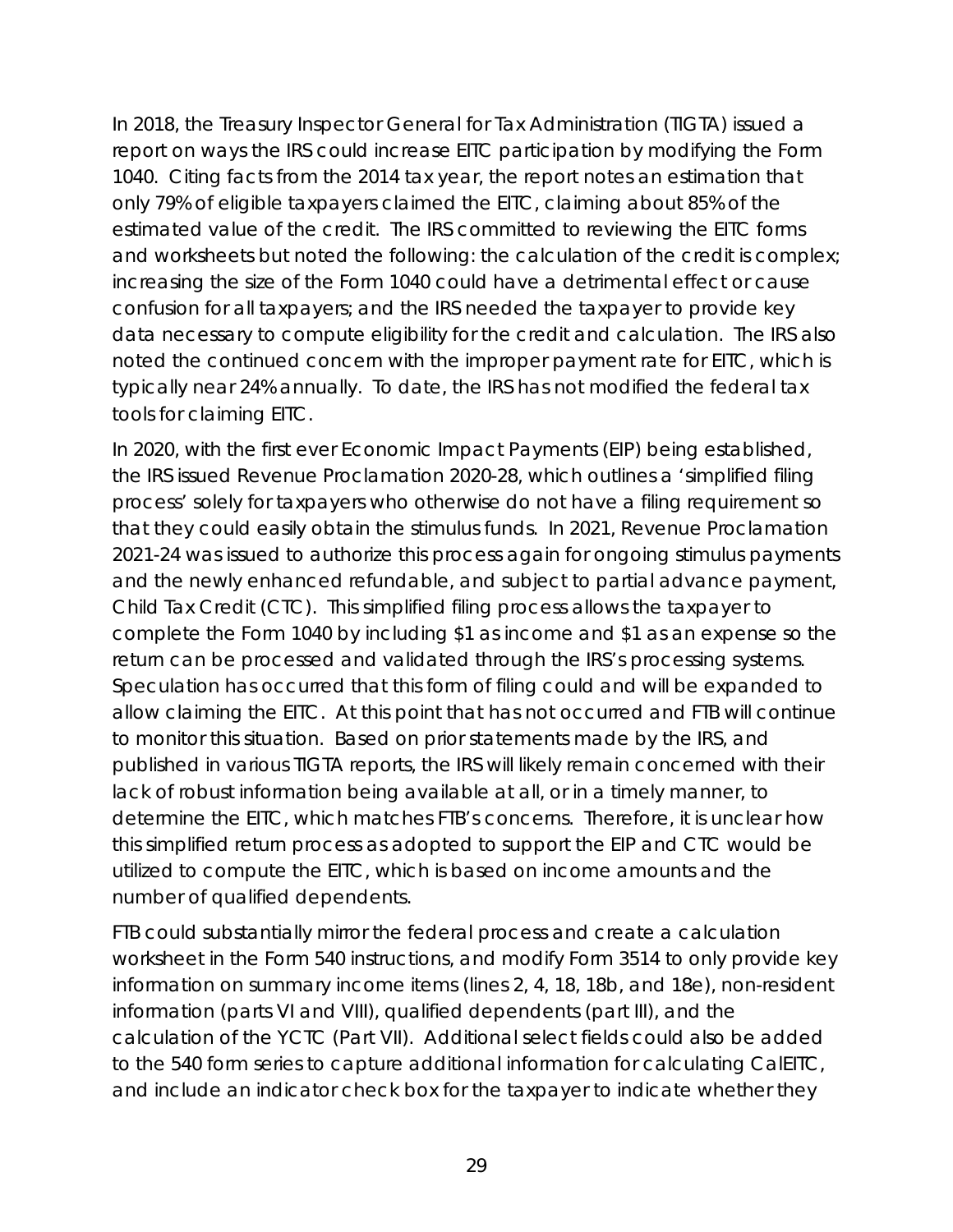were aware of CalEITC. Over 95% of taxpayers claim CalEITC utilizing tax software and the aforementioned modifications would likely be non-observable to them because the credit is determined by answering a series of questions provided within the tax software.

## Benefits:

- Requiring the taxpayer to check a box on the return indicating they are aware of CalEITC will ensure taxpayers are aware of the credit.
- Increased number of filers claiming the credit.

## Risks/Challenges:

- Form 540 increases in length, which increases processing time.
- Without robust information, fraud committed by bad actors may increase.
- Given the calculation of the credit remains the same, costs to prepare and file a return may not decrease even with the modifications.
- Some taxpayers eligible for CalEITC and filing a paper return could be confused by the changes, leading to errors in calculating the credit or determining eligibility.
- The modifications (e.g. the check box) would apply for all taxpayers causing potential confusion and resulting in increased errors.

# Barriers Raised by Interested Parties Addressed by this Concept:

## Barriers Addressed

• Some taxpayers are not aware of filing requirements or available tax credits.

Possible if tax preparation costs are reduced due to modified forms:

- Tax return preparation is costly and some taxpayers don't want to incur this cost burden for a credit amount that can be less than the return preparation or preparer fee.
- Some taxpayers eligible for the EITC credits do not have high enough income to trigger a tax return filing requirement. For these individuals, filing a return to claim the EITC credits can be an unnecessary and costly burden or the taxpayer does not think they qualify because they do not have a filing requirement.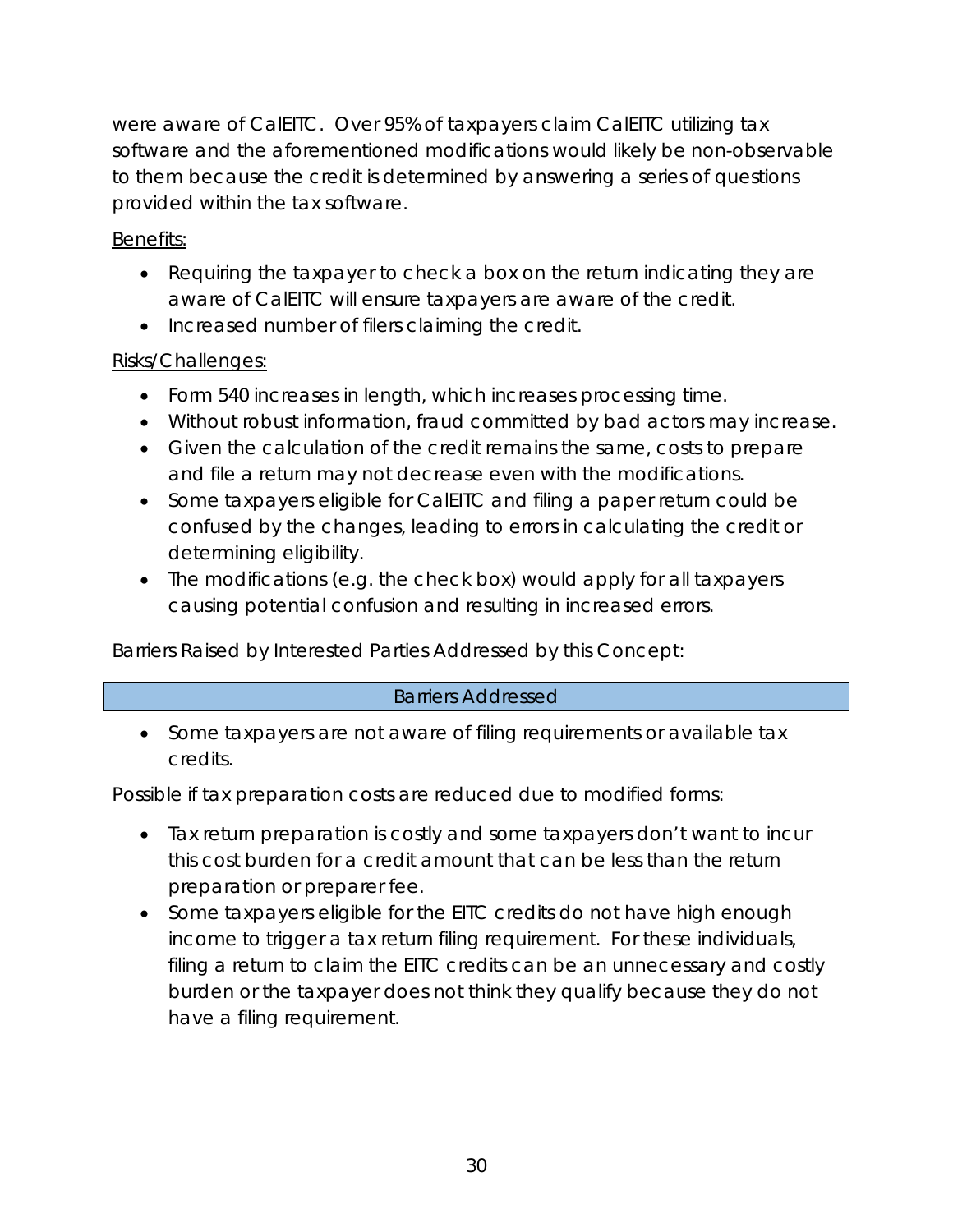#### Barriers Not Impacted or Outside of the Scope of this Concept

- Filing a tax return is a complex task and not always understood. Some taxpayers can be concerned with making an error and getting into trouble.
- Materials are not available in multiple languages.
- Free tax return preparation sites are not readily accessible to many taxpayers in the neighborhoods they live in.
- Some taxpayers do not have all documents or records (driver's license) needed to file a return.
- Some taxpayers do not have a bank account or stable address to receive a refund.
- Some taxpayers do not have an ITIN and/or are unable to timely file for one.
- Some taxpayers are concerned with applying for these credits as they fear this could be used against them as noncitizen residents.
- Some taxpayers do not have internet access.
- Some taxpayers distrust or dislike government, and/or are afraid to interact with government agencies (not a trusted partner).
- Some taxpayers do not file as they owe taxes or another debt that offsets any refund.

| <b>Barriers</b>                      | Information                              |
|--------------------------------------|------------------------------------------|
| Complexity of Concept (Minor, Fair,  | Fair                                     |
| Significant)                         |                                          |
| Time to implement Concept            | $1 - 3$ years                            |
| FTB resources needed to implement    | Depending on changes adopted,            |
|                                      | annual operating costs could             |
|                                      | increase up to \$5 million with one time |
|                                      | implementation costs of up to \$10       |
|                                      | million.                                 |
| Statewide resources needed to        | N/A                                      |
| implement                            |                                          |
| Data Availability (timing, accuracy, | Some data received with the filed        |
| comprehensiveness)                   | return would be lost with                |
|                                      | implementation of this concept.          |
| Statutory authority                  | N/A                                      |

#### Table 11. Administration: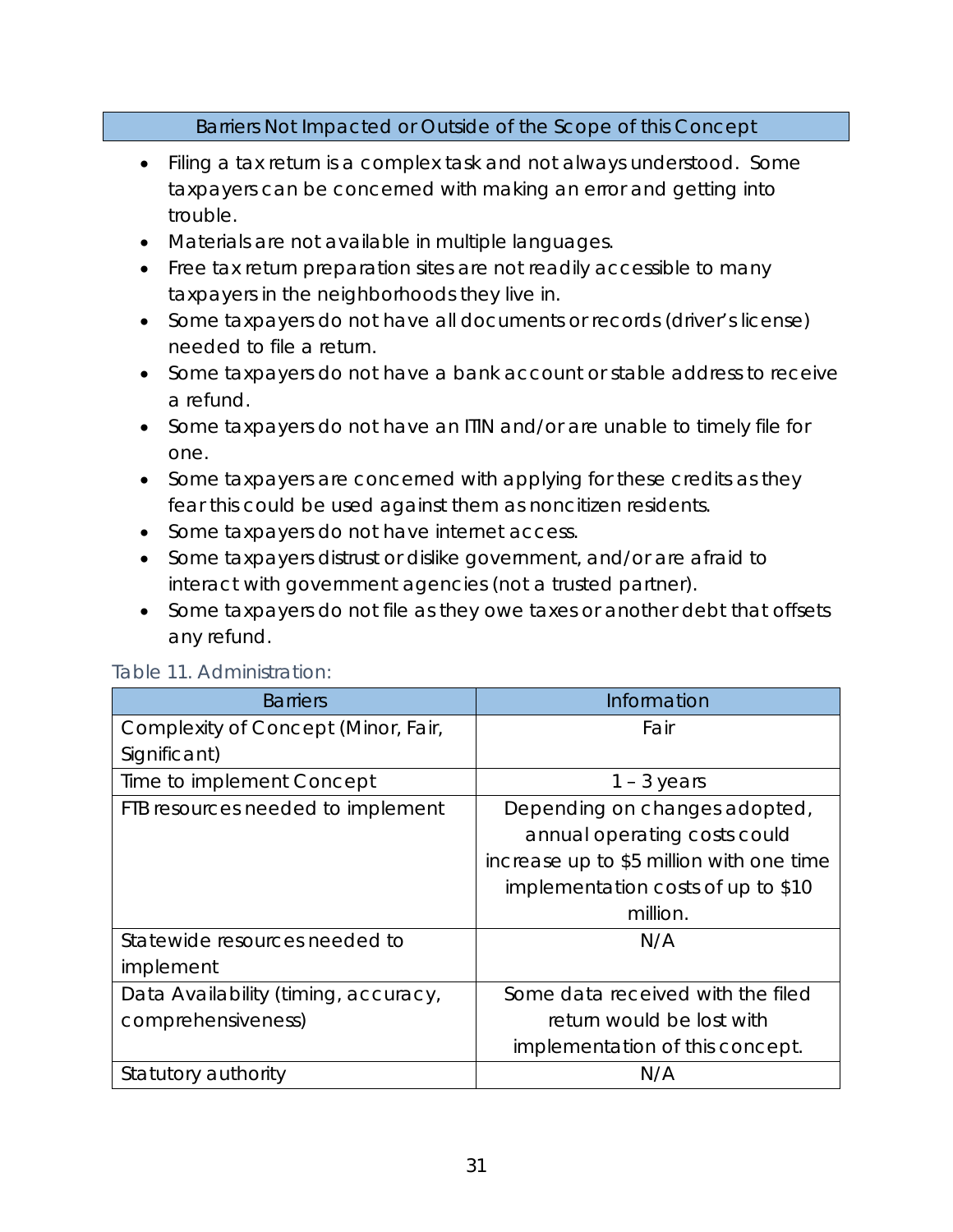# Concept C-2: State staff assistance with return prep or VITA referrals

# Description:

The IRS's Volunteer Income Tax Assistance (VITA) and Tax Counseling for the Elderly (TCE) programs offer free basic tax return preparation to qualified individuals.

The VITA program has operated for over 50 years. VITA sites offer free tax help to people who need assistance in preparing their own tax returns, including:

- People who generally make \$57,000 or less
- Persons with disabilities; and
- Limited English-speaking taxpayers

While the IRS manages the VITA and TCE programs, the VITA/TCE sites are operated by IRS partners and staffed by volunteers who want to make a difference in their communities. The IRS-certified volunteers who provide tax counseling are often retired individuals associated with non-profit organizations that receive grants from the IRS. VITA/TCE services are not only free, they are also a reliable and trusted source for preparing tax returns. All VITA/TCE volunteers who prepare returns must take and pass tax law training that meets or exceeds IRS standards. This training includes maintaining the privacy and confidentiality of all taxpayer information.

Annually, volunteers file federal and state tax returns for over 300,000 Californians. Statistics included in Table 3 do show a decline in VITA services over the last two years predominantly understood to be related to COVID impacts of in-person services and challenges that can present to moving a service such as VITA to an online process.

Additional information on VITA and overcoming barriers is also discussed in Concepts G and H which addresses the expansion of VITA outreach efforts through increased grant funding.

Many state agencies are responsible for administering public assistance programs for struggling Californian's who need help with life's necessities, including obtaining food, finding affordable housing, getting medical insurance, or looking for a job. To qualify for these programs, in-person interviews are required to establish eligibility and to view and retain key information needed to facilitate program participation. Many of these individuals likely qualify for CalEITC if they have income that doesn't exceed certain thresholds.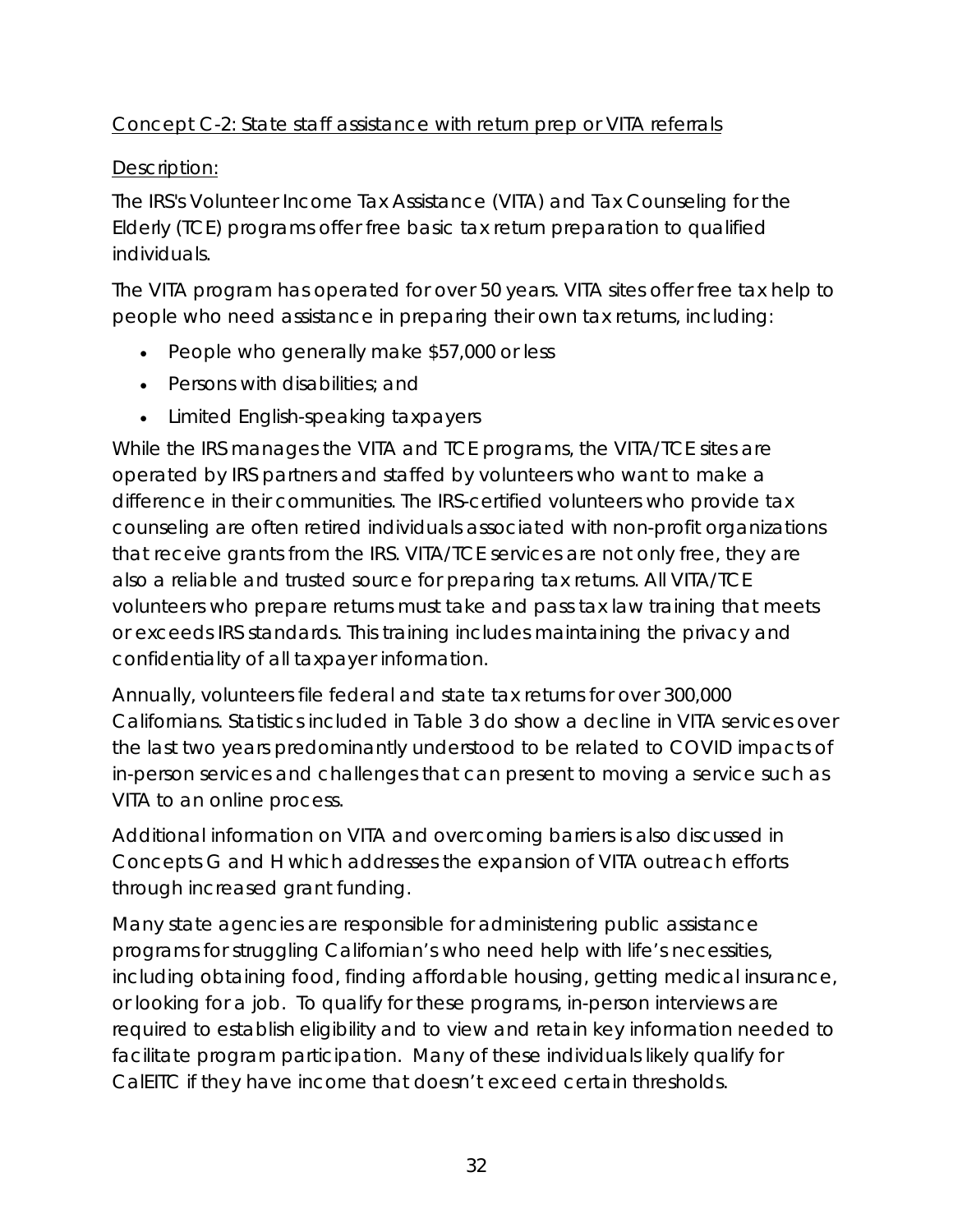With face to face meetings already occurring with program participants, and documents supporting public assistance program participation overlapping with data necessary to compute CalEITC or file a tax return, one suggestion is local agencies that assist clients during certain parts of the year could also assist in return preparation. They could also assist in filing an application for the issuance of an ITIN, or refer these clients to free filing tools or community based organizations/VITA locations for free tax return preparation and assistance.

Many state agencies responsible for administration of public assistance programs rely on local government or other service agencies such as non-profits to administer these various programs in local communities. These local agencies would be a resource to filter information or services through to assist citizens in face to face interactions so they can understand and meet their federal and state tax obligations and take advantage of various tax credits. In the event these local agencies are engaged to assist in these strategies, further discussions would be needed to understand impacts to, and resources for, these local agencies.

# Benefits:

- Taxpayers are able to understand their tax obligations and file a return to receive tax credits they qualify for.
- Tax return preparation is free to public assistance program participants.
- Referring to, or making an appointment at a VITA location for return filing assistance is a crucial first step to action.
- Taxpayers are eligible to receive assistance in applying to the IRS to receive an ITIN.

## Risks/Challenges:

Return filing – federal and state

- In general, filing a tax return is perceived as a complex task. VITA volunteers must be able to pass an IRS certification exam to prove that they are knowledgeable enough about tax laws to prepare accurate returns. Extensive annual training would likely be needed for staff that assist in return preparation.
- To assist a taxpayer in obtaining a federal ITIN, staff would be required to complete additional training of 20+ hours plus undergo an extensive background check before being authorized as an Acceptance Agent.
- A comprehensive legal analysis of the state paying staff to 'prepare and file a tax return' would be necessary. Generally, 'paid preparers' are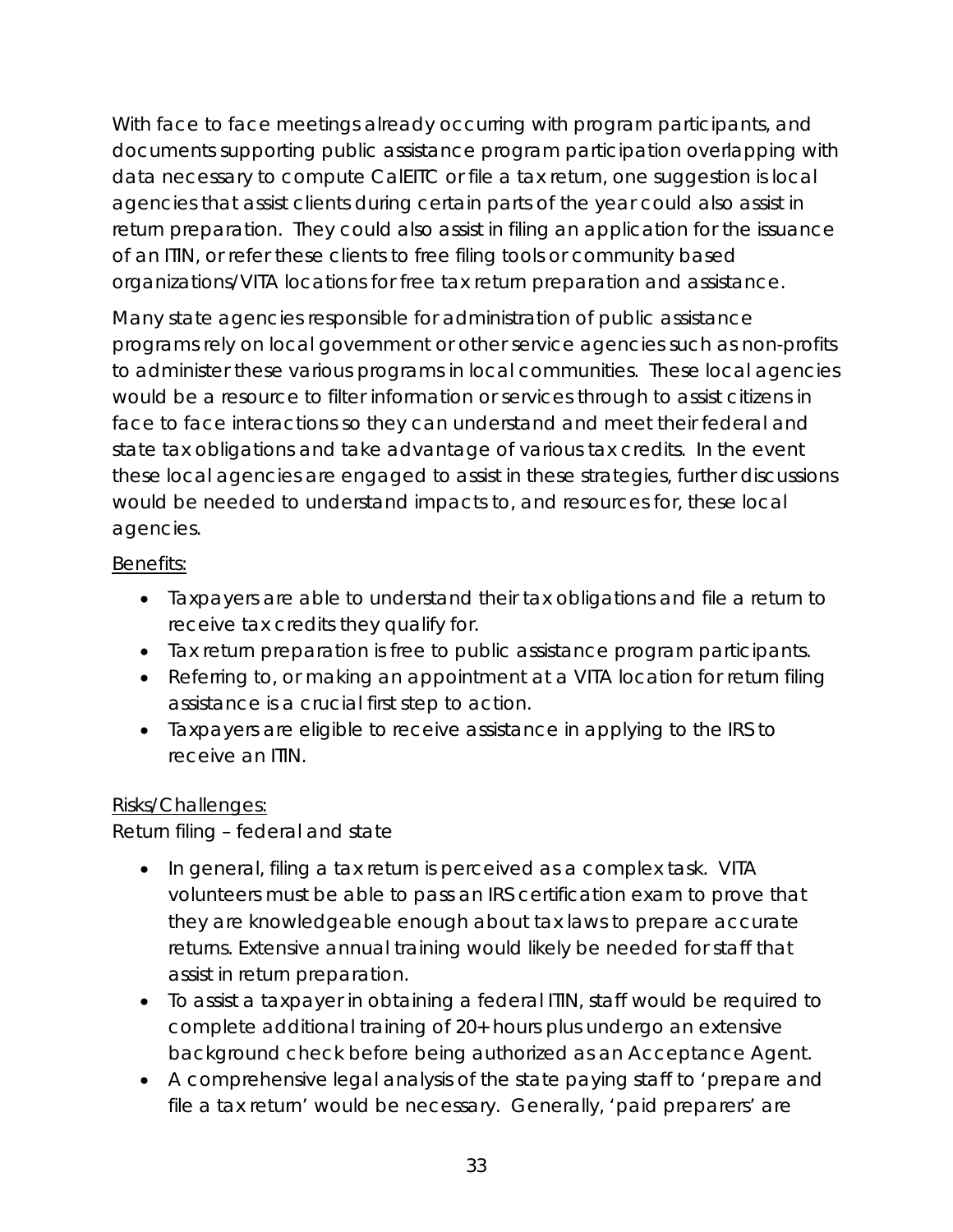required to have certain levels of training and acknowledge their required due diligence during return preparation and have significant responsibility, including financial, for any errors or omissions that could occur during return preparation.

- Employee classifications should be reviewed to ensure responsibilities are commensurate with job duties and expected knowledge and skills.
- The IRS should also be consulted to ensure returns prepared by these staff members will be accepted by the IRS. The IRS has strict requirements for all agencies that are authorized to file returns on behalf of taxpayers. These same restrictions are also applicable for FTB processing activities as FTB follows the IRS.
- In general, assisting a taxpayer in applying for an ITIN also necessitates preparing and filing a current year tax return. If tax preparation is barred under the theory of a 'paid preparer,' in general assisting a taxpayer to obtain an ITIN will likely also be barred. See additional discussion in Concept E on this issue.

## Refer or assist in establishing an appointment at a VITA site

- Tax return preparation typically occurs January through April for the vast majority of Californians. Taxpayers may not be interested in a referral depending on the time of year.
- VITA is not currently a year round service in many locations. See Concepts G and H for further discussion on the ability to support this function yearround.
- Insufficient VITA volunteers could mean a lack of service.
- Taxpayers may not follow up on the referral or appointment, missing out on the opportunity to file a return and obtain tax credits for which they are eligible.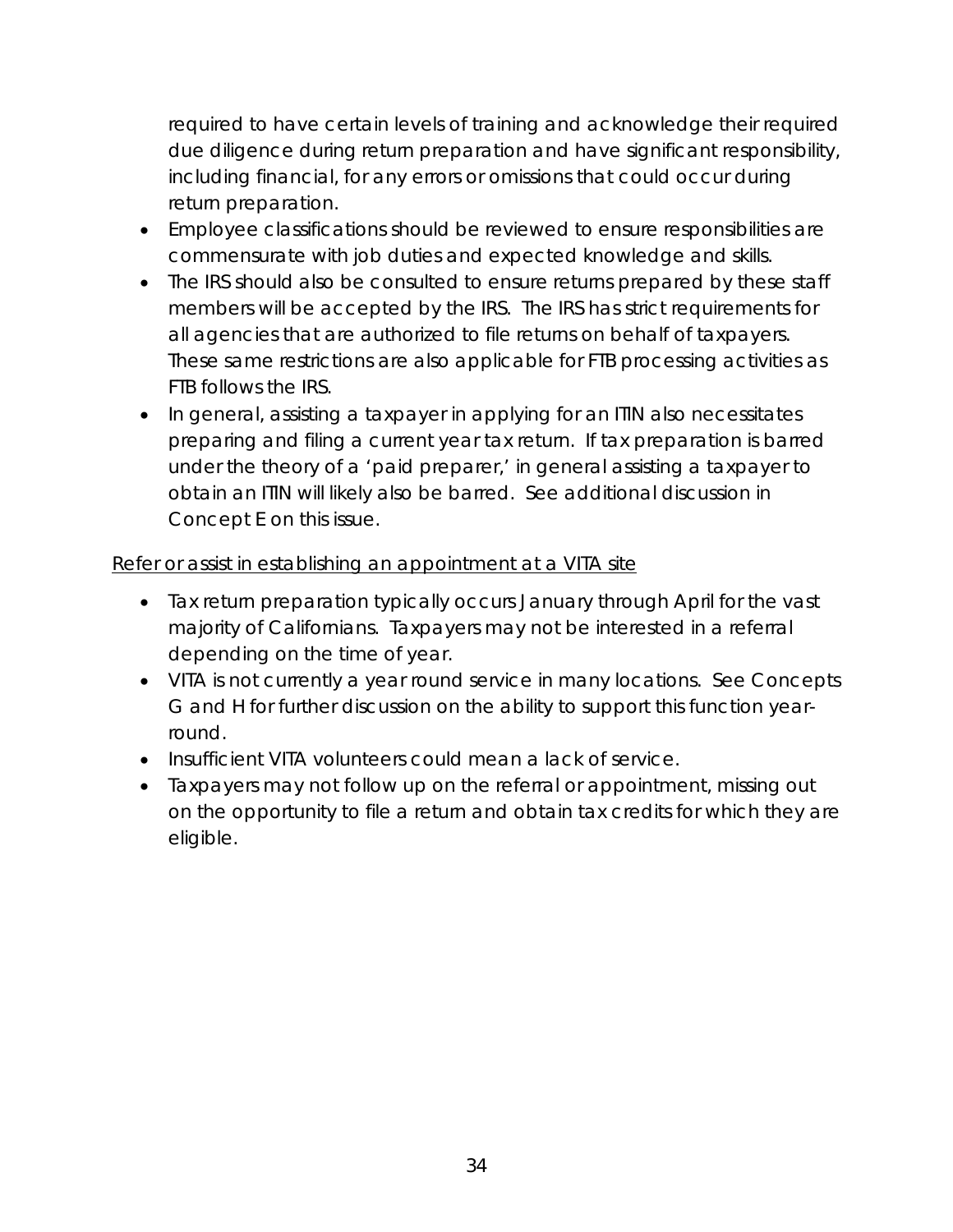## Barriers Raised by Interested Parties Addressed by this Concept:

#### Barriers Addressed

- Filing a tax return is a complex task and not always understood. Some taxpayers can be concerned with making an error and getting into trouble.
- Some taxpayers are not aware of filing requirements or available tax credits.
- Free tax return preparation sites are not readily accessible to many taxpayers in the neighborhoods they live in.
- Tax return preparation is costly and some taxpayers don't want to incur this cost burden for a credit amount that can be less than the return preparation or preparer fee.
- Some taxpayers do not have internet access.
- Some taxpayers eligible for the EITC credits do not have high enough income to trigger a tax return filing requirement. For these individuals, filing a return to claim the EITC credits can be an unnecessary and costly burden or the taxpayer does not think they qualify because they do not have a filing requirement.
- Some taxpayers do not have an ITIN and/or are unable to timely file for one.
- Some taxpayers distrust or dislike government, and/or are afraid to interact with government agencies (not a trusted partner).

## Barriers Not Impacted or Outside of the Scope of this Concept

- Materials are not available in multiple languages.
- Some taxpayers do not have all documents or records (driver's license) needed to file a return.
- Some taxpayers do not have a bank account or stable address to receive a refund.
- Some taxpayers are concerned with applying for these credits as they fear this could be used against them as noncitizen residents.
- Some taxpayers do not file as they owe taxes or another debt that offsets any refund.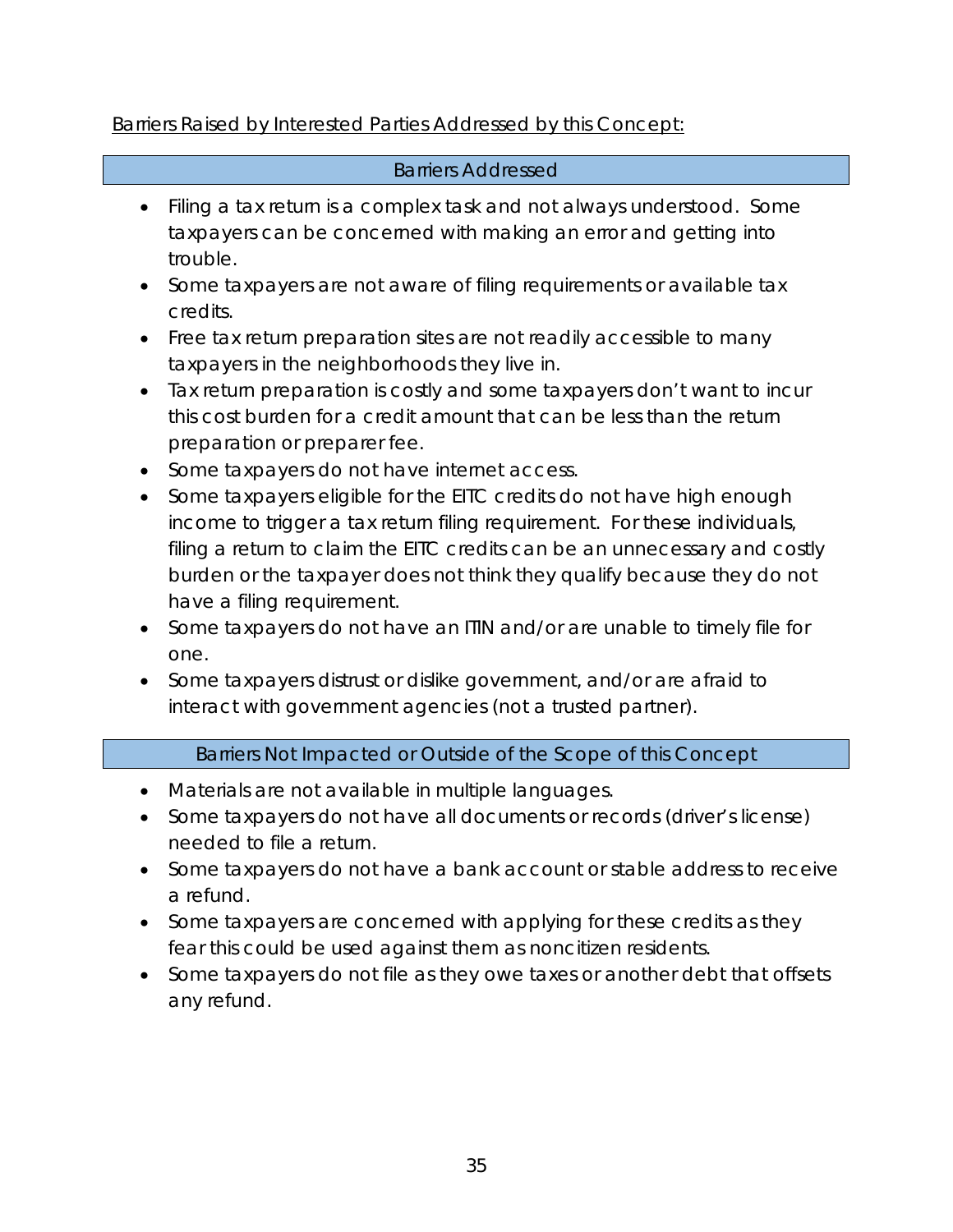Table 12. Administration:

| <b>Barriers</b>                      | Information                             |
|--------------------------------------|-----------------------------------------|
| Complexity of Concept (Minor, Fair,  | Significant                             |
| Significant)                         |                                         |
| Time to implement Concept            | $2 + \gamma$ ears                       |
| FTB resources needed to implement    | Unknown and dependent on                |
|                                      | assistance strategy adopted at local    |
|                                      | level.                                  |
| Statewide resources needed to        | Significant resources would likely be   |
| implement                            | necessary at the local government       |
|                                      | level to support return preparation.    |
|                                      | Likely to exceed \$10 million annually. |
| Data Availability (timing, accuracy, | N/A                                     |
| comprehensiveness)                   |                                         |
| Statutory authority                  | None identified to support assistance   |
|                                      | strategy for local agencies to prepare  |
|                                      | tax returns                             |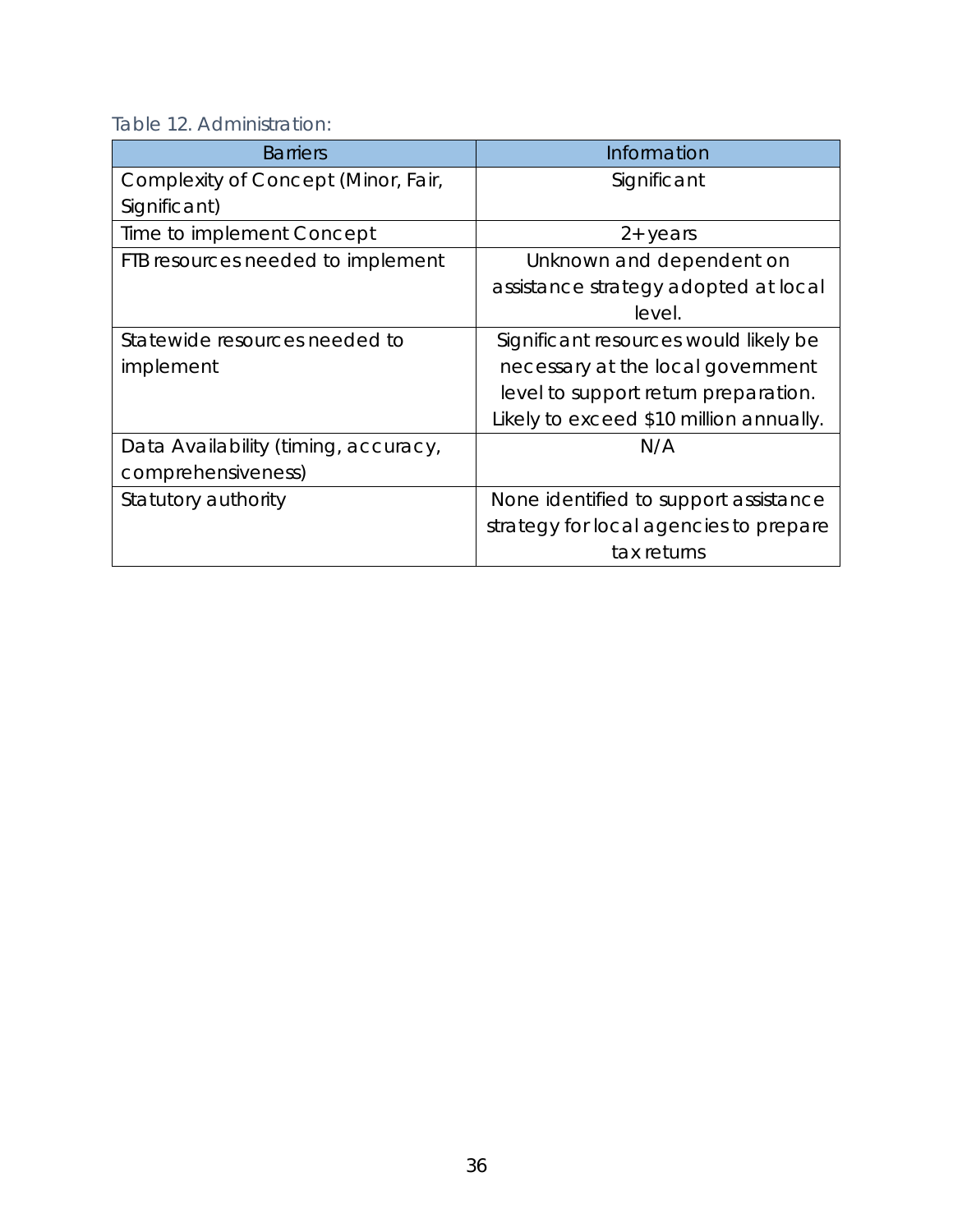# **Concept D – Expand education and outreach to potentially eligible CalEITC taxpayers**

This concept discusses FTB's efforts to work closely with our peer agencies to understand how or if they could incorporate various education and outreach strategies into their current operations and what education and outreach opportunities exist that FTB could perform to eliminate potential overlap.

# Concept D-1: Outreach opportunities by state staff administering public assistance programs

Interested parties have suggested that FTB and our peer state agencies, administering public assistance programs, could share data to understand filer and nonfiler populations and conduct direct outreach pre and post-filing season to their program participants annually to encourage filing and offer assistance.

Under California Revenue and Taxation Code Section 19853, all employers and public assistance program administrators must notify their clients of CalEITC at least once during January – April of each year. Notice may be done by text, email, letter, phone, or in-person communication.

FTB has identified the following potential universes in public assistance programs. It is understood that there is a significant amount of overlap among the various programs clientele:

- CalWorks: 1.3 million participants (2018 and 2019 program years)
- CalFresh: 5.5 million participants (2018 and 2019 program years)
- Medi-Cal: 7.2 million participants (2018 program year)

Information for other assistance programs, such as those receiving housing assistance, is unknown, but there is likely a substantial overlap amongst those various programs as well.

A recent analysis conducted by FTB staff allowed for a comparison of CDSS program information to FTB returns filed and showed that 45% of CalFresh households did not file a state tax return in 2019, with many not having a filing requirement. Exhibit 3 documents the complete study and observations of CDSS program data.

AB 107, passed in 2020, gave legislative authority for FTB to disclose individual income tax return information for tax years 2018 and 2019 to CDSS for purposes of informing program participants of federal stimulus payments. CDSS program participant information was also matched against FTB 2018 and 2019 tax year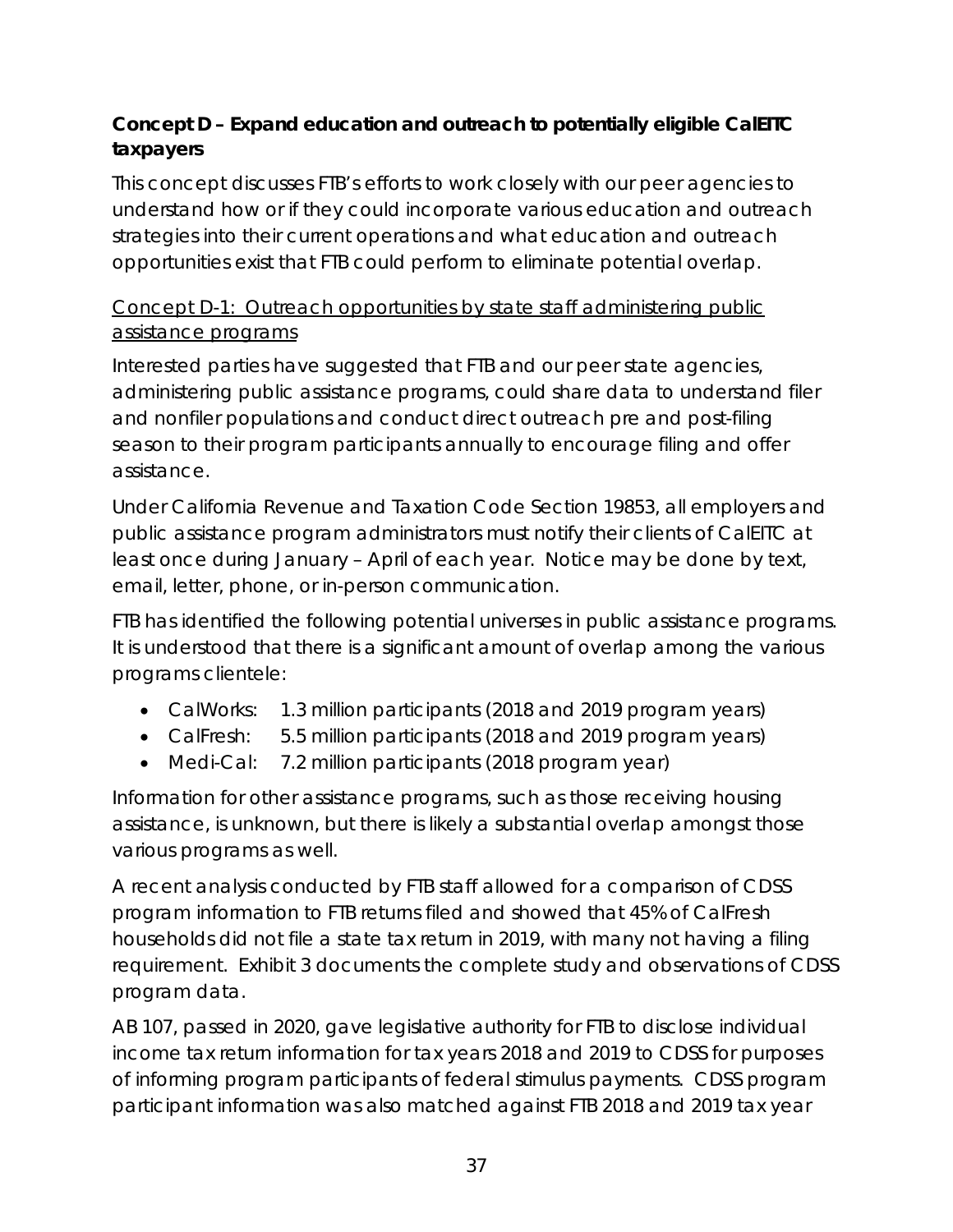filing records to identify nonfilers and conduct targeted outreach regarding federal stimulus payments and also CalEITC for the 2020 tax year. Results of those efforts cannot be understood until the 2020 tax year returns complete processing near the end of 2021.

Information on nonfilers for other assistance programs is not currently known. Still, it could be identified by comparing public service program participant records and FTB return filing records once information is known, which generally occurs several months after the filing season concludes. A substantial overlap of nonfilers amongst the various programs would continue to exist.

In 2018 and 2019, the California Policy Lab (CPL) worked with the FTB and CDSS in several outreach campaigns using low-cost text messages and letters to increase awareness and claims of the state and federal EITC Credits in California. After sending 160,000 letters and nearly 1.5 million texts, findings from this report indicated that none of the outreach efforts led to increased tax filing. Overall, the nonresponse rate to the outreach was very high.

## Benefits:

- Letters issued pre-filing ensure taxpayers can understand their tax obligations and file a return to qualify for tax credits.
- Letters issued post-filing season to nonfilers could serve as a valuable reminder to ensure the taxpayer files their return and claim tax credits for which they are eligible.
- Taxpayers could learn about free tax preparation services in their area.
- Using a trusted messenger could encourage taxpayers to take action.

# Risks/Challenges:

- Information to identify eligible CalEITC recipients pre-filing would rely on participants eligible for public assistance programs which can exceed 7 million, and assumes that data is analyzed to avoid multiple outreach efforts to the same individual. This data set cannot be analyzed against FTB return filing history or W-2 files until February through April of a tax season. For the outreach to be most effective, it should occur in early January. Outreach will occur to individuals who actually are not eligible for CalEITC, would already file without outreach, or could cause the taxpayer to seek the assistance of a tax professional (at a fee) to file a return they may not have needed to file.
- Information to identify potential eligible CalEITC recipients that are nonfilers would not be readily available until about six months after the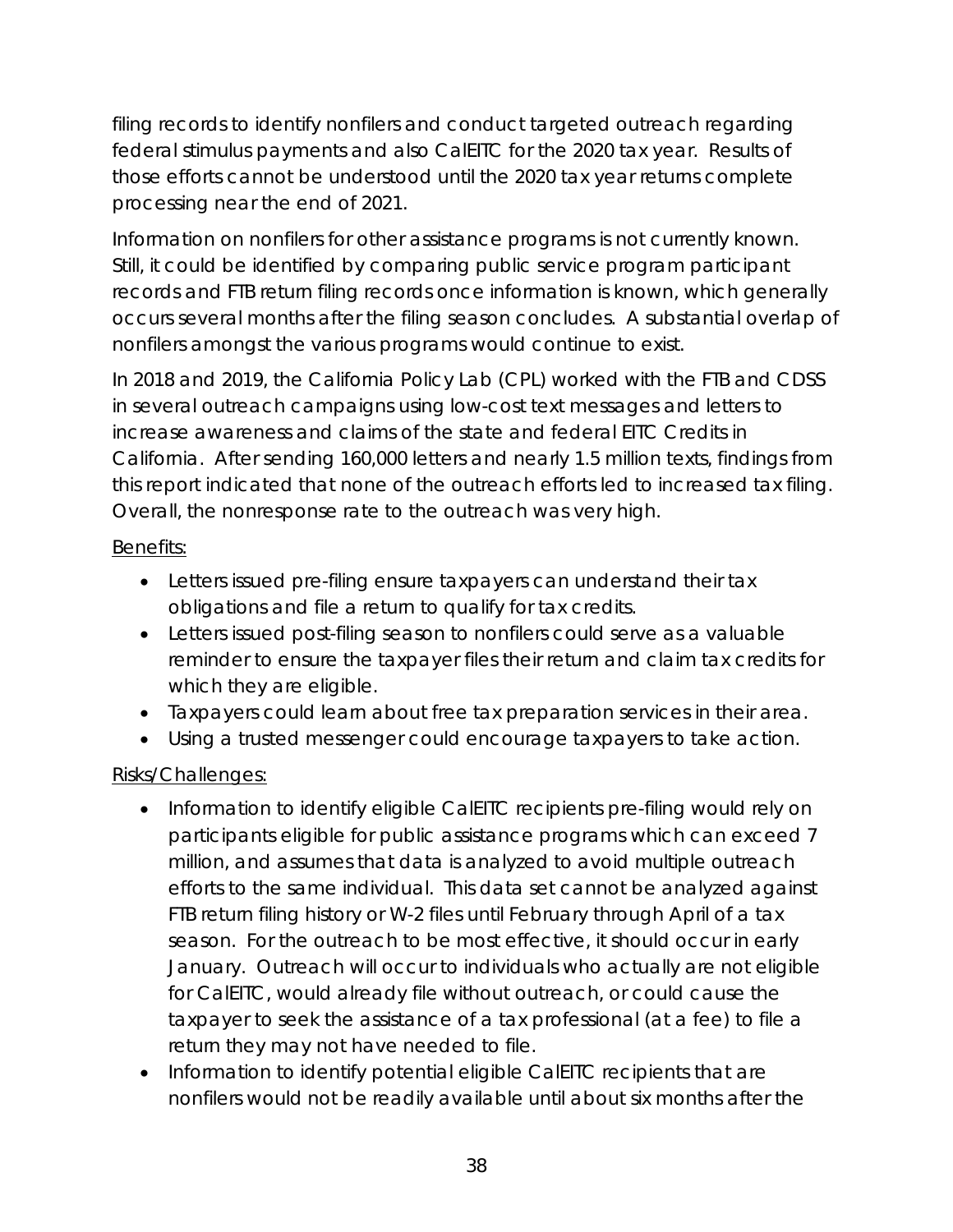conclusion of the return filing period. (FTB can identify nonfilers with some level of accuracy for the 2020 tax return by June of 2022.)

- Outreach alone may not be sufficient to improve take-up of the EITC in California among non-filing populations.
- Coordination amongst state agencies is necessary to avoid multiple state agencies from reaching out to the same taxpayer.
- Data sharing prohibitions may exist and will need further discussion and analysis. Most public assistance programs are managed under federal or state laws with restrictions on data sharing and use. FTB also has data restrictions in place via IRS procedures/federal laws.
- Outreach materials may not be in the best language for recipient to understand what is being shared.
- Outreach materials would need to be carefully worded to avoid any disclosure issues. It should be assumed bad addresses will exist and recipients that were not intended to receive the outreach will receive it.

Barriers Raised by Interested Parties Addressed by this Concept:

### Barriers Addressed

- Some taxpayers are not aware of filing requirements or available tax credits.
- Some taxpayers distrust or dislike government, and/or are afraid to interact with government agencies (not a trusted partner).

### Barriers Not Impacted or Outside of the Scope of this Concept

- Filing a tax return is a complex task and not always understood. Some taxpayers can be concerned with making an error and getting into trouble.
- Free tax return preparation sites are not readily accessible to many taxpayers in the neighborhoods they live in.
- Tax return preparation is costly and some taxpayers don't want to incur this cost burden for a credit amount that can be less than the return preparation or preparer fee.
- Some taxpayers do not have internet access.
- Materials are not available in multiple languages.
- Some taxpayers eligible for the EITC credits do not have high enough income to trigger a tax return filing requirement. For these individuals, filing a return to claim the EITC credits can be an unnecessary and costly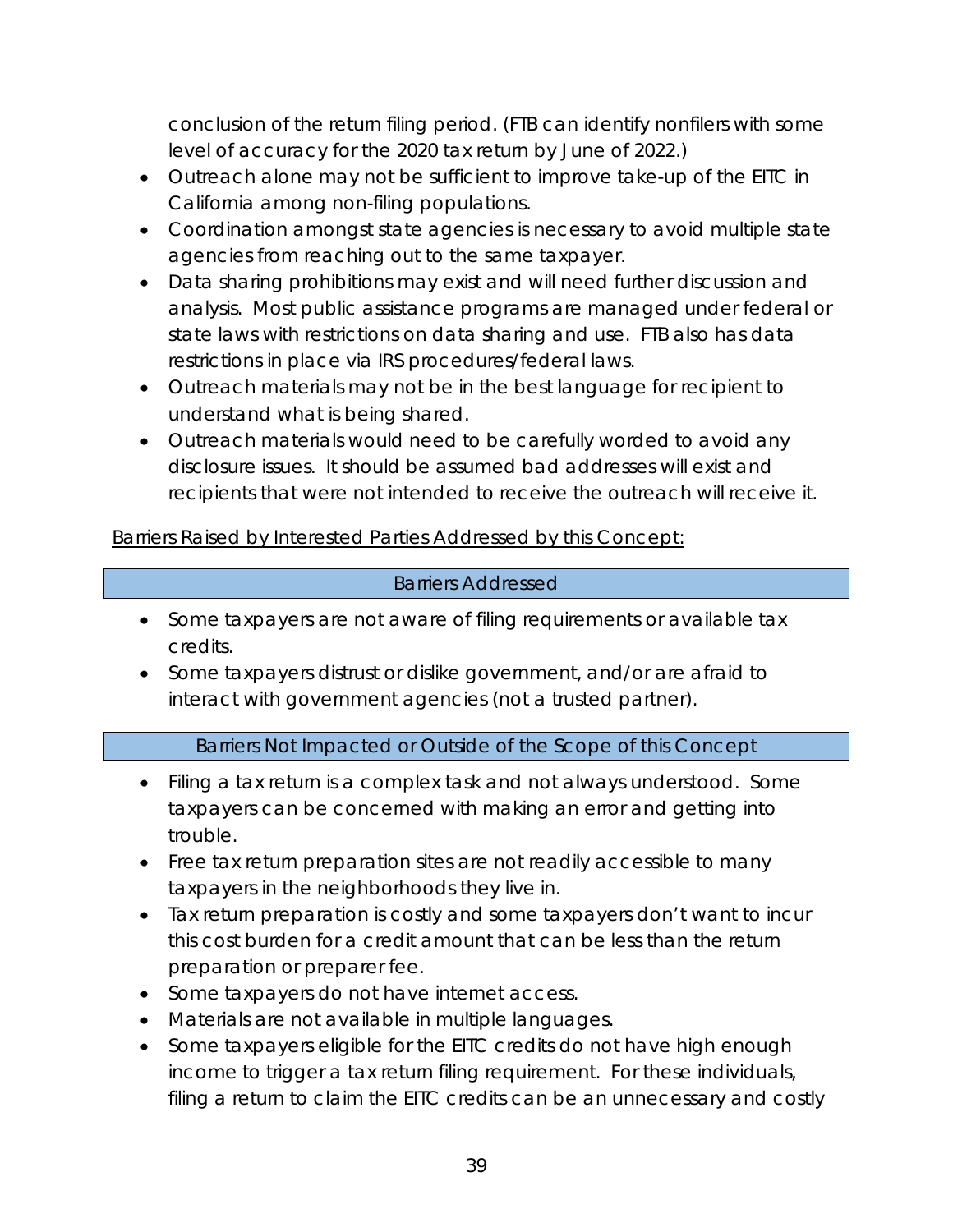burden or the taxpayer does not think they qualify because they do not have a filing requirement.

- Some taxpayers do not have all documents or records (driver's license) needed to file a return.
- Some taxpayers do not have a bank account or stable address to receive a refund.
- Some taxpayers are concerned with applying for these credits as they fear this could be used against them as noncitizen residents.
- Some taxpayers do not have an ITIN and/or are unable to timely file for one.
- Some taxpayers do not file as they owe taxes or another debt that offsets any refund.

| <b>Barrier:</b>                     | Information                              |
|-------------------------------------|------------------------------------------|
| Complexity of Concept (Minor, Fair, | Minor                                    |
| Significant)                        |                                          |
| Time to implement Concept           | 2 years                                  |
| FTB resources needed to implement   | FTB would need resources to identify     |
|                                     | nonfilers by comparing peer agency       |
|                                     | data to FTB's filing population. FTB     |
|                                     | resources would also ensure peer         |
|                                     | agencies do not have duplicative         |
|                                     | information to avoid overlapping         |
|                                     | outreach efforts. Cost would             |
|                                     | approach \$500,000 - \$1,000,000         |
|                                     | annually.                                |
| Statewide resources needed to       | Resources for peer agencies would        |
| implement                           | likely be necessary to allow state staff |
|                                     | to conduct outreach activities and       |
|                                     | assistance. Costs are unknown but are    |
|                                     | likely to be substantial if outreach is  |
|                                     | conducted through the mail.              |
|                                     | Local agencies may also need             |
|                                     | resources if the data they retain is     |
|                                     | used to support this concept. Costs      |
|                                     | would likely be substantial.             |

#### Table 13. Administration: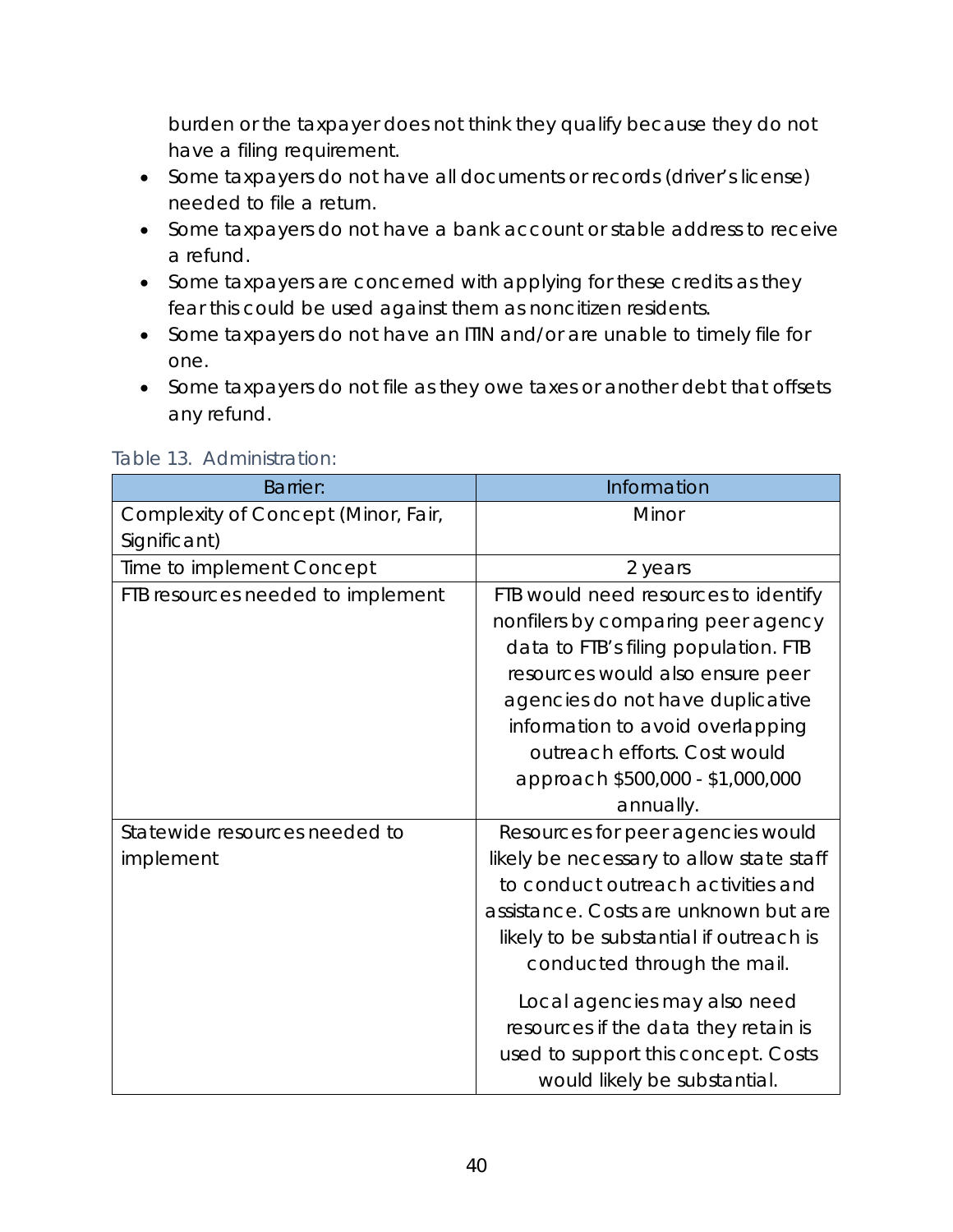| Barrier:                             | Information                                 |
|--------------------------------------|---------------------------------------------|
| Data Availability (timing, accuracy, | Aggregation of data sets could occur        |
| comprehensiveness)                   | which allows for the identification of      |
|                                      | nonfilers that have income below a          |
|                                      | certain threshold indicating a              |
|                                      | possibility that a taxpayer is eligible for |
|                                      | CalEITC. This would allow for targeted      |
|                                      | outreach by trusted partners.               |
| Statutory authority                  | None exists authorizing data sharing        |
|                                      | privileges between FTB and other            |
|                                      | peer agencies to support the                |
|                                      | outreach for income tax purposes.           |

### Concept D-2: Outreach opportunities by FTB

FTB could use in-house information and information retained by peer state agencies to contact filers who appear eligible but failed to claim the credit and nonfilers who appear eligible based on available information but failed to file a return. Information in Concept B indicates the potential lack of accuracy of any information we would rely on. These data gaps would exist with any source used.

In a review of recent returns, almost 1,000,000 tax returns, with data indicating that they appeared to be eligible for CalEITC, did not claim the credit. Over 96% of these returns were efiled using tax return preparation software, with almost 60% filed by a tax professional. FTB could identify these taxpayers potentially as early as August of the tax return filing year (August 2022 for the 2021 tax year) or as late as June of the following year. FTB could send a communication to these individuals to alert them they may be eligible for CalEITC or other credits at the state or federal level. The communication would either provide filers who failed to claim the credit with simplified filing tools or, instructions for how they utilize free services to amend their federal and state tax returns.

Both FTB and the IRS have engaged in numerous outreach efforts to potentially eligible taxpayers in the past. These efforts, in general, have not been largely successful. Taxpayers willing to respond suggested that in many cases the tax credit amount was too small to bother with, the credit was too small considering the tax return preparation costs, the taxpayer had information or had worked with a tax professional concluding they were not eligible for the credit, they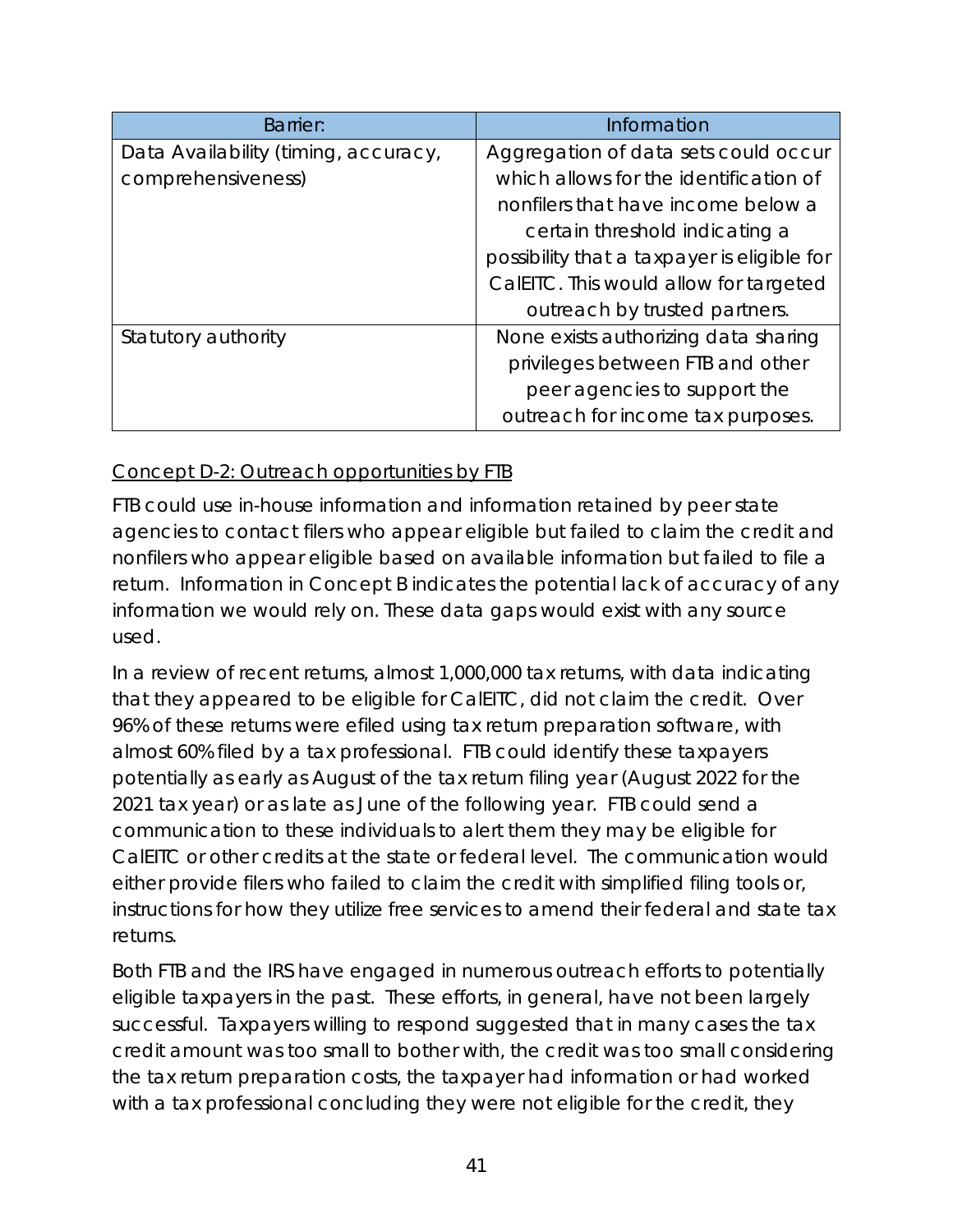didn't believe the outreach was authentic and perceived it as a scam, or they didn't want to take the time to file.

When CalEITC was first adopted, FTB attempted to identify eligible candidates and reached out to 90,000 individuals who had not filed state taxes in prior years but appeared to potentially qualify for CalEITC based on their 2014 federal tax information. Fewer than 1,200 of those contacted filed a state tax return and, of these, only 15 taxpayers, claimed CalEITC.

In 2016, at the request of the Legislature, FTB conducted a study on 53,750 paper tax returns that had been filed, did not claim CalEITC but appeared eligible. FTB reached out to these taxpayers with simplified amended return, noted an estimated credit amount and included forms in both English and Spanish. As a result of this outreach, 11,300 taxpayers responded to our outreach with approximately 7,500 taxpayers qualifying for CalEITC totaling \$4.5 million in refunds. The remaining taxpayers were non-responsive to our outreach.

In 2018, TIGTA issued a report on ways the IRS could increase EITC participation. The report cited facts from the 2014 tax year, and included an estimation that only 79% of eligible taxpayers claimed the EITC, claiming about 85% of the estimated value of the credit. Additionally, data suggested 1.7 million taxpayers across the nation filed but did not claim the credit although they appeared eligible to do so. Factors such as lack of awareness, high tax preparation costs, fear of being audited, stigma/pride, or complexity of the calculation were attributed to this gap. Annually, the IRS performs outreach on these filers that didn't claim the credit based on the ability of the IRS to determine true eligibility. For tax year 2014, the IRS reached out to 361,000 of these taxpayers (95,000 notices to taxpayers with children, and 266,000 notices to taxpayers with no children.) 175,000 (less than 50%) of these taxpayers responded to the IRS and claimed the credit using the forms the IRS provided; 28% of taxpayers with children responded and 57% of taxpayers without children responded. The IRS noted they did not have sufficient information to determine eligibility with any credibility for the remainder 1.3 million taxpayers.

In 2020, in partnership with FTB, CPL conducted a follow-up survey to a subsample of individuals contacted during the 2019 outreach experiment noted in Concept D-1, encouraging the take-up of state and federal EITCs. Survey letters were sent to roughly 28,000 individuals who were part of the experiment but did not appear on a tax return. Half of the individuals received a letter inviting them to complete an online survey, and the other half received a letter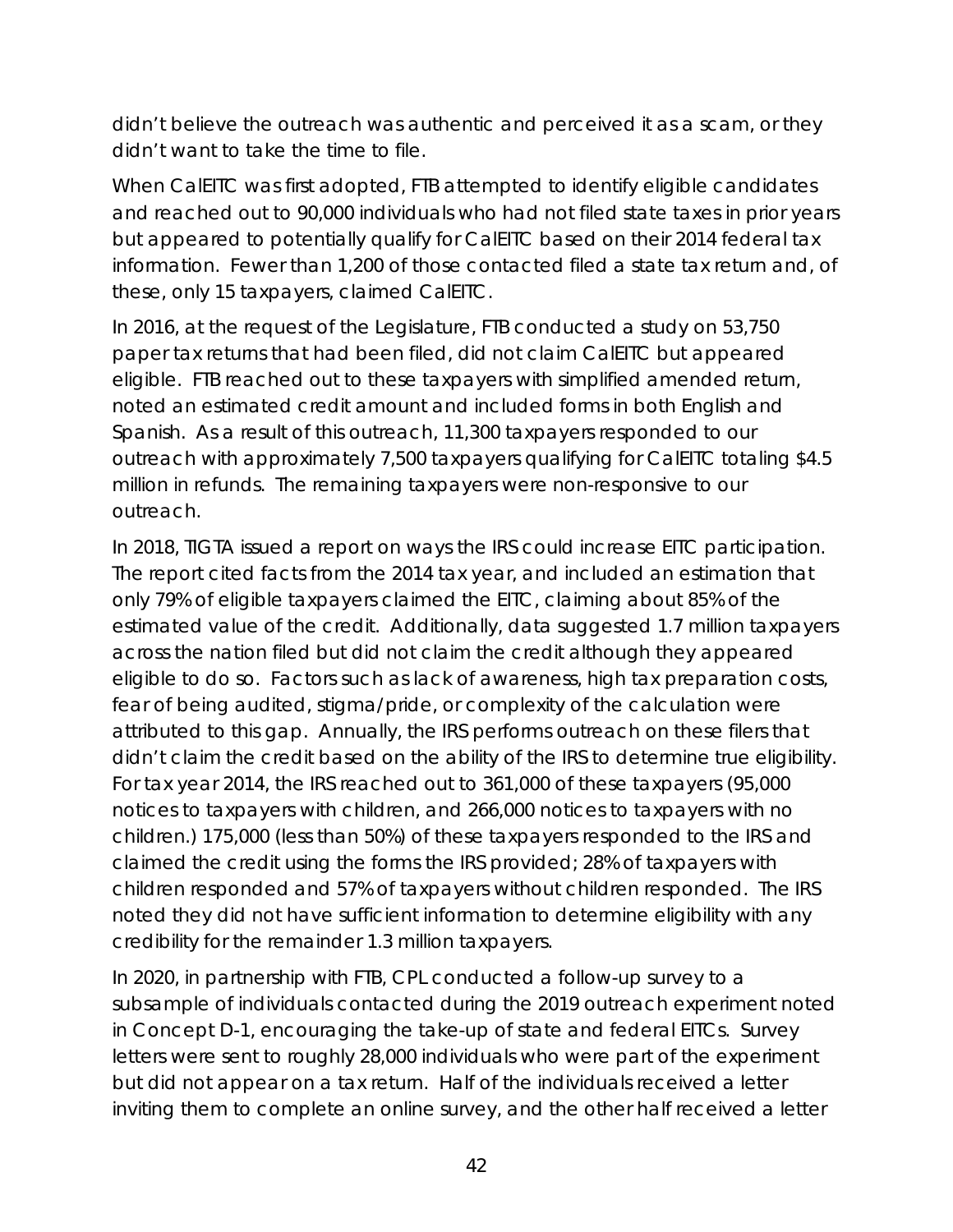with a paper survey and a prepaid envelope to submit their responses. The survey aimed to understand their perceptions of CalEITC, the tax filing process, and trusted messengers. FTB received 60 survey responses, a 0.2% response rate with 73% of survey responses submitted by mail. As the survey responses were statistically invalid, further analysis was not conducted. One reason for a low response rate on this survey was wrong addresses used for nonfilers. Issues with bad or outdated addresses for nonfilers continue to exist today.

In reviewing FTB in-house data for the 2018 and 2019 tax year, for each year, on average, FTB has identified 2.5 million individual taxpayers with a W-2 record(s) of less than \$30,000 in wages, which did not file a return. As statutorily defined, this group is potentially eligible for CalEITC and would likely substantially or entirely overlap with program participants in the public assistance program. While this group has been identified, information on 1099 income or selfemployment income is not available, nor is information on the tax unit (for example determining married individuals and dependents) available to further reduce the universe to include only those most likely to be eligible for CalEITC. Additional information from our peer state agencies may be of some assistance in validating addresses and family units; however, the limitations of this data are similar to what was described in Concept B. Income/expense information to validate this group further is likely not available from our peer state agencies at all or timely, but some income information, that could further refine the population to those most likely eligible for CalEITC may be retained at the local agency level that assists in the administration of the public assistance programs. Additionally, information becomes available for the first time once a tax return is filed, such as identifying the tax filing unit. With these gaps, FTB estimates the 2.5 million individuals identified could be overstated by greater than 50% as to those most likely eligible for CalEITC and many of these taxpayers would likely be eligible for very low credit amounts unless they also qualified for the YCTC.

In recent years, FTB has also been informed of outreach efforts other states perform for their taxpayers that file but do not claim the EITC under the relevant state law but otherwise appear eligible. Both programs in New York and Illinois have been reviewed and both rely on federal data and in many situations authorizes the state EITC based on the federal EITC allowed by the IRS. These programs are distinguishable from activities FTB could do because both of these states EITC programs are simply a percentage of the federal EITC credit. California tax law requires its own calculation for CalEITC and additional (age test) and fewer taxpayers (income test) qualify for CalEITC than for the federal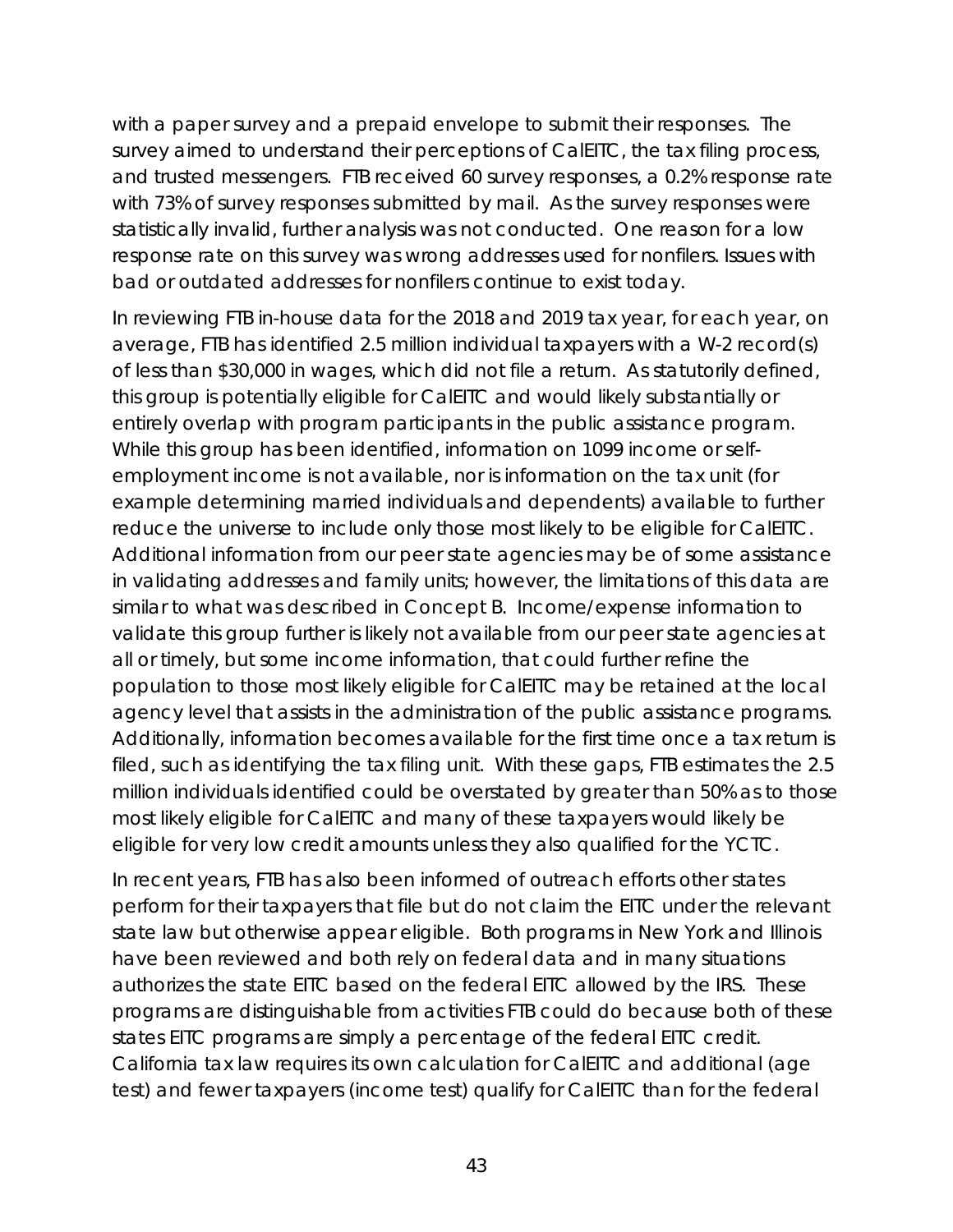EITC. These outreach programs are also conducted months after the filing season ends.

### Benefits:

- Communications issued post-filing season to nonfilers could serve as a valuable reminder to ensure the taxpayer files their return and claim tax credits for which they are eligible.
- Providing simplified tools for filing an amended return where a taxpayer filed but failed to claim the credit would ensure that filers do not miss the credit.
- Taxpayers could learn about free tax preparation services in their area.

### Risks/Challenges:

- Information to identify eligible CalEITC recipients post-filing is not readily available with any significant level of accuracy from any source. Outreach could occur to individuals who do not qualify for CalEITC or could cause the taxpayer to seek the assistance of a tax professional (at a fee) to file a return they may not have needed to file.
- Any outreach conducted would focus primarily on CalEITC tax credit to work with taxpayers to claim this credit. While outreach on the federal tax credits could be provided, the taxpayer would need to file any relevant federal returns to claim the federal credits.
- Data sharing prohibitions may exist and will need further discussion and analysis. Most public assistance programs are managed under federal or state laws with restrictions on data sharing and usage. FTB also has data restrictions in place via IRS procedures/federal laws.
- FTB historically has reached out with the mailing of letters as cell phone numbers to support texts or phone calls are not a required data element to file a tax return. FTB would rely on other agencies' data to obtain this information or would need to engage in outreach with a more costly method – paper and mailing.
- Contact information for nonfilers may be outdated or nonexistent, making it difficult to reach this population.
- Outreach to filers who didn't claim the credit could result in contact to a tax professional, incurring fees higher than the potential credit for the simplified amended process.
	- o Additionally, allowing a credit later on a return filed by a professional preparer may generate significant concerns by the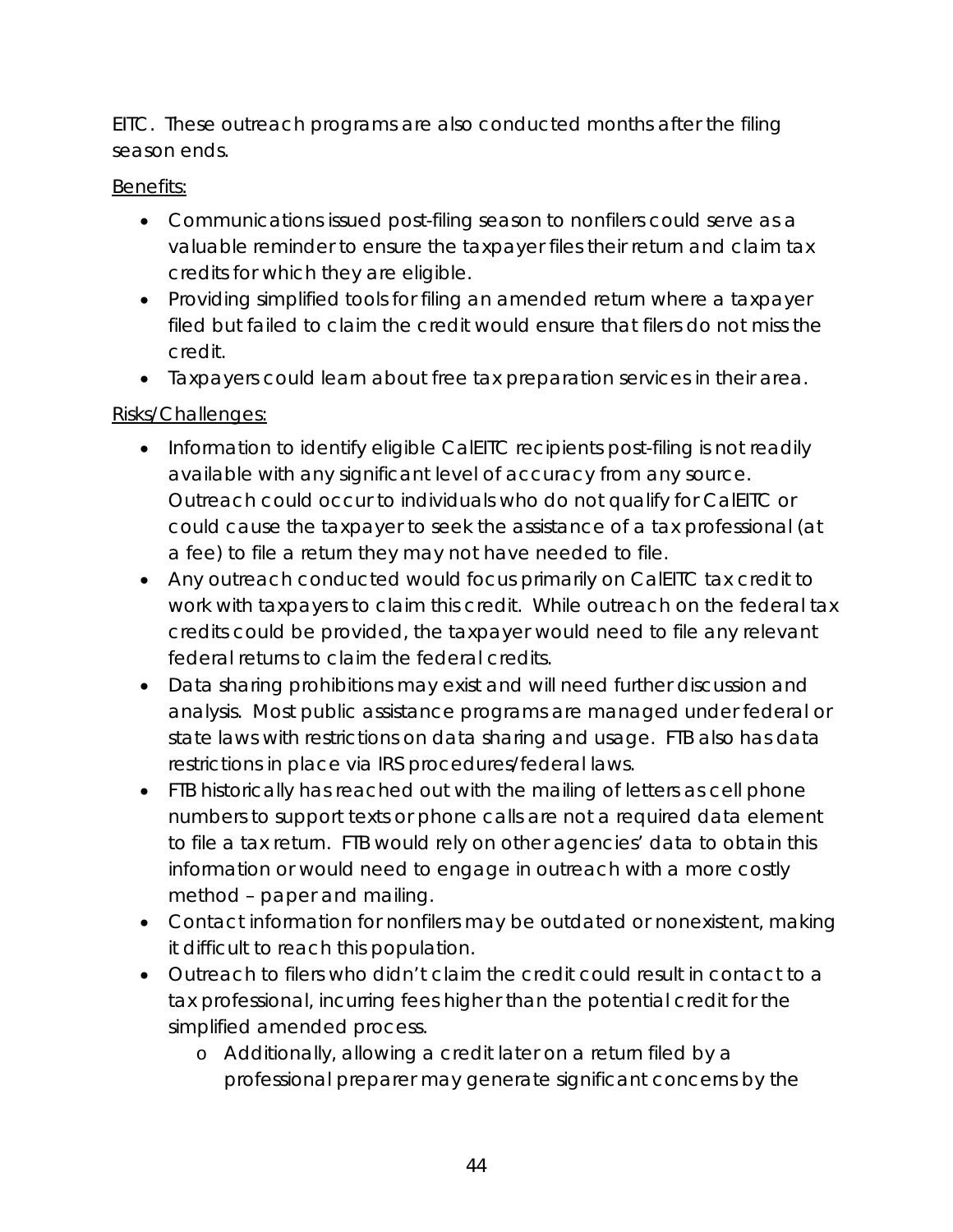preparer as they could perceive this as jeopardizing or infringing upon the client relationship.

- o Conducting outreach to filers regarding a missed tax credit could encourage taxpayers to not file in the first place or not claim the credit as FTB will allow this post-filing. FTB would note California's tax system is voluntary and presumes accurate returns are filed.
	- The taxpayer's assumption that we will identify the issue during any post-filing evaluation may be incorrect.
	- Based on published reports, the IRS annually reaches out to less than 30% of filers that appear eligible due to a lack of credible information supporting clear eligibility for the federal EITC.
- Outreach alone may not be sufficient to improve take-up of CalEITC in California among non-filing populations
- Outreach materials may not be in the best language for the recipient to understand what is being shared.

Barriers Raised by Interested Parties Addressed by this Concept:

## Barriers Addressed

- Some taxpayers are not aware of filing requirements or available tax credits.
- Some taxpayers distrust or dislike government, and/or are afraid to interact with government agencies (not a trusted partner).
- Filing a tax return is a complex task and not always understood. Some taxpayers can be concerned with making an error and getting into trouble.

# Barriers Not Impacted or Outside of the Scope of this Concept

- Free tax return preparation sites are not readily accessible to many taxpayers in the neighborhoods they live in.
- Tax return preparation is costly and some taxpayers don't want to incur this cost burden for a credit amount that can be less than the return preparation or preparer fee.
- Some taxpayers do not have internet access.
- Materials are not available in multiple languages.
- Some taxpayers eligible for the EITC credits do not have high enough income to trigger a tax return filing requirement. For these individuals,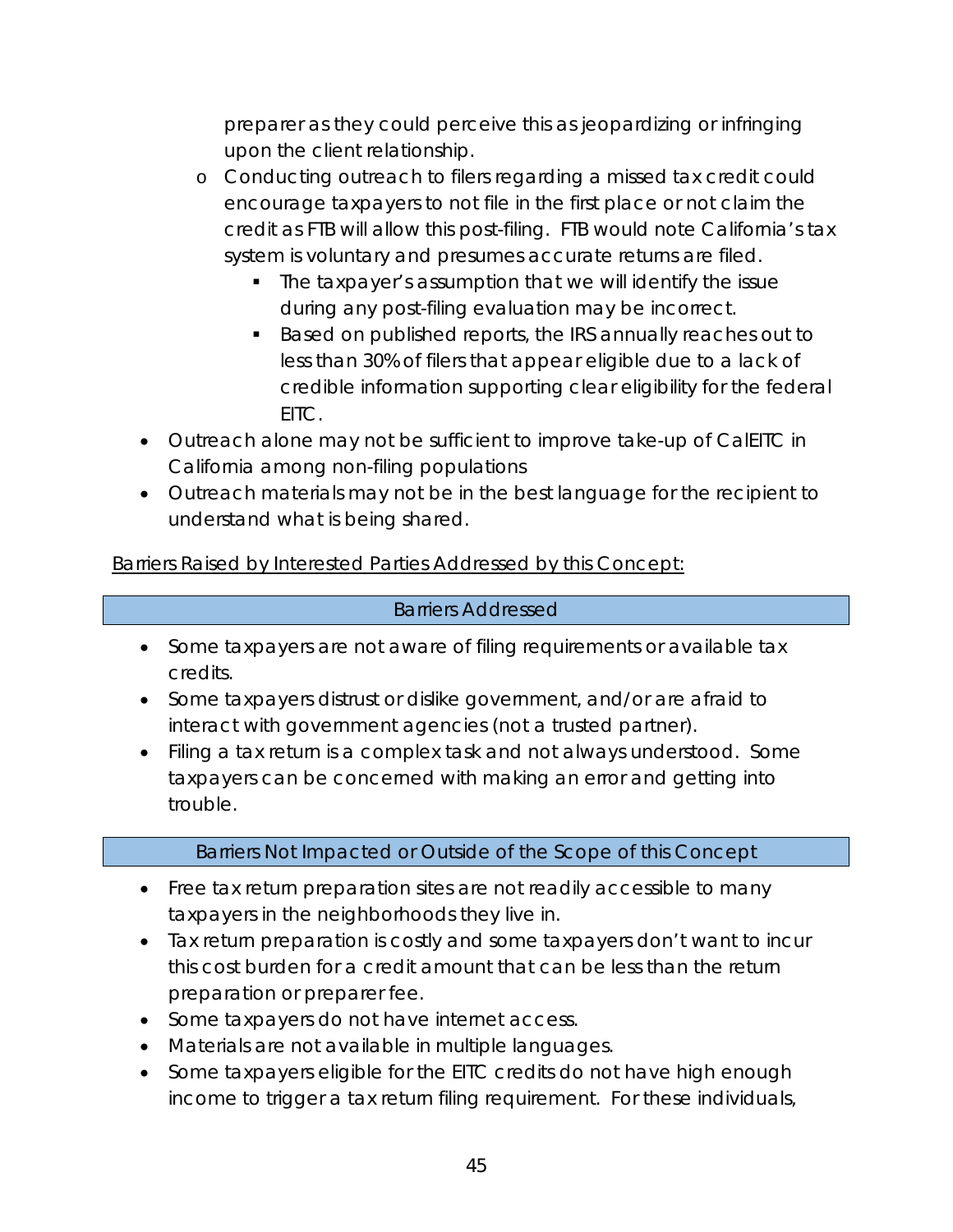filing a return to claim the EITC credits can be an unnecessary and costly burden or the taxpayer does not think they qualify because they do not have a filing requirement.

- Some taxpayers do not have all documents or records (driver's license) needed to file a return.
- Some taxpayers do not have a bank account or stable address to receive a refund.
- Some taxpayers are concerned with applying for these credits as they fear this could be used against them as noncitizen residents.
- Some taxpayers do not have an ITIN and/or are unable to timely file for one.
- Some taxpayers do not file as they owe taxes or another debt that offsets any refund.

| <b>Barriers</b>                      | Information                                 |
|--------------------------------------|---------------------------------------------|
| Complexity of Concept (Minor, Fair,  | Significant                                 |
| Significant)                         |                                             |
| Time to implement Concept            | 1+ year (FTB data only)                     |
|                                      | 2-3 years (combined data with peer          |
|                                      | agencies)                                   |
| FTB resources needed to implement    | Costs are dependent on the size of          |
|                                      | the universe and program parameters         |
|                                      | but would likely approach \$8 million a     |
|                                      | year (including postage) with onetime       |
|                                      | IT costs of up to \$10 million.             |
| Statewide resources needed to        | Resources for peer agencies could be        |
| implement                            | necessary to allow for data sharing         |
|                                      | efforts with FTB.                           |
|                                      | Resources for local agencies may also       |
|                                      | be needed if data they retain is used       |
|                                      | to support this concept. Costs would        |
|                                      | likely be substantial.                      |
| Data Availability (timing, accuracy, | Aggregation of data sets could occur        |
| comprehensiveness)                   | which allows for the identification of      |
|                                      | nonfilers that have income below a          |
|                                      | certain threshold indicating a              |
|                                      | possibility that a taxpayer is eligible for |

Table 14. Administration: Outreach to Nonfilers (2.5 million universe)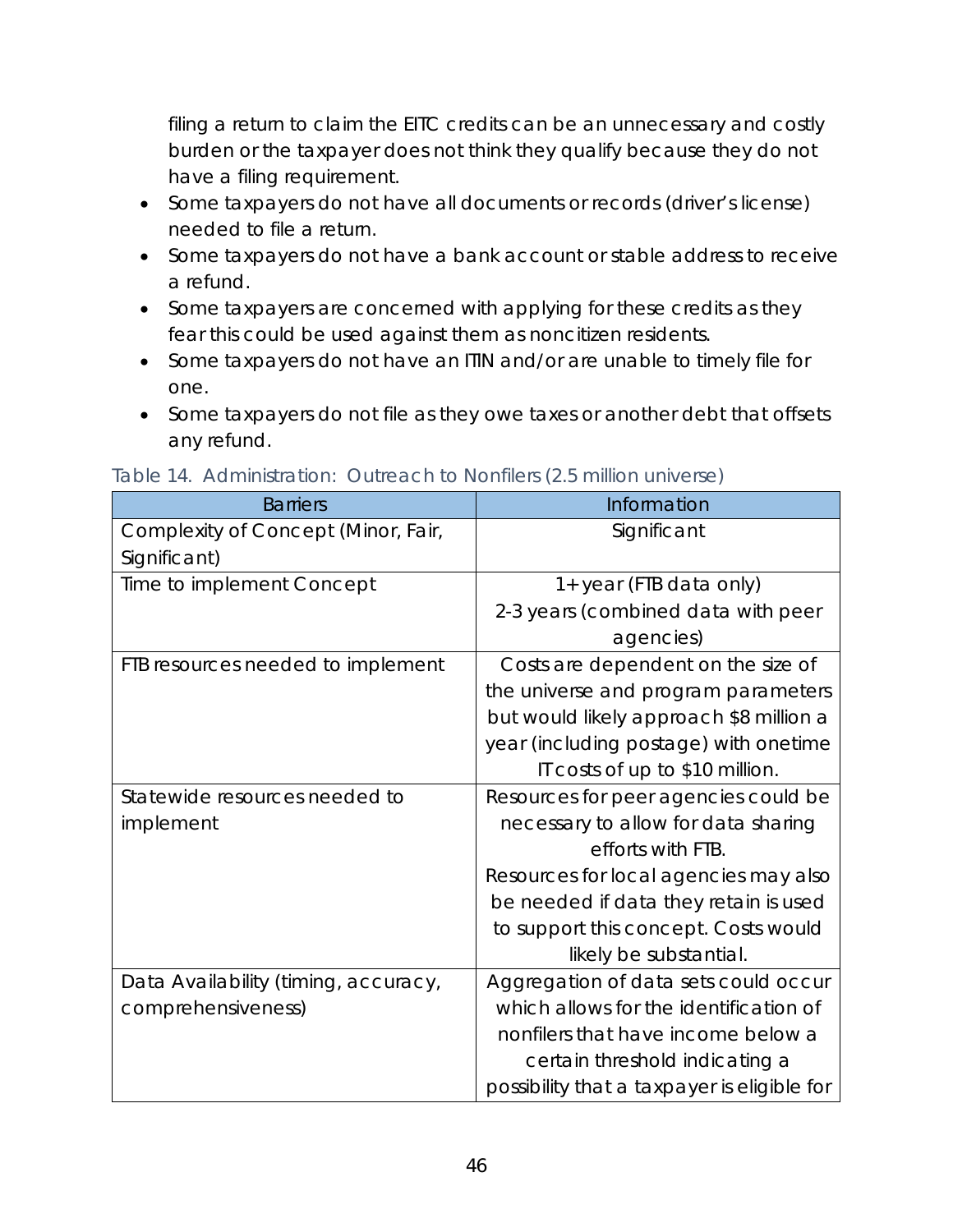| <b>Barriers</b>     | Information                             |
|---------------------|-----------------------------------------|
|                     | CalEITC. This would allow for targeted  |
|                     | outreach by trusted partners.           |
| Statutory authority | None exists for data sharing privileges |
|                     | between FTB and other peer agencies     |
|                     | for this purpose.                       |

Table 15. Administration: Outreach to Filers who did not claim credit but appear eligible (1.0 million universe)

| <b>Barriers</b>                      | Information                             |
|--------------------------------------|-----------------------------------------|
| Complexity of Concept (Minor, Fair,  | Fair                                    |
| Significant)                         |                                         |
| Time to implement Concept            | 2 years for all filers                  |
|                                      | Pilot program year 1                    |
| FTB resources needed to implement    | Costs are dependent on the size of      |
|                                      | the universe and program parameters     |
|                                      | but would likely approach \$5 million a |
|                                      | year (including postage) with onetime   |
|                                      | IT costs of up to \$10 million.         |
| Statewide resources needed to        | Resources for peer agencies could be    |
| implement                            | necessary to allow for data sharing     |
|                                      | efforts with FTB.                       |
|                                      | Resources for local agencies may also   |
|                                      | be needed if data they retain is used   |
|                                      | to support this concept. Costs would    |
|                                      | likely be substantial.                  |
| Data Availability (timing, accuracy, | Data accuracy and                       |
| comprehensiveness)                   | comprehensiveness were not              |
|                                      | enhanced as a result of this review     |
|                                      | primarily due to key differences        |
|                                      | between the definition of a             |
|                                      | 'household unit' and 'tax unit.'        |
| Statutory authority                  | None exists for data sharing privileges |
|                                      | between FTB and other peer agencies     |
|                                      | for this purpose.                       |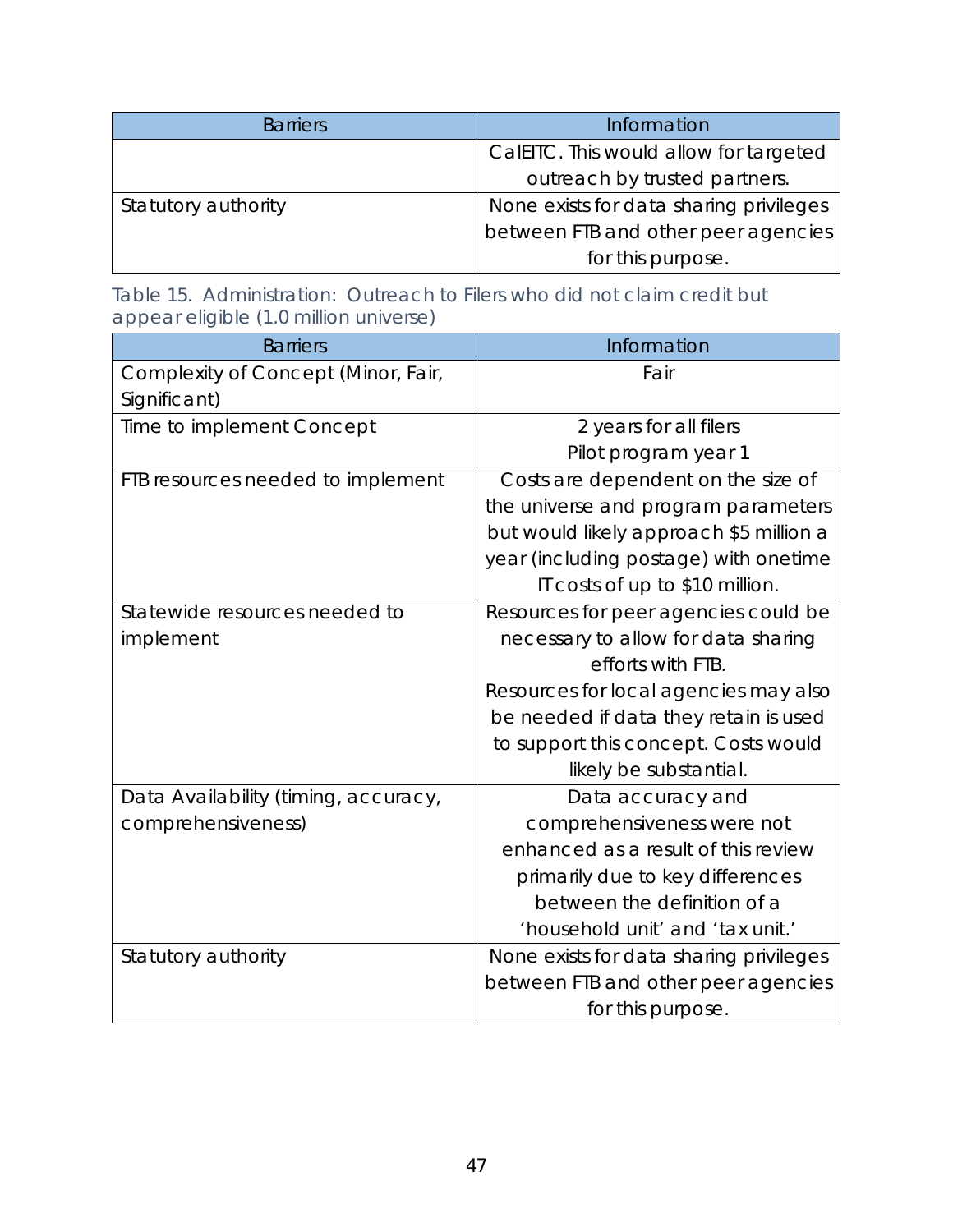## **Concept E - Tax Identification Number**

Interested parties have noted that the IRS process to issue an ITIN can be burdensome or take too long and thus taxpayers are unable to claim CalEITC timely or at all. These organizations have suggested that California issue a unique California identifier for those taxpayers who do not have an ITIN as they have not yet applied for one with the IRS, the application is pending with the IRS, or the IRS has denied the application. ITINs are available to individuals who are not eligible for a social security number and must file a federal tax return.

The ITIN is an acceptable identifier for filing a California tax return as well. If FTB were to issue a unique identifying number for tax purposes, this would allow Californians eligible for CalEITC or other state-based tax credits to file a tax return with California to receive CalEITC and other state-based credits for which they qualify.

Taxpayers can apply with the IRS for an ITIN year-round, but generally do so during tax filing season. To apply for an ITIN, the taxpayer must complete Form W-7 (Application for IRS Individual Taxpayer Identification Number) and generally submit it simultaneously with a valid federal income tax return, in addition to supporting identity verification documents. The taxpayer can engage in the application process with the IRS by themselves or utilize an Acceptance Agent to assist. Most Acceptance Agents will charge a fee for services rendered. The IRS notes, per their website, that the general processing time for an ITIN application is five to seven weeks, but during the peak filing period, this processing time can and does extend to around ten to fourteen weeks. The IRS requires the review and/or submission of key identifying documents (original copies) such as birth and marriage certificates, foreign passports, or other identifications that have a picture such as a driver's license.

In the 2020 legislative session, AB 2247 was passed, allowing FTB to accept documentation establishing the identity of dependents ineligible for an ITIN, as they resided in Mexico or Canada, while their parents/caregivers resided in the United States. To establish identity, FTB accepts similar documents to those used by the IRS, which are submitted annually as attachments to FTB Form 3568 (Alternative Identifying Information for the Dependent Exemption Credit) and can be subject to additional verification. FTB does not assign identifier numbers to these dependents. This process is used solely to allow the parent/caregiver (who has a valid filing identifier) the right to claim the California dependent exemption on their California tax return.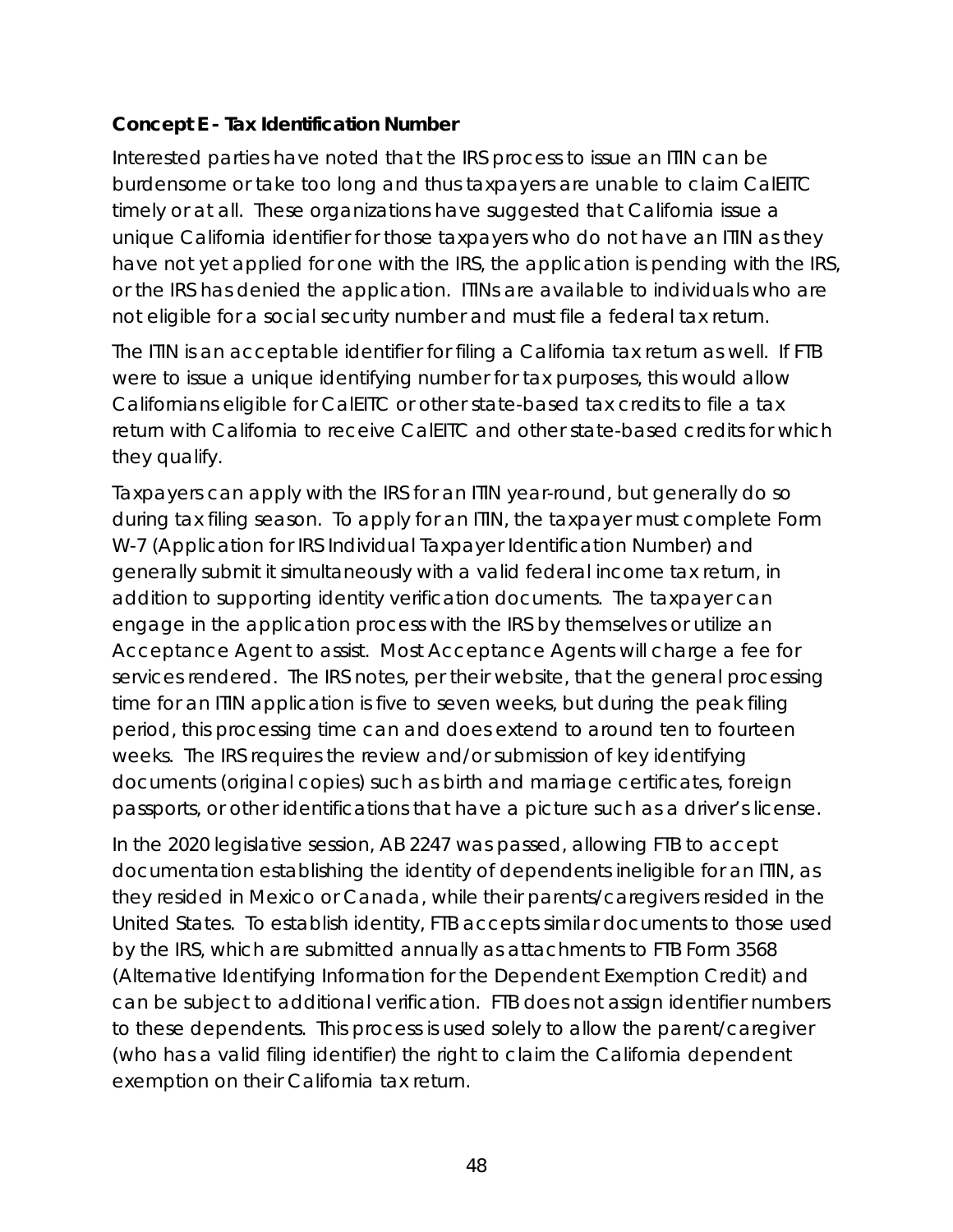To date, FTB receives returns from approximately 600,000 ITIN individuals/families a year. Interested parties have indicated California likely has over 2 million ITIN eligible taxpayers. FTB is unaware of statistics that could assist in understanding how this number might equate to those choosing to request a unique identifier issued by FTB.

# Concept E-1: Create a provisional California unique identifier

Interested parties have suggested California could issue a unique identification number for California tax filing purposes to ease constraints and concerns with obtaining an ITIN.

## Benefits:

• Taxpayers have another source to obtain an identification number that can be used to file a California tax return and thus avail themselves of state-based tax credits.

## Risks/Challenges:

- The unique identifier is applicable only for California purposes. The IRS would not accept it as a valid identifier to file a federal tax return and ensure all federal tax credits the taxpayer is eligible for are received.
- To prepare the California return and claim CalEITC, the taxpayer must first calculate the federal AGI, which substantially requires a taxpayer to prepare a federal tax return. Creating a unique California identifier will not eliminate this necessary step.
- FTB would not have any key filing or income information associated with the unique number, which is an essential element to timely and accurately process returns and conduct fraud analysis for tax agencies nationwide. FTB could be hindered in performing basic return processing and fraud detection efforts as the California identifier would be unique to this purpose. This could result in increased fraud associated with the program and identity theft of the taxpayer.
- To ensure timely identification, and consistency with programs statewide requiring identity verification, personal interaction would be required to allow for the issuance of a unique identifier. FTB has limited field offices throughout the state that could be used to conduct such a program. FTB would have to establish and manage a program similar to the federal process authorizing acceptance agents to assist taxpayers with the process. A fee structure for such a program would also be necessary to compensate individuals for their services.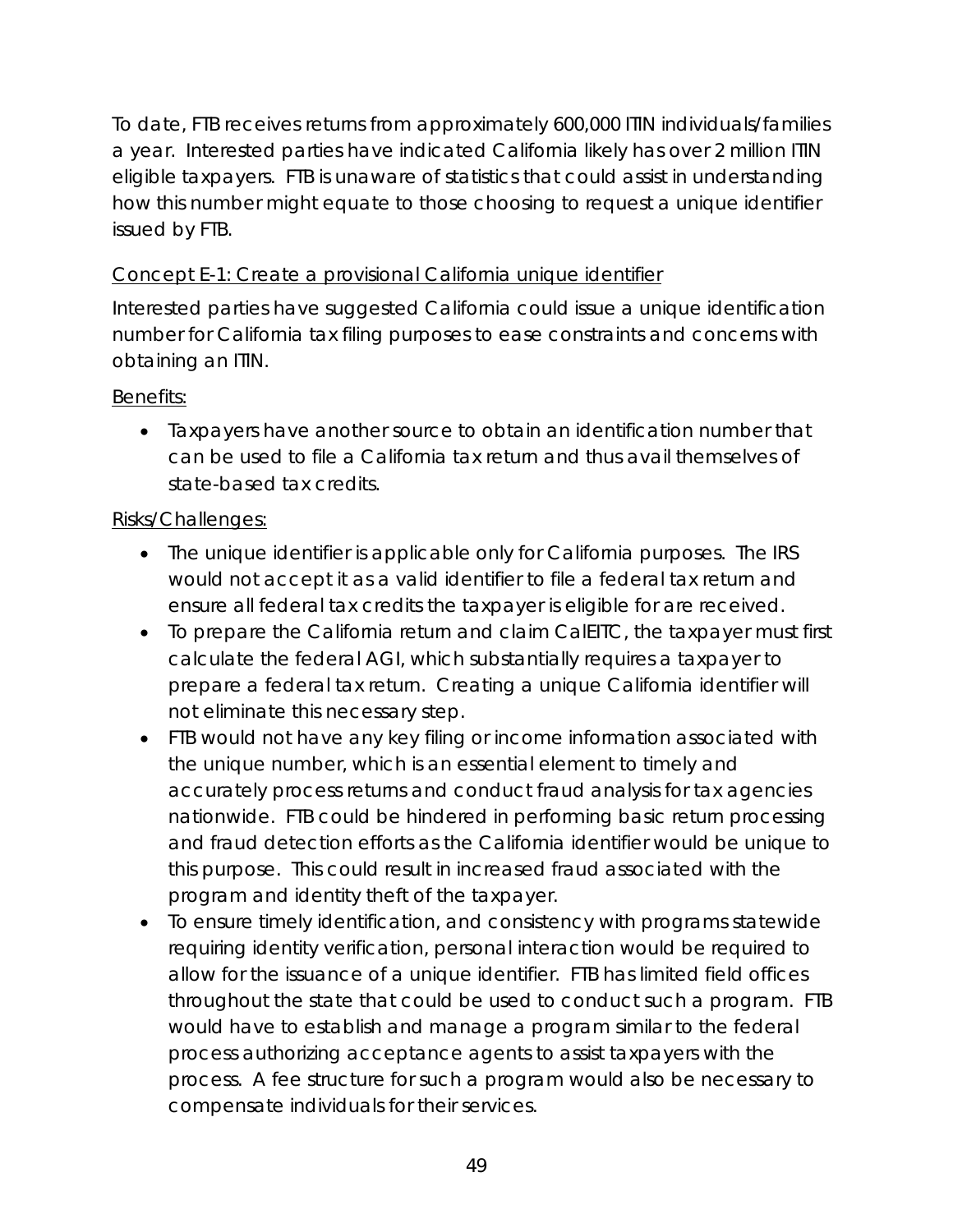• The duration of time it takes to verify identity would be dependent on the volume of requests, quality, applicability, and thoroughness of information presented, and FTB's ability to review and validate the information. While FTB would only be managing the program for California applicants, it is unclear if our process would be any faster than the existing federal program which indicates the issuance of a number can occur in five to fourteen weeks depending on the time of year.

Barriers Raised by Interested Parties Addressed by this Concept:

### Barriers Addressed

• Some taxpayers do not have an ITIN and/or are unable to timely file for one.

### Barriers Not Impacted or Outside of the Scope of this Concept

- Filing a tax return is a complex task and not always understood. Some taxpayers can be concerned with making an error and getting into trouble.
- Materials are not available in multiple languages.
- Some taxpayers are not aware of filing requirements or available tax credits.
- Free tax return preparation sites are not readily accessible to many taxpayers in the neighborhoods they live in.
- Tax return preparation is costly and some taxpayers don't want to incur this cost burden for a credit amount that can be less than the return preparation or preparer fee.
- Some taxpayers do not have all documents or records (driver's license) needed to file a return.
- Some taxpayers do not have a bank account or stable address to receive a refund.
- Some taxpayers are concerned with applying for these credits as they fear this could be used against them as noncitizen residents.
- Some taxpayers do not have internet access.
- Some taxpayers eligible for the EITC credits do not have high enough income to trigger a tax return filing requirement. For these individuals, filing a return to claim the EITC credits can be an unnecessary and costly burden or the taxpayer does not think they qualify because they do not have a filing requirement.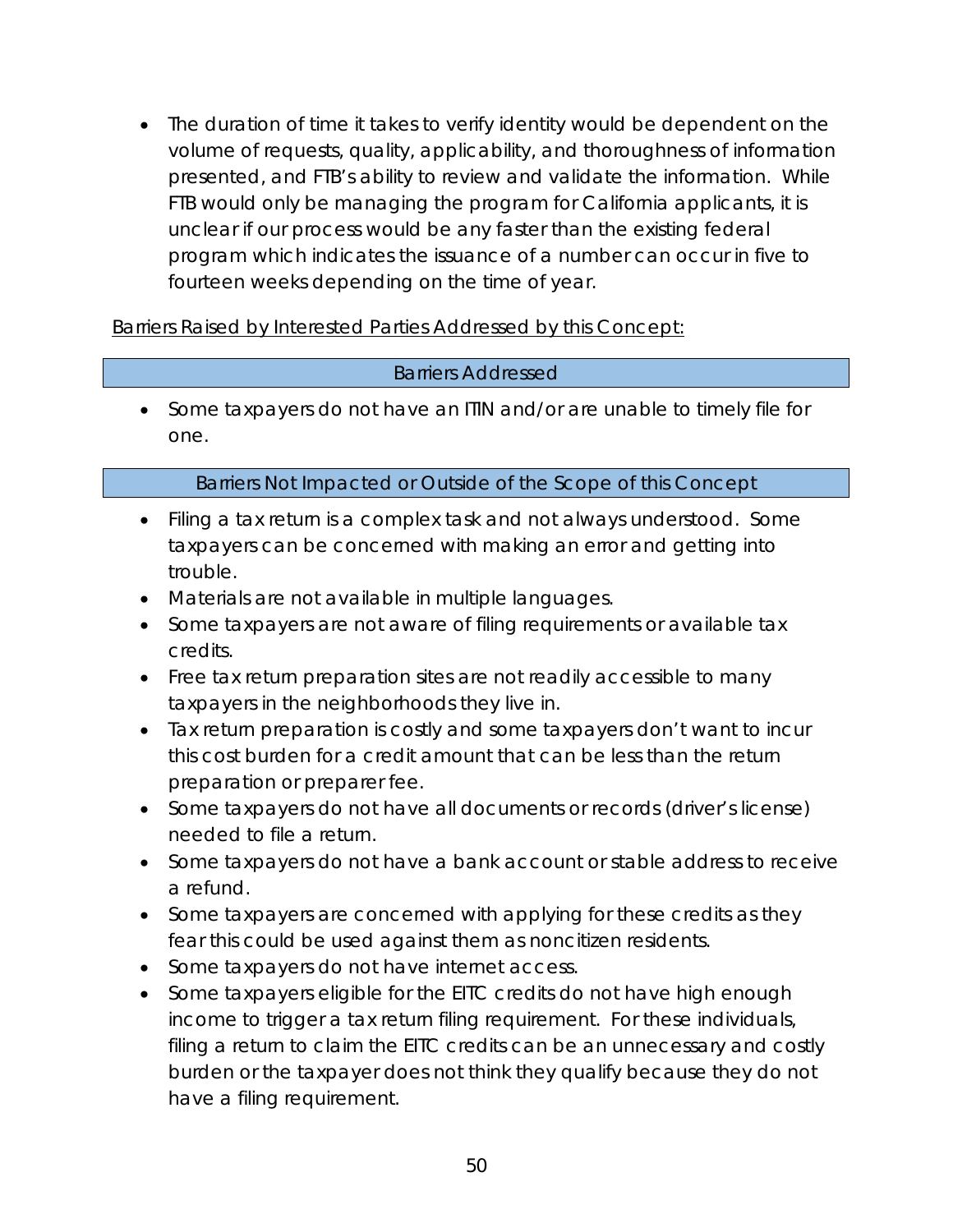- Some taxpayers distrust or dislike government, and/or are afraid to interact with government agencies (not a trusted partner).
- Some taxpayers do not file as they owe taxes or another debt that offsets any refund.

| <b>Barriers</b>                      | Information                              |
|--------------------------------------|------------------------------------------|
| Complexity of Concept (Minor, Fair,  | Significant                              |
| Significant)                         |                                          |
| Time to implement Concept            | 2 plus years                             |
| FTB resources needed to implement    | Yes. An understanding of potential       |
|                                      | volume and final statute language will   |
|                                      | need to be reviewed but costs are        |
|                                      | likely to exceed \$3 million ongoing     |
|                                      | and could exceed \$10 million for one    |
|                                      | time program implementation costs.       |
| Statewide resources needed to        | Possible depending on FTB partners       |
| implement                            | assisting with face to face interaction  |
|                                      | to receive and review verifying          |
|                                      | taxpayer information.                    |
| Data Availability (timing, accuracy, | N/A                                      |
| comprehensiveness)                   |                                          |
| Statutory authority                  | No statutory authority exists to         |
|                                      | authorize the unique identifier, or      |
|                                      | allow CalEITC and other state-based      |
|                                      | credits based on this unique identifier. |

### Table 16. Administration:

Concept E-2: Use state agency workforce to provide free assistance in completing and filing forms for individuals needing an ITIN

Interested parties have suggested that DMV staff, or perhaps staff at other state agencies with contacts with California citizens, could:

- Assist eligible taxpayers in preparing the federal Form W-7 for the taxpayer to submit to the IRS, or
- Obtain status as an acceptance agent, which would allow these state staff members to verify the taxpayers' documents proving identity and then submit the Form W-7 and identification documents to the IRS on the taxpayers' behalf.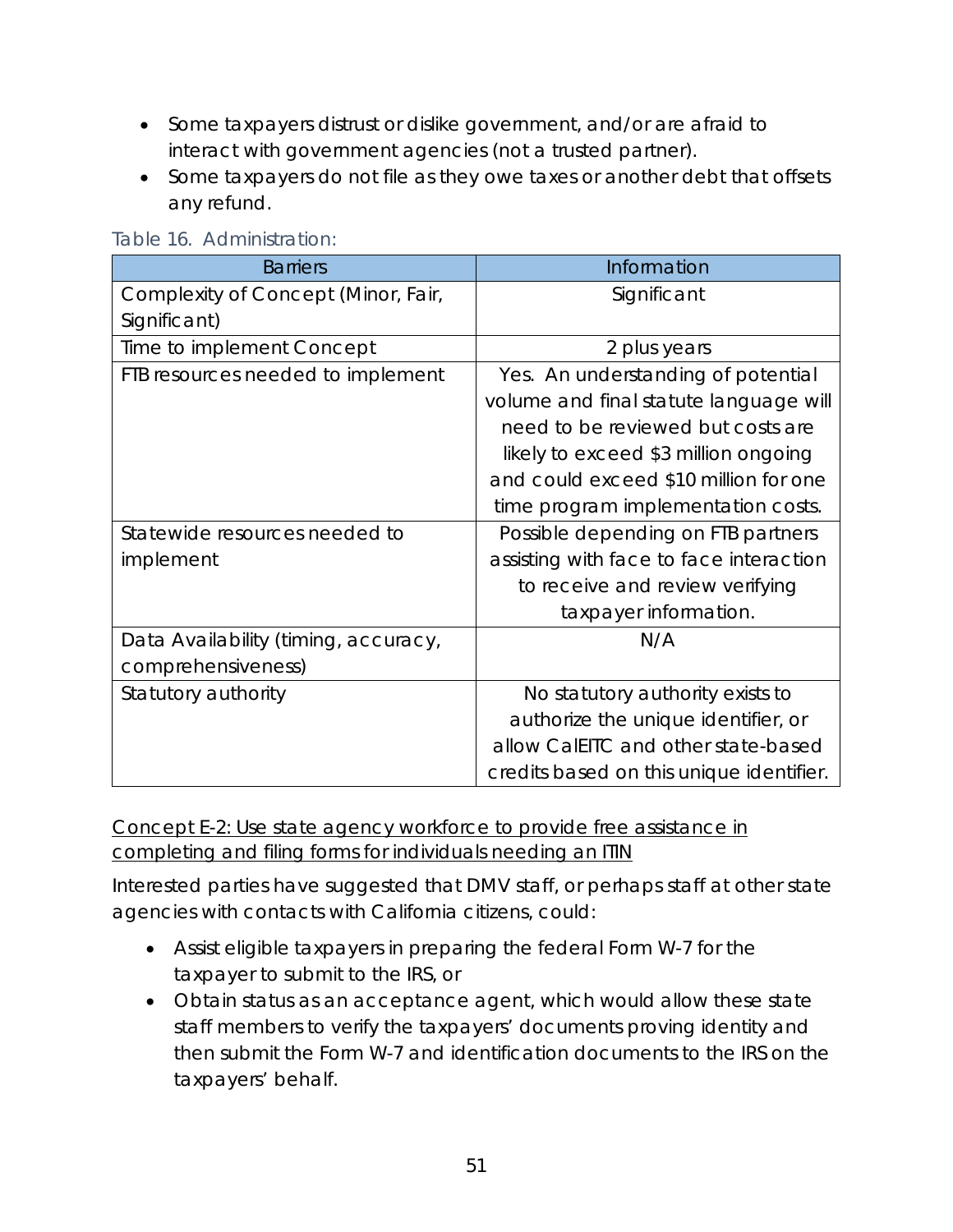IRS procedures allow IRS-approved individuals and agencies to become Acceptance Agents, including state and local government agencies. An applicant can choose to become a regular Acceptance Agent (AA) or a Certified Acceptance Agent (CAA). Either option requires mandatory acceptance agent training and an application process that can take four or five months. The primary differences between the two are that a CAA must take additional forensic training, can submit certified copies of original identification documents to the IRS, and can receive the ITIN directly from the IRS to provide to the taxpayer.

In general, Acceptance Agent certification remains in effect for four calendar years and the agent must submit at least five W-7 applications per year to avoid suspension. Both the aspiring AA/CAA and their place of employment are required to submit to a 'suitability check' before being authorized to act as an Acceptance Agent. A suitability check can include the following: 1) an IRS review of the business' tax filing history to determine if it is in full compliance with filing and payment responsibilities; 2) a credit history check; and 3) an FBI background check. IRS procedures also require the taxpayer and the Acceptance Agent meet in person to review the documentation. For a firsttime ITIN applicant, the ITIN W-7 application must be simultaneously submitted with a current federal return (paper) unless an exception applies. Although there are several exceptions to the federal return reporting requirement, these generally focus on the existence of certain income producing activities that will trigger an information return reporting requirement to the IRS, which do not include wages. For example, a taxpayer does not have to simultaneously file a federal tax return if they are applying for an ITIN to allow a third party to issue an information return in the current tax year. An example of this would be an individual acquiring a mortgage or who sold real estate could submit a copy of escrow papers for documentation purposes to receive an ITIN that would be used by the escrow agent/loan company for tax obligations. While these exceptions could exist, they will not apply extensively necessitating the simultaneous filing of a federal tax return with the W-7 ITIN application.

Finally, all applicants entering the U.S. with a green card or visa that permits them to obtain employment in the U.S. must first apply for an SSN. If the SSA denies the request for an SSN, the denial letter must be obtained by the Acceptance Agent from the individual and attached to the Form W-7. In cases where a student issued a visa is here only for study, a letter from the Designated School Official stating that the taxpayer will not be securing employment or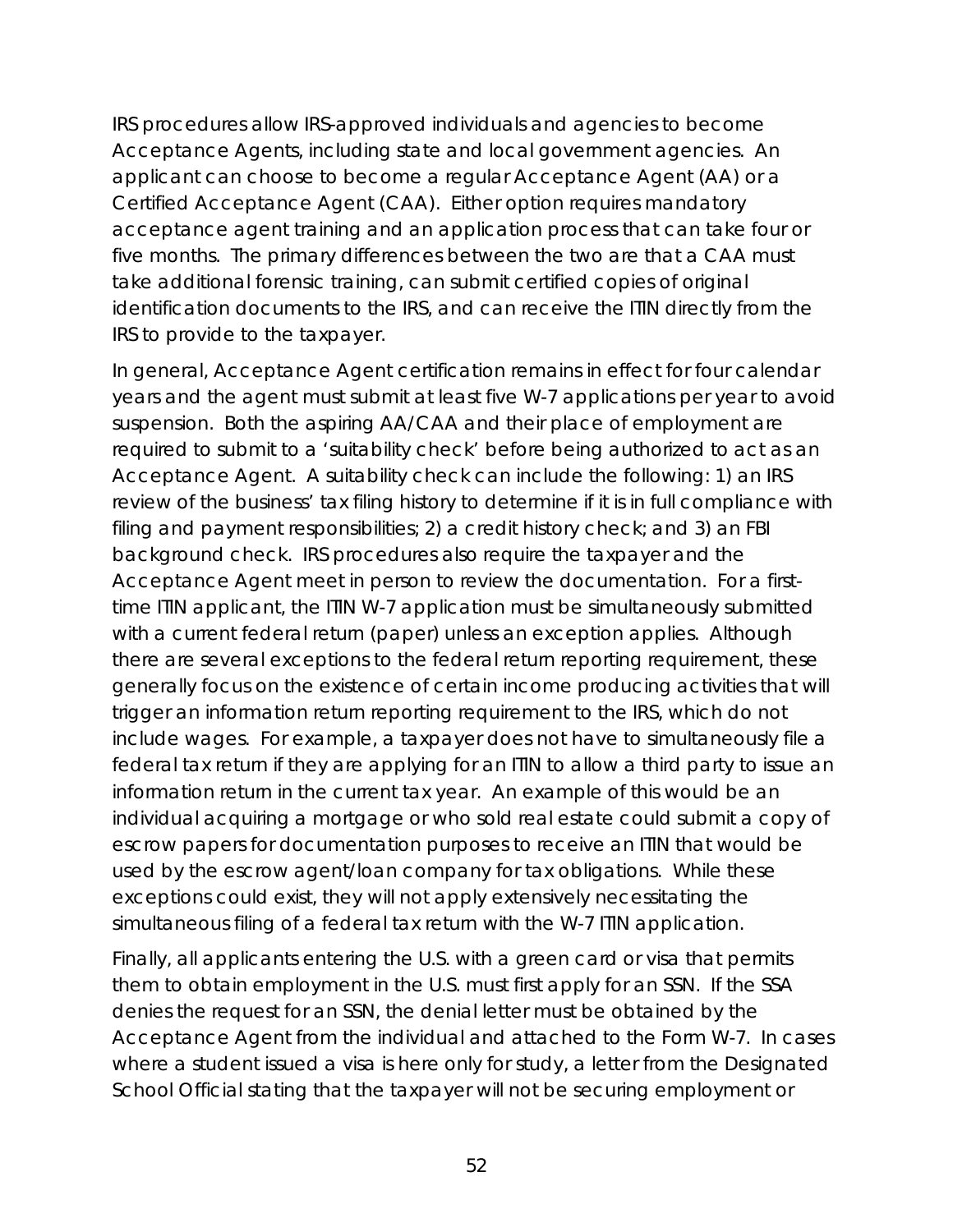receiving income from personal services while in the U.S., will suffice for meeting these criteria. A taxpayer must visit the SSA office in person with their passport, and the SSA will review eligibility for a social security number and issue a letter stating that the applicant is not eligible for an SSN as appropriate.

Comparable to the IRS process for issuing an ITIN, DMV also uses a similar in person identity verification process including the submission of the same or similar documents to allow for the issuance of a California driver's license for Californians applying for a driver's license, but are not able to provide proof of their legal presence in the United States (AB 60, 2015).

FTB engaged in discussions with state agencies, including DMV and other state agencies responsible for administering public assistance programs, regarding this proposal.

- For DMV, additional discussions would be needed to understand how providing assistance in applying for an ITIN/preparing a tax return would impact their current operations, classification specifications, and what additional resources would be needed to facilitate this process.
- For other state agencies responsible for administering public assistance programs, public-facing staff reside under the control of county government or local programs and further discussions would be needed to determine how this could impact their operations, whether key information necessary for an ITIN is already part of their program documentation standards, and what additional resources would be needed to facilitate this process.

# Benefits:

- Taxpayers can understand their tax obligations and file a return to receive tax credits for which they qualify.
- Tax return preparation is free to public assistance program participants.
- Taxpayers would receive free assistance in applying to the IRS to receive an ITIN.

# Risks/Challenges:

• In general, requesting an ITIN and filing a tax return is perceived as a complex task. Extensive annual training would be needed for staff that assist in return preparation as well as certification through an IRS exam to ensure that they are knowledgeable enough about tax laws to prepare accurate returns. To assist a taxpayer in obtaining an ITIN, staff would be required to complete additional one time training every five years of 20+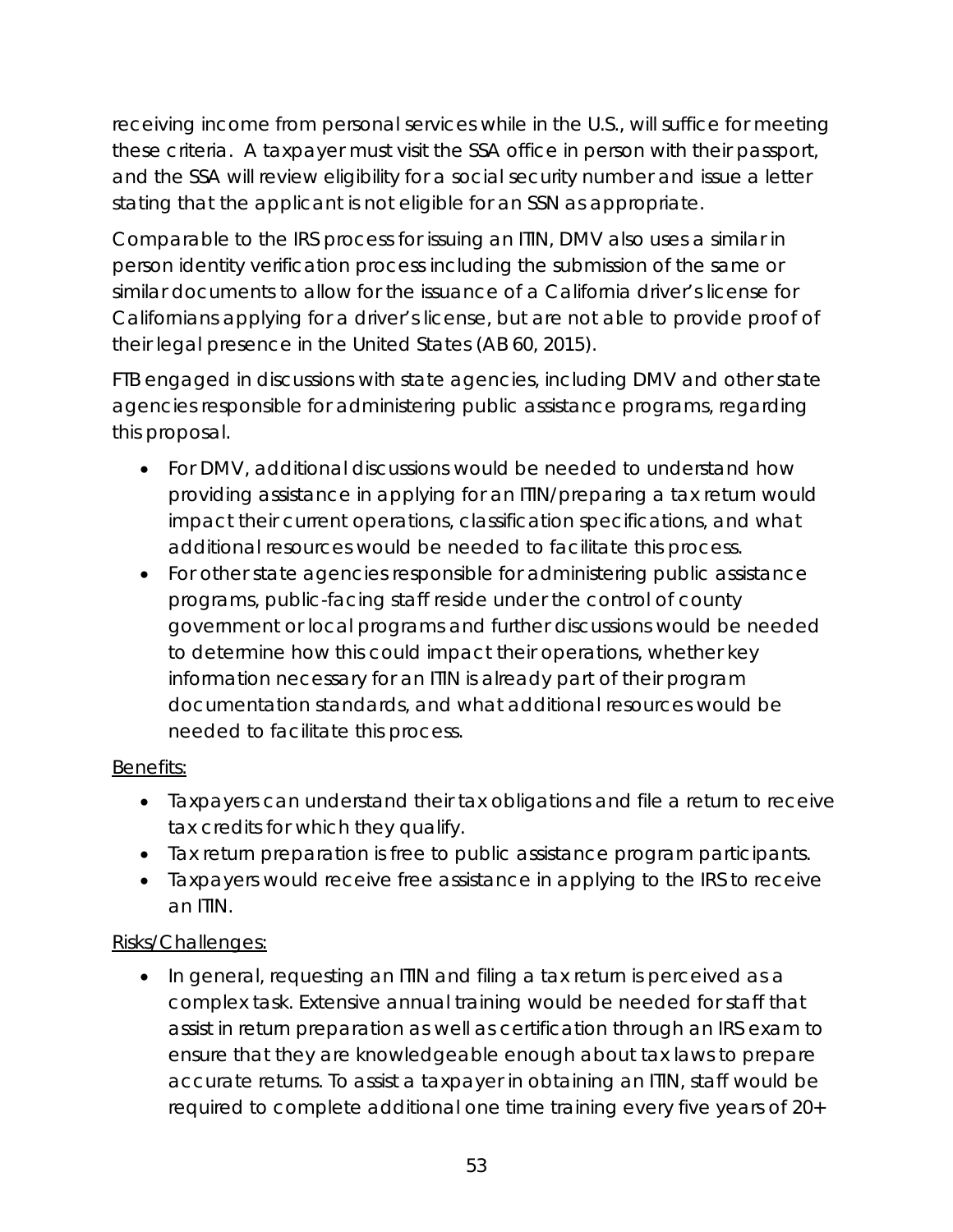hours and undergo an extensive background check before being authorized as an AA.

- A legal opinion should be obtained to address any issues with the state paying staff to 'prepare and file a tax return.' Generally, 'paid preparers' are required to have certain levels of training, licensing, and acknowledge their required due diligence during return preparation and have significant responsibility, including financial, for any errors or omissions that could occur during return preparation.
- Employee classifications should be reviewed to ensure responsibilities are commiserate with job duties and expected knowledge and skills.
- The IRS should also be consulted to ensure returns prepared by these staff members will be accepted by the IRS. The IRS has strict requirements for all entities that are authorized to file returns on behalf of taxpayers. These same restrictions are also applicable for FTB processing activities as FTB follows the IRS.

| <b>Barrier:</b>                      | Information                           |
|--------------------------------------|---------------------------------------|
| Complexity of Concept (Minor, Fair,  | Significant                           |
| Significant)                         |                                       |
| Time to implement Concept            | 2 plus years                          |
| FTB resources needed to implement    | Yes. An understanding of potential    |
|                                      | universe and final statute language   |
|                                      | will need to be reviewed but costs    |
|                                      | could approach \$1 million ongoing to |
|                                      | support peer agencies with their      |
|                                      | processes.                            |
| Statewide resources needed to        | Yes. Additional discussions with peer |
| implement                            | organizations are required to         |
|                                      | understand resource needs and         |
|                                      | statutory limitations on work         |
|                                      | conducted by staff for DMV or county  |
|                                      | offices to support this program.      |
|                                      | Resources needed are likely to be     |
|                                      | significant.                          |
| Data Availability (timing, accuracy, | N/A                                   |
| comprehensiveness)                   |                                       |
| Statutory authority                  | None exists or none needed.           |

### Table 17. Administration: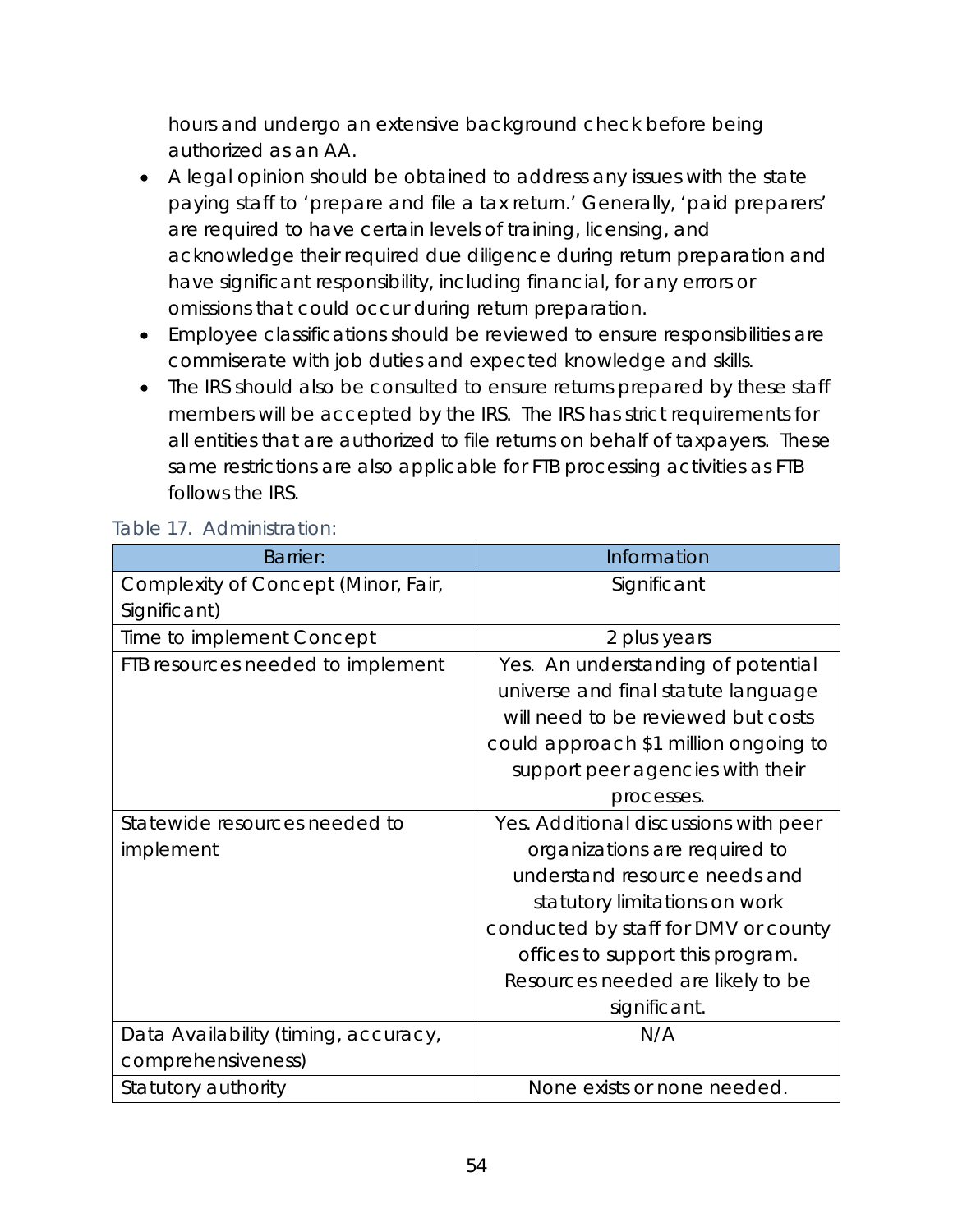# Alternative #1:

Current statutory language requires a taxpayer to file a California tax return with a valid identifying number issued by October 15<sup>th</sup> of the year following the close of the tax year to claim CalEITC. Similar to language adopted with the Golden State Stimulus II Program (GSS), language could be amended in CalEITC statute to allow that for those taxpayers eligible for an ITIN, but not yet having obtained one, they must apply for an ITIN by October 15th versus having been *issued* an ITIN by October 15<sup>th</sup>. Additionally, statute modifications could offer penalty relief similar to that provided for ITIN filers under the Golden State Stimulus program, in the event penalties would apply for late filing or late payment. In most cases, penalties would likely not apply.

| <b>Barrier:</b>                      | Information                              |
|--------------------------------------|------------------------------------------|
| Complexity of Concept (Minor, Fair,  | Fair                                     |
| Significant)                         |                                          |
| Time to implement Concept            | $1 + years$                              |
| FTB resources needed to implement    | Yes. The GSS workload was a one-         |
|                                      | time event and FTB is managing           |
|                                      | accounts manually. In contrast, this     |
|                                      | alternative would not be a one-time      |
|                                      | event and would require automation       |
|                                      | of the solution to avoid delays in       |
|                                      | return processing. Implementation        |
|                                      | costs could exceed \$2 million and       |
|                                      | ongoing costs could exceed \$500,000     |
|                                      | annually.                                |
| Statewide resources needed to        | N/A                                      |
| implement                            |                                          |
| Data Availability (timing, accuracy, | N/A                                      |
| comprehensiveness)                   |                                          |
| Statutory authority                  | Current statute does not allow for the   |
|                                      | application date to control rather       |
|                                      | than the issue date of the ITIN or allow |
|                                      | for penalty relief if these returns are  |
|                                      | filed late.                              |

### Table 18. Administration: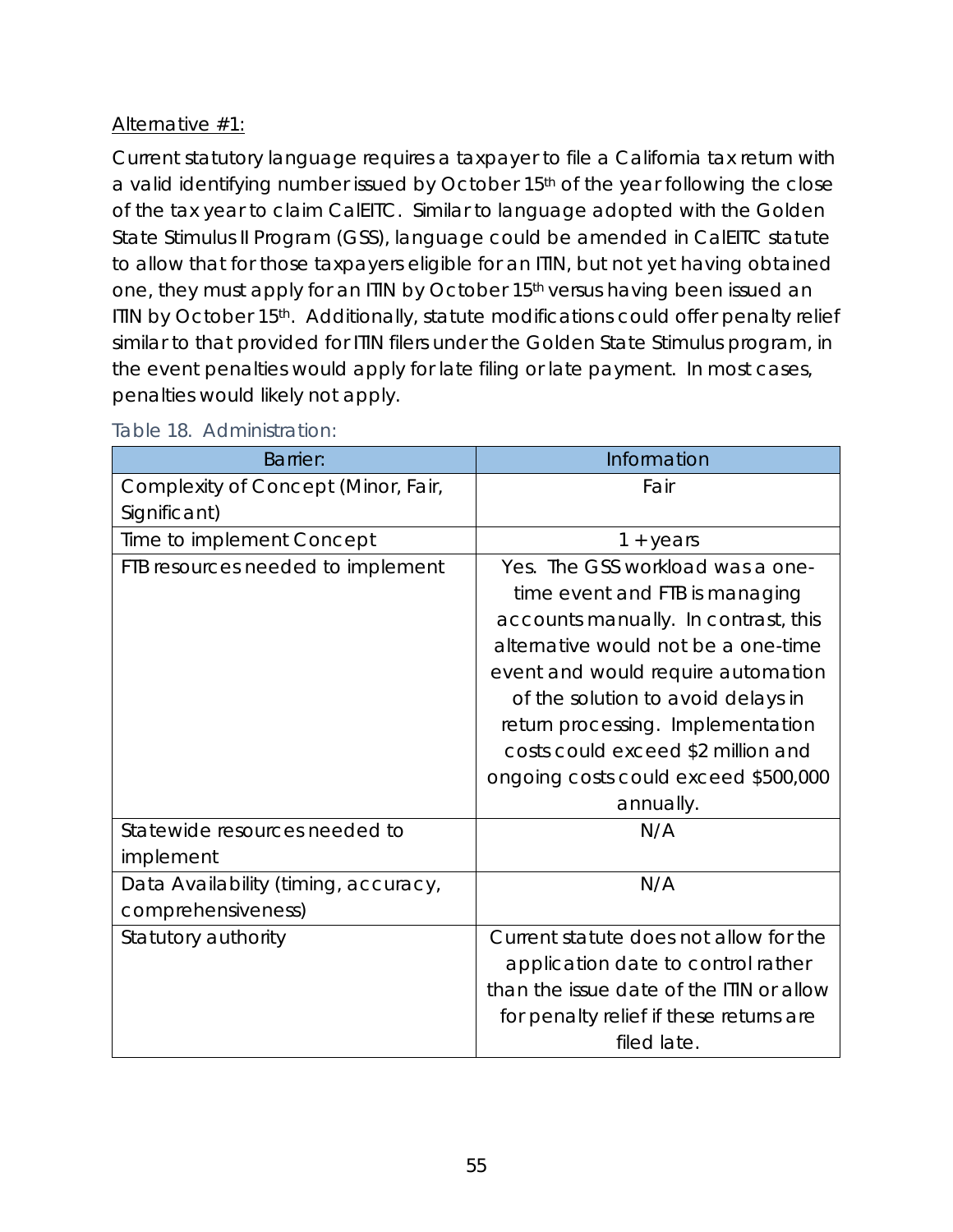## **Concept F - Create tax forms in multiple languages**

## Description:

Interested parties continue to indicate a strong need for key information supporting tax return filing and tax incentives to be available in multiple languages. Research from various sources indicates that allowing a reader to consume the information in their primary language enhances understanding allowing the reader to be better informed and able to react.

FTB has the following business tools in multiple languages:

- Tax Forms FTB has published various forms in Spanish since 2010. These include commonly used forms such as the 540 2EZ form and booklet as well as the form to allow an individual taxpayer to pay their projected tax liability when they are otherwise requesting an extension to file. By 2015, FTB produced the CalEITC form, forms related to claiming Head of Houseful Filing Status, and forms related to claiming a Disaster Loss in Spanish.
	- o While FTB continues to support these Spanish forms, we note they are not widely used to file returns. However, FTB is aware from tax professionals that they utilize these forms to assist their clients in ensuring a full understanding of the requirements to file a tax return. For the 2021 calendar year, the Spanish version of the 540 2 EZ form and booklet was downloaded almost 500 times; the English version was downloaded almost 190,000 times. For the same year, the Spanish version of the CalEITC form was downloaded almost 1,900 times; the English version was downloaded almost 26,000 times.
	- o On an annual basis, 90%+ of tax returns are e-filed using tax software or a preparer. This would negate the need to download most paper forms which could account for the low numbers above.
	- o The return preparation software firms (nationally based) do not in general deploy filing tools in alternative languages. In 2019, two large software firms did begin offering various blogs and educational materials and support functions in Spanish and continue to do so today. Most of these tools are geared towards tax professionals and not taxpayers.
- FIB's website The vast majority of our website is presented in English and annually over 25 million visits occur. For the 2021 calendar year, which includes the implementation of GSS, over 43 million visits to FTB's website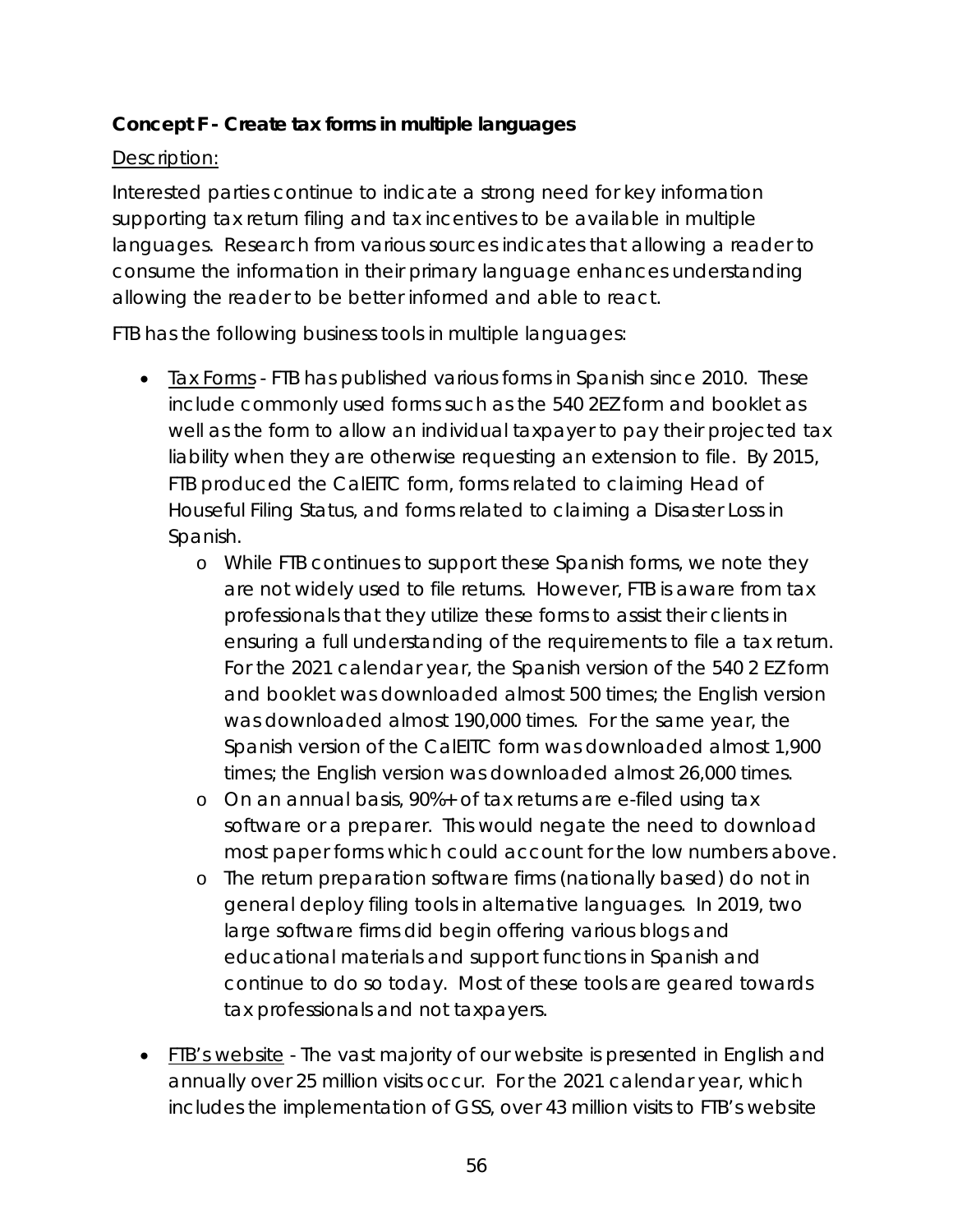have occurred. Portions of the CalEITC webpage were created for viewing in multiple languages including Spanish, Chinese, Hmong, Korean, Russian, Tagalog, and Vietnamese. Effective September 24, 2021, FTB deployed Google Translate to our website allowing taxpayers to convert any HTML webpage they choose to display in a language of their choice with 109 language options to choose from.

- o FTB has recognized the industry wide issue where Google Translate has displayed issues with accurately translating technical information in certain places.
- o Google Translate does not translate information contained in PDF documents. At this time, FTB will continue to retain these PDF documents (such as tax forms) in Spanish.
- o FTB's webpage metric tool is not currently set up to track statistics on visits to webpages based on language. Additional research would be needed to understand if this is even possible to do.
- FIB Applications FTB applications such as MyFTB and CalFile are available only in English. Check Your Refund Status is available in English and Spanish.
	- o In early 2008 and 2009, FTB offered a Spanish version of CalFile. In both years, less than 250 taxpayers utilized this tool. In general, approximately 125,000 taxpayers utilize CalFile annually.

# Alternatives:

See information presented in Concepts G and H, wherein if grant funding continues, advocate and community based organizations can continue to provide educational materials, information, and VITA volunteers supporting languages that are associated with their particular geographic areas.

# Benefits:

- Taxpayers would be able to read and understand information on tax filing responsibilities and tax credits for which they qualify.
	- o FTB's adoption of Google Translate has substantially assisted in allowing for this benefit to occur.

# Risks/Challenges:

• In general, software companies do not provide filing tools in multiple languages. To date, they have not adopted any of the tax return forms FTB has published in Spanish. A key reason for this could be that while the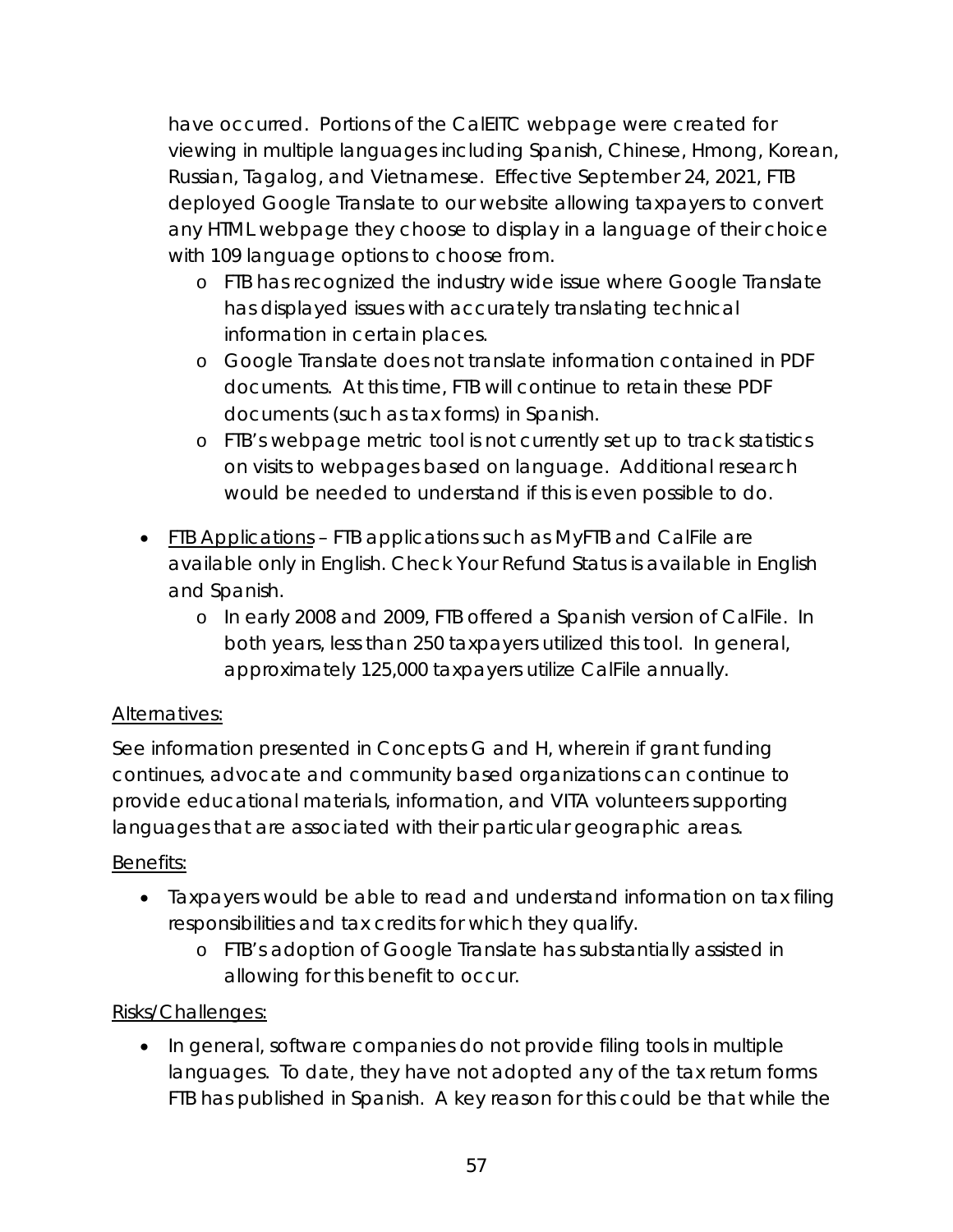taxpayer is provided a copy of the return, only data is generally transmitted to tax agencies and this data must be transmitted in English.

- o Implementing tax forms in multiple languages that are not also adopted by the tax return software firms, could inadvertently encourage taxpayers to file a paper return which FTB has historically found results in more errors on the return, increases processing costs, and delays processing resulting in later issuance of tax refunds.
- FTB's return processing/scanning function requires tax forms to be formatted utilizing an exact positioning methodology. Translating forms to another language can easily destroy this requirement resulting in substantially increased workloads for FTB, delays in issuing tax refunds to all taxpayers, and a negative impact on our compliance programs. When translating forms, great care is needed to ensure this risk is not triggered.

### Barriers Raised by Interested Parties Addressed by this Concept:

### Barriers Addressed

• Materials are not available in multiple languages.

Partially Addressed:

- Filing a tax return is a complex task and not always understood. Some taxpayers can be concerned with making an error and getting into trouble.
- Some taxpayers are not aware of filing requirements or available tax credits.
- Some taxpayers distrust or dislike government, and/or are afraid to interact with government agencies (not a trusted partner).

### Barriers Not Impacted or Outside of the Scope of this Concept

- Free tax return preparation sites are not readily accessible to many taxpayers in the neighborhoods they live in.
- Tax return preparation is costly and some taxpayers don't want to incur this cost burden for a credit amount that can be less than the return preparation or preparer fee.
- Some taxpayers do not have all documents or records (driver's license) needed to file a return.
- Some taxpayers do not have a bank account or stable address to receive a refund.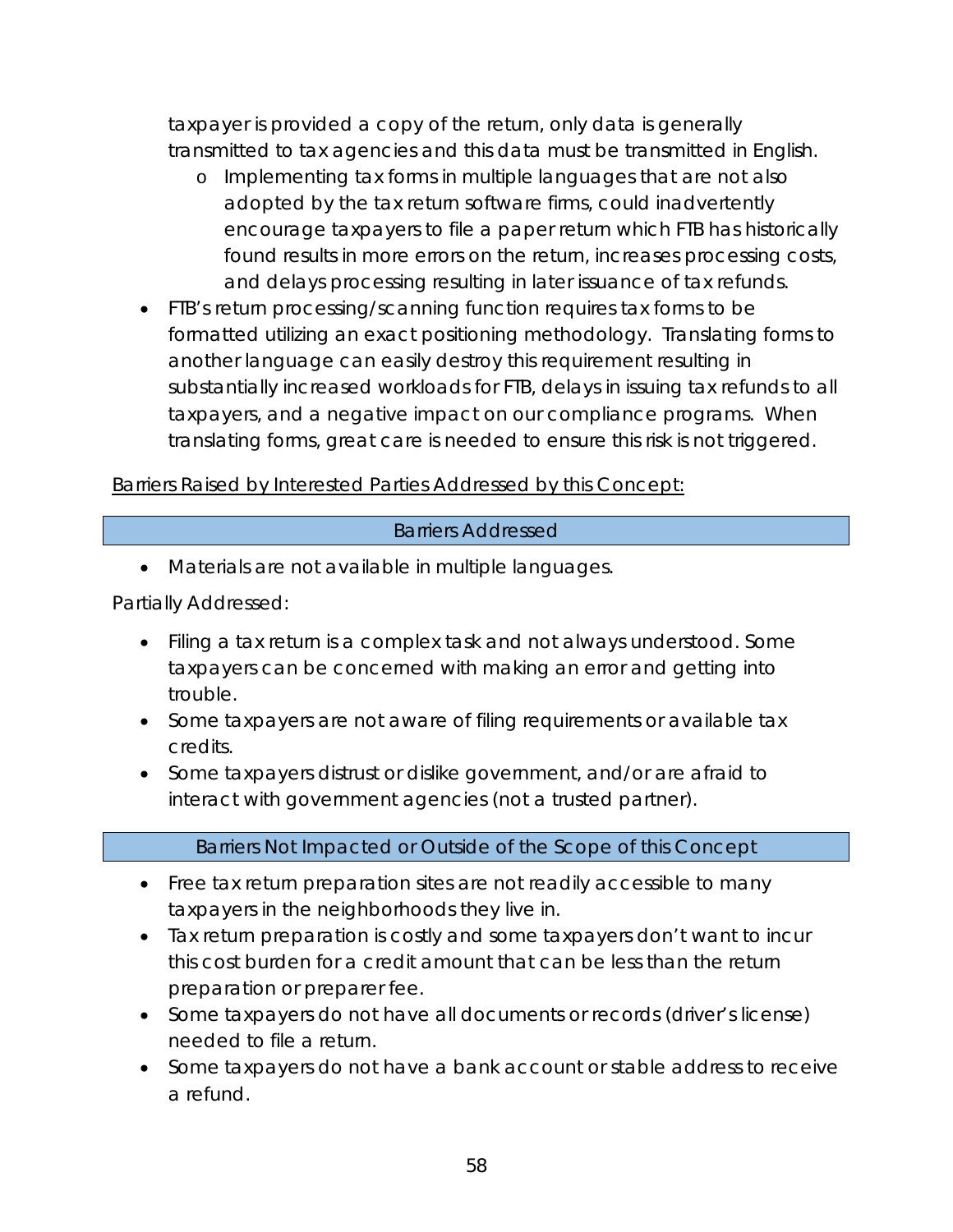- Some taxpayers do not have an ITIN and/or are unable to timely file for one.
- Some taxpayers are concerned with applying for these credits as they fear this could be used against them as noncitizen residents.
- Some taxpayers do not have internet access.
- Some taxpayers eligible for the EITC credits do not have high enough income to trigger a tax return filing requirement. For these individuals, filing a return to claim the EITC credits can be an unnecessary and costly burden or the taxpayer does not think they qualify because they do not have a filing requirement.
- Some taxpayers do not file as they owe taxes or another debt that offsets any refund.

| <b>Barrier:</b>                      | Information                            |
|--------------------------------------|----------------------------------------|
| Complexity of Concept (Minor, Fair,  | Fair                                   |
| Significant)                         |                                        |
| Time to implement Concept            | 1 - 2 years/phased in schedule         |
| FTB resources needed to implement    | Yes, resources to address would likely |
|                                      | approach or exceed \$1 million         |
|                                      | annually depending on the volume of    |
|                                      | forms translated and costs for         |
|                                      | interpreter support. This presumes no  |
|                                      | impacts to FTB's return processing     |
|                                      | environment occur.                     |
| Statewide resources needed to        | None                                   |
| implement                            |                                        |
| Data Availability (timing, accuracy, | N/A                                    |
| comprehensiveness)                   |                                        |
| Statutory authority                  | None needed.                           |

#### Table 19. Administration - For adoption of forms in multiple languages:

Table 20. Administration - For changes to our tax forms, return processing function and systems/applications to support multiple languages:

| Barrier:                                            | Information                               |
|-----------------------------------------------------|-------------------------------------------|
| Complexity of Concept (Minor, Fair,<br>Significant) | Significant                               |
| Time to implement Concept                           | $2 - 3 + \text{years/phased}$ in schedule |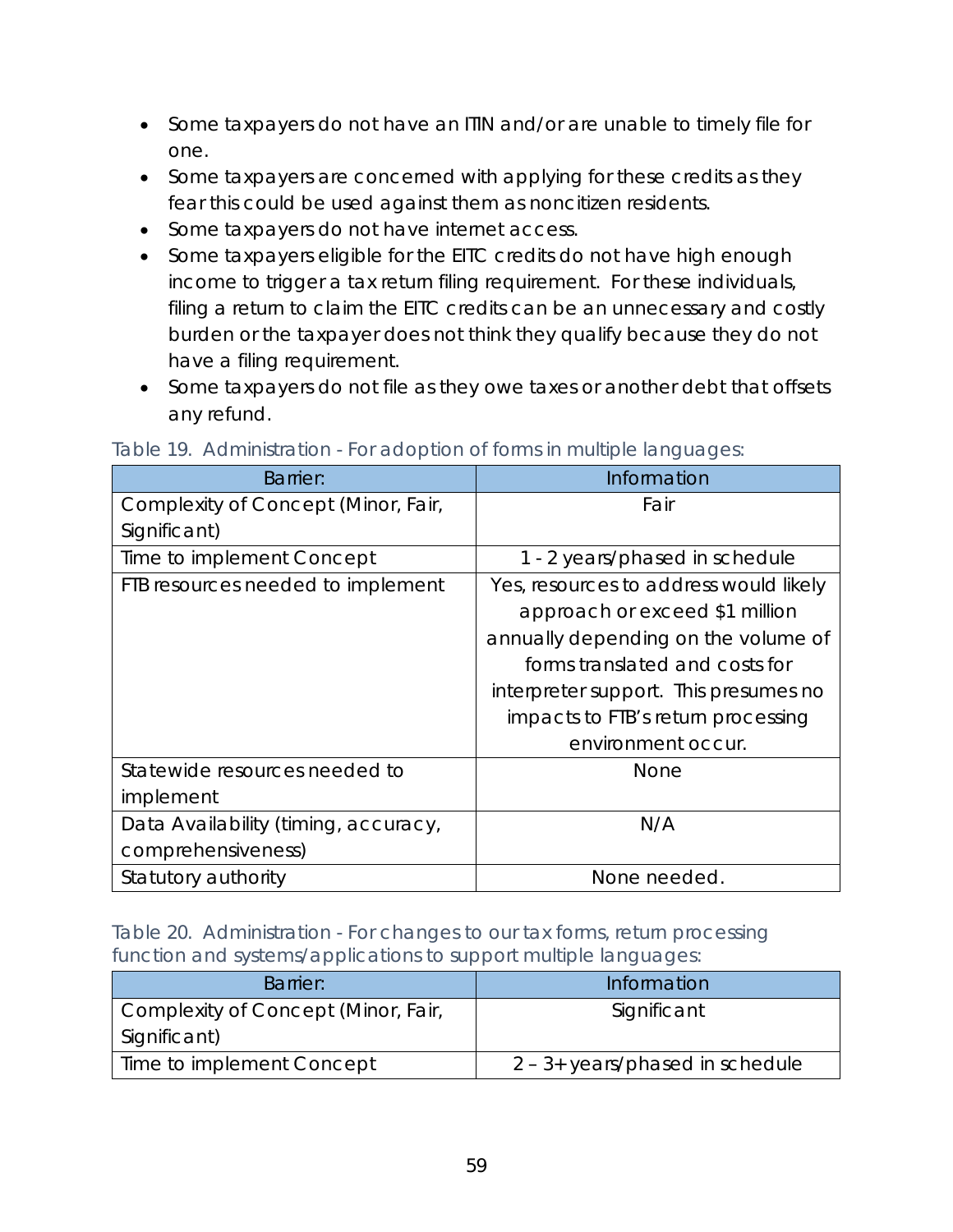| <b>Barrier:</b>                      | Information                             |
|--------------------------------------|-----------------------------------------|
| FTB resources needed to implement    | Yes, resources to address would likely  |
|                                      | approach or exceed \$5 million          |
|                                      | annually depending on the volume of     |
|                                      | forms translated and costs for          |
|                                      | interpreter support. Upfront costs for  |
|                                      | system/apps modifications exceeding     |
|                                      | \$10 million in one-time costs are also |
|                                      | likely.                                 |
| Statewide resources needed to        | None                                    |
| implement                            |                                         |
| Data Availability (timing, accuracy, | N/A                                     |
| comprehensiveness)                   |                                         |
| Statutory authority                  | None needed.                            |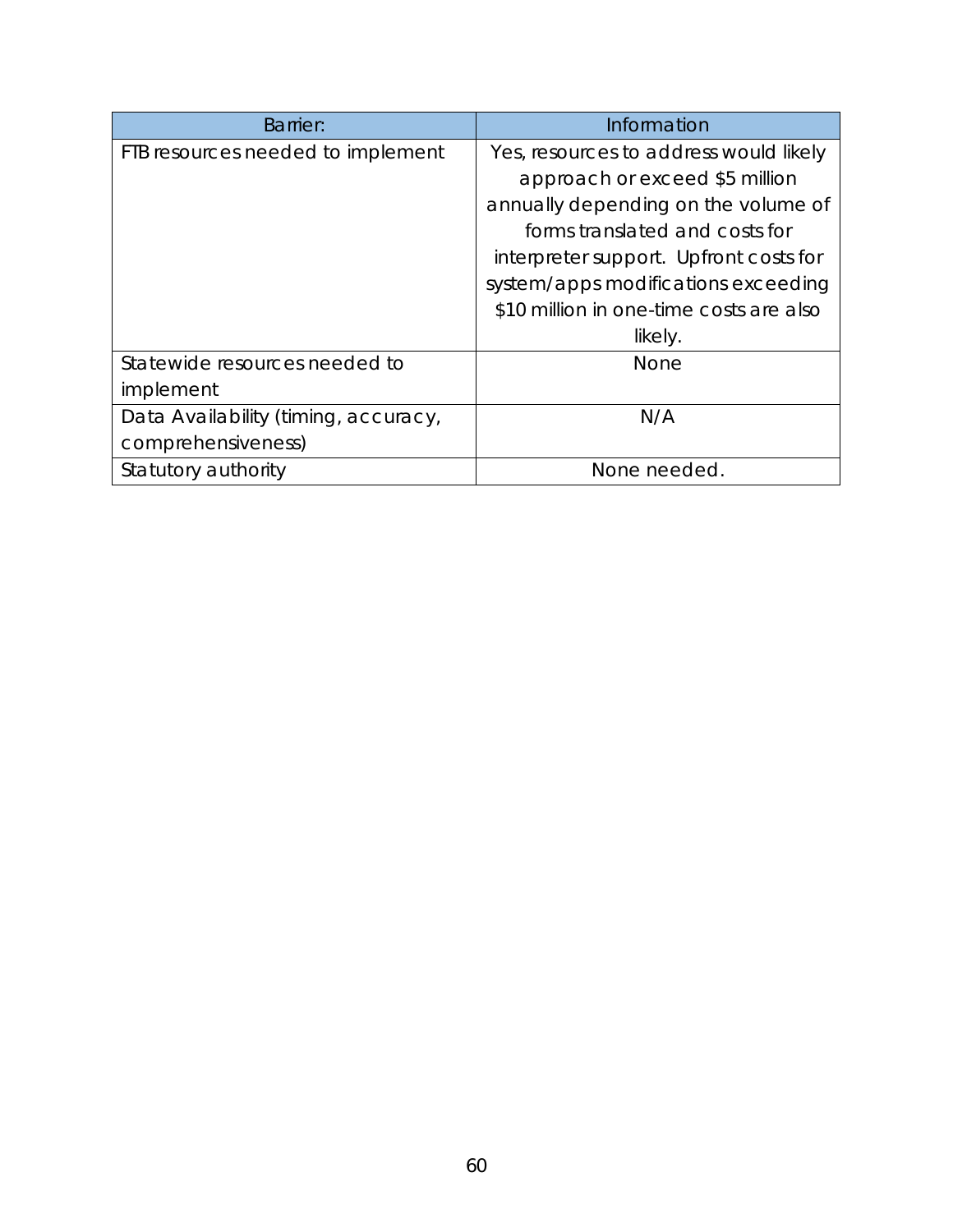## **Concept G - Increase grant funding for community based organizations to engage in outreach and free tax preparation services**

## Description:

As noted in the table on page 8 of this report, grant funding for community based organizations and advocacy groups has occurred annually in varying amounts since 2016. For the current budget year (fiscal year 2021-22), \$15 million in funding is provided to promote outreach efforts and free tax preparation, and to identify opportunities to expand free efforts to assist taxpayers obtain an ITIN from the IRS.

In our work on this report with community based organizations and advocacy groups, the ideal amount for grant funding was not noted or discussed. FTB is aware in prior legislative sessions, \$20 million a year was suggested for consideration.

For the remainder of this discussion segment, FTB presumes discussions as to the amount of preferred funding is outside the scope of this report.

Benefits:

- Ensures taxpayers are aware of credits available and can file a return to claim.
- Allows for additional recruiting and retaining volunteers to support outreach and return preparation and providing assistance to ITIN taxpayers.
- Allows for expansion of hours of service at existing locations or allows for expansion to new locations.
- Enhances efforts to reach out to nonfilers to ensure they can file to claim eligible credits.

Risks/Challenges:

• Volunteers have always been challenging to recruit and may not be available to support expanded efforts.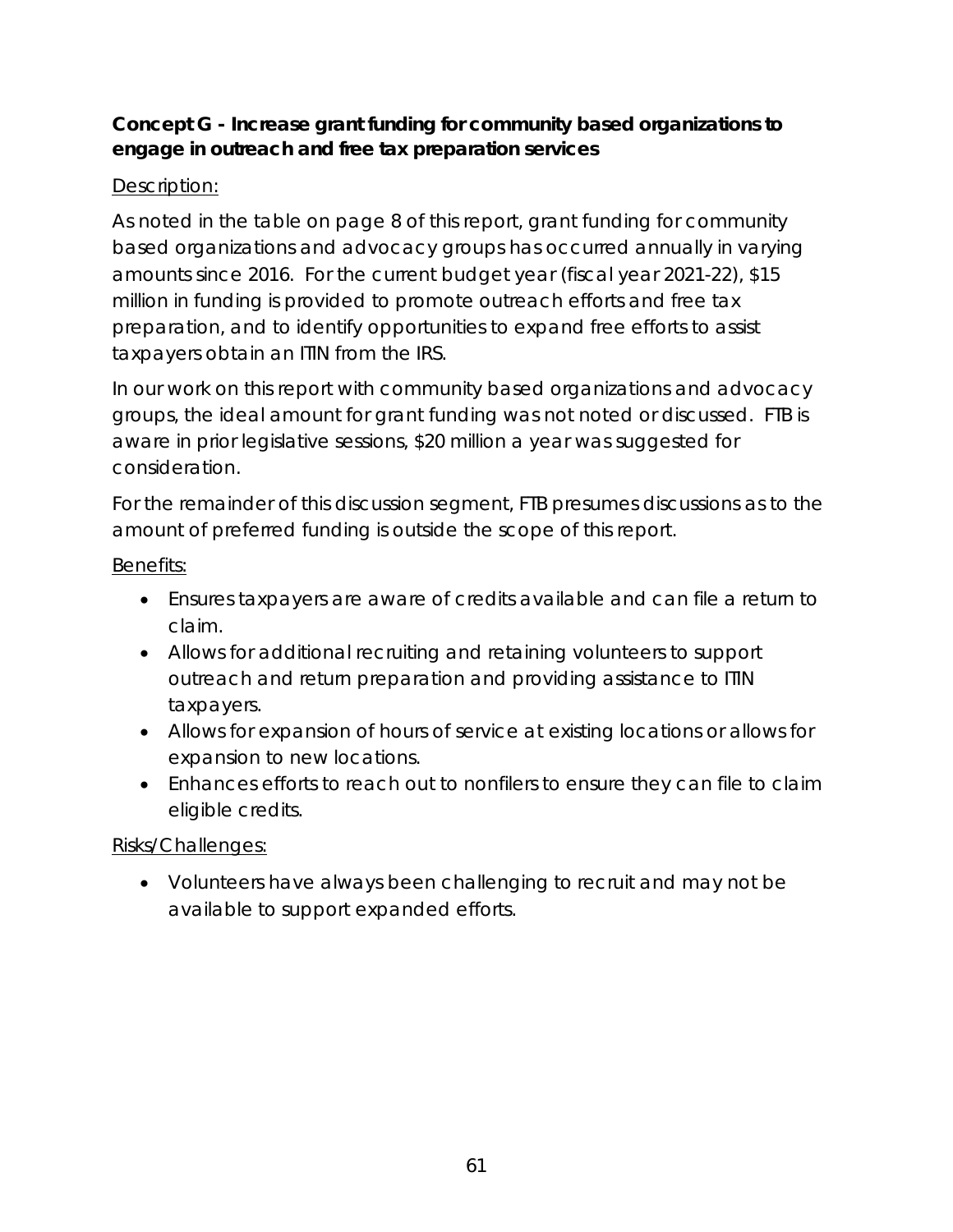## Barriers Raised by Interested Parties Addressed by this Concept:

### Barriers Addressed

- Filing a tax return is a complex task and not always understood. Some taxpayers can be concerned with making an error and getting into trouble.
- Some taxpayers are not aware of filing requirements or available tax credits.
- Tax return preparation is costly and some taxpayers don't want to incur this cost burden for a credit amount that can be less than the return preparation or preparer fee.
- Free tax return preparation sites are not readily accessible to many taxpayers in the neighborhoods they live in.
- Some taxpayers do not have an ITIN and/or are unable to timely file for one.
- Some taxpayers do not have internet access.
- Some taxpayers eligible for the EITC credits do not have high enough income to trigger a tax return filing requirement. For these individuals, filing a return to claim the EITC credits can be an unnecessary and costly burden or the taxpayer does not think they qualify because they do not have a filing requirement.
- Some taxpayers distrust or dislike government, and/or are afraid to interact with government agencies (not a trusted partner).

### Barriers Not Impacted or Outside of the Scope of this Concept

- Materials are not available in multiple languages.
- Some taxpayers do not have all documents or records (driver's license) needed to file a return.
- Some taxpayers do not have a bank account or stable address to receive a refund.
- Some taxpayers are concerned with applying for these credits as they fear this could be used against them as noncitizen residents.
- Some taxpayers do not file as they owe taxes or another debt that offsets any refund.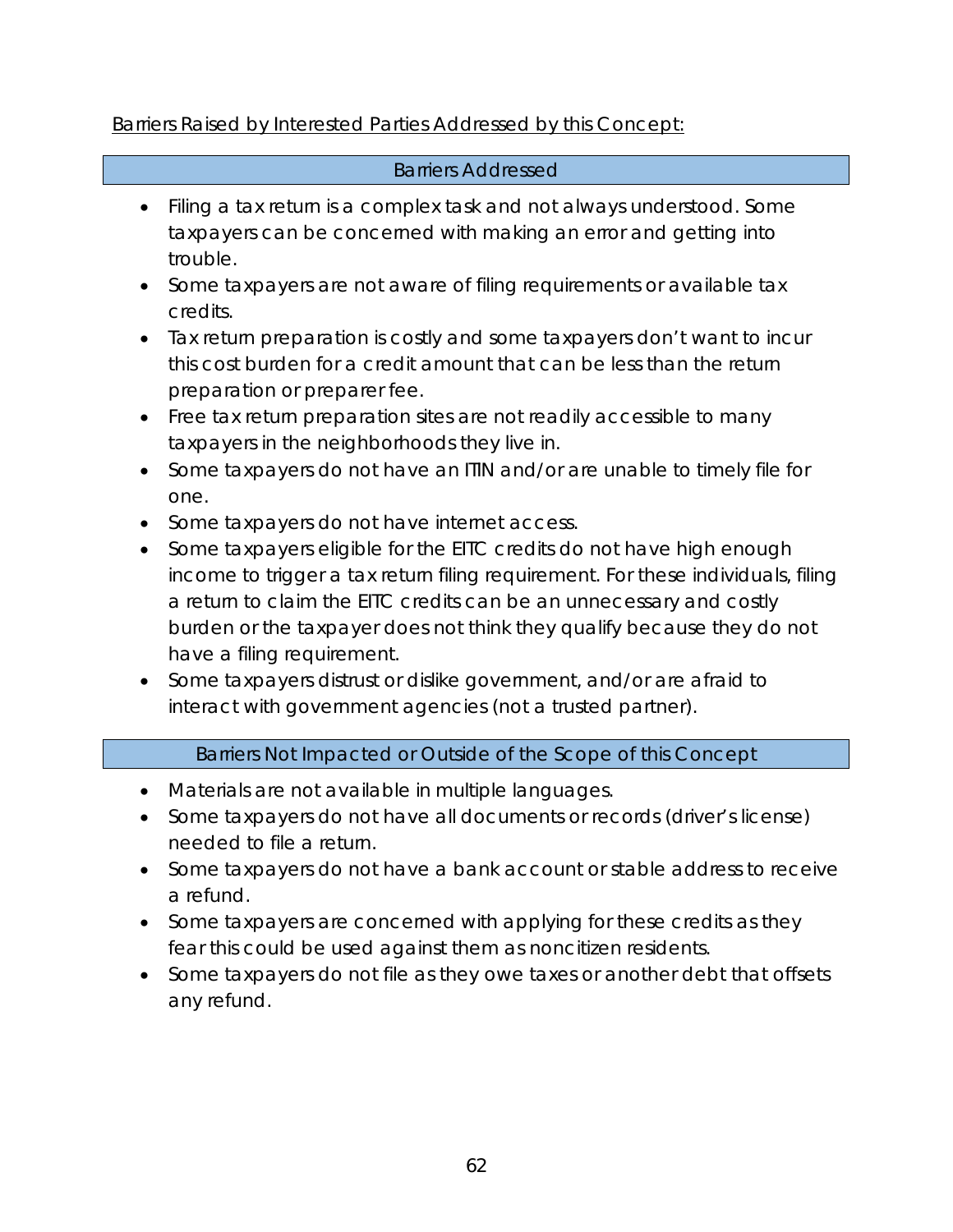|--|

| <b>Barriers</b>                      | Information                              |
|--------------------------------------|------------------------------------------|
| Complexity of Concept (Minor, Fair,  | Minor                                    |
| Significant)                         |                                          |
| Time to implement Concept            | Quickly                                  |
| FTB resources needed to implement    | Depending on grants allocated for free   |
|                                      | tax preparation, additional resource may |
|                                      | be needed to support VITA services.      |
| Statewide resources needed to        | None identified.                         |
| implement                            |                                          |
| Data Availability (timing, accuracy, | N/A                                      |
| comprehensiveness)                   |                                          |
| Statutory authority                  | Ongoing budget authority is needed.      |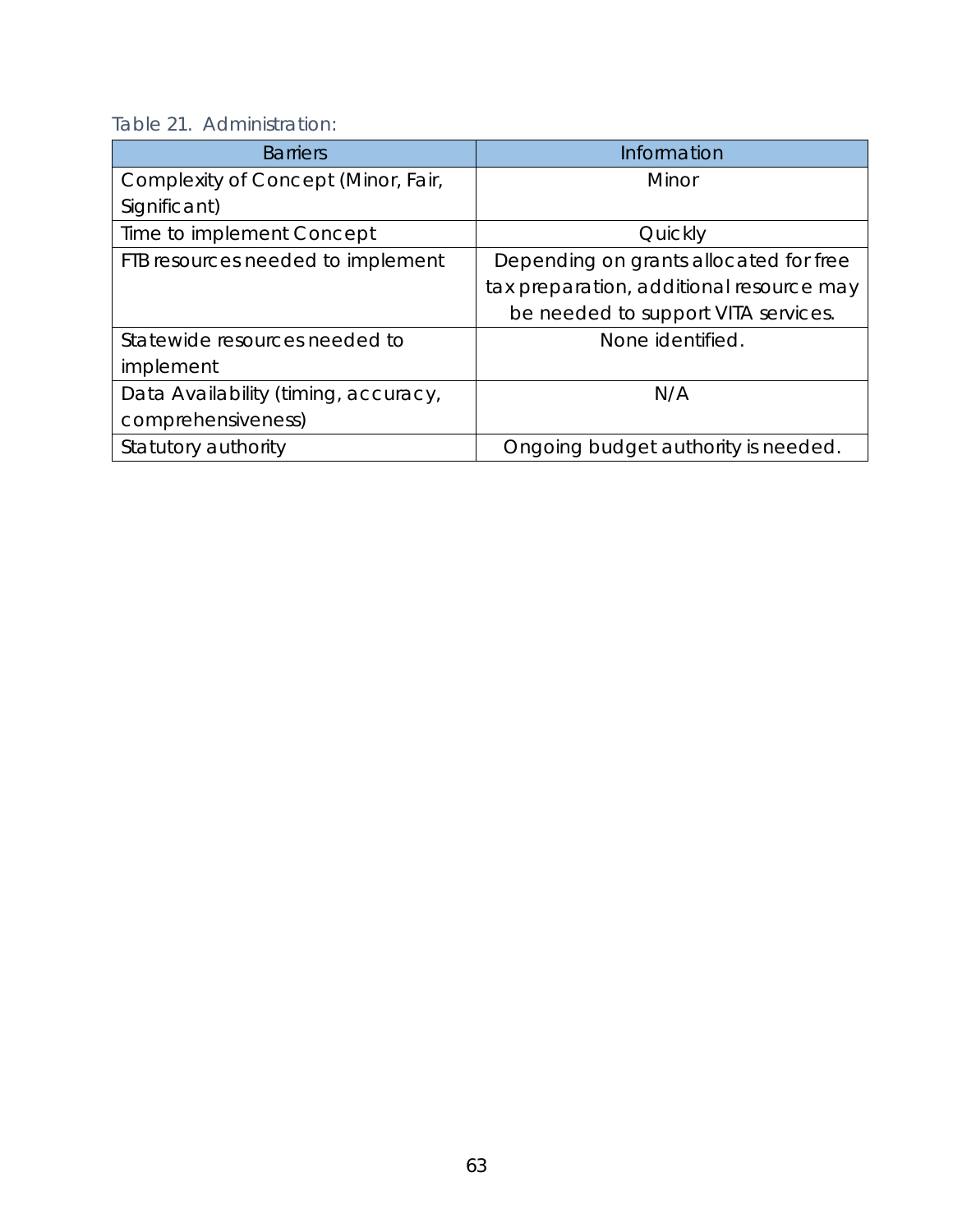## **Concept H - Provide ongoing funding for grant funding so outreach and return filing assistance efforts can be conducted year round**

# Description:

Community based organizations and advocate associations have indicated a strong desire to have dedicated funding year round to support education and outreach and free tax return preparation. Within the current funding structure, funding is usually known to be available in June when the budget passes and available for expenditure during the next fiscal year as late as November 1st and through June 30th, which leaves a lengthy period where these key functions are not funded. Inconsistent funding also requires the organizations to be in a constant ramp up and ramp down mode of operation impacting services, retention of volunteers, hours of operations, and the ability to provide critical assistance when the taxpayer needs it.

FTB and the Department of Community Services and Development (CSD) has adopted a four year contracting process supporting the existing grants to ease some of these issues in the subsequent years but challenges still remain to these organizations as currently, the availability of funding, or how much funding, is not known until the end of June making it difficult to plan for efforts in the summer and early fall months.

Key statistics are noted in Table 3 of the report regarding return filing behaviors as to when taxpayers generally file returns to claim CalEITC.

# Benefits:

- Allows for year round functions enhancing retention of volunteers to support outreach and return preparation.
- Efforts to reach out to nonfilers and those that file by the October due date are key during the periods of May – October.

# Risks/Challenges:

• Volunteers have always been challenging to recruit and may not be available to support expanded efforts.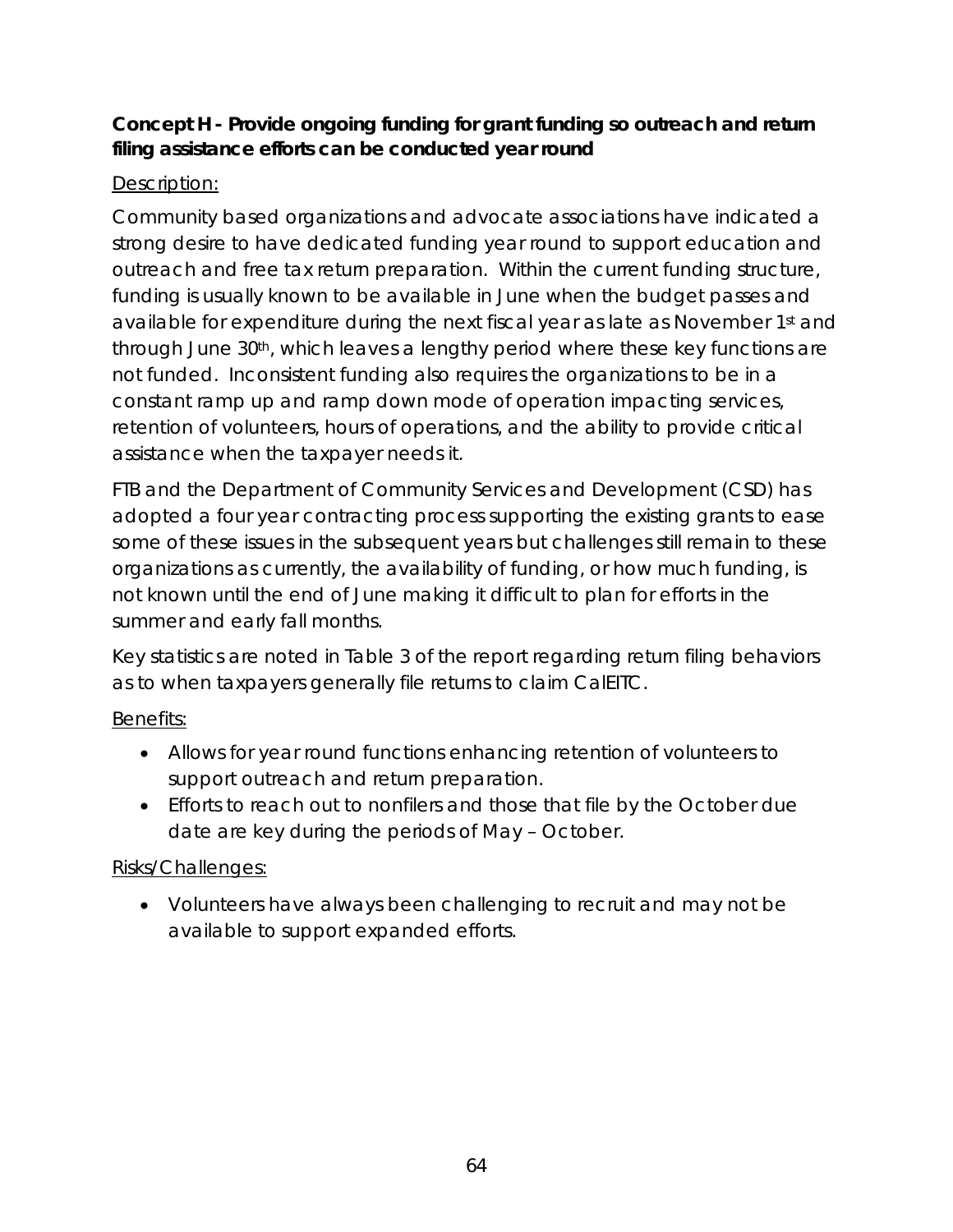## Barriers Raised by Interested Parties Addressed by this Concept:

## Barriers Addressed

- Filing a tax return is a complex task and not always understood. Some taxpayers can be concerned with making an error and getting into trouble.
- Some taxpayers are not aware of filing requirements or available tax credits.
- Tax return preparation is costly and some taxpayers don't want to incur this cost burden for a credit amount that can be less than the return preparation or preparer fee.
- Free tax return preparation sites are not readily accessible to many taxpayers in the neighborhoods they live in.
- Some taxpayers do not have an ITIN and/or are unable to timely file for one.
- Some taxpayers do not have internet access.
- Some taxpayers eligible for the EITC credits do not have high enough income to trigger a tax return filing requirement. For these individuals filing a return to claim the EITC credits can be an unnecessary and costly burden or the taxpayer does not think they qualify because they do not have a filing requirement.
- Some taxpayers distrust or dislike government, and/or are afraid to interact with government agencies (not a trusted partner).

### Barriers Not Impacted or Outside of the Scope of this Concept

- Materials are not available in multiple languages.
- Some taxpayers do not have all documents or records (driver's license) needed to file a return.
- Some taxpayers do not have a bank account or stable address to receive a refund.
- Some taxpayers are concerned with applying for these credits as they fear this could be used against them as noncitizen residents.
- Some taxpayers do not file as they owe taxes or another debt that offsets any refund.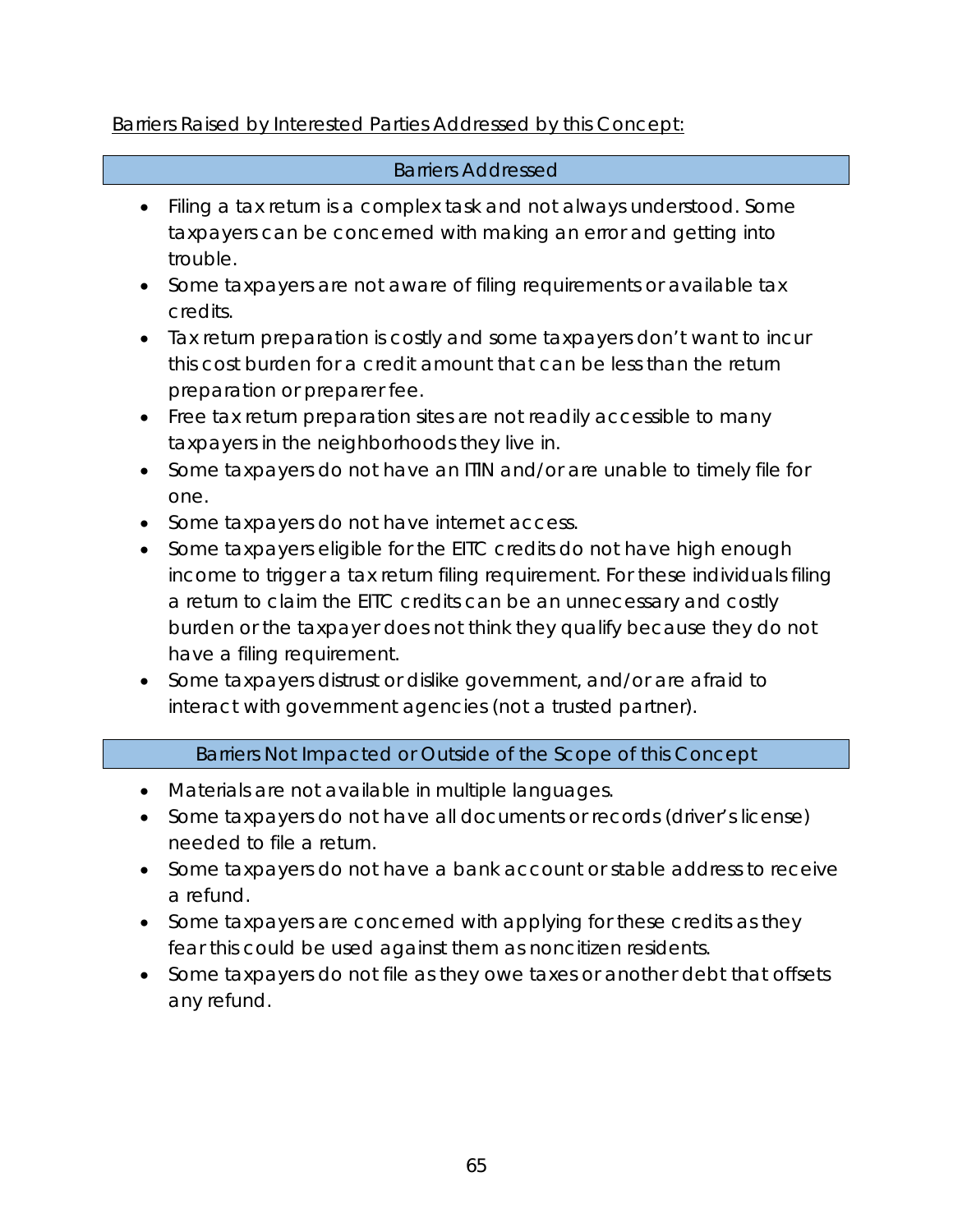| Table 22. Administration: |
|---------------------------|
|---------------------------|

| <b>Barrier:</b>                      | Information                         |
|--------------------------------------|-------------------------------------|
| Complexity of Concept (Minor, Fair,  | Minor                               |
| Significant)                         |                                     |
| Time to implement Concept            | Quickly                             |
| FTB resources needed to implement    | Depending on grants allocated for   |
|                                      | free tax preparation, additional    |
|                                      | resource may be needed to support   |
|                                      | VITA services.                      |
| Statewide resources needed to        | None identified.                    |
| implement                            |                                     |
| Data Availability (timing, accuracy, | N/A                                 |
| comprehensiveness)                   |                                     |
| Statutory authority                  | Ongoing budget authority is needed. |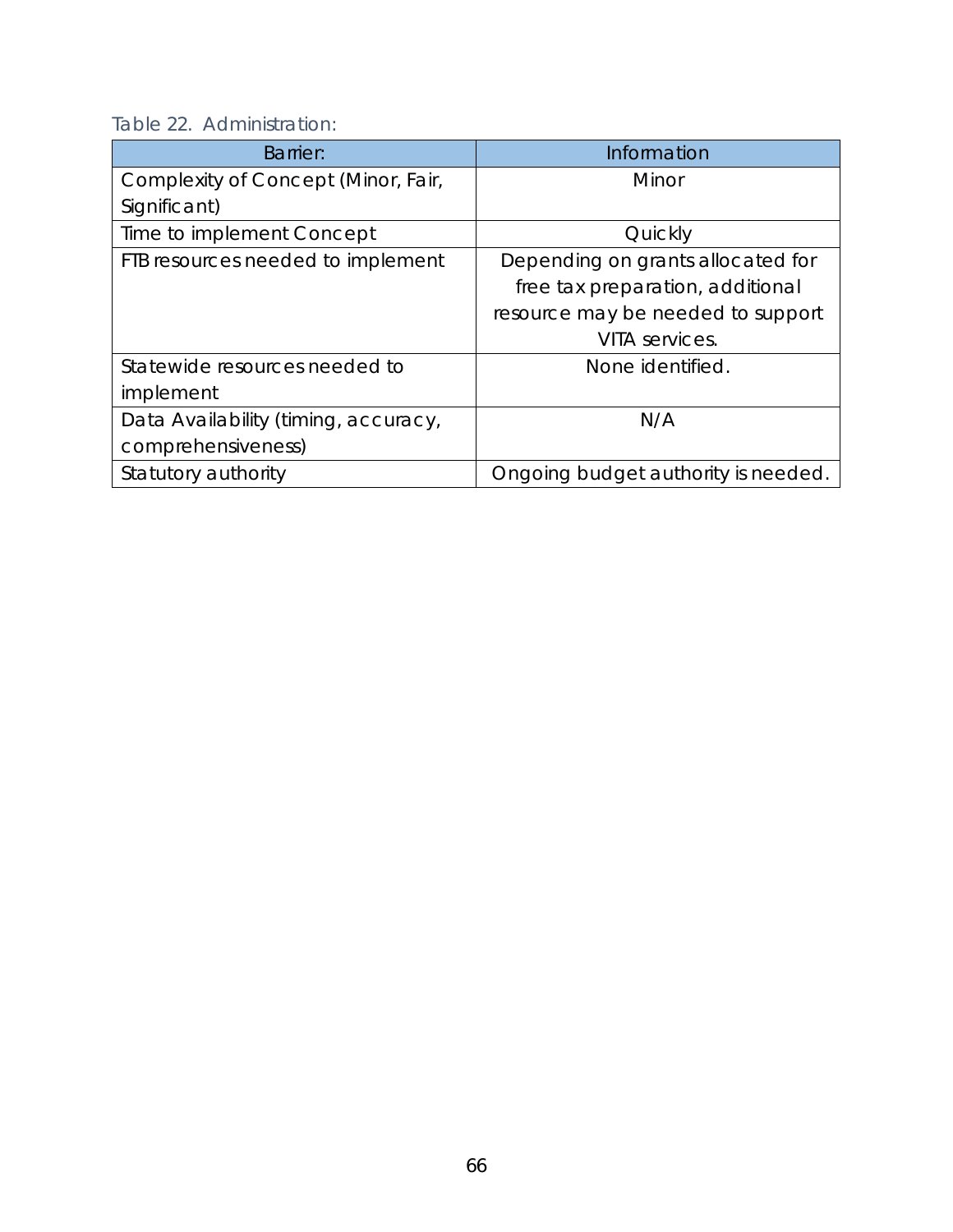# **Exhibit 1 – Description of EITC Programs**

For the 2020 tax year, the federal EITC qualifying income maximums for those with three qualifying children were \$50,594 for Single, Head of Household, or widowed returns, or \$56,844 for Married Filing Joint returns. The maximum credits were \$538 with no qualifying children, \$3,584 with one qualifying child, \$5,920 with two qualifying children, or \$6,660 with three or more qualifying children.

CalEITC, adopted for tax year 2015, differs from the federal program by imposing lower income limits, not including filing status as a determinant of the credit amount, and initially, not allowing self-employed income to count toward earned income requirements. The following changes have been made to the credit since its inception in California law:

- Beginning in tax year 2017, self-employment income was included as qualifying towards earned income requirements.
- Beginning in tax year 2018, the credit was expanded to childless adults under 25 and over 64.
- Beginning in tax year 2019, extended the income limits to \$30,000 for all taxpayers, and created the YCTC. The YCTC is an additional \$1,000 credit for taxpayers who qualify for CalEITC and have a child under 6 years old.
- Beginning in tax year 2020, the credit was expanded to taxpayers with ITINs.

CalEITC benefit levels are much lower than the federal program. For the 2019 taxable year, the maximum CalEITC ranged from \$243 for an eligible individual without a qualifying child to \$3,027 for an eligible individual with three qualifying children. Generally a qualified taxpayer/return has an AGI of up to \$30,000. The maximum YCTC was \$1,000 for taxpayers with a qualifying child and begins to be phased out for taxpayers with income over \$25,000. The credit is completely phased out at \$30,000.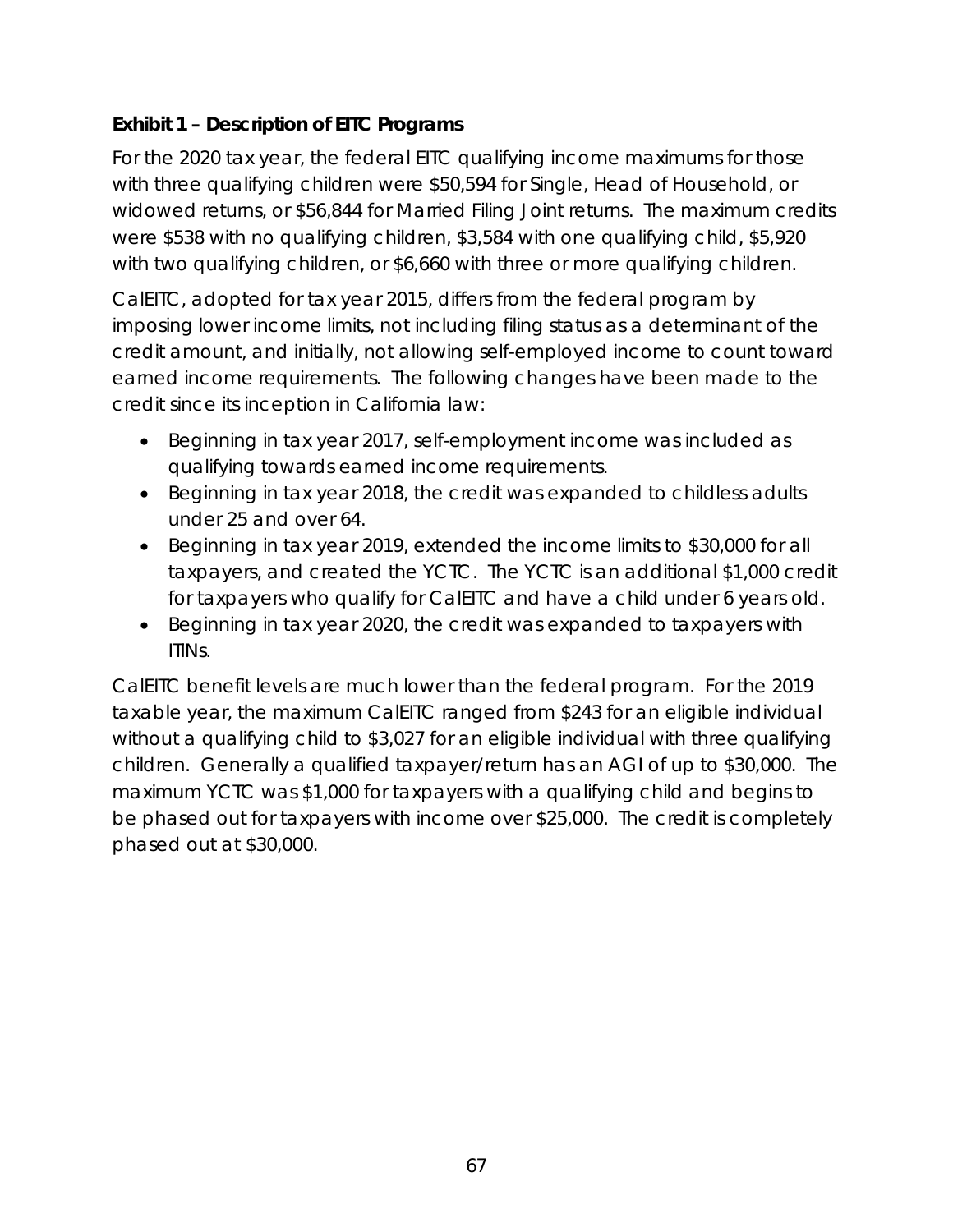### **Exhibit 2 – Study Partners**

**On August 25, 2021,** FTB hosted a stakeholders meeting to address the following topics of consideration:

#### Summary of Stakeholder Ideas

- 1. Simplified Filing Portal
	- a. Develop a one-stop, easily accessible portal for all California residents (SSN, ITIN, non-SSN/ITIN) to: 1) apply for stimulus payments via a simplified form, 2) generate a unique provisional California tax ID for individuals without an SSN, 3) disburse funds for eligible individuals.
	- b. The portal would trigger the FTB to auto-fill eligible applicant tax return forms via data on file or from data-sharing agreements with other agencies.
	- c. Available to individuals and approved community-based organizations (CBOs) with trusted community relationships to provide navigation support for applicants.
	- d. Mobile-friendly and available in multiple languages.
- 2. Increase VITA and Grant Funding, and Expand Availability
	- a. Use trusted CBOs to encourage individuals to claim credits and to provide VITA services, as VITA sites ensure that hard-toreach communities have access to free tax preparation.
	- b. Need materials designed for first-time filers, specific to foster youth, college students, or homeless youth. Mobile VITA sites are also a promising model.
	- c. VITA services should be ongoing and available year-round. Currently, CBOs do not have the capacity to maintain service levels in the months they aren't funded. Funding should match the IRS model of year-round funding over 2-year increments.
	- d. Year-round tax prep sites could also offer virtual tax appointments.
- 3. Expand Automatic Payments for Filing Non-Claimants
	- a. Automatically calculate and send an amended return and payment of any credit to taxpayers who filed tax returns, but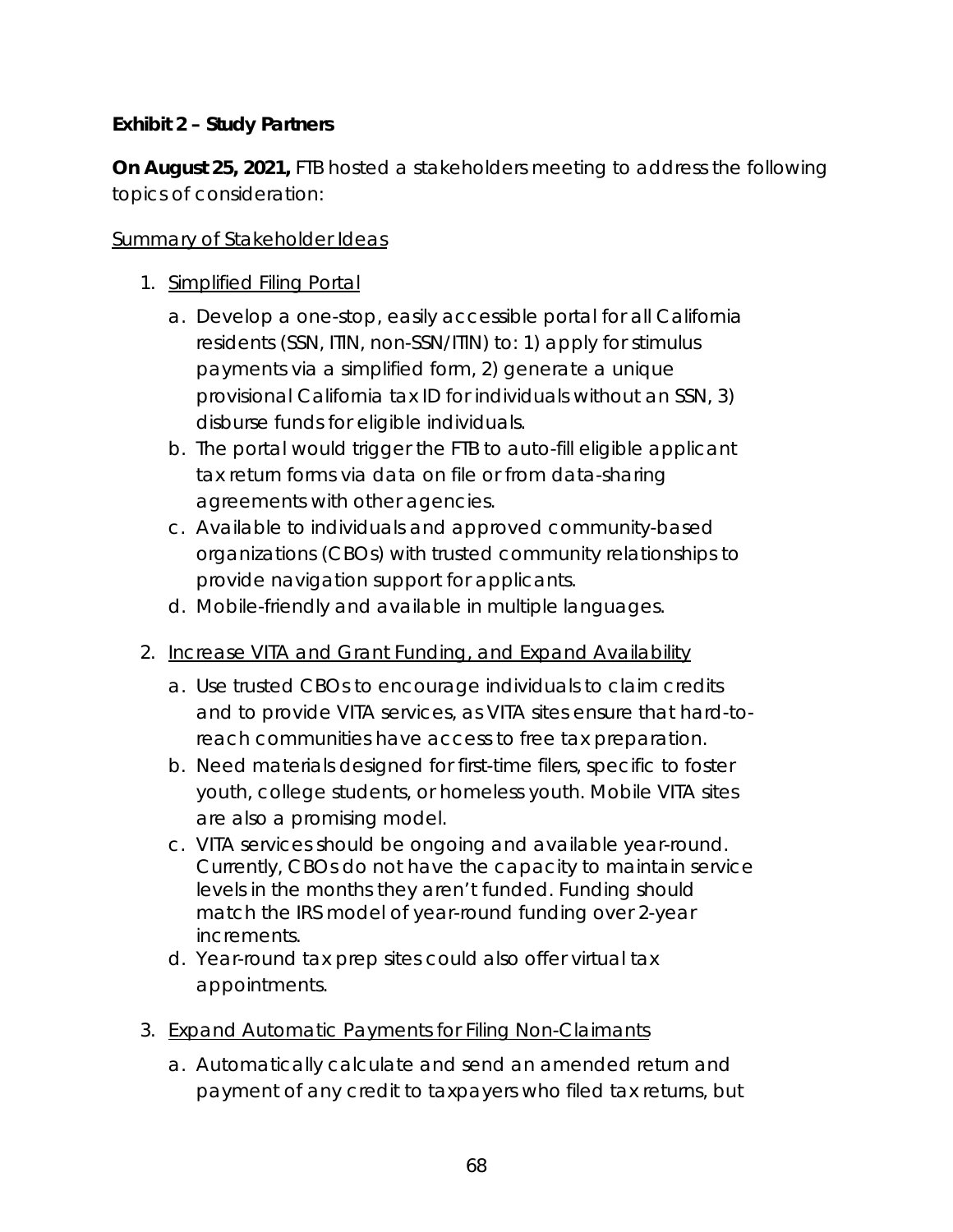did not claim credits.

- b. Build on prior efforts to send amended returns for nonclaimants. Analyze filed returns to determine if the filer is eligible for CalEITC, and send amended returns with portions of the worksheet prefilled for non-claimants. This is an approach that the IRS practices for the federal credit.
- c. Look to the child tax credit as an example. Households can make adjustments to their income and family information on an easy-to-use portal, and payments are sent automatically to those eligible.
- d. Send automatic payments to those who lose income, so that they can receive the EITC without burden of proof.
- 4. Work with Other Agencies and CBOs to Identify Eligibility
	- a. Work with social service programs to help identify eligibility and connect to resources. Develop a step in the benefits reauthorization process that checks for tax filing, and then either provides a warm hand-off to VITA, or specifically trains tax assistors within the social services agency.
	- b. Partner with other organizations to collect administrative data from state agencies and household data from community organizations. A baseline data set can be created across these sources to serve as a central source of information. Based on the data, the appropriate outreach solutions will follow.

### 5. Remove Barriers to Identity Verification

- a. Expand EITC to all eligible individuals, regardless of whether they have an SSN or ITIN.
- b. Enable taxpayers to verify identification in simpler ways.
- c. Help undocumented taxpayers join the tax system by: 1) providing additional assistance to obtain ITINs, 2) increase access to Certified Acceptance Agents (i.e. train state workers as agents at places like DMV where ID verification already occurs, 3) consider other forms of ID beyond ITINs, including provisional IDs based on filed ITIN paperwork or driver's licenses.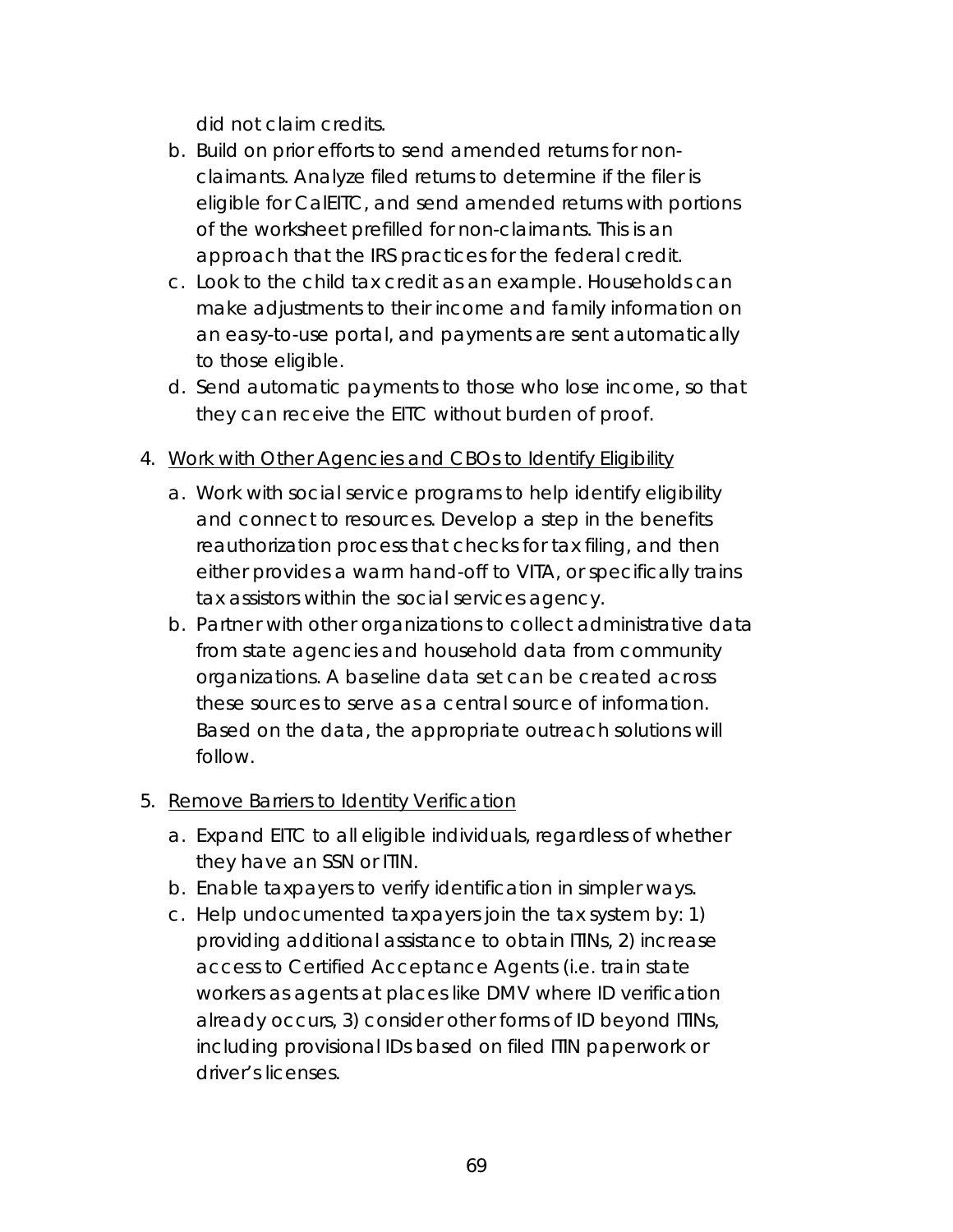- 6. Provide Culturally and Linguistically Appropriate Assistance to File
	- a. Provide accessible assistance for those who speak other languages, who have disabilities, etc. This could occur via a simplified form, portal, or outreach.
	- b. Fund VITA sites where there is a large percentage of immigrants in the community, paired with support for trusted CBOs.

### 7. Pre-populate State Returns or Eliminate Returns for Simple Cases

- a. Pre-populate simple tax forms designed specifically for those households who typically miss out on social assistance. The households would only need to make corrections if necessary.
- b. Eliminate returns for households with simple situations.
- 8. Tax Forgiveness Program for CalEITC Qualifying Filers
	- a. This solution addresses a nonfiler barrier regarding fear of owing past taxes and/or potential fees. This would be an amnesty program for individuals to enter and rejoin the tax system.

### 9. Ensure Integrity in the Tax System

- a. Oversee and regulate tax preparers, with guaranteed funding for rule enforcement.
- b. Coordinate and fund the appropriate agencies to investigate and audit returns of eligible households who filed and never received their credits or payments.
- c. Partner with and provide funding for trusted community organizations that can serve as navigators and help identify reliable and competent tax preparers, including VITA volunteers.

#### 10. Enhance Incentive to File

- a. Protect CalEITC from excessive collections.
- b. Help people claim credits from past years.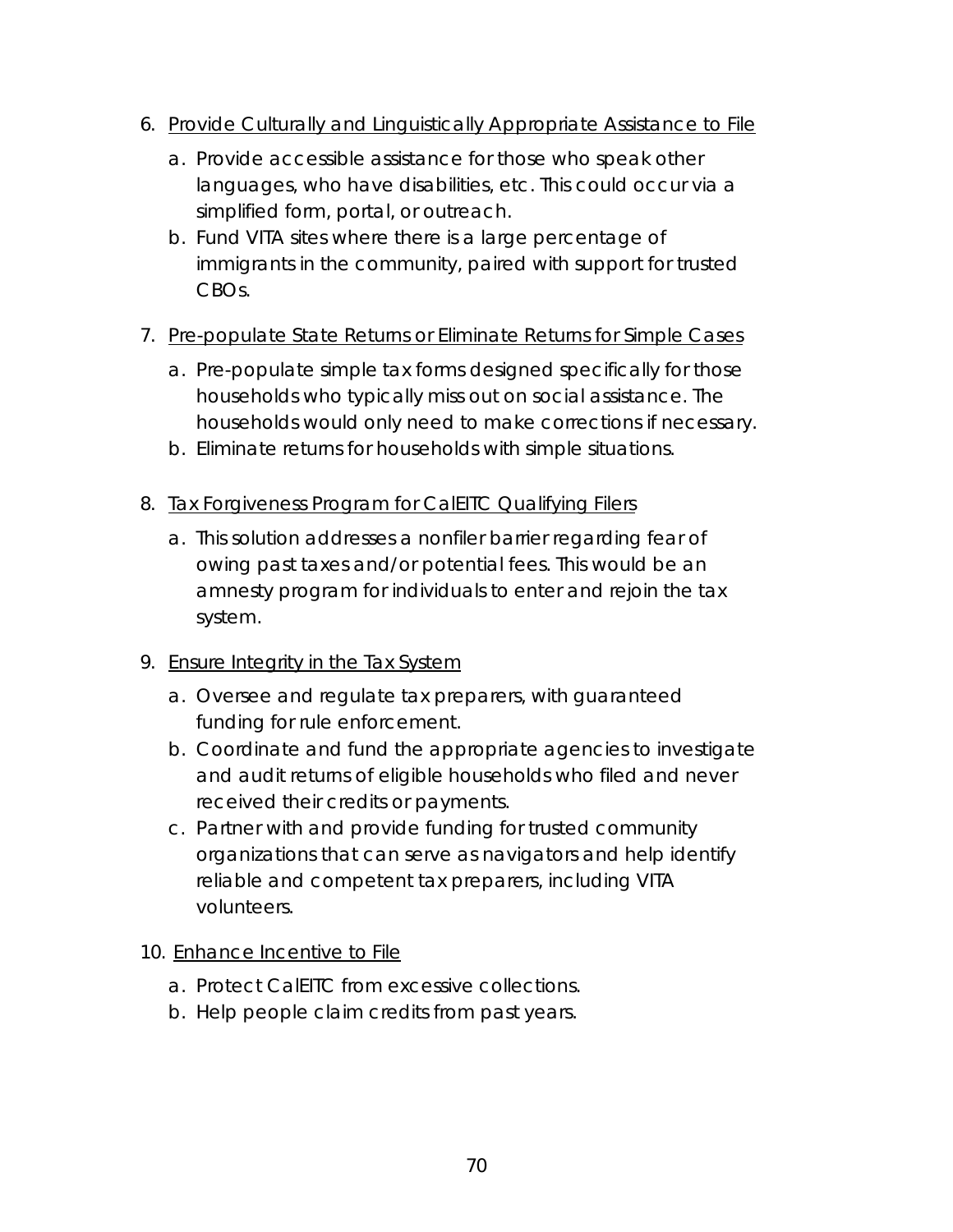The following stakeholders participated in this event: *Asian Americans Advancing Justice – Los Angeles Bet Tzedek Legal Services Blue Shield of California Foundation California Association of Food Banks California Budget and Policy Center California Business, Consumer Services, and Housing Agency California Community Action Partnership Association California Department of Community Services and Development California Department of Finance California Department of Social Services California Immigrant Policy Center California Policy Lab California State Assembly California State Senate California State Treasurer's Office California Statewide Automated Welfare System Children's Defense Fund City of Oakland Code for America Community Action Commission of San Bernardino County Community Action Partnership of Kern County Welfare Directors Association of California Economic Security Project Freedman Consulting, LLC Golden State Opportunity Foundation*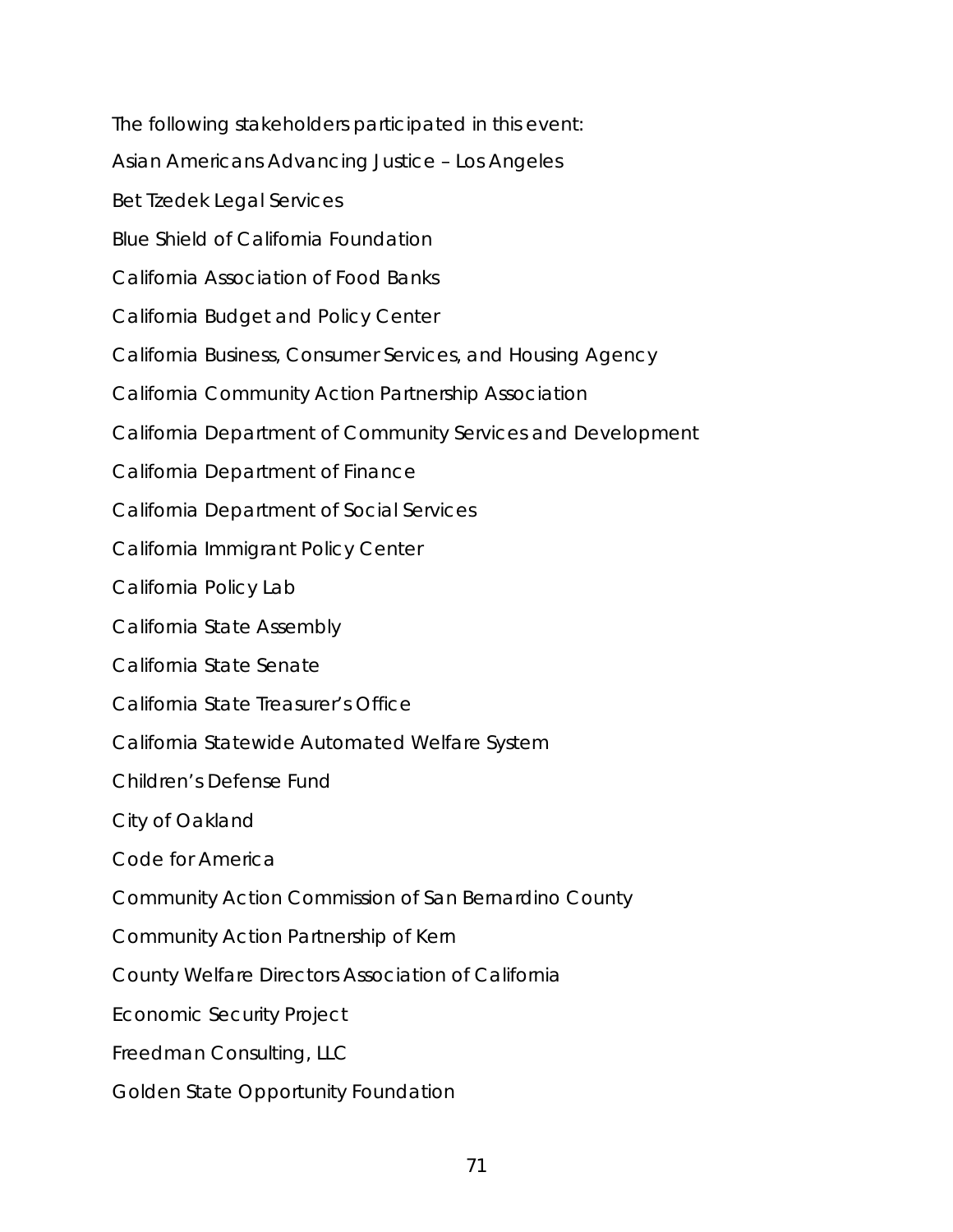*John Burton Advocates for Youth Justice in Aging Koreatown Youth and Community Center Latino Community Foundation Legislative Analyst's Office Lutheran Office of Public Policy – California Nielsen Merksamer Parrinello Gross & Leoni LLP Office of Governor Gavin Newsom SaverLife Tipping Point Community United Way Bay Area United Way California Capital Region United Way of Fresno and Madera County United Way of Greater Los Angeles United Way of Orange County United Way of San Diego County United Ways of California WorkSafe*

**On September 1, 2021**, FTB met with Code for America to understand their efforts in working with the federal government and other states or California state agencies to assist low income families who could be failing to receive the multiple stimulus incentives due to the failure to file a tax return.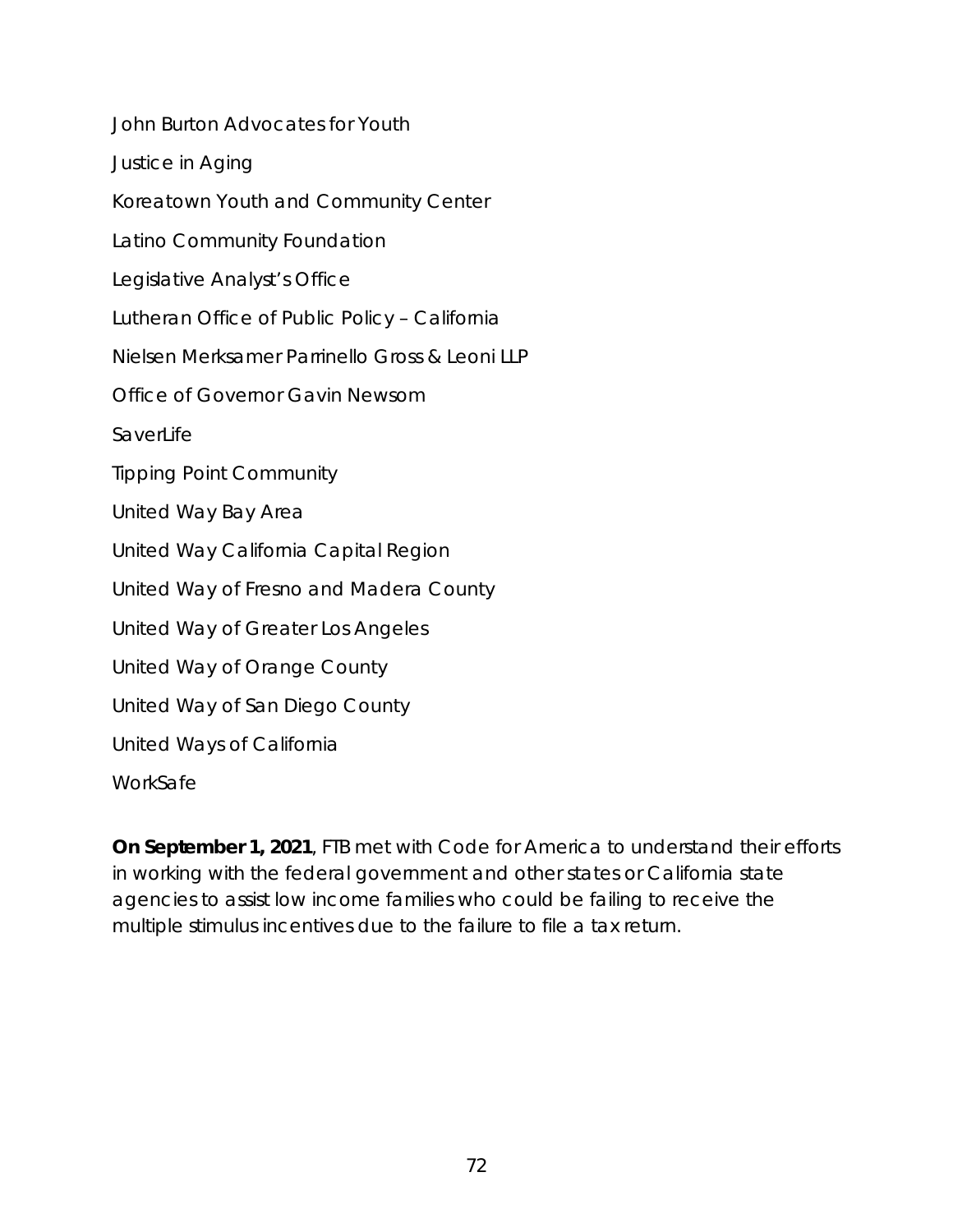**On September 22nd, 2021, FTB met with other California state agencies to** discuss the following ideas proposed by our stakeholders:

### Ideas for Discussion

- 1. Share administrative data to identify non-filing individuals eligible to claim CalEITC and YCTC.
- 2. Conduct outreach or filing assistance to non-filing clients who appear eligible for the state or federal EITC.
- 3. Provide assistance to help undocumented taxpayers obtain Individual Taxpayer Identification Numbers (ITINs).
- 4. Check for tax filing during the social benefits reauthorization process, and provide a "warm hand-off" to partners who can assist the client in filing a tax return.

The following stakeholders participated in this event:

*California Business, Consumer Services, and Housing Agency*

*California Department of Child Support Services*

*California Department of Community Services and Development*

*California Department of Developmental Services*

*California Department of Health Care Services*

*California Department of Motor Vehicles*

*California Department of Public Health*

*California Department of Social Services*

*Covered California*

*Employment Development Department*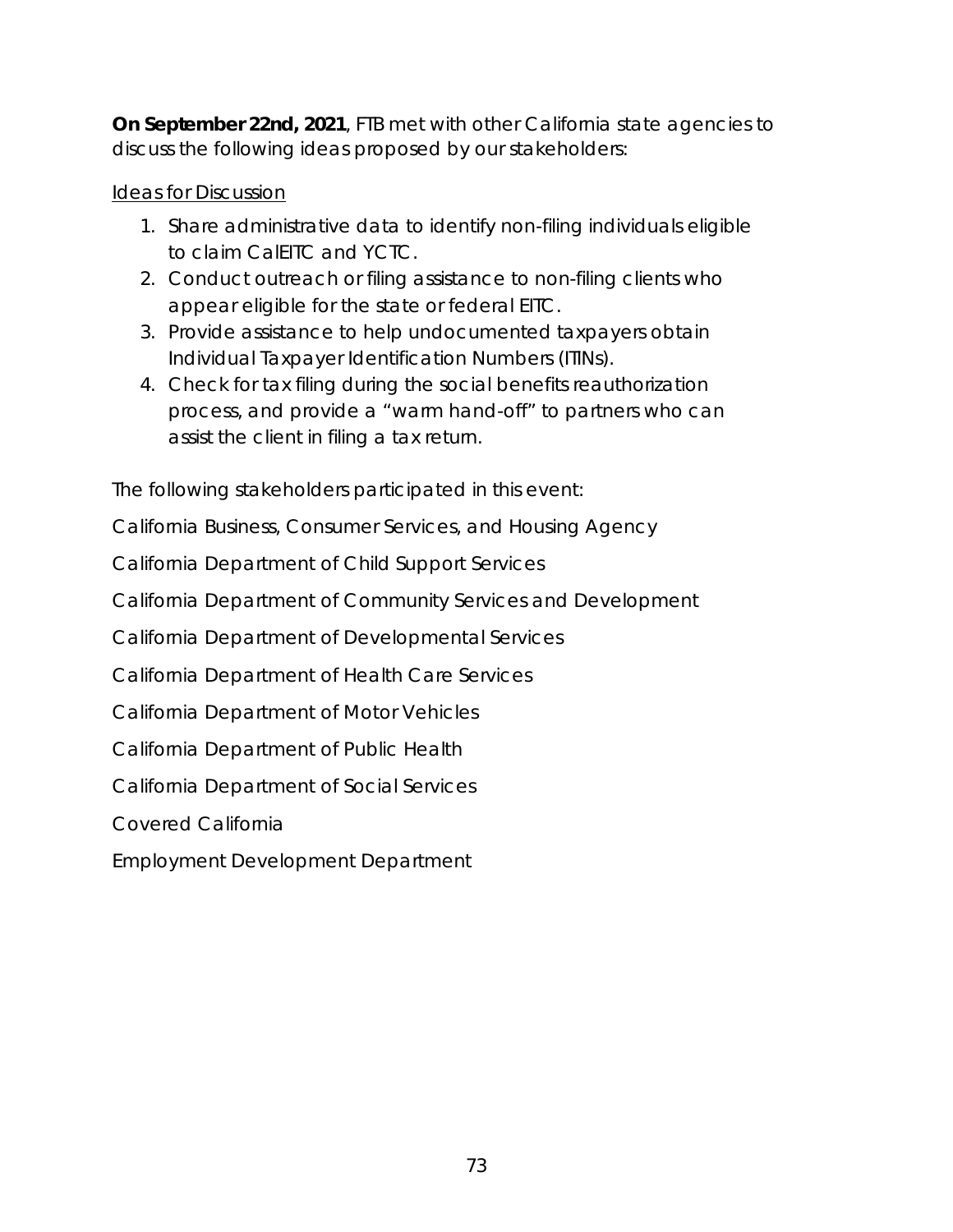#### Summary of conversations with agencies on data they control at the state level:

| Personal<br>Information                                                   | Business,<br>Consumer<br>Services and<br>Housing (BCSH) | Child Support<br>Services<br>(DCSS) | Community<br>Services &<br>Development<br>(CSD) | Developmental<br>Services (DDS) | <b>Health Care</b><br>Services<br>(DHCS) | <b>Motor Vehicles</b><br>(DMV) | Public<br>Health<br>$(CDPH)$ ** | Social Services<br>(CDSS) | Employment<br>Development<br>(EDD) | Covered<br>California    |
|---------------------------------------------------------------------------|---------------------------------------------------------|-------------------------------------|-------------------------------------------------|---------------------------------|------------------------------------------|--------------------------------|---------------------------------|---------------------------|------------------------------------|--------------------------|
| Name                                                                      | Yes                                                     | Yes                                 | Yes                                             | Yes                             | Yes                                      | Yes                            |                                 | Yes                       | Yes                                | Yes                      |
| Address                                                                   | Yes                                                     | Yes                                 | Yes                                             | Yes                             | Yes                                      | Yes                            |                                 |                           | Yes                                | Yes                      |
| SSN                                                                       |                                                         | Yes                                 |                                                 | Yes                             | Yes                                      | Yes                            |                                 | Yes                       | Yes                                | Yes                      |
| Family Relationship*                                                      |                                                         |                                     |                                                 |                                 |                                          |                                |                                 |                           |                                    |                          |
| Spouse                                                                    |                                                         | Yes                                 |                                                 |                                 | Yes                                      | N/A                            |                                 |                           | N/A                                | Yes                      |
| Child                                                                     |                                                         | Yes                                 |                                                 |                                 | Yes                                      | N/A                            |                                 |                           | N/A                                | Yes                      |
| Other dependent                                                           |                                                         | Yes                                 |                                                 |                                 | Yes                                      | N/A                            |                                 |                           | N/A                                | Yes                      |
| Income Information                                                        |                                                         |                                     |                                                 |                                 |                                          |                                |                                 |                           |                                    |                          |
| Wages                                                                     |                                                         | Yes                                 |                                                 | Yes                             |                                          | N/A                            |                                 | Yes                       | Yes                                | Yes                      |
| Self-Employment<br>Income                                                 |                                                         |                                     |                                                 |                                 |                                          | N/A                            |                                 |                           |                                    | Yes                      |
| Other Income                                                              |                                                         |                                     |                                                 |                                 |                                          | N/A                            |                                 |                           |                                    | Yes                      |
| <b>Other Data</b><br>Information                                          |                                                         |                                     |                                                 |                                 |                                          |                                |                                 |                           |                                    | 1.6 million              |
| Data universe<br>(number of people<br>for whom agency<br>has information) |                                                         |                                     |                                                 |                                 | 7+ million                               |                                |                                 | 5+ million                |                                    |                          |
| Where is data kept?<br>State or local level?                              | Local                                                   | State/Local                         | Local:<br>Counties and<br>Non-Profits           | State/Local                     | State                                    | State                          | Local                           | State                     | State                              | State                    |
| Federal laws that<br>restrict data<br>sharing?                            | <b>No</b>                                               | Yes                                 |                                                 | Yes, HIPAA                      | Yes, HIPAA                               | <b>No</b>                      |                                 | <b>No</b>                 | Yes, for<br>unemployme<br>nt       | Yes, for income<br>(FTI) |

#### Table 23. Summary Table – Data Available by State Agency

\*Information on family relations held by DHCS is insufficient to determine filing status, and whether definition of a qualified dependent for tax purposes is met. Dependents under public assistance program differs from tax law definition.

\*\*Data information was not received by CDPH, but they did provide their new resource entitled "Connecting Families to Tax Credit to Improve Child Wellbeing in California: A Brief for California Local Health Departments and Children & Family Service Providers"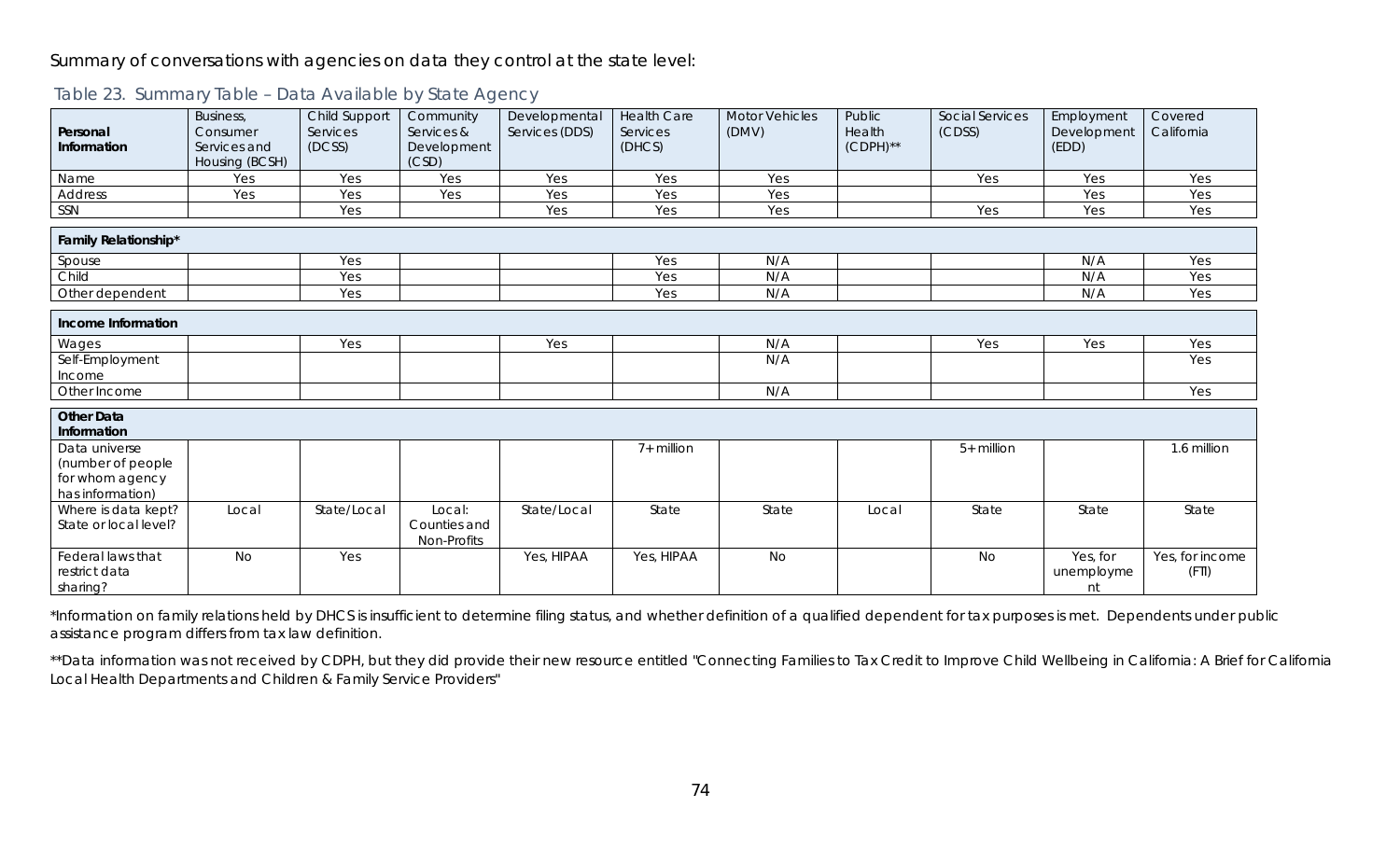**On October 18, 2021**, FTB met with the IRS to discuss historical efforts on EITC outreach and current experiences with the EIP and CTC portals.

*FTB wishes to share our appreciation and thanks to all participating individuals as we sought to understand these concepts and reducing the various barriers noted as existing.*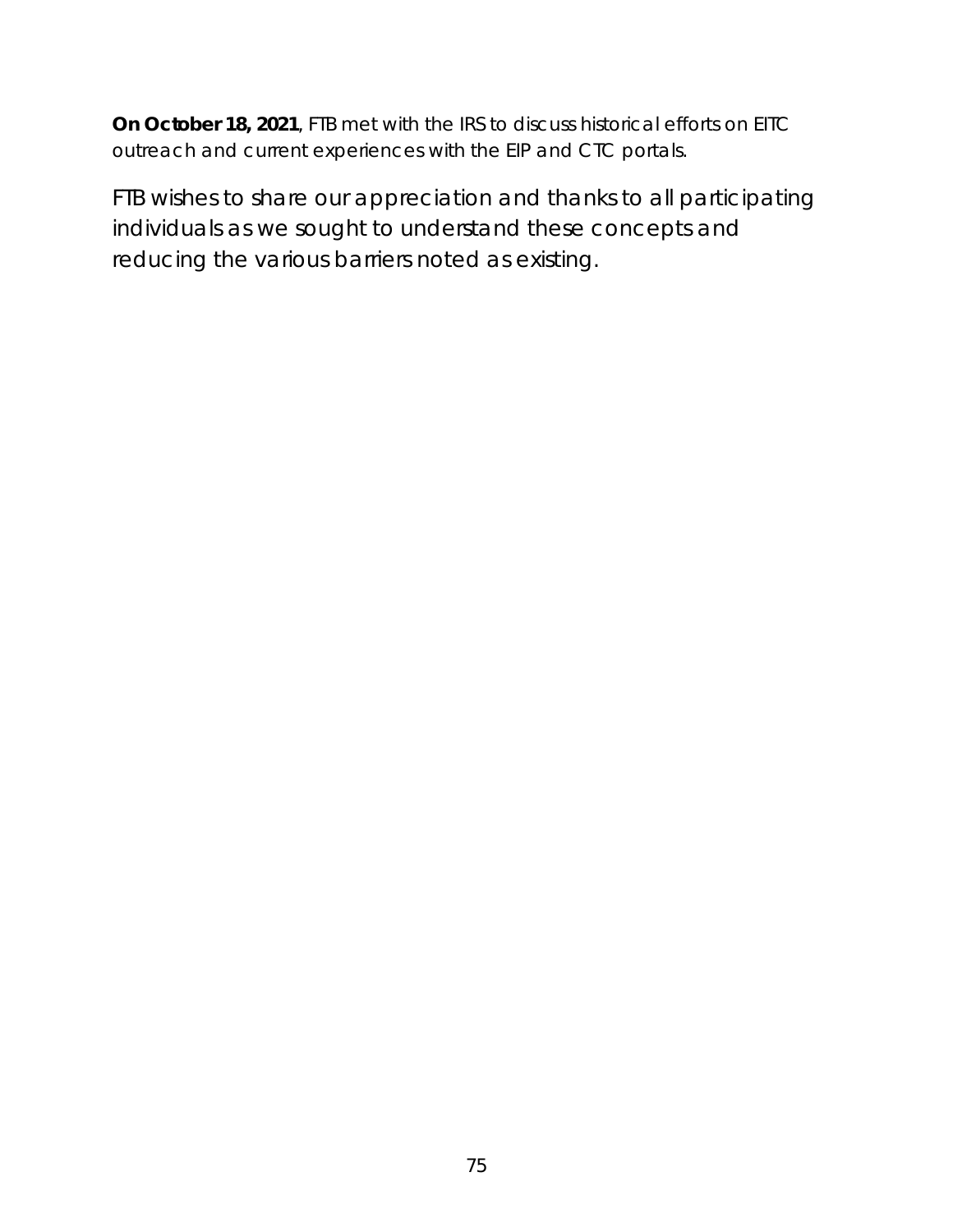## **Exhibit 3 - Data Description and Methodology**

FTB met with multiple state agencies (identified in Exhibit 2) that could potentially have data that we could use and aggregate with FTB data to better identify CalEITC recipients and credibly estimate credit amounts.

Opportunities and barriers were identified that can be discussed further to best position the state in creating cohesive partnerships to ensure every Californian that is eligible for CalEITC or other tax federal or state tax incentives has the opportunity to be aware of the credits and understands how to file tax returns to claim the credits.

Data sharing between state agencies would require appropriate statutory authority and further reviews with each agency may be warranted to ensure no federal rules would be violated with these new data sharing agreements.

Resources may also be needed in the various agencies to ensure staff levels are sufficient to allow for timely sharing of quality data.

FTB would like to thank CDSS for sharing their program data for purposes of facilitating this study and understanding opportunities that exist. FTB also worked with DHCS to understand the various data rules utilized and data fields they collect, retain, and validate. No data was shared, but insight into the data elements they have was instrumental in gaining key insights into opportunities. Absent data specific discussions noted in the remainder of the Exhibit, which focuses on observations of CDSS program data, many of the same data elements and gaps existed between CDSS and DHCS program data.

The remainder of this Exhibit addresses FTB's full analysis of CDSS program data.

#### Data Provided by CDSS

CDSS provided FTB with CalFresh and CalWorks data for 2018 and 2019. Each dataset contains personally identifying information such as SSN, name and date of birth, as well as demographics information. To support ongoing program participation, each recipient is required to update their information on a monthly basis for CalFresh benefits and quarterly for CalWorks benefits. The data includes the individual's county of residence, the case serial number, an eligibility flag, Medicare family budget unit indicator and program code. Individuals who reside in the same household can be linked together using the case serial number but the relationship of the household members is not a required element for program participation and thus is not captured. The CalFresh datasets have over 5 million individuals and the CalWorks dataset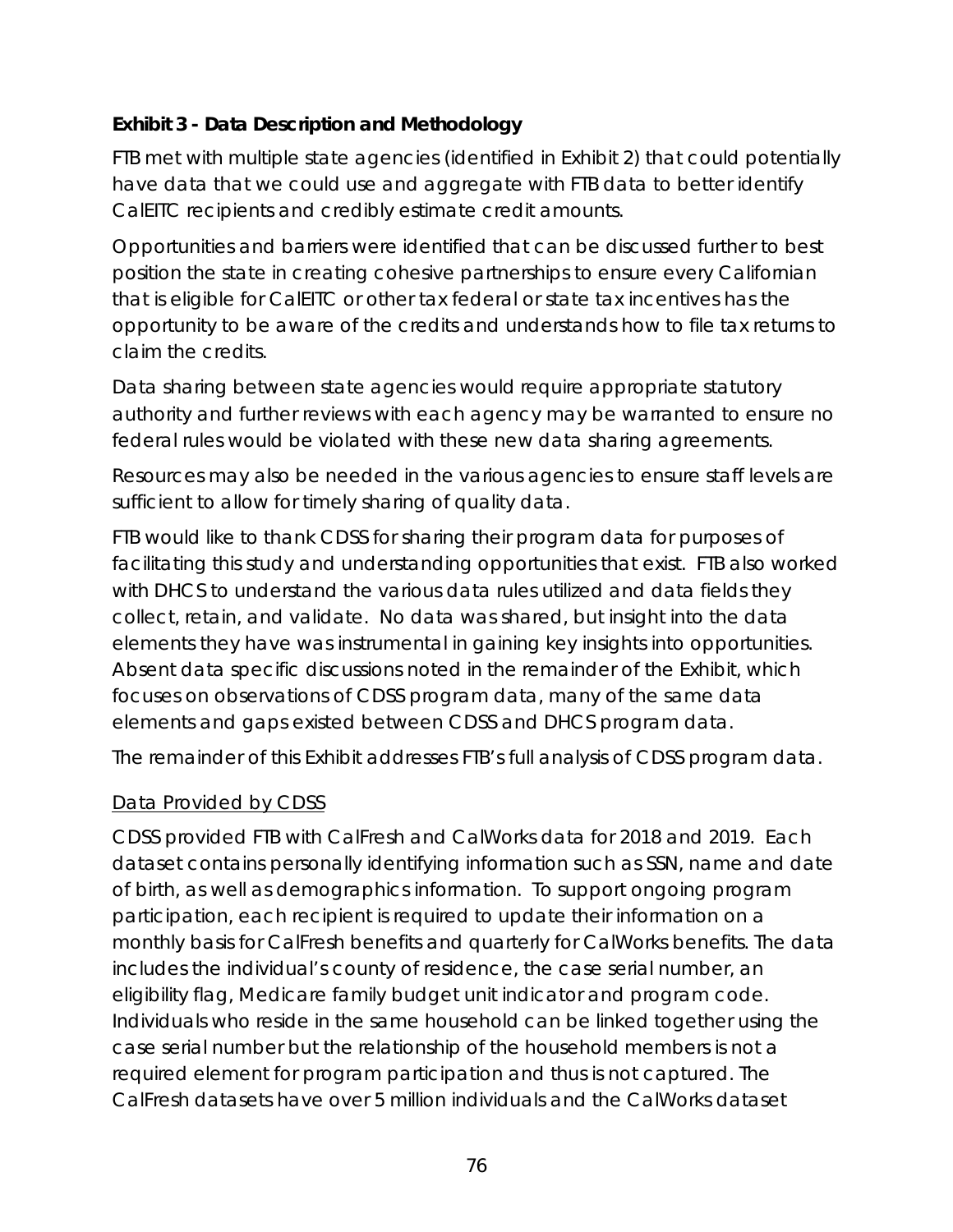contains more than 1 million individuals. Over 95% of the individuals who appear in the CalWorks data also appear in the CalFresh data.

| Program  | 2018      | 2019      |
|----------|-----------|-----------|
| CalFresh | 5,447,710 | 5,660,675 |
| CalWorks | 1.399.578 | 1,268,862 |

Table 24. Number of individuals in each dataset.

CDSS indicated that the Medi-Cal Eligibility Data System (MEDS) data report from DHCS available each month typically occurs during the last week of the month. This monthly report contains data for the current month and the prior 11 months. To avoid the incompleteness of data for the current month, CDSS processes the data on a quarterly basis and update data for the prior 11 months. This means that CDSS would receive data for the month of December at the very end of the month. CDSS would then process the data at the beginning of January. A full year dataset would be available in January. CDSS also indicated that there are occasional data entry lags, so case counts may increase 1-2% when processing the first and second quarters of the following year. However, since this increase is minor, FTB would be able to utilize the dataset that becomes available in January.

# Tax unit vs CDSS household

The data provided by CDSS has detailed information on households but lacks information important for tax administration. For example, the definitions of a household for CalFresh and a tax unit for filing purposes differ significantly. A CalFresh household is a group of people who prepare food together, while a tax unit is an individual, married couple or registered domestic partners, and any dependents they can claim.

According to the Legal Services of Northern California (LSNC) CalFresh Guide, a CalFresh "household," [7 C.F.R. § **[273.1\(a\)](http://goo.gl/Kezvq7)**; MPP § **[63-402.1\]](http://www.cdss.ca.gov/ord/entres/getinfo/pdf/fsman04a.pdf#page=5) "**can be a person living alone or a group of people living together who buy food and make meals together. Members of a CalFresh household do not need to be related. A person who lives with others, but customarily buys and prepares food *separate and apart* from others, can be a **[separate CalFresh household](http://calfresh.guide/households-receive-calfresh-benefits/#multiple)**…even if related to other members of the household, an 'elderly and disabled' person can also be a separate household."

A "tax unit" for filing purposes differs from a CalFresh household, due to the way a dependent is defined under Internal Revenue Code (IRC) section 152.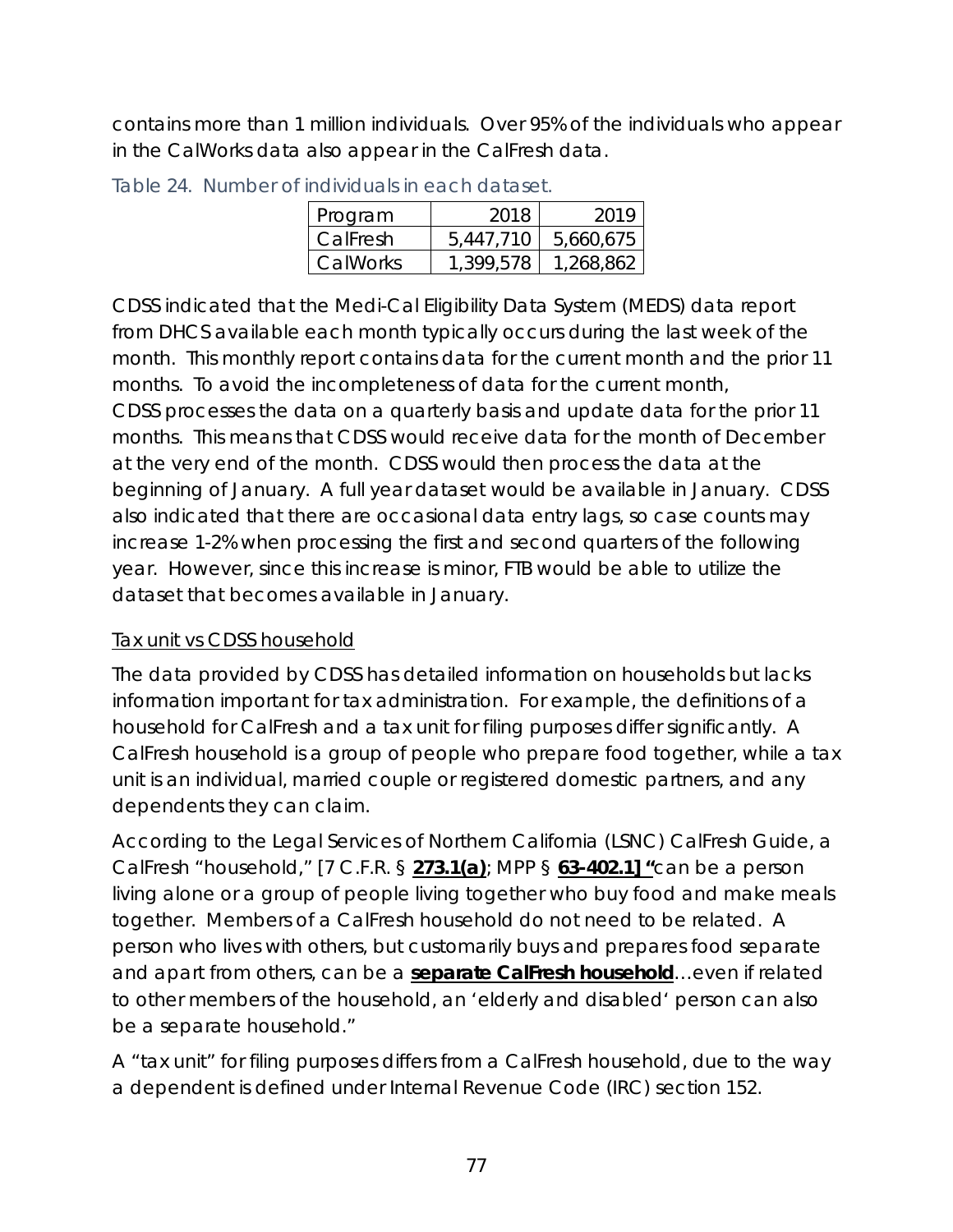Dependents are generally a qualifying child or qualifying relative who must bear a relationship to and receive more than 50% of their support from the taxpayer.

## Data Limitations

The CDSS data contains information on how many months two individuals lived together during a given year, but does not contain relationship information between household members in a CalFresh or CalWorks household. For CalWorks households, the data is only reported on a quarterly basis, which makes the data less reliable than the CalFresh data for determining how long people lived together. Not having relationship information between CalFresh and CalWorks recipients limits what FTB can do with the data.

One limitation is that FTB cannot **determine a tax unit** for filing purposes without making assumptions. For example, if there are two adults in the CalFresh household, FTB may not be able to determine if the people are married or just roommates. In addition, FTB may not be able to determine which adult can claim a child as a dependent or if the child would be considered a "qualifying child" for CalEITC purposes. Although certain relationship assumptions could be made from the CDSS data for individuals with the same last name, there is risk that FTB would be inaccurate in determining a tax unit. For instance, FTB could assume two adults with the same last name are married, but in reality are two siblings or an adult parent and adult child. Similarly, if the children have the same last name as the adults or a hyphenated last name containing the name of an adult in the family unit, it could be assumed the child and adult are a parent child relationship

Another challenge is that CDSS data doesn't contain any income or expense information that FTB doesn't already receive from a third party source such as EDD. If additional data is available, it is obtained and retained by the local agency responsible for administering the program to local participants which typically rely on face to face interactions. The additional income/expense data obtained by the local agencies is likely not validated and its value is unknown. Further discussion would be warranted if desired to better understand the data retained at the local agency level as to whether it is unique, updated, or similar to what FTB already has and whether it can be shared with legislative authority and the resources needed to facilitate such an exchange.

As a result, FTB will continue to rely heavily on existing data sets we already receive from EDD and the IRS, FTB is much more familiar with these data sources, but they, too, have drawbacks. First, EDD only provides wage data, so FTB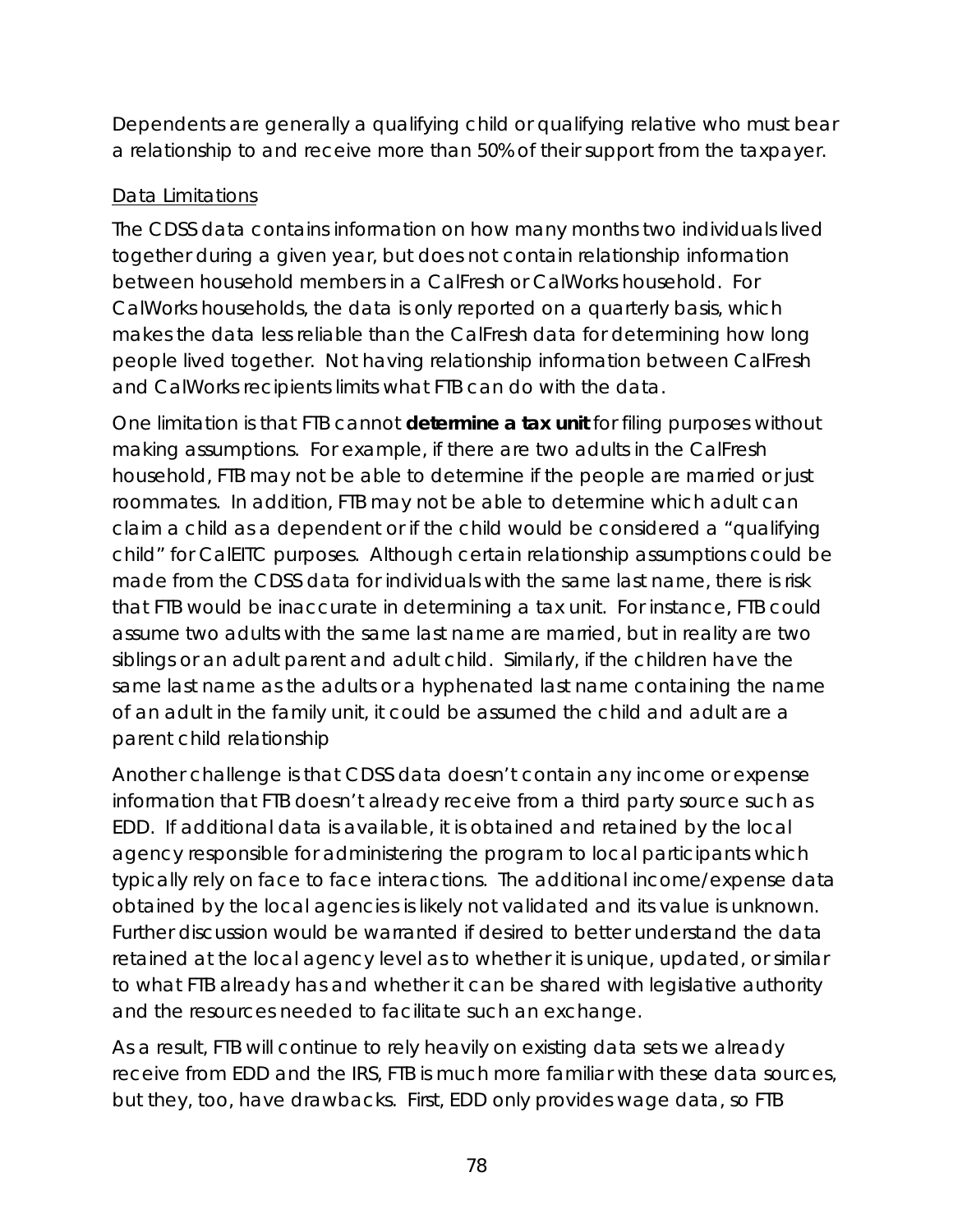would still be missing self-employment and investment income data required to determine taxpayers' earned income and whether or not they fall below the investment income threshold. FTB receives income information returns, such as 1099's, however, these records may not be complete until after filing season which limits our knowledge of the multiple income sources a taxpayer can have that would be reported on a return. FTB relies on taxpayers accurately reporting their full self-employment and investment income, claiming allowable expenditures/credits and designating the tax unit and relevant/desired filing status. Currently, 23% of CalEITC recipients report some self-employment income. Because CDSS's data doesn't contain self-employment or investment income records and FTB receives it from the IRS at a later date, FTB is missing timely critical income information for a large percentage of taxpayers. Without knowing which taxpayers have self-employment income, FTB is unable to credibly estimate a taxpayer who is eligible for CalEITC or estimate a credit amount.

## Data Advantages

Despite the limitations, the CDSS data does provide valuable information to verify the **residency test** for dependents and qualifying children of individuals who file taxes. Occasionally during return processing, a tax return will undergo fraud review for verification of qualifying children. In the case that all the CDSS individuals appear on a tax return, FTB could use this data to verify qualifying children and speed up tax refund issuance and limit unnecessary taxpayer interaction. Another useful piece of information is **date of birth** (DOB) for dependents. FTB does not receive DOB information for dependents on the tax return unless they claim CalEITC. DOB information could be used to help FTB identify taxpayers who appear eligible for the YCTC and encourage them to file a CA Form 3514.

## CDSS Data Initial findings

The following data discussion will focus on data where FTB was able to match filer or spouse data to a CDSS program participant. Cases without matches were excluded. Focusing on individuals who file taxes and participate in a CDSS program allowed FTB to analyze how closely tax filing units match up with CDSS program households. A later section will discuss nonfilers. To identify matches, FTB created long datasets out of return filing data for 2018 and 2019. In 2018 and 2019 respectively, there were 38,228,949 and 38,050,602 individuals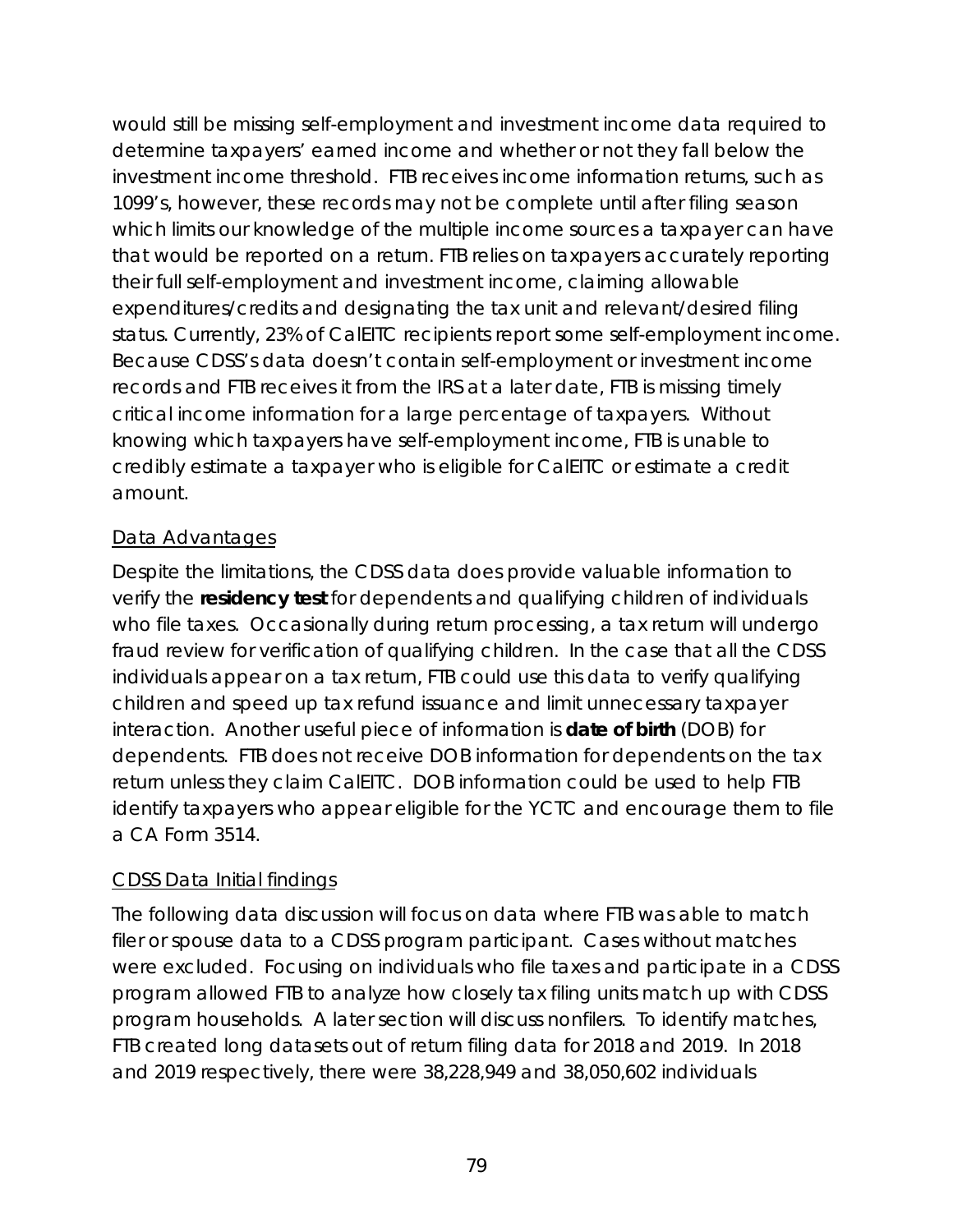represented on tax returns as either primary filers, spouses or dependents. Using this long dataset, FTB was able to identify matches in the CDSS data.

FTB ran four different matching simulations, which are summarized below. The number of matches is highly dependent on the matching criteria and how strict of a match was allowed. Matching on SSN only may identify more potential matches, but it comes at the significant risk of disclosing personal identifying information to the wrong individual.

Based on the specific search criterion, the following individuals are shown on a tax return in some capacity and are in the household unit for CalWorks/CalFresh.

|  |                            | Year   Taxpayer   Spouse   Dependent   Total |  |
|--|----------------------------|----------------------------------------------|--|
|  | 2018   1,227,836   225,568 | 2,440,735 3,894,139                          |  |
|  | 2019   1,270,771   212,259 | 2,393,391 3,876,421                          |  |

Table 25. Simulation 1: SSN only

Table 26. Simulation 2: SSN, and Last Name

|                            | Year   Taxpayer   Spouse   Dependent   Total |                     |
|----------------------------|----------------------------------------------|---------------------|
| 2018   1,065,590   180,731 |                                              | 1,997,582 3,243,903 |
| 2019   1,098,450   168,485 |                                              | 1,963,159 3,230,094 |

Table 27. Simulation 3: SSN, Last Name and DOB

|      |                              | Year   Taxpayer   Spouse   Dependent   Total |                     |
|------|------------------------------|----------------------------------------------|---------------------|
| 2018 | 964,849   161,258            |                                              | 1,611,622 2,737,729 |
|      | $2019$   1,008,169   151,580 |                                              | 1,590,294 2,750,043 |

Table 28. Simulation 4: SSN, Last Name, First Name and DOB

| Year | Taxpayer | Spouse  | Dependent   Total |           |
|------|----------|---------|-------------------|-----------|
| 2018 | 941,033  | 155,604 | 1.611.622         | 2,708,259 |
| 2019 | 985,055  | 146,441 | 1,590,294         | 2.721.790 |

To avoid any disclosure potential, FTB business rules would require any business effort to utilize the highest potential match – Simulation 4 in this situation. Prior to running any simulations, each dataset was first cleaned by upcasing, removing spaces and special characters, such as hyphens from individuals' names, to increase the odds of finding a successful match. For example if an adult individual's last name was Jingleheimer-Schmidt in FTB data but Jingleheimer Schmidt in CDSS data, this would not be identified as a match. However, by removing spaces and hyphens, the individual now appears as JINGLEHEIMERSCHMIDT in both datasets and would be identified as a match. It should be noted that the matching process for dependents slightly differed, as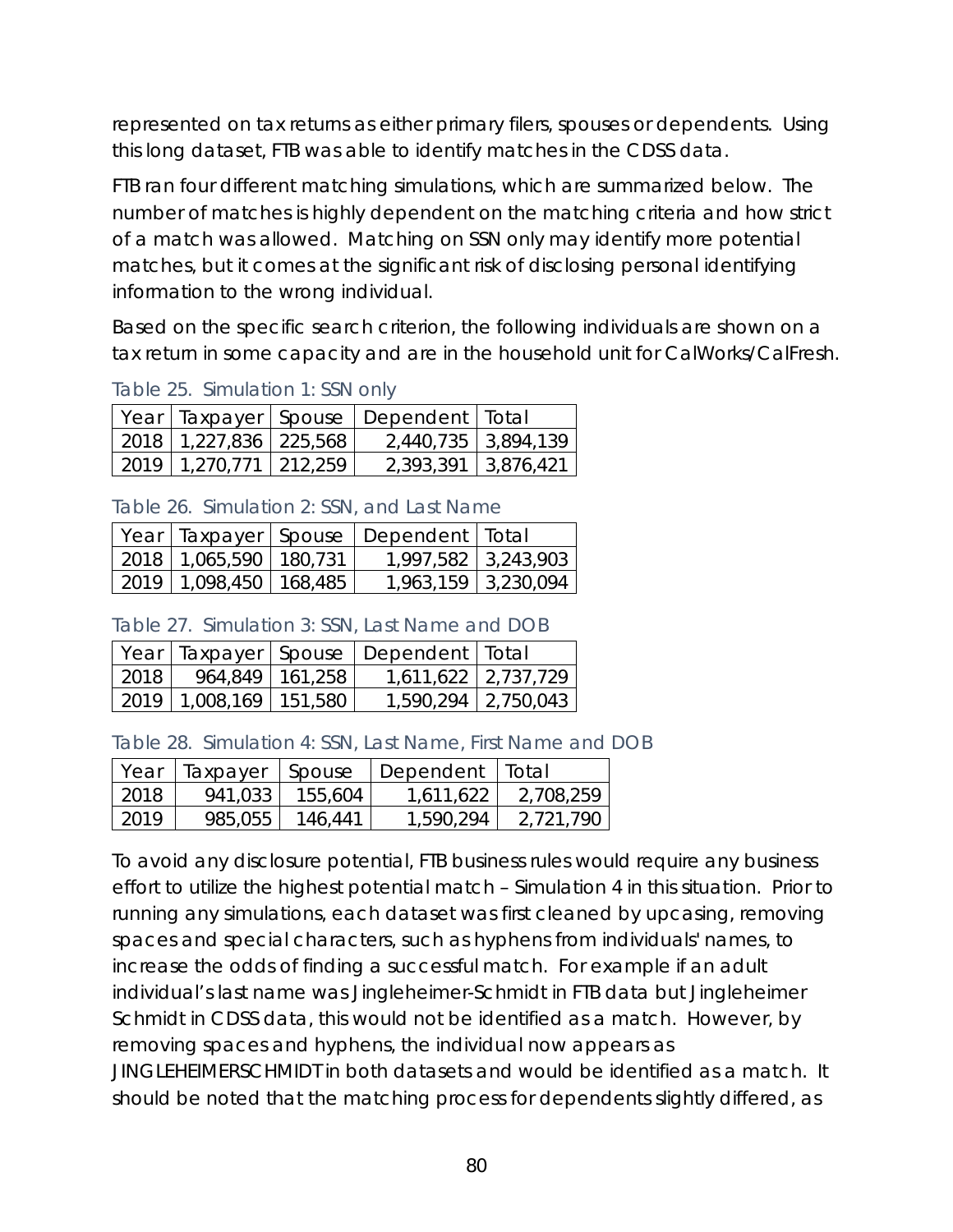FTB does not have DOB information for them unless a CA Form 3514 is filed. Therefore, dependents were only matched on SSN, first name and last name.

The second step in the data analysis was to add a variable to the CDSS data to identify primary taxpayers, spouses, dependents and nonfilers. When a match occurred, FTB's return ID was added to the CDSS program case. The next step was to create households out of the individual level data that CDSS provided. To create households, FTB created a case ID for each individual in the CDSS data. The case ID was equal to the most frequent case serial number in the CDSS data. In the event of two or more serial numbers were the most frequent serial number, the most recent case serial number was chosen to be the case ID. The data was then sorted and reshaped from a long dataset to a wide dataset by the case ID. FTB dropped any cases where the head of the CDSS household was not a primary taxpayer or spouse. After cleaning this dataset, tax return information was merged into the CDSS household by the return ID that was added to the CDSS dataset to compare CDSS households against FTB tax households. There were approximately 945 thousand households used in this comparison.

The next seven items discuss the initial findings from this data and its reliability. The figures presented are the average of the 2018 and 2019 data. In all cases the 2018 and 2019 figures are within a few percentage points.

- 1. 86% of the CDSS program households filed only one tax return, meaning the people in the CDSS program household are most likely part of the same tax unit. The remaining 14% filed multiple tax returns. This could mean the individuals in these household are single roommates or a working teenager is filing a tax return.
- 2. Even though 86% of the CDSS program households only filed one tax return, the number of individuals in a CDSS program household only matched the number of individuals in the tax unit reported on the return 62% of the time. This supports that a taxpayer remains a key participant in identifying the family tax unit with a high level of reliability.
- 3. Determining dependents is an even bigger challenge than determining the number of individuals. For the CDSS programs, the number of individuals is a simple count of people in each household. To determine the number of dependents in the CDSS data, some assumptions need to be made. For this analysis, we assumed if the individual on the CDSS program case was 18 years old or younger, they were a dependent.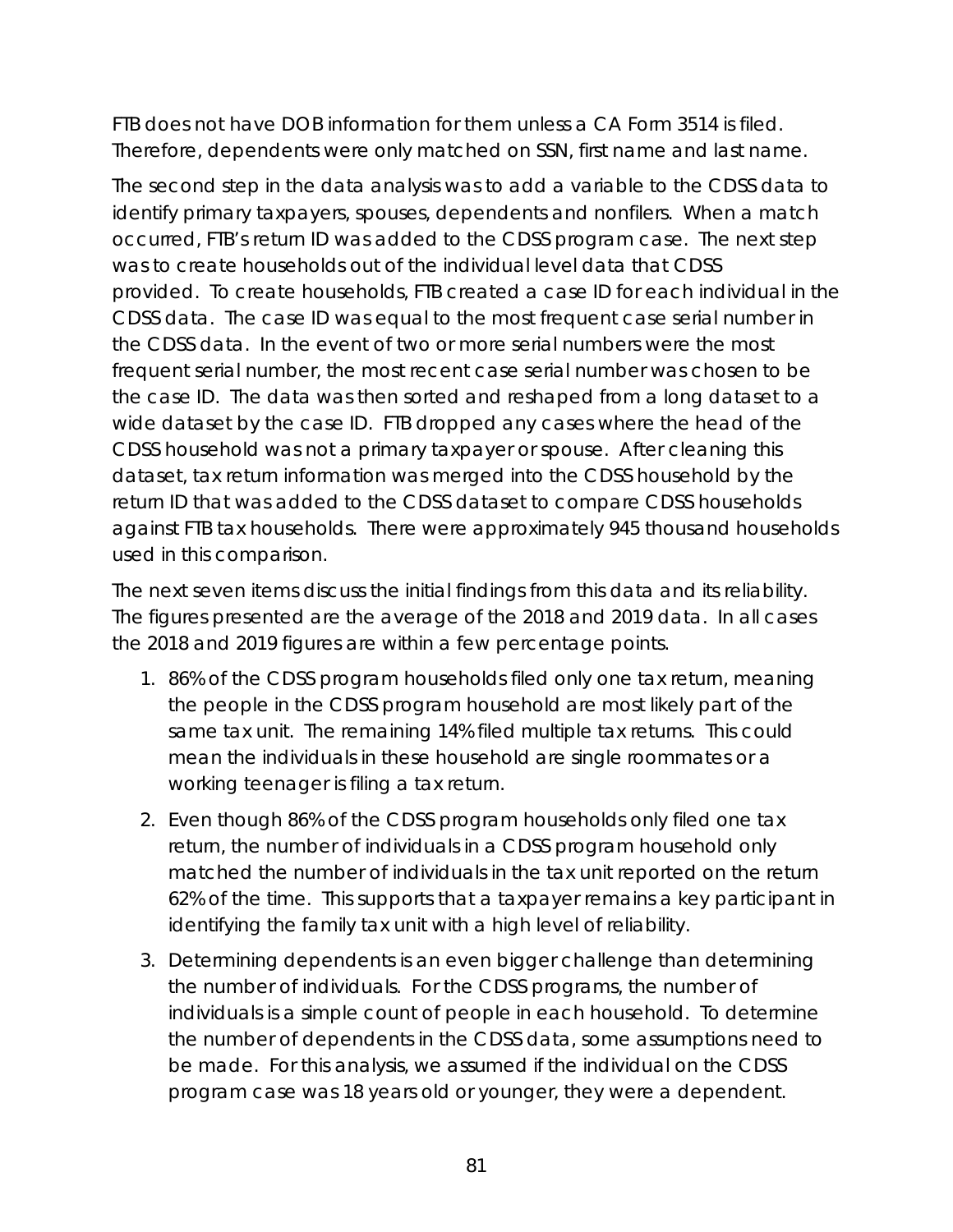CDSS does not have data to determine if individuals between 19 and 24 are full time students and therefore still eligible to be dependents. We also do not include elderly adults as dependents although they may qualify to be a dependent. There is not enough information in the CDSS data to determine if an elderly individual would qualify as a dependent or not. Despite this limitation, FTB's match rate for dependents using only families with a dependent child included, was 57%. This supports that a taxpayer remains a key participant in identifying a qualified dependent with a high level of reliability.

- 4. Next, EDD wage data is compared to state wages reported on line 12 of the form 540. It's worth noting again that EDD only provides W2 wage information, and does not have self-employment or investment income data needed to determine earned income for CalEITC purposes or for the investment income threshold check. FTB compared CDSS program households where only one tax return was filed for the household and where EDD wages were reported. For the 755 thousand households where EDD data was matched to the household, EDD wages were +/- \$500 72% of the time, from what was reported as the taxpayer's wages on their tax return. When comparing against all households, the percentage of households with state wages within +/-\$500 falls to 68%. Even in the event wages were the only source of income for a taxpayer, this could result in an over or under statement of CalEITC of several hundred dollars, if we were to pro-actively issue the credit based on this data. In cases where the difference was greater than +/-\$500, the over/underpayment would be significantly larger as well. For example, in 2018 a taxpayer with 3 qualifying children and EDD wages of \$10,000 would receive a credit of \$1,958. If their actual earned income was \$10,500, they would have received \$1,767, or \$191 less. The amount of over/underpayment is much less pronounced in the alternate phase-out range of the credit. For example, if the same taxpayer's EDD wages were \$21,000, they would receive \$96. If their actual earned income was \$21,500, they would receive \$84, or \$12 less.
- 5. If a taxpayer has other sources of income, FTB's ability to accurately estimate the credit amount is further diminished. The CalEITC calculation uses both California earned income and Federal AGI to determine a taxpayer's credit amount. Generally, earned income is the sum of a taxpayer's wage income and self-employment income. Assuming FTB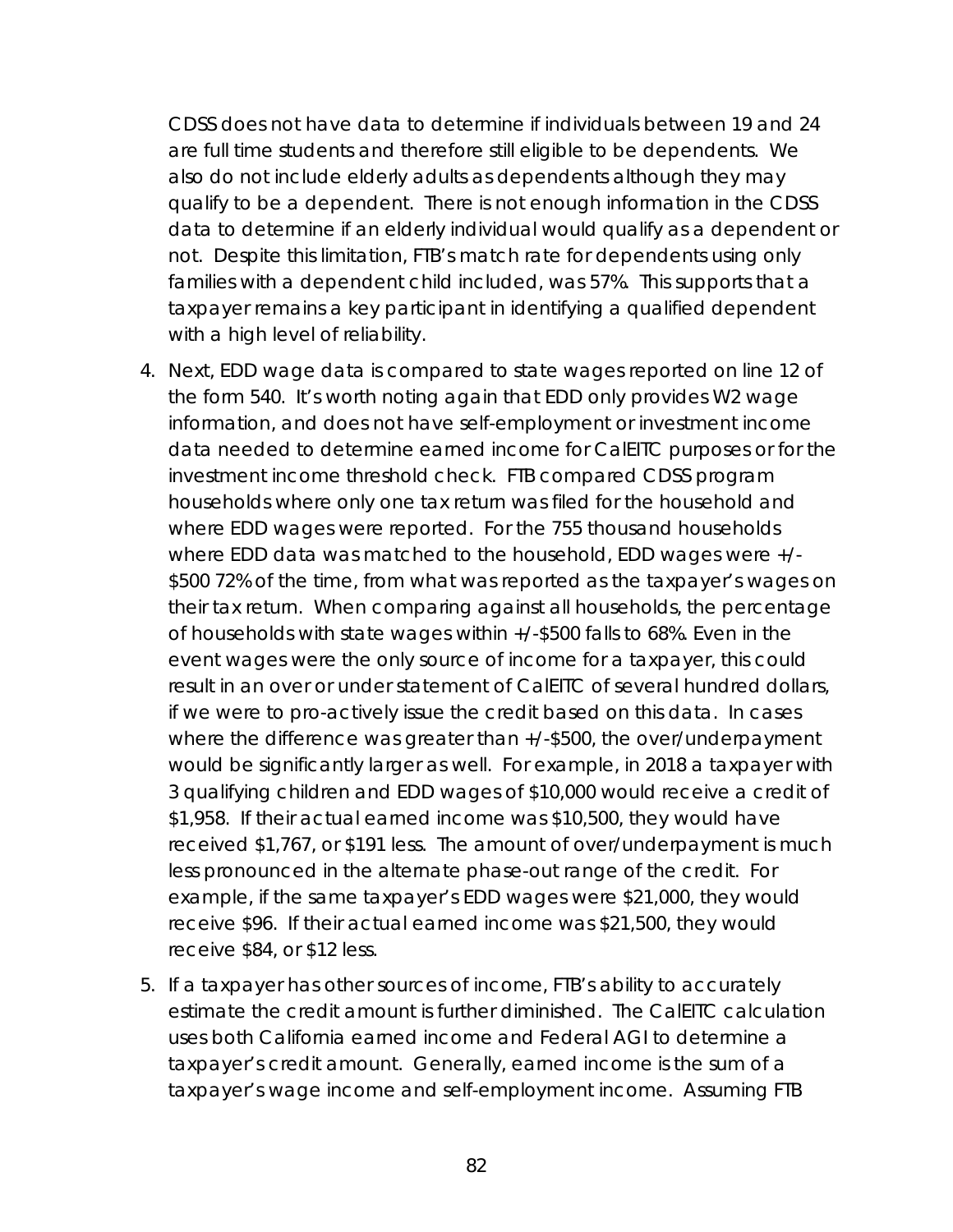does not receive 1099 data in a timely manner, FTB may be forced to rely on only W2 income to calculate a taxpayer's Federal AGI. If we compare the EDD W2 data to Federal AGI data, we can only accurately estimate the taxpayer's federal AGI within +/-\$500 50% of the time. This could result in large over or under payments. When comparing the same metric for all households, the percentage of taxpayers that fall within +/-\$500 falls to 47%.

- 6. Knowing the number of qualifying children per taxpayer is one of the biggest factors in determining the taxpayer's accurate CalEITC amount. To identify potential qualifying children in CDSS data, FTB counted the number of months an individual who was 18 or younger had the same case serial number as another taxpayer or spouse of a taxpayer. If there was only one case serial number for the CDSS household, it was assumed the dependent was a qualifying child regardless of the number of months they appeared in the data as opposed to needing to observe the dependent for at least 6 months in the data to be considered a qualifying child. For example, if both the CDSS program 'head of the household' and dependent only appeared in the data for 3 months, it was assumed they lived together the remaining 9 months of the year. This assumption may overstate the number of qualifying children because they may have different living arrangements in the months FTB cannot observe their living arrangement. FTB analyzed both scenarios and determined this assumption did not make a meaningful difference in the number of qualifying children as over 95% of qualifying children remain qualifying children when only counting the observable months towards eligibility. If there were multiple case serial numbers for the CDSS program household, a dependent was considered a qualifying child if they appeared in the same case as the designated 'head of the household' for at least 6 months of the year. FTB then compared the estimated number of qualifying children to the actual number of qualifying children for taxpayers who claimed CalEITC. Over the two years an average of 460 thousand CDSS households in this analysis claimed CalEITC. FTB was able to accurately estimate the number of qualifying children 60% of the time.
- 7. After determining a taxpayer's income and number of qualifying children, FTB was able to calculate an estimated CalEITC amount for the CDSS household then compare the amount against what the tax unit actually received. Only 37% of the time, the amount calculated for the CDSS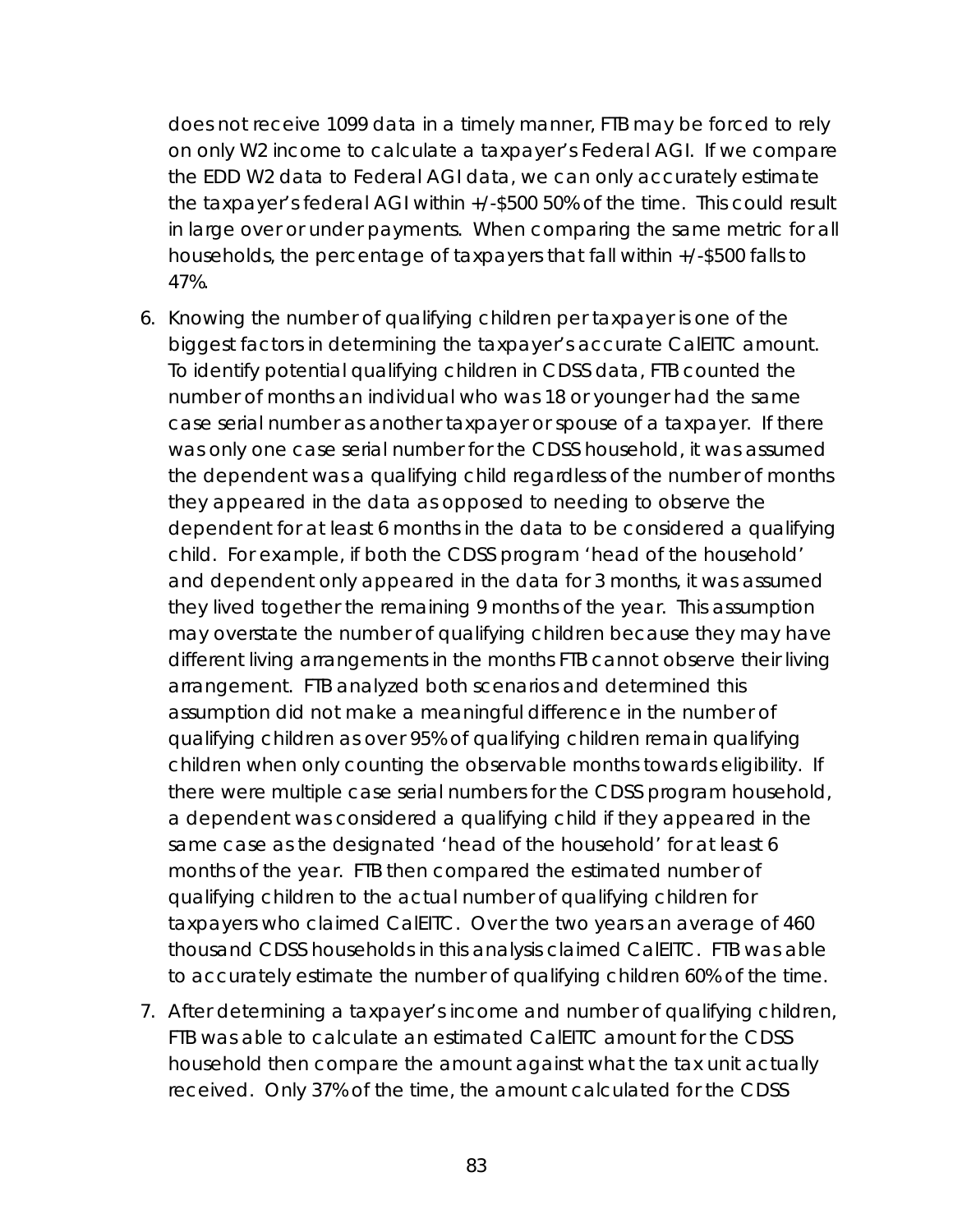household matched exactly what was received by the taxpayer. If FTB allows for some margin of over or underpayment, the amount calculated was within +/-\$100 of the actual amount received by the taxpayer 68% of the time. Misses of under +/-\$100 are likely due to inadequate income information. Whereas larger misses are likely due to inaccurate estimates of qualifying children.

These findings indicate there would be significant challenges using the data to attempt to pre-populate tax returns for nonfilers. There would also be significant risk in under or over payments to taxpayers.

| <b>Filer</b>                             | 2018 | 2019 | Average |
|------------------------------------------|------|------|---------|
| <b>CDSS Households that where CDSS</b>   |      |      |         |
| head is a taxpayer or spouse             | 930  | 960  | 945     |
| <b>CDSS Households individual counts</b> |      |      |         |
| that matched to FTB individuals          |      |      |         |
| counts                                   | 560  | 600  | 580     |
| <b>CDSS Households dependent</b>         |      |      |         |
| counts that matched to FTB               |      |      |         |
| dependent counts with at least 1         |      |      |         |
| dependent on FTB return                  | 330  | 320  | 325     |
| Matched CDSS Households with             |      |      |         |
| reported EDD wages                       | 750  | 760  | 755     |
| State Wages reported on tax return       |      |      |         |
| within +/-\$500 of EDD reported          |      |      |         |
| wages for CDSS households that           |      |      |         |
| filed 1 tax return                       | 460  | 520  | 490     |
| Federal AGI (includes self-              |      |      |         |
| employment income) within +/-            |      |      |         |
| \$500 of EDD reported wages for          |      |      |         |
| CDSS households that filed 1 tax         |      |      |         |
| return                                   | 310  | 320  | 315     |
| <b>CDSS households allowed CalEITC</b>   | 390  | 530  | 460     |
| CDSS Households where 'qualifying        |      |      |         |
| children' matched number of              |      |      |         |
| qualifying children reported on CA       |      |      |         |
| 3514 where at least one qualifying       |      |      |         |
| child was reported on a tax return       | 140  | 170  | 155     |
| Number of CDSS households where          |      |      |         |
| estimated CalEITC amount claimed         |      |      |         |
| on tax return was accurately             |      |      |         |
| predicted                                | 130  | 190  | 160     |

Table 29. Filer Statistics (in thousands)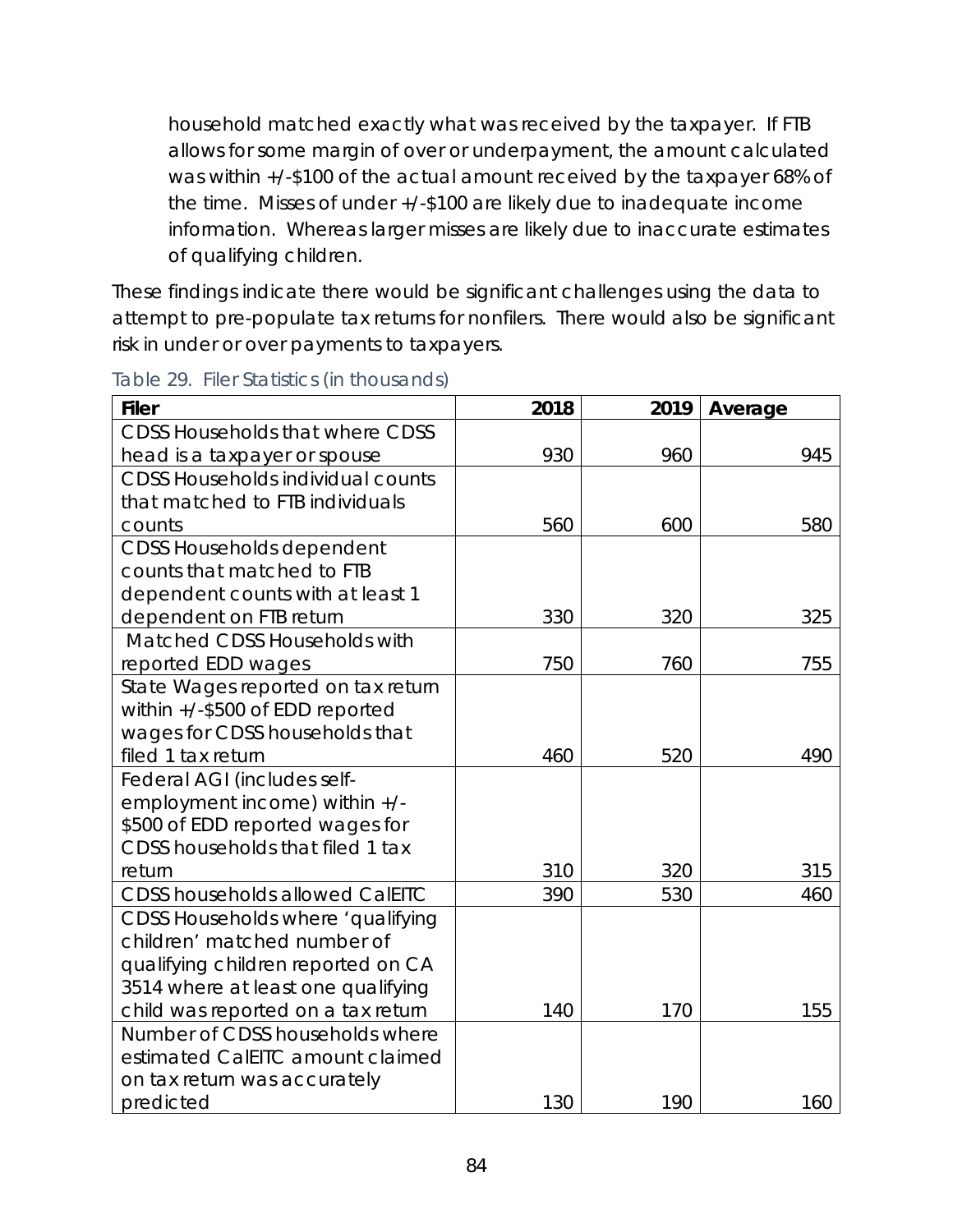| <b>Filer</b>                       | 2018 |     | $2019$ Average |
|------------------------------------|------|-----|----------------|
| Number of CDSS households where    |      |     |                |
| estimate CalEITC amount claimed    |      |     |                |
| on tax return was predicted within |      |     |                |
| $+/-$ \$100                        | 240  | 350 | 290            |

## **NonFilers**

FTB also examined the nonfiler population identified by comparing CDSS program data to FTB's filing data to develop an understanding of what data is and is not available for this population and what sort of realistic assumptions could be made about the group for determining their CalEITC eligibility. Using the strictest matching criteria described above, there are 2.77 and 2.97 million unmatched individuals in the 2018 and 2019 data provided by CDSS. The figures presented below are based on the average of the 2018 and 2019 figures. In all cases the 2018 and 2019 figures are within a few percentage points.

- 1. 62% are older than age 18 and could potentially be nonfilers vs the remaining 38% under age 18 who are less likely to have a filing requirement.
- 2. Of the potential nonfilers, 24% had EDD wage records.
- 3. FTB then created CDSS households from the data. There were an average of 1.96 million households in the nonfiler population.
- 4. Of the created CDSS households, 360 thousand were dependents only. Since there were no adults included in these households, they were removed from the nonfiler population for the remaining analysis.
- 5. Out of the remaining 1.6 million households, 25% had EDD wage records.
- 6. FTB cannot observe filing status in households with more than one adult. This means that FTB cannot know if the wages of two adults would be reported on one tax return or multiple tax returns. Not knowing the filing status makes it impossible to determine the household's actual earned income amount. Because of this, households with more than one adult were removed from the population. Once removing these households, there were 1.45 million single adult households remaining.
- 7. Of these single head households, 24% of the households had EDD wage records. 19% meet the income requirements for CalEITC in the respective years. Again note this does not include 1099 income and therefore most likely overstates the actual number of households eligible for CalEITC.